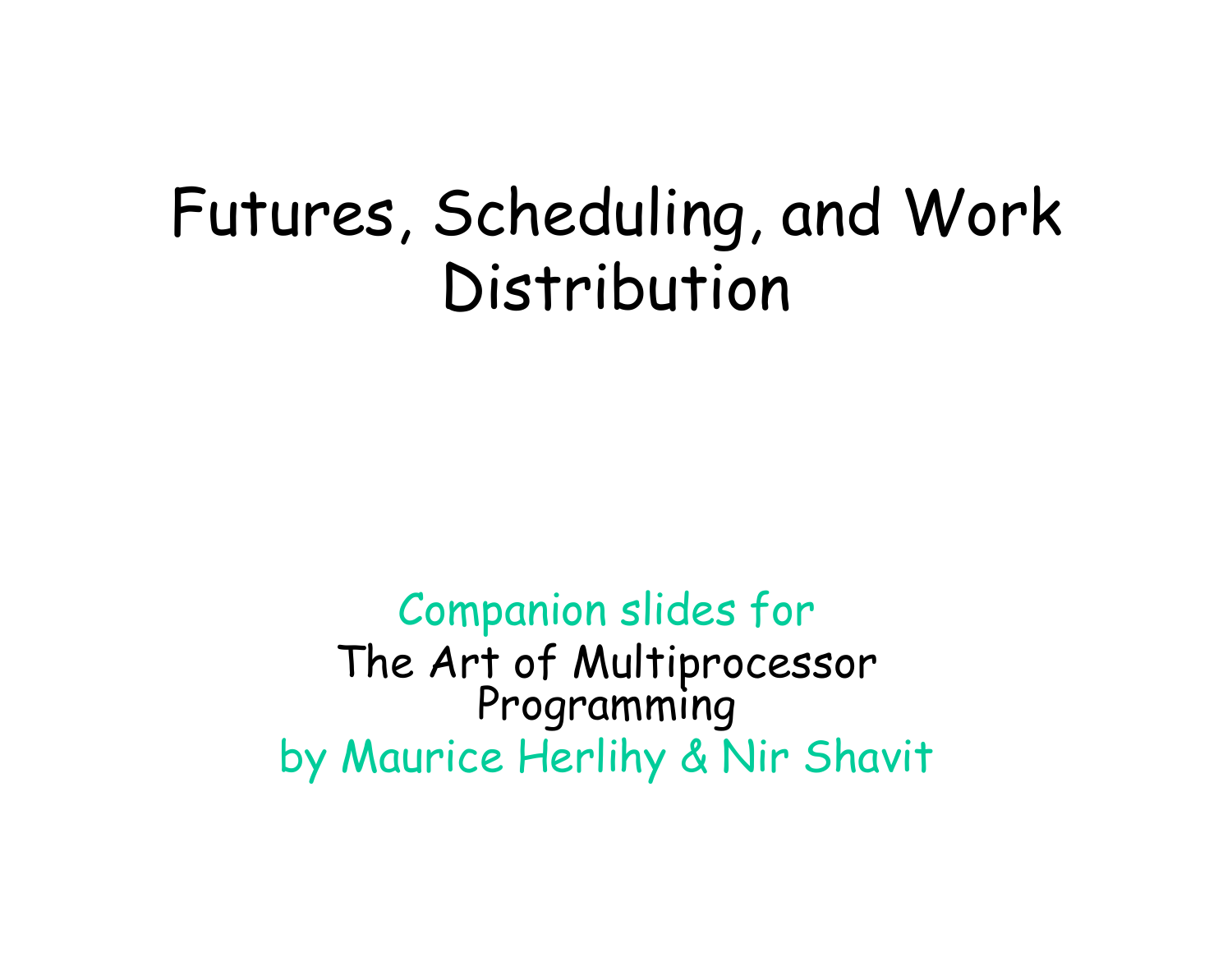# How to write Parallel Apps?

- • How to
	- –split a program into parallel parts
	- –In an effective way
	- –Thread management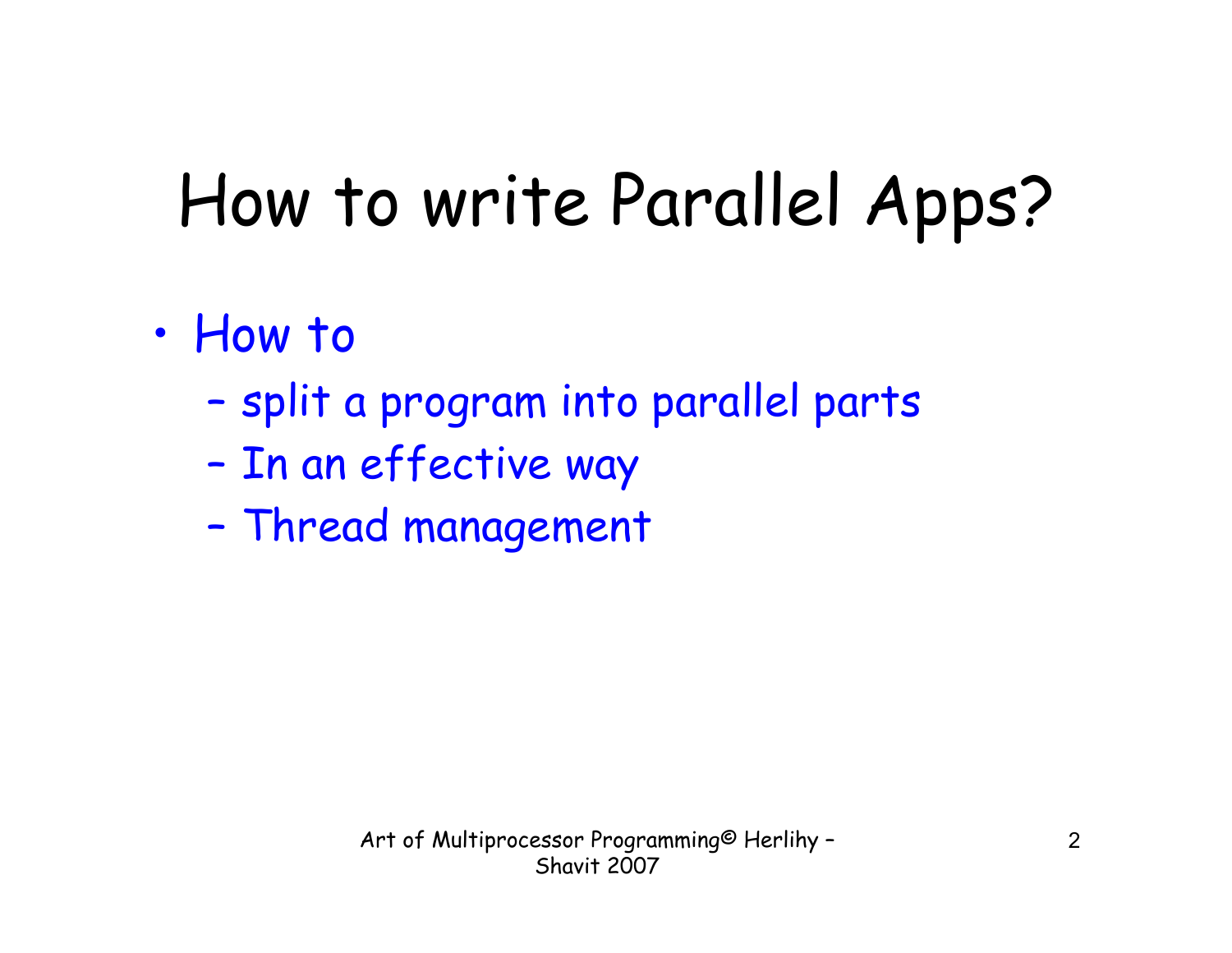#### **<sup>C</sup> A**  $\bullet$  $\Big($ **B**  $\left.\rule{0pt}{12pt}\right)$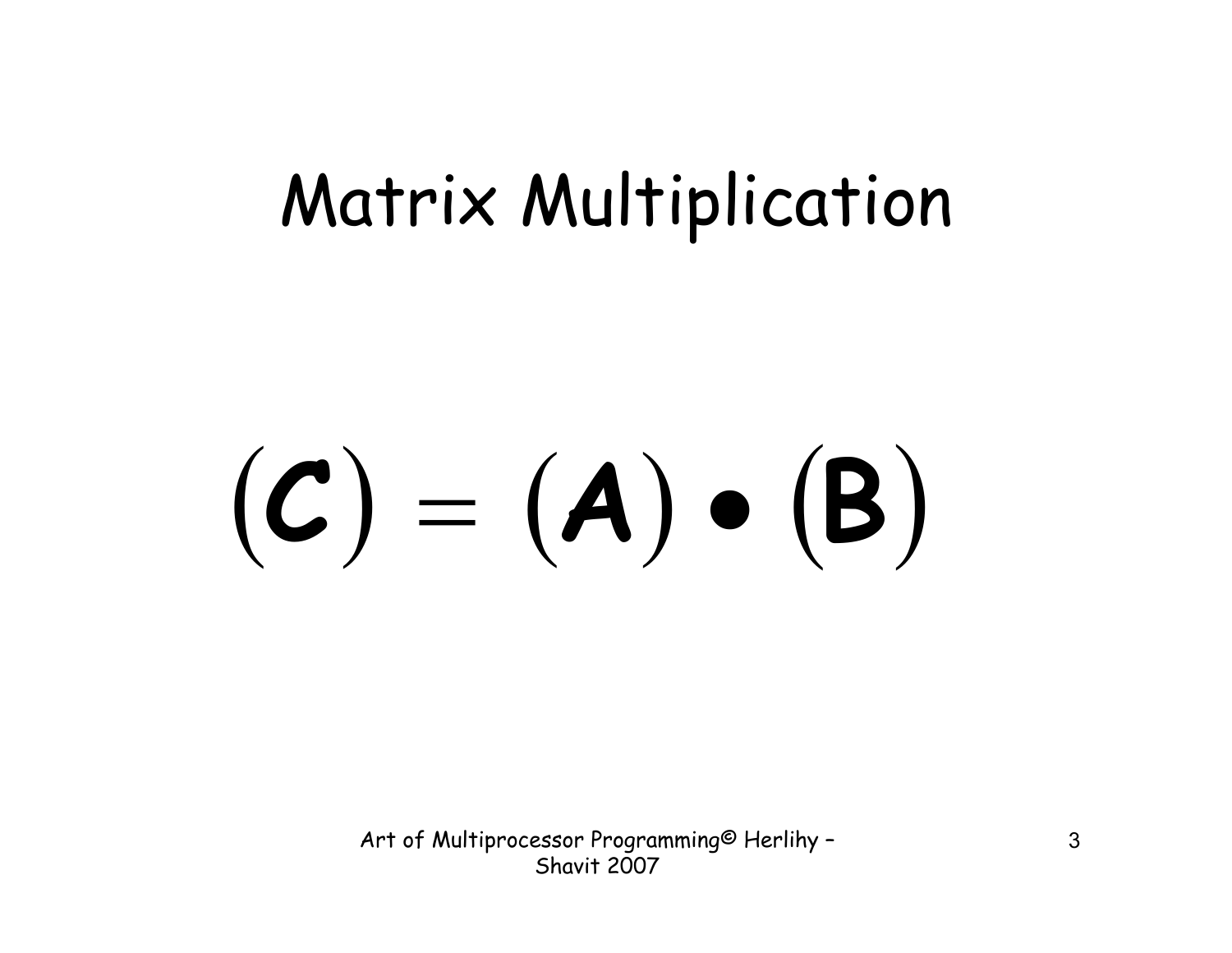$c_{ij} = \sum_{k=0}^{N-1} a_{ki}$ **\*** $\mathbf{b}_{\mathbf{j}\mathbf{k}}$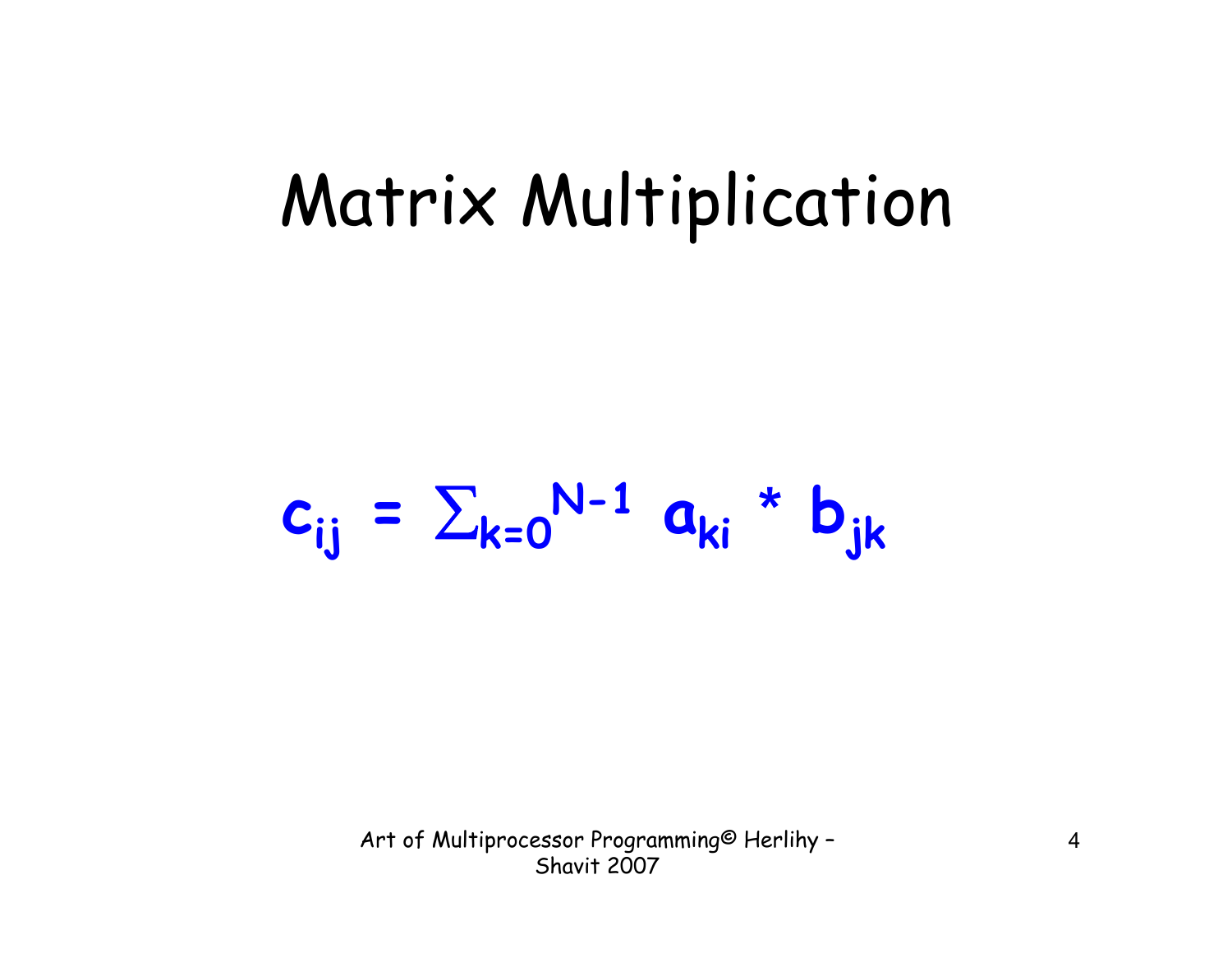```
class Worker extends Thread {
 int row, col;
Worker(int row, int col) {
  this.row = row; this.col = col;
}
public void run() {
  double dotProduct = 0.0;
  for
(int i = 0; i < n; i++)
   dotProduct += a[row][i] * b[i][col];
  c[row][col] = dotProduct;
}}}
```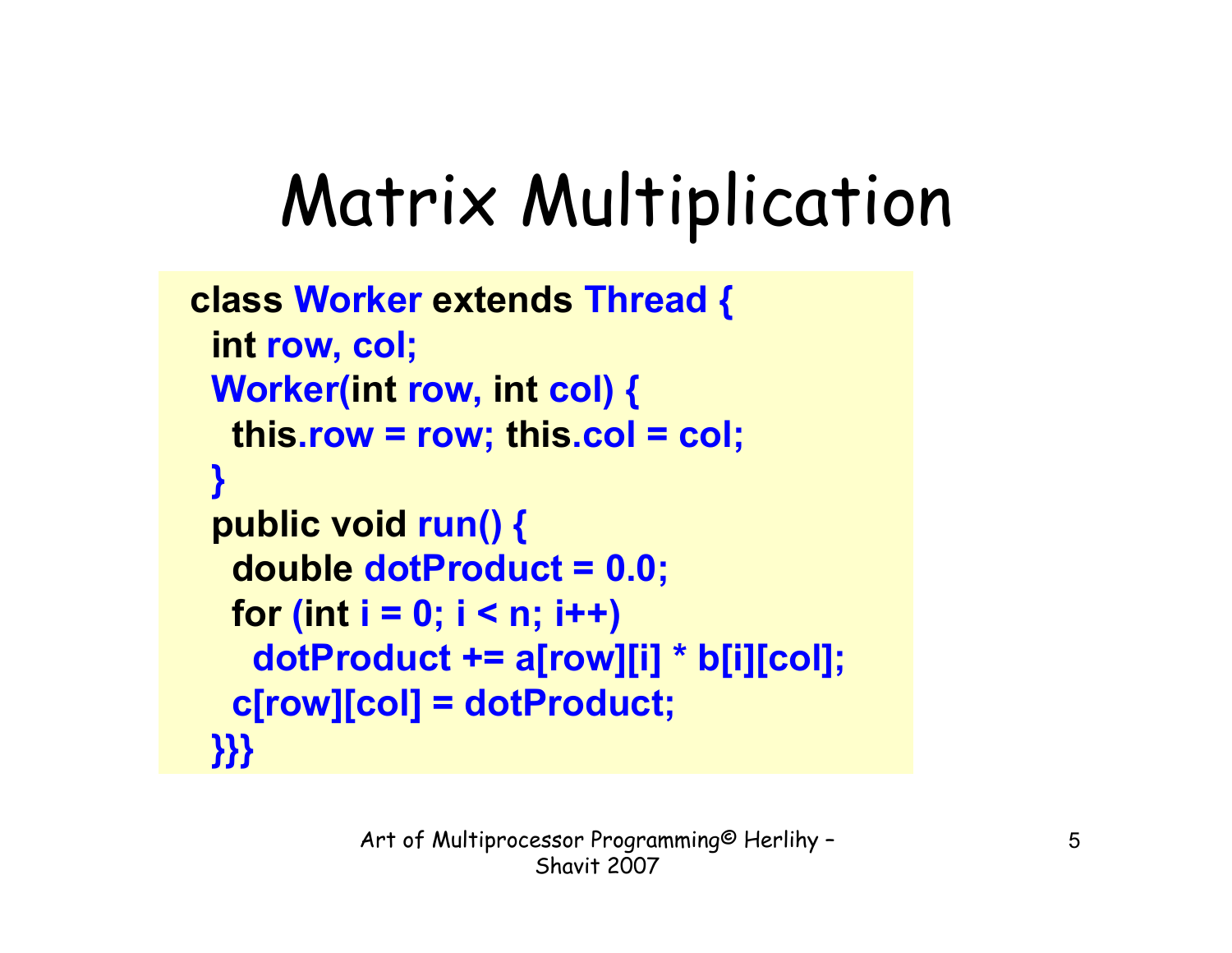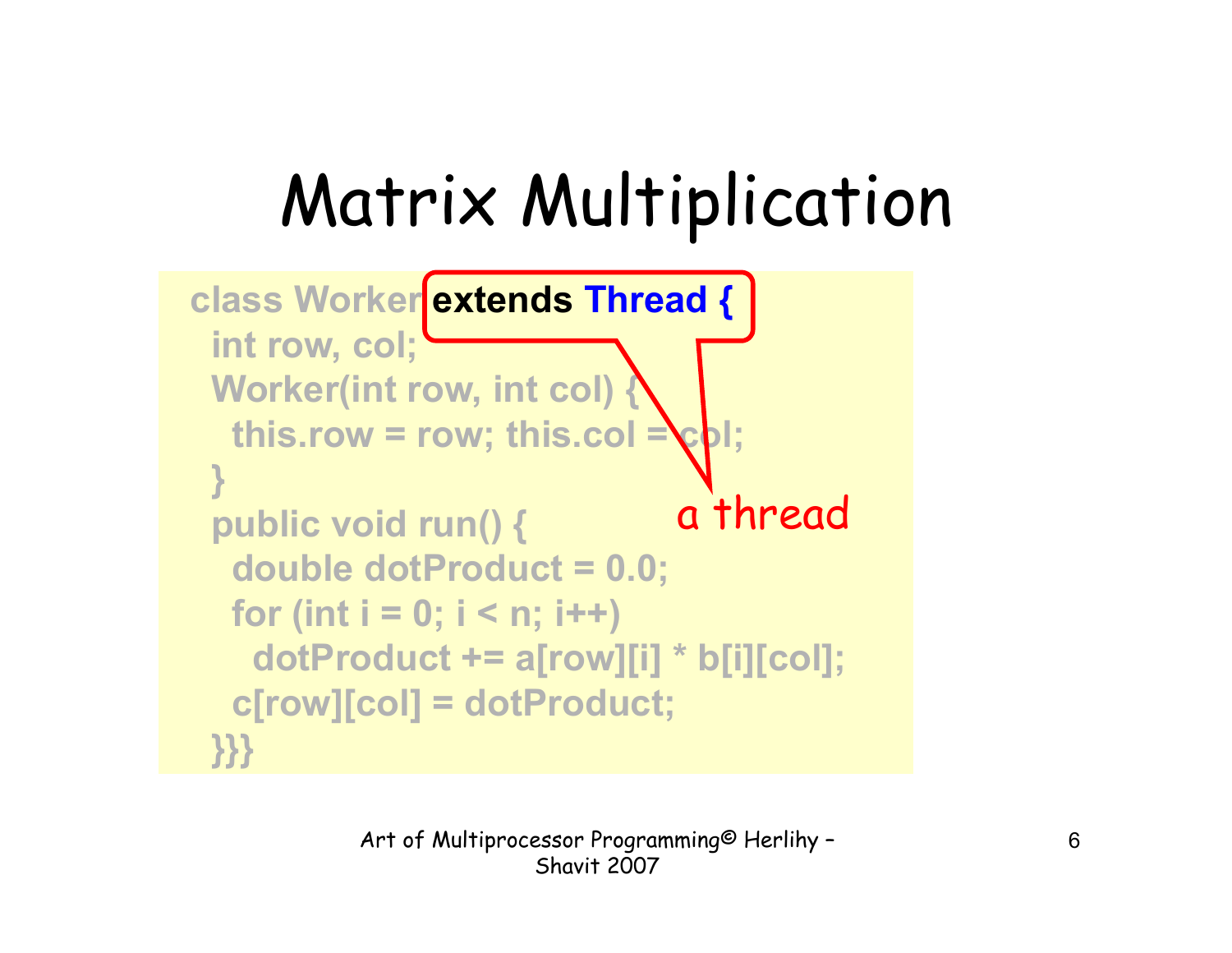```
class Worker extends Thread {
 int row, col;
 Worker
(int row, int col) 
{
  this.row = row; this.col = col;
 }
 public void run() {
  double dotProMhich matrix entry
  for (int i = 0; i < n; ito compute
   dotProduct += a[row][i] * b[i][col];
  c[row][col] = dotProduct;
 }}}
```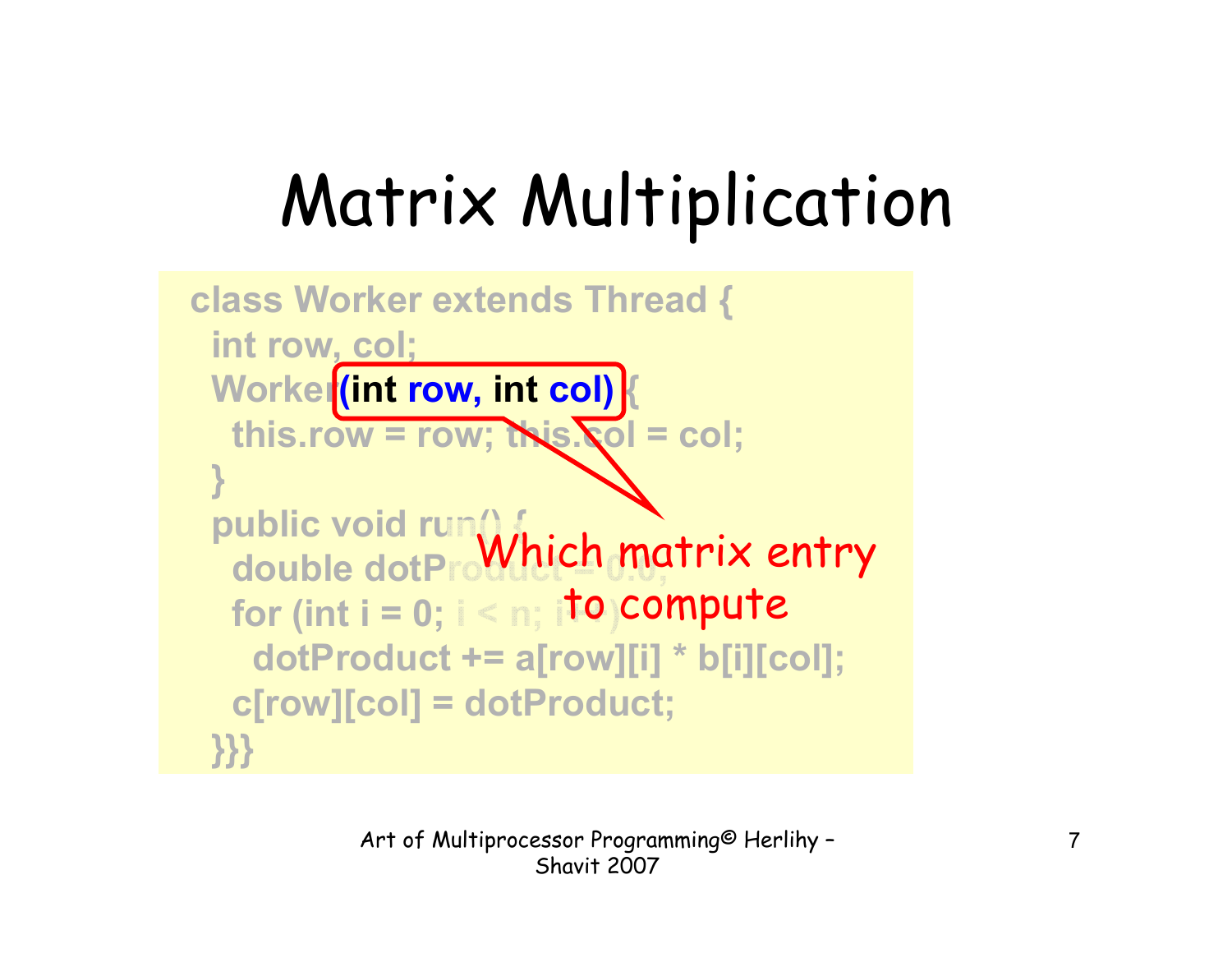```
class Worker extends Thread {
 int row, col;
 Worker(int row, int col) {
  this.row = row; this.col = col;
 }
 public void run() {
  double dotProduct = 0.0;
  for (int i = 0; j < n; i+1)dotProduct += a[row][i] * b[i][col];
  c[row][col] = dotProduct;
 }}}
                 Actual computation
```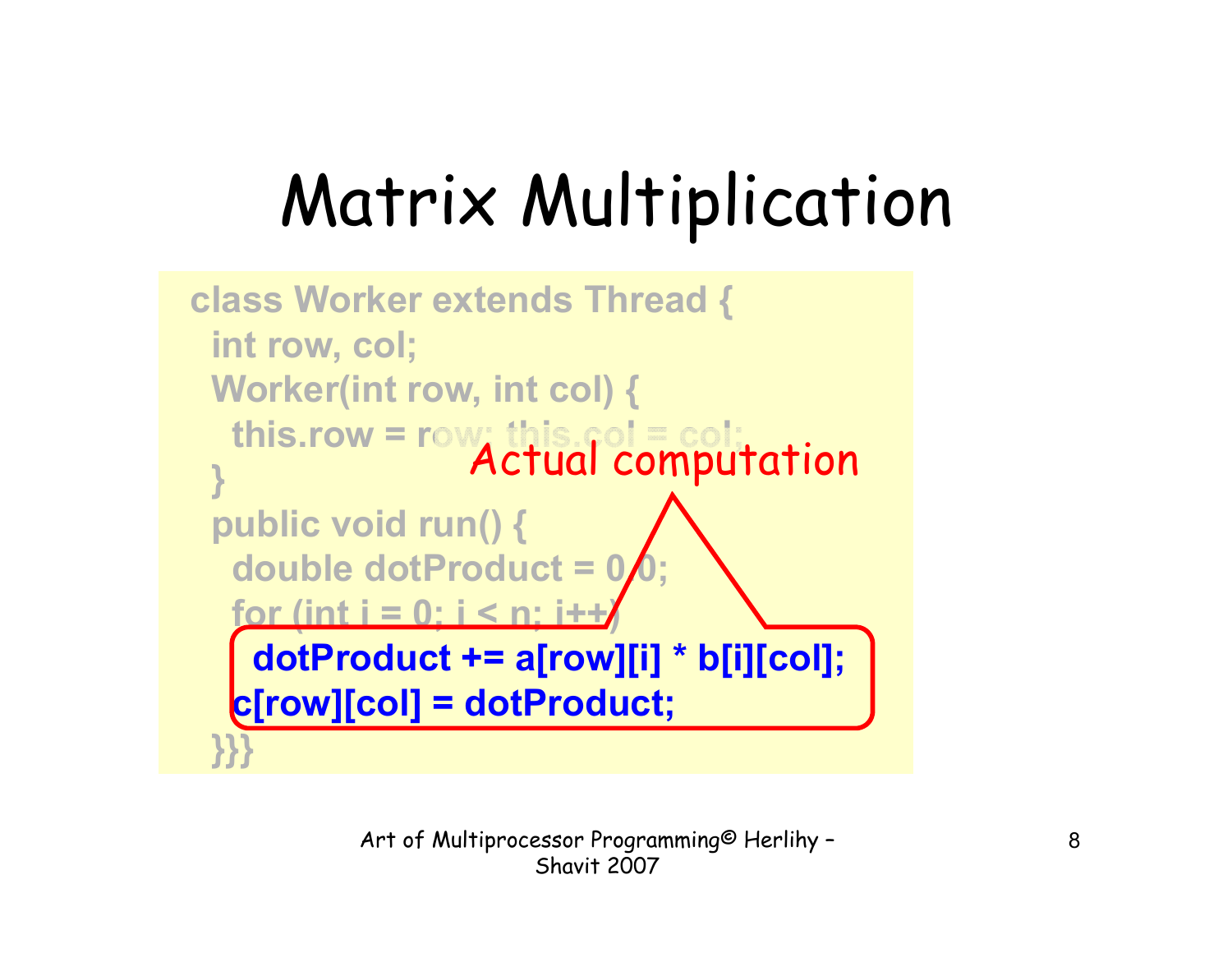```
void multiply() {
Worker[][] worker = new Worker[n][n];
 for
(int row …)
  for
(int col …)
   worker[row][col] = new Worker(row,col);
 for
(int row …)
  for
(int col …)
   worker[row][col].start();
 for
(int row …)
  for
(int col …)
   worker[row][col].join();
```
**}**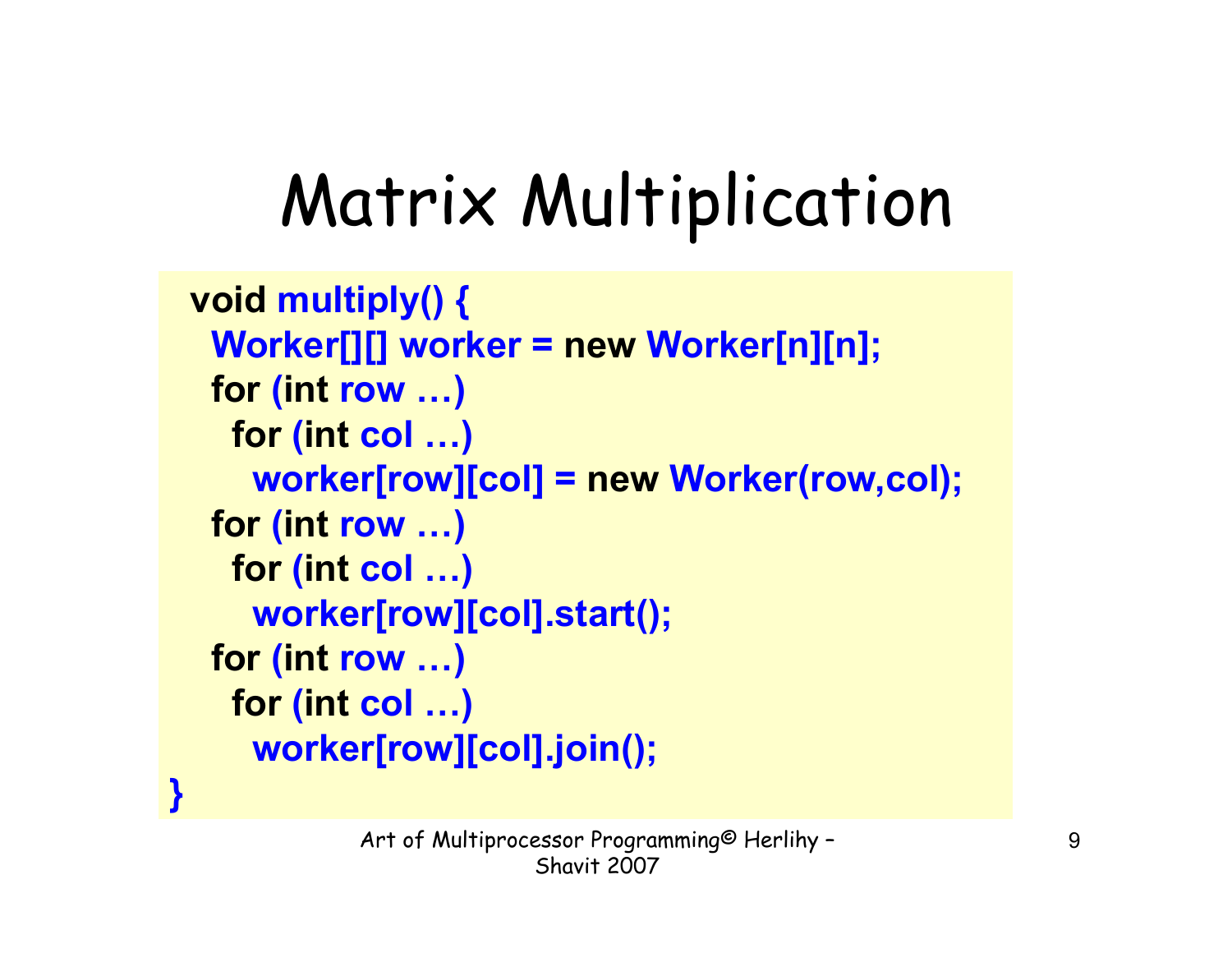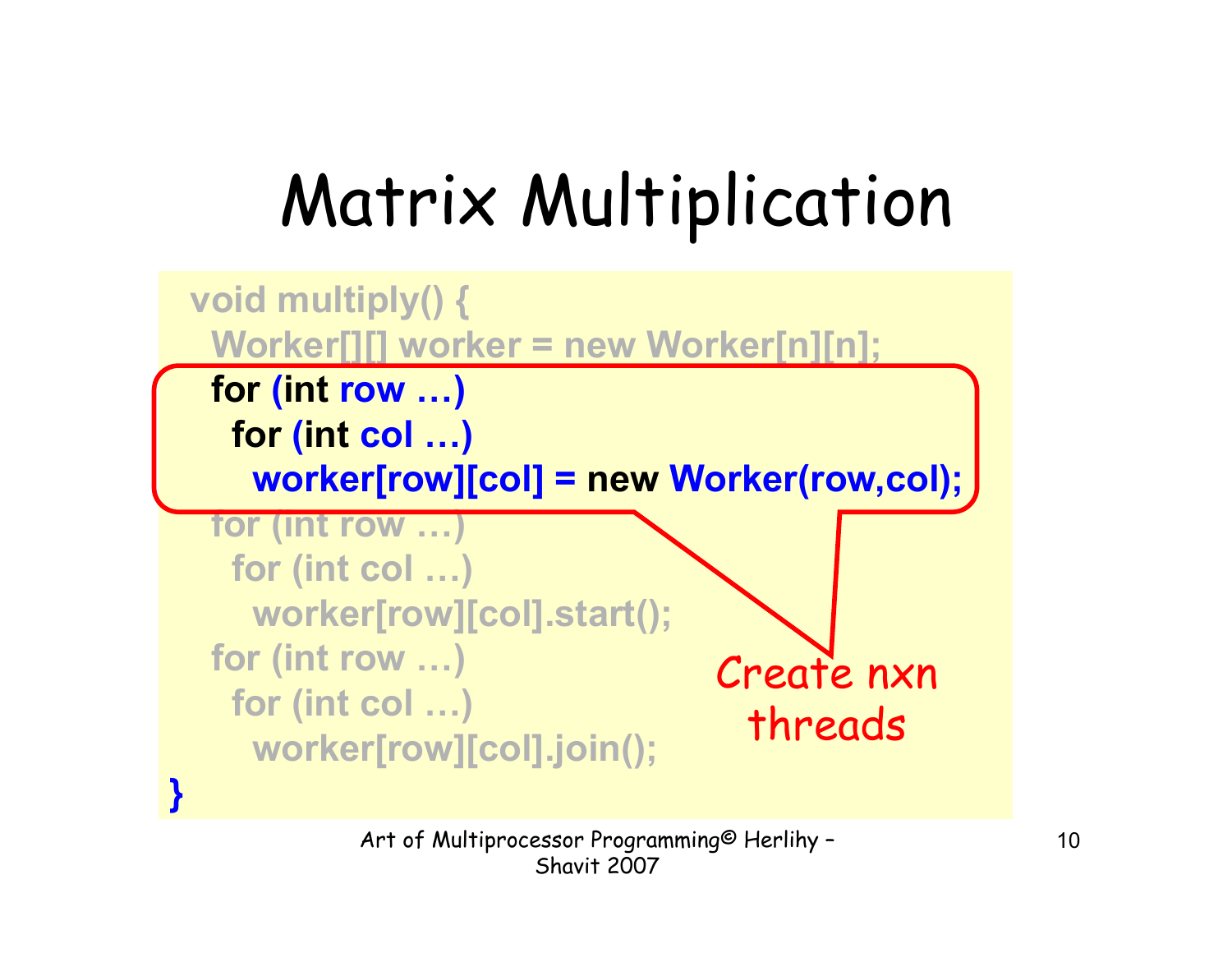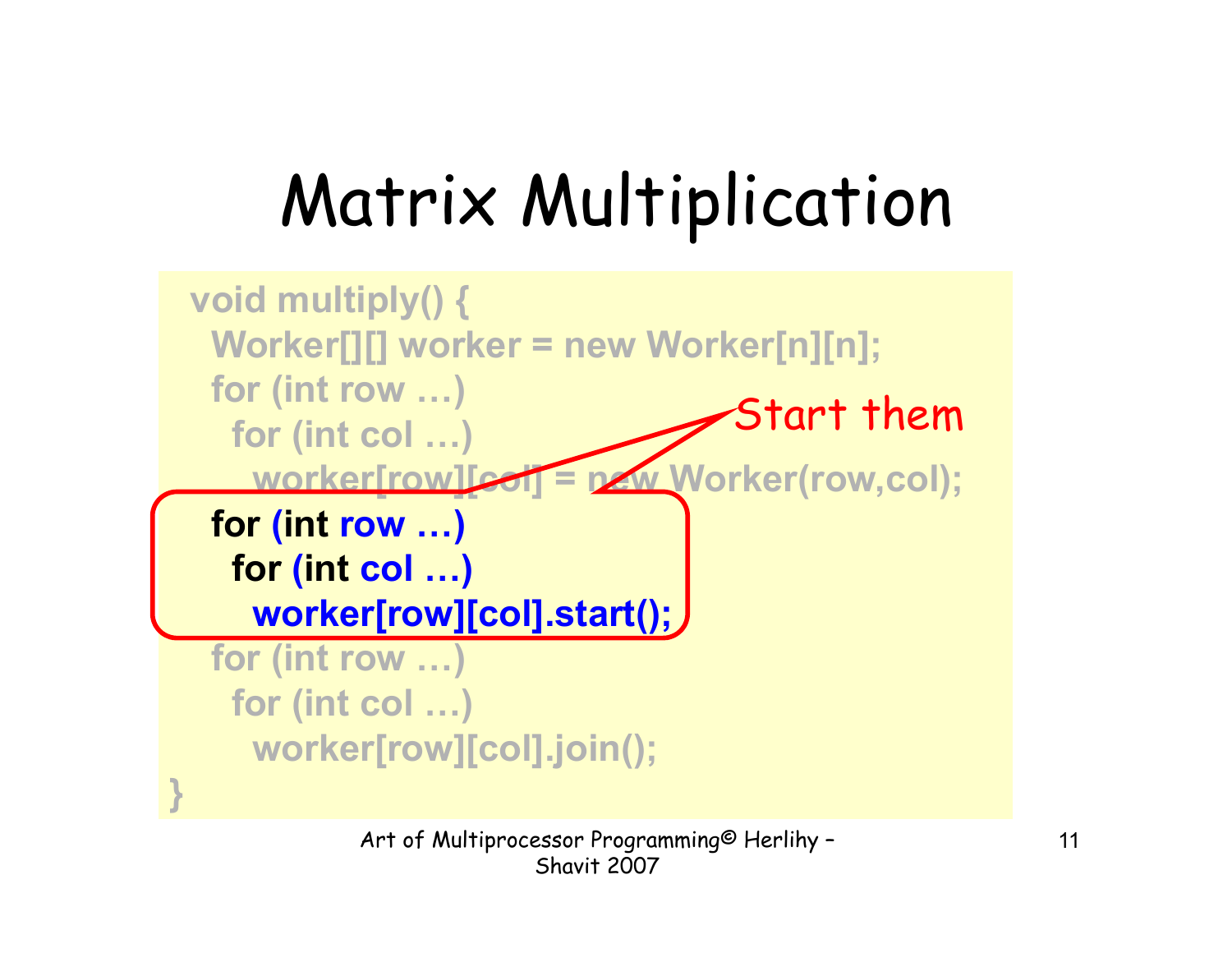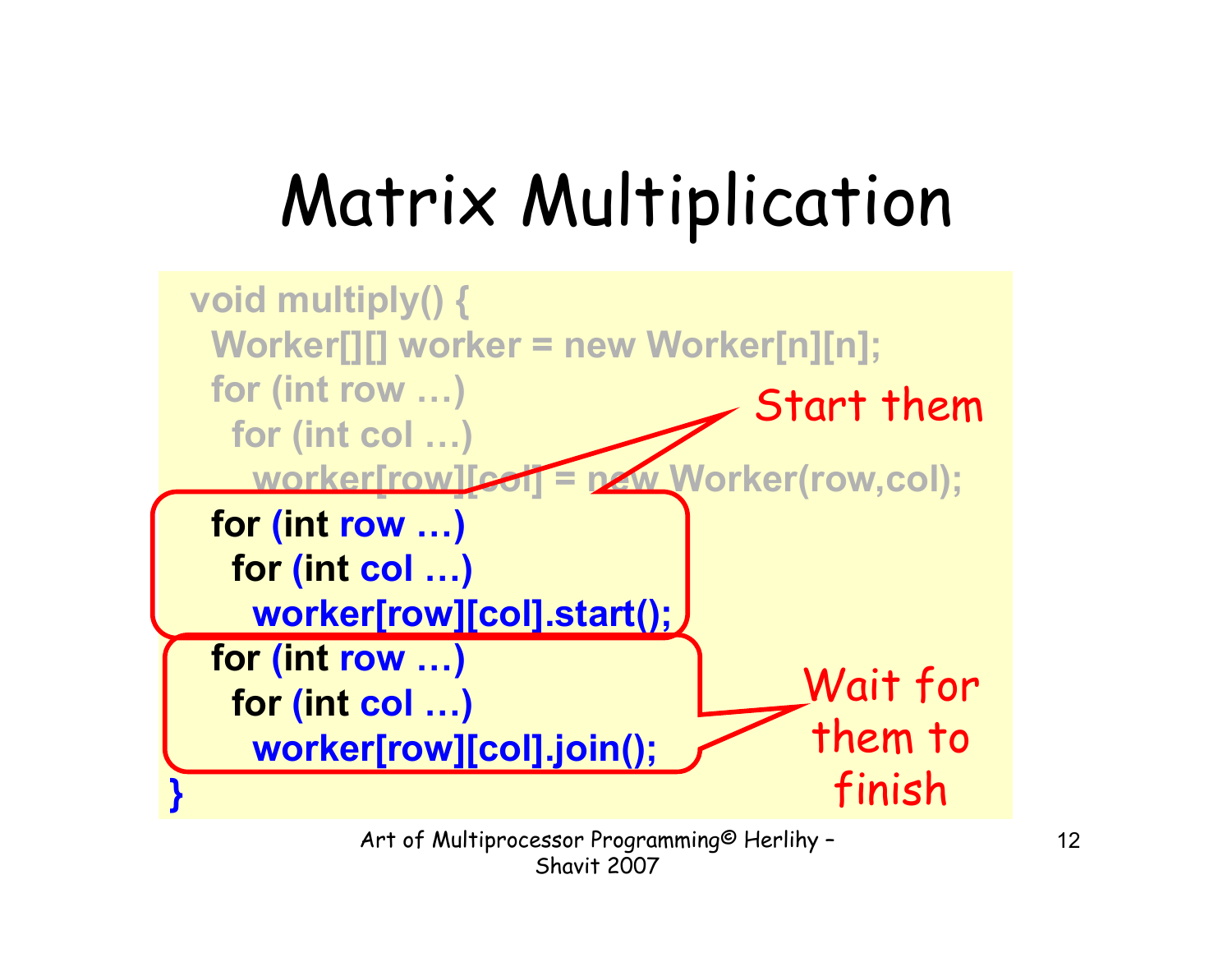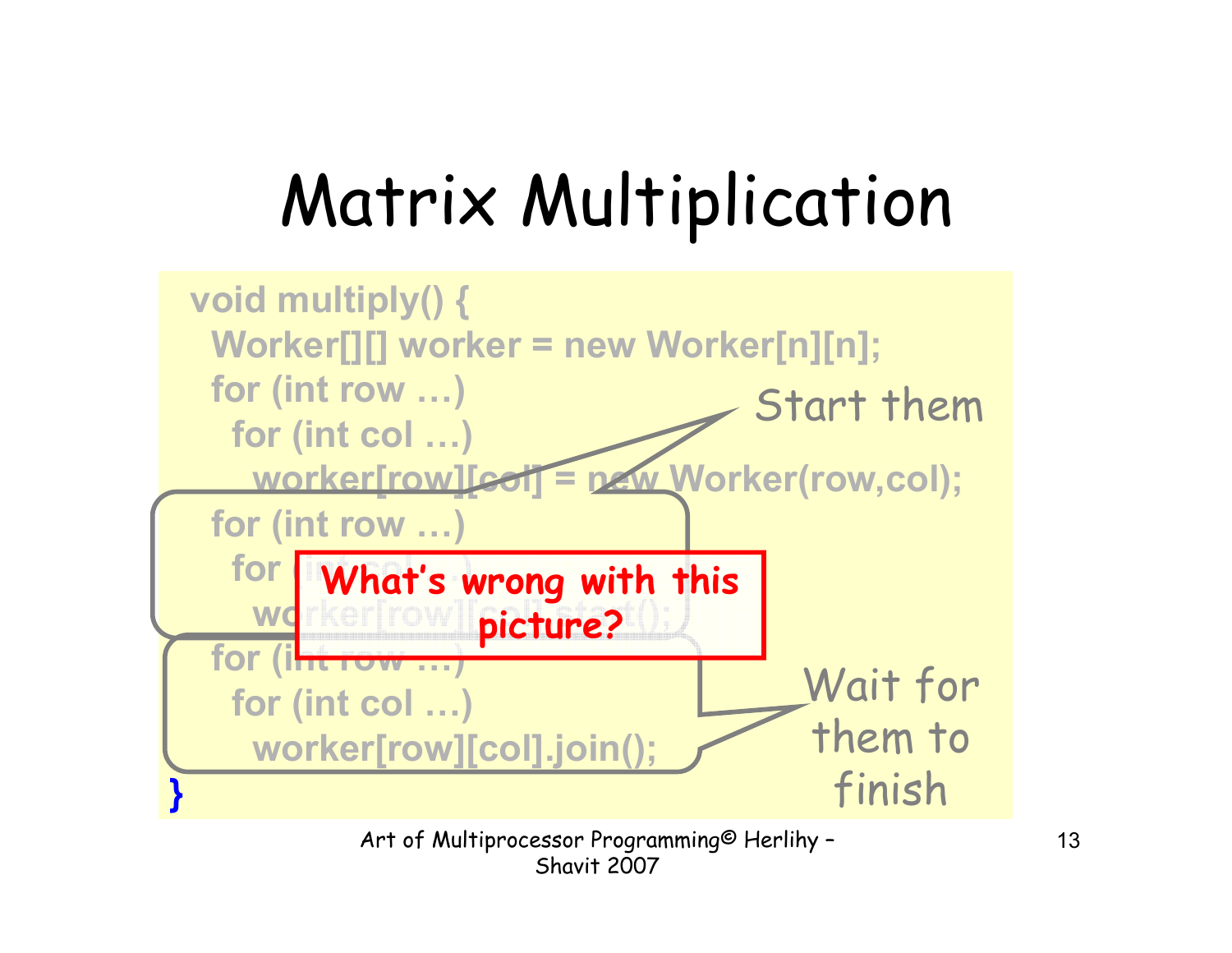## Thread Overhead

- • Threads Require resources
	- –Memory for stacks
	- –Setup, teardown
- •Scheduler overhead
- •Worse for short-lived threads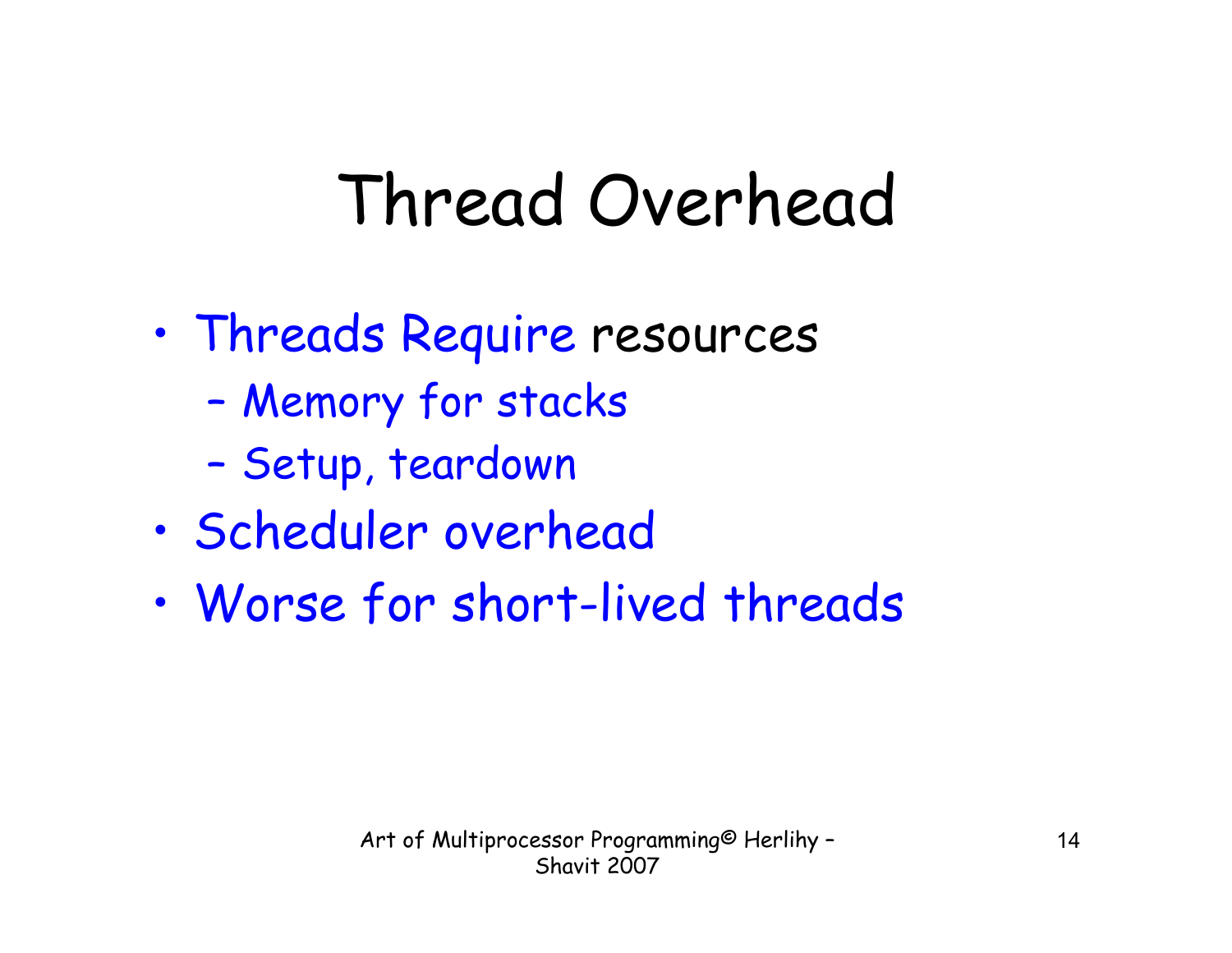## Thread Pools

- • More sensible to keep a pool of longlived threads
- • Threads assigned short-lived tasks
	- –Runs the task
	- –Rejoins pool
	- –Waits for next assignment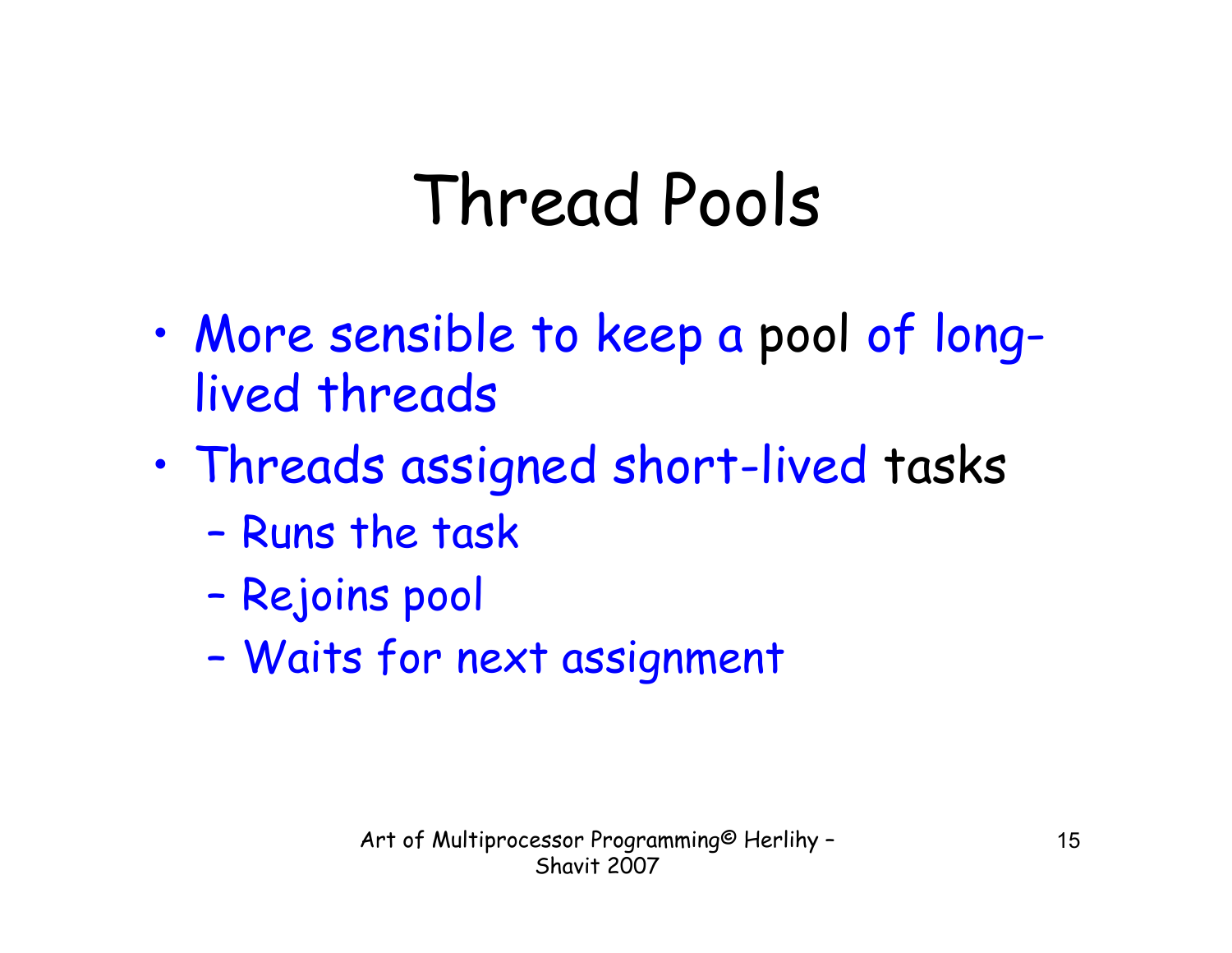## Thread Pool = Abstraction

- • Insulate programmer from platform
	- –Big machine, big pool
	- –And vice-versa
- • Portable code
	- –Runs well on any platform
	- – No need to mix algorithm/platform concerns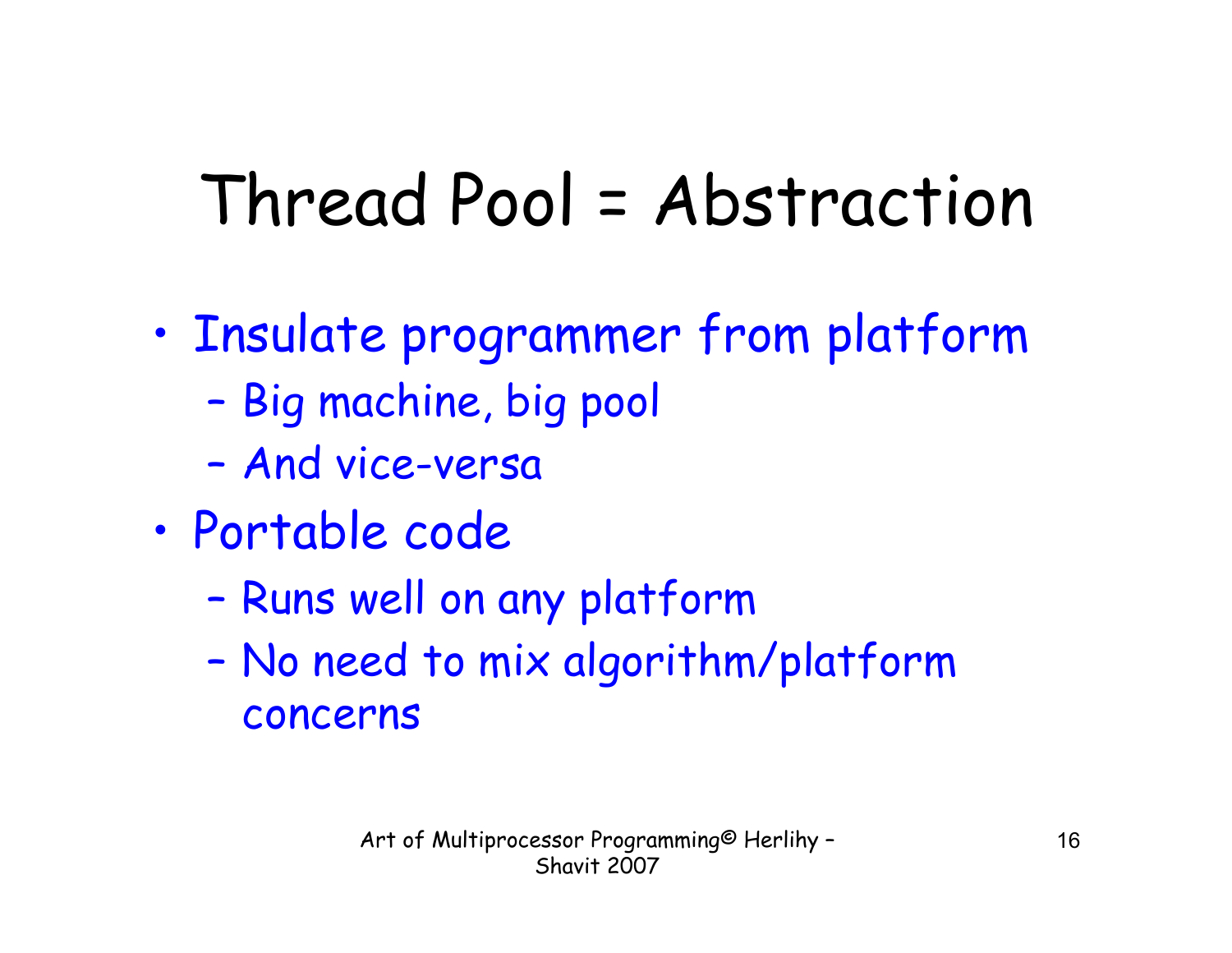## ExecutorService Interface

- • In java.util.concurrent
	- – Task = **Runnable** object
		- If no result value expected
		- Calls **run()** method.
	- – Task = **Callable<T>** object
		- If result value of type **T** expected
		- Calls **T call()** method.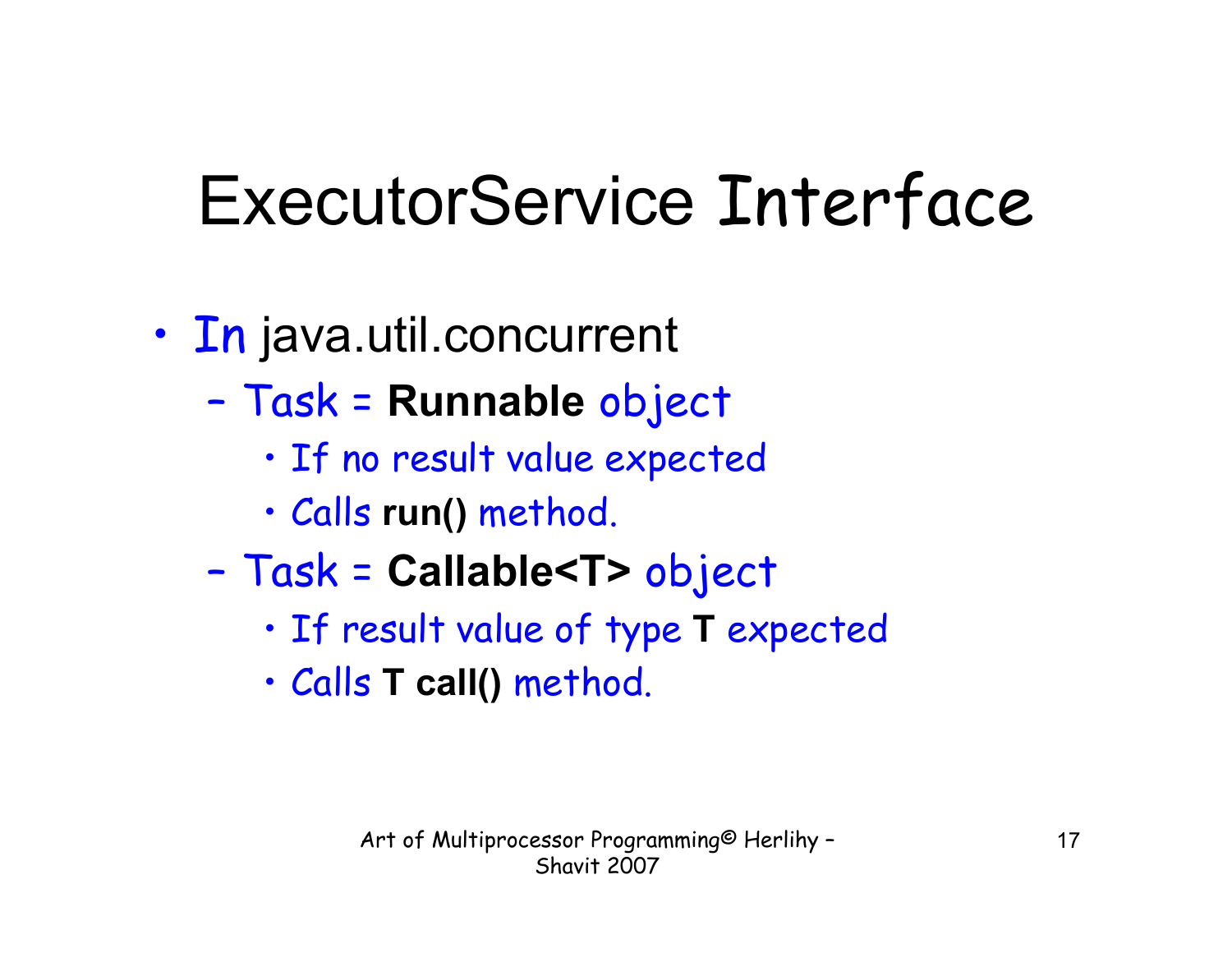#### Future<T>

```
Callable<T> task = …;
```
**…**

**Future<T> future = executor.submit(task);**

**…**

```
T value = future.get();
```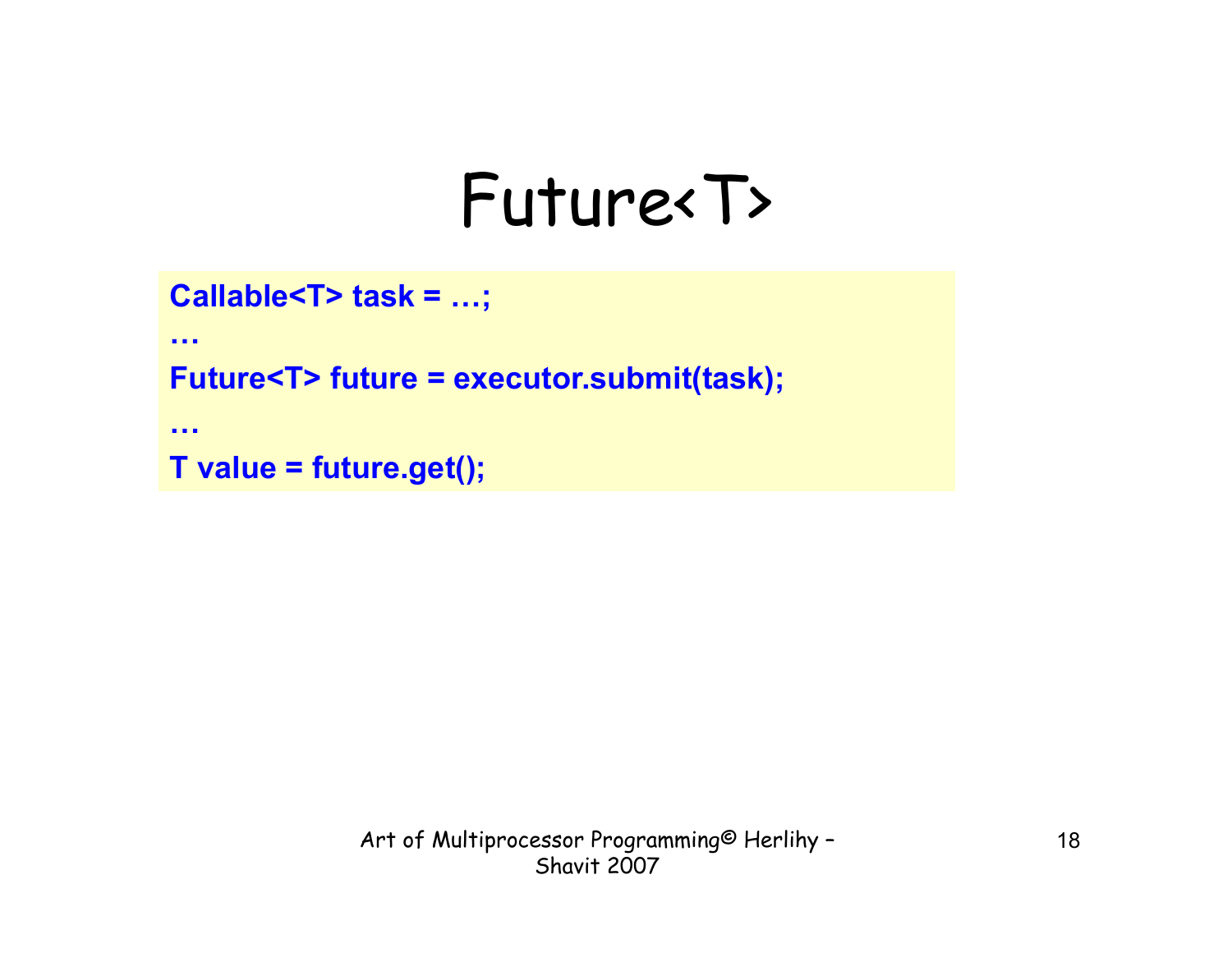### Future<T>

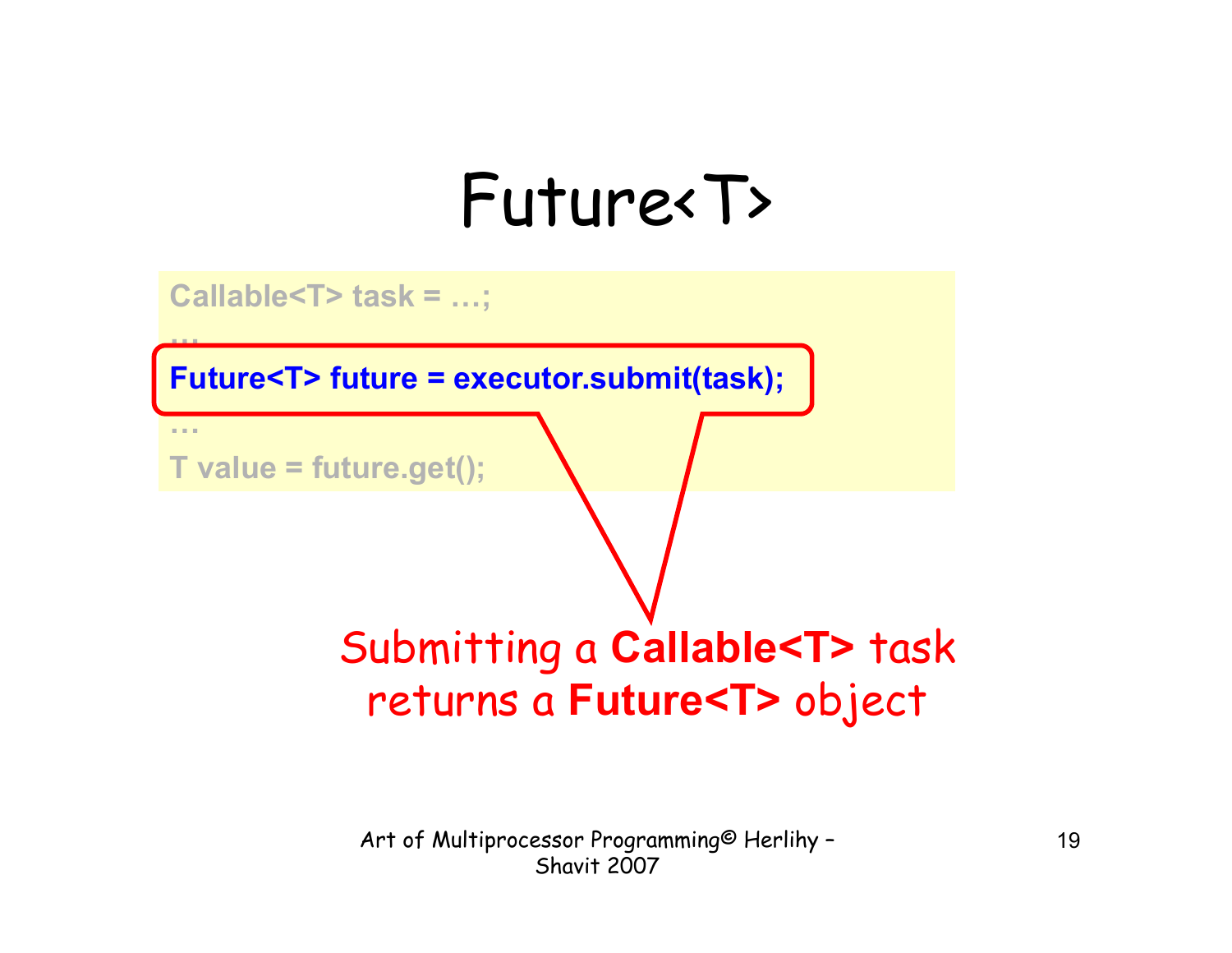### Future<T>

```
Callable<T> task = …; 
…Future<T> future = executor.submit(task);
…T value = future.get(); 
        The Future's get() method blocks 
             until the value is available
```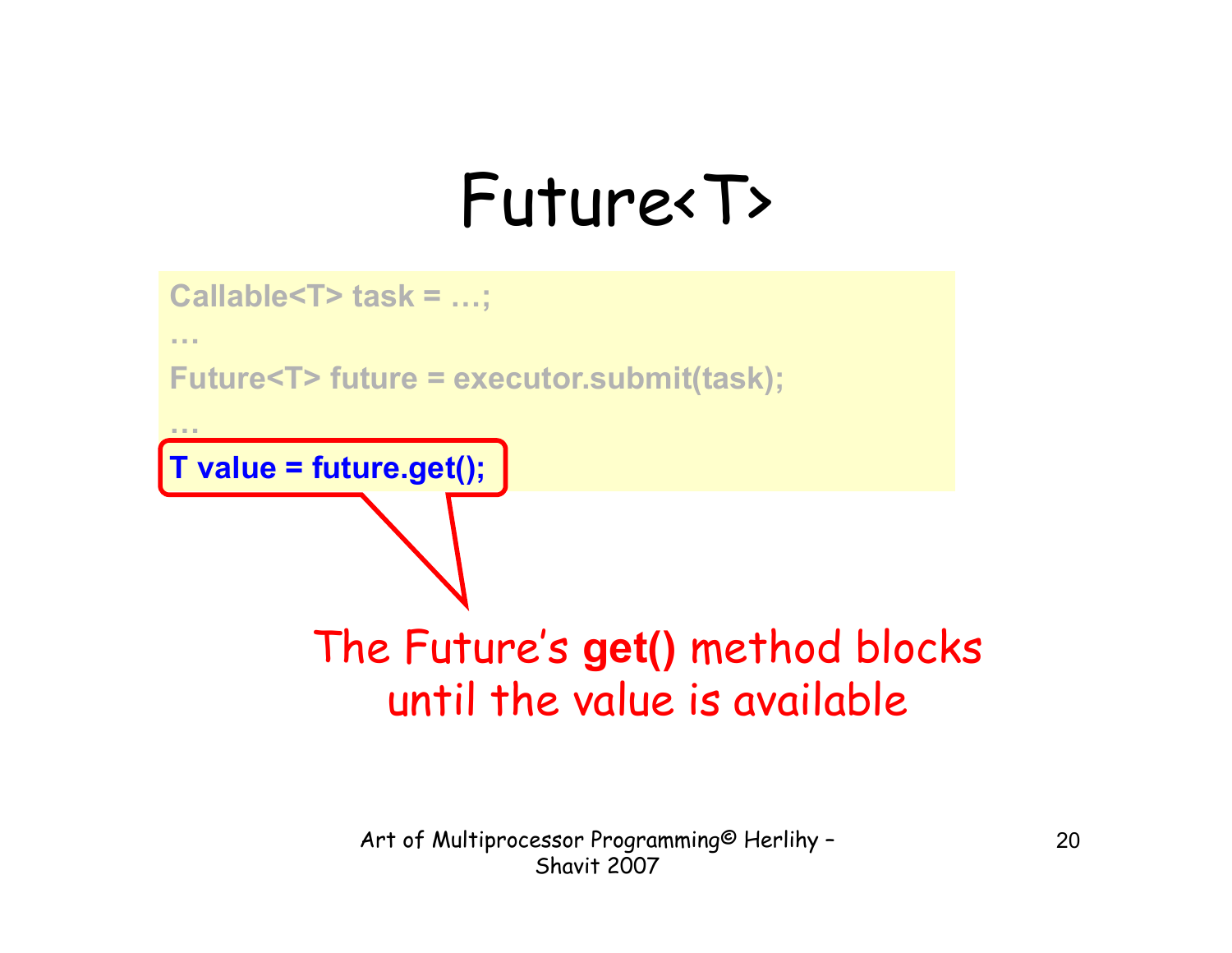#### Future<?>

```
Runnable task = …;
```
**…**

**Future<?> future = executor.submit(task);**

**…**

**future.get();**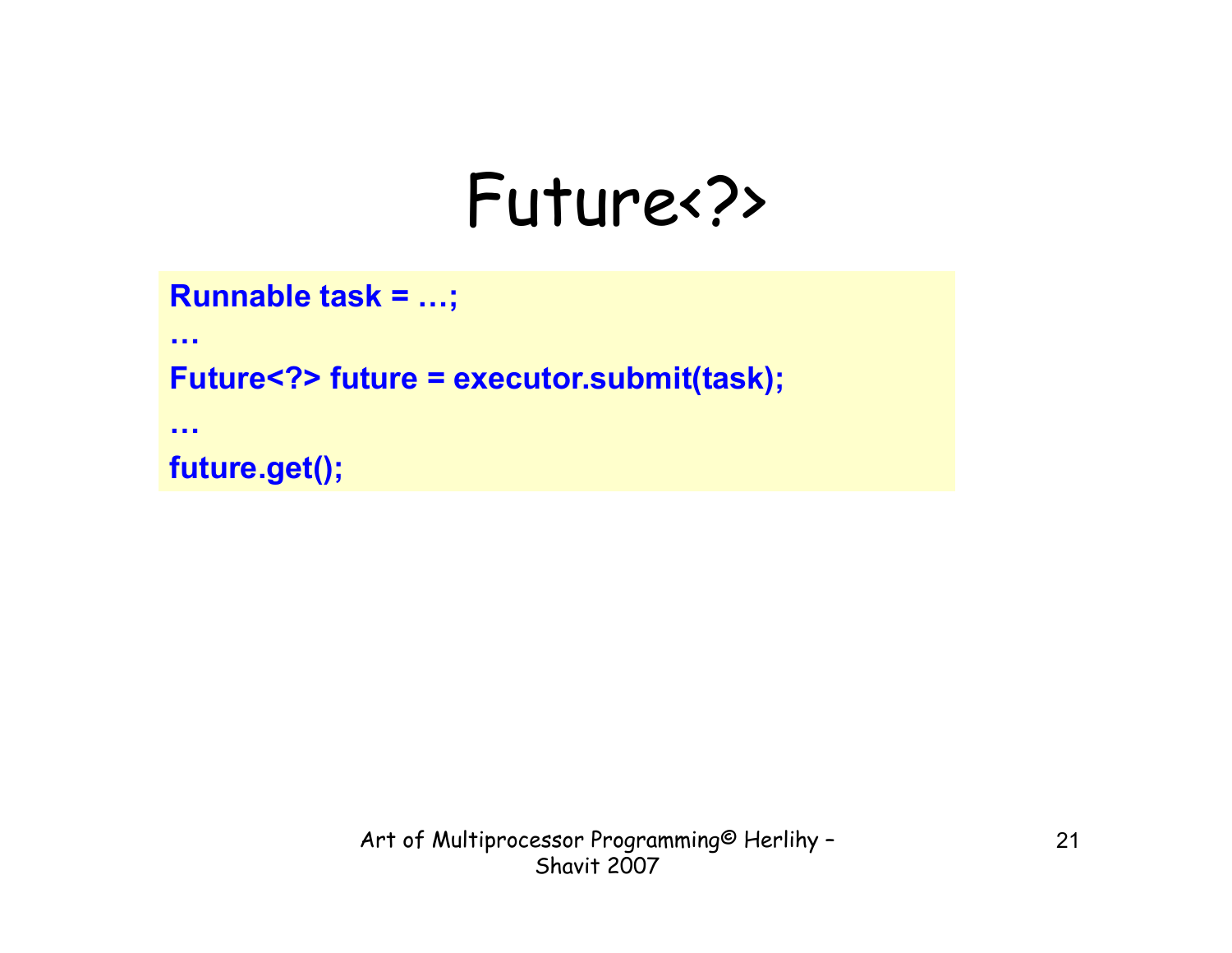#### Future<?>

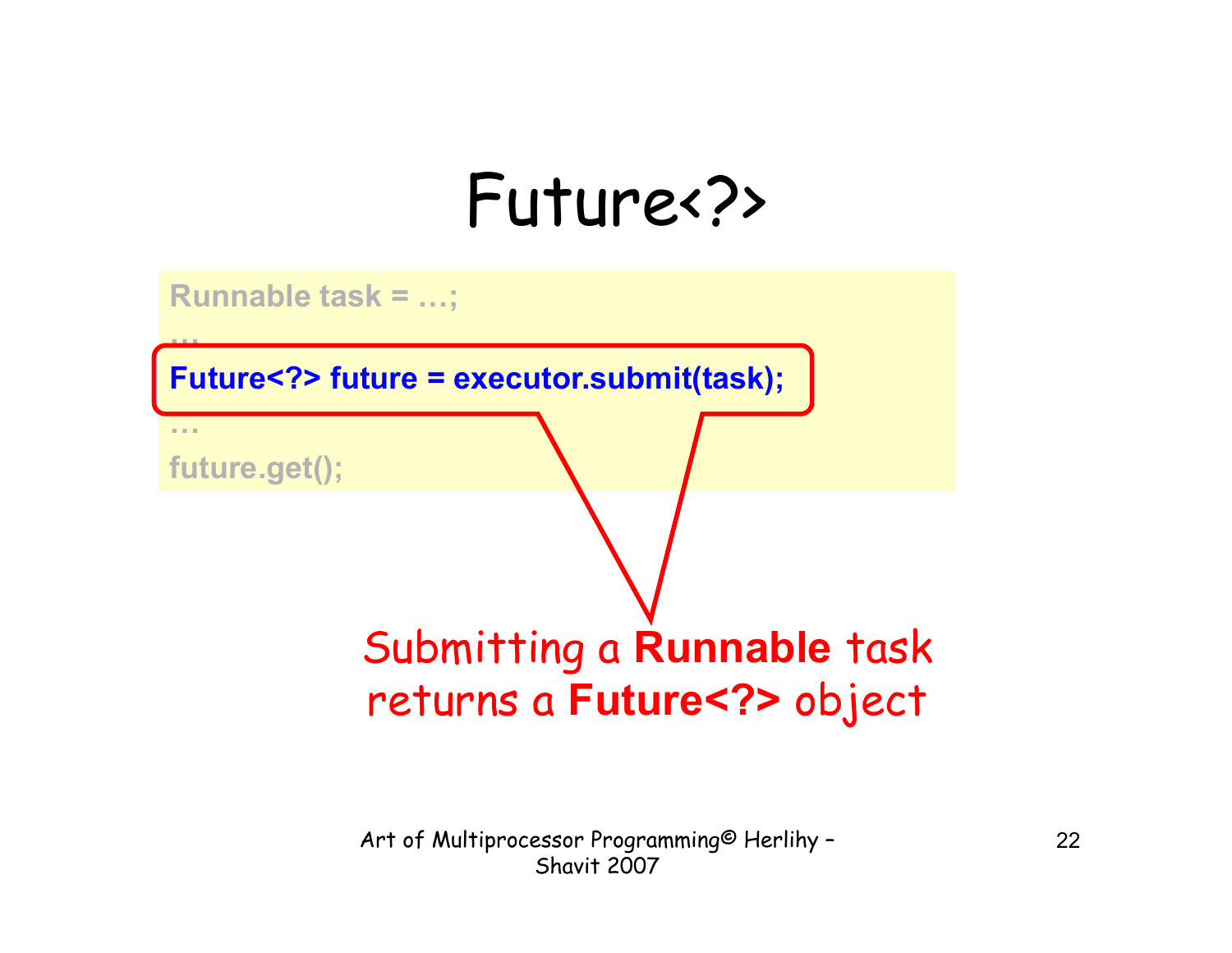### Future<?>

**Runnable task = …; …Future<?> future = executor.submit(task); …future.get();**  The Future's **get()** method blocks until the computation is complete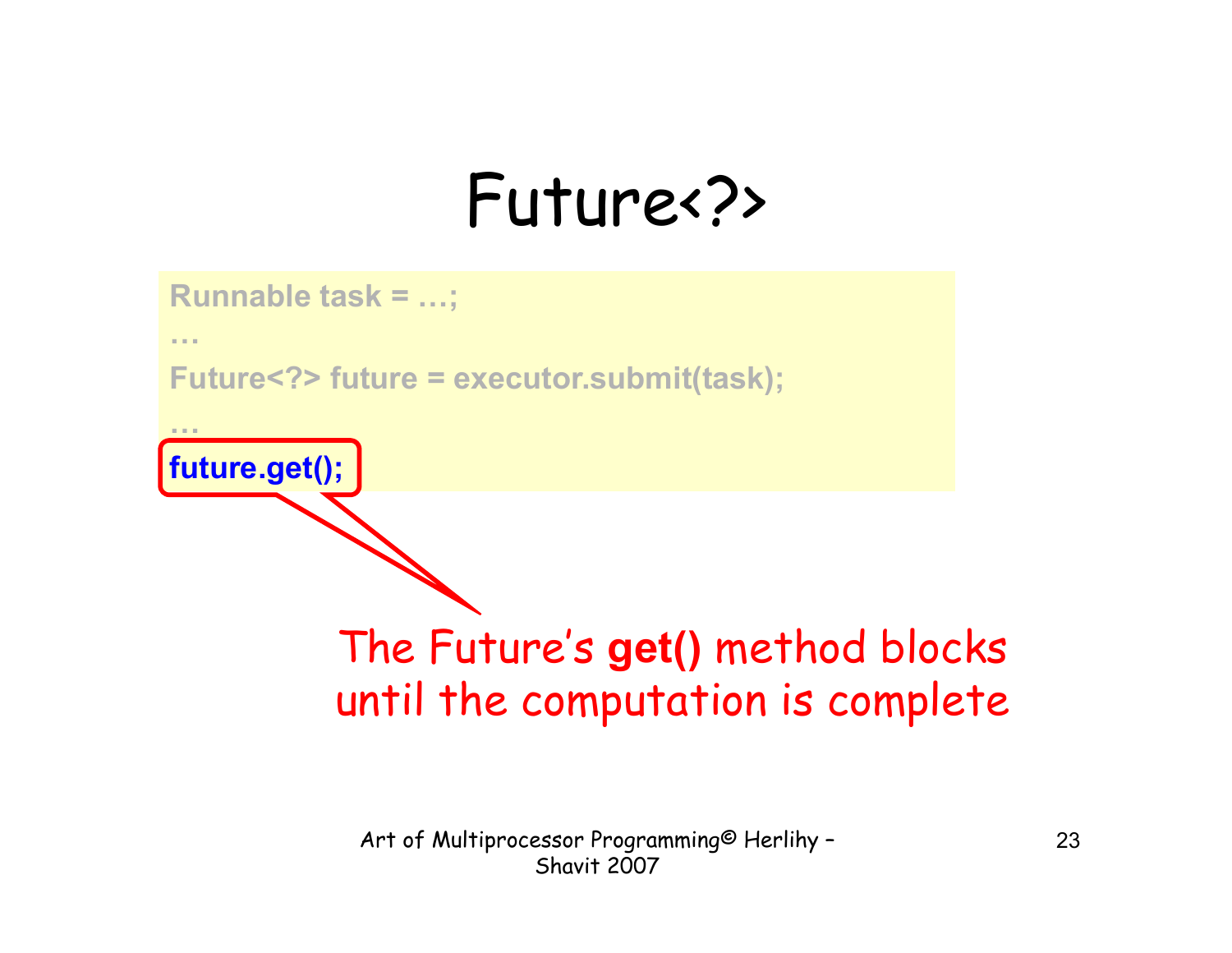# Note

- • Executor Service submissions
	- –Like New England traffic signs
	- –Are purely advisory in nature
- • The executor
	- –Like the New England driver
	- –Is free to ignore any such advice
	- –And could execute tasks sequentially …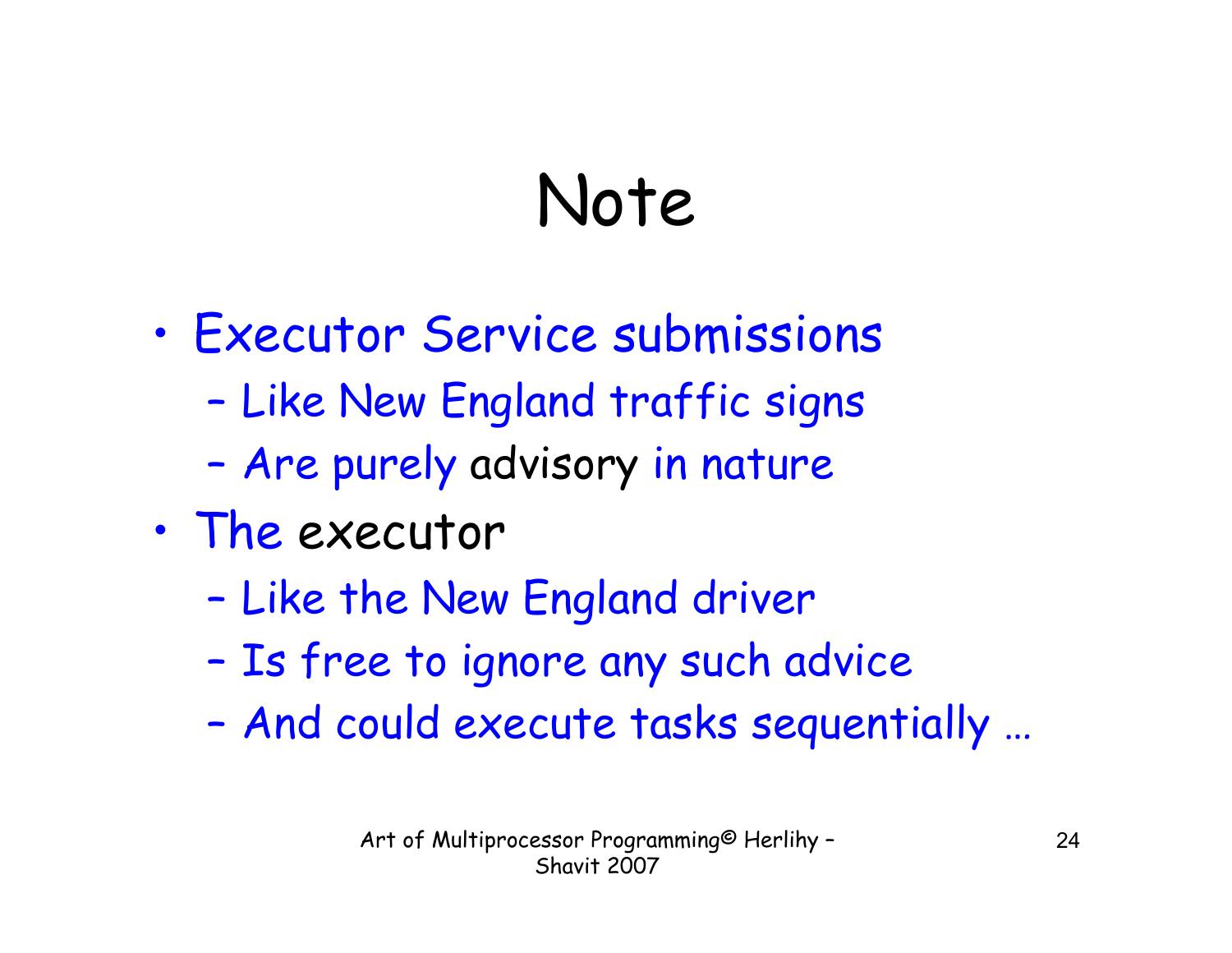#### Matrix Addition

$$
\begin{pmatrix} C_{00} & C_{00} \ C_{10} & C_{10} \end{pmatrix} = \begin{pmatrix} A_{00} + B_{00} & B_{01} + A_{01} \ A_{10} + B_{10} & A_{11} + B_{11} \end{pmatrix}
$$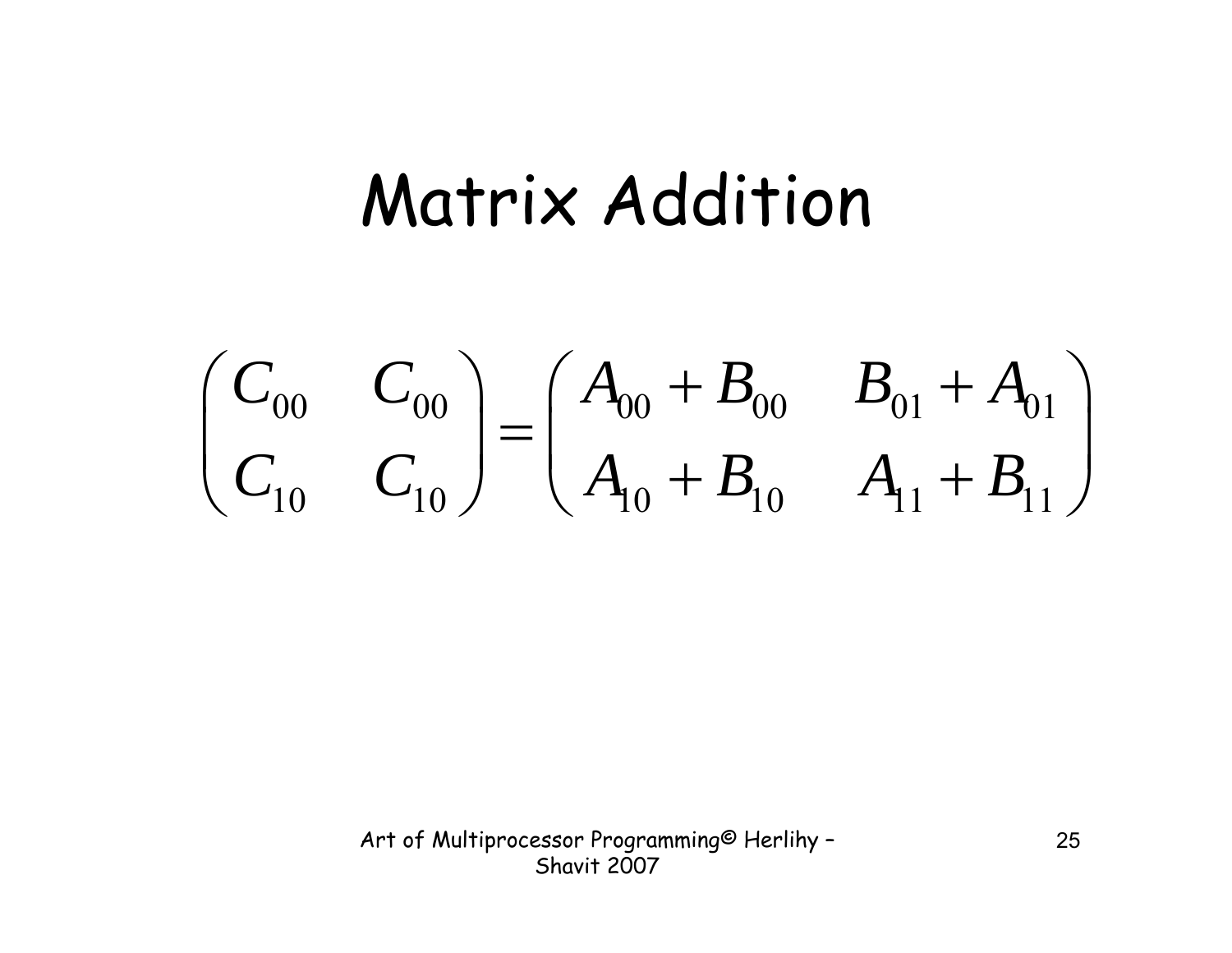#### Matrix Addition

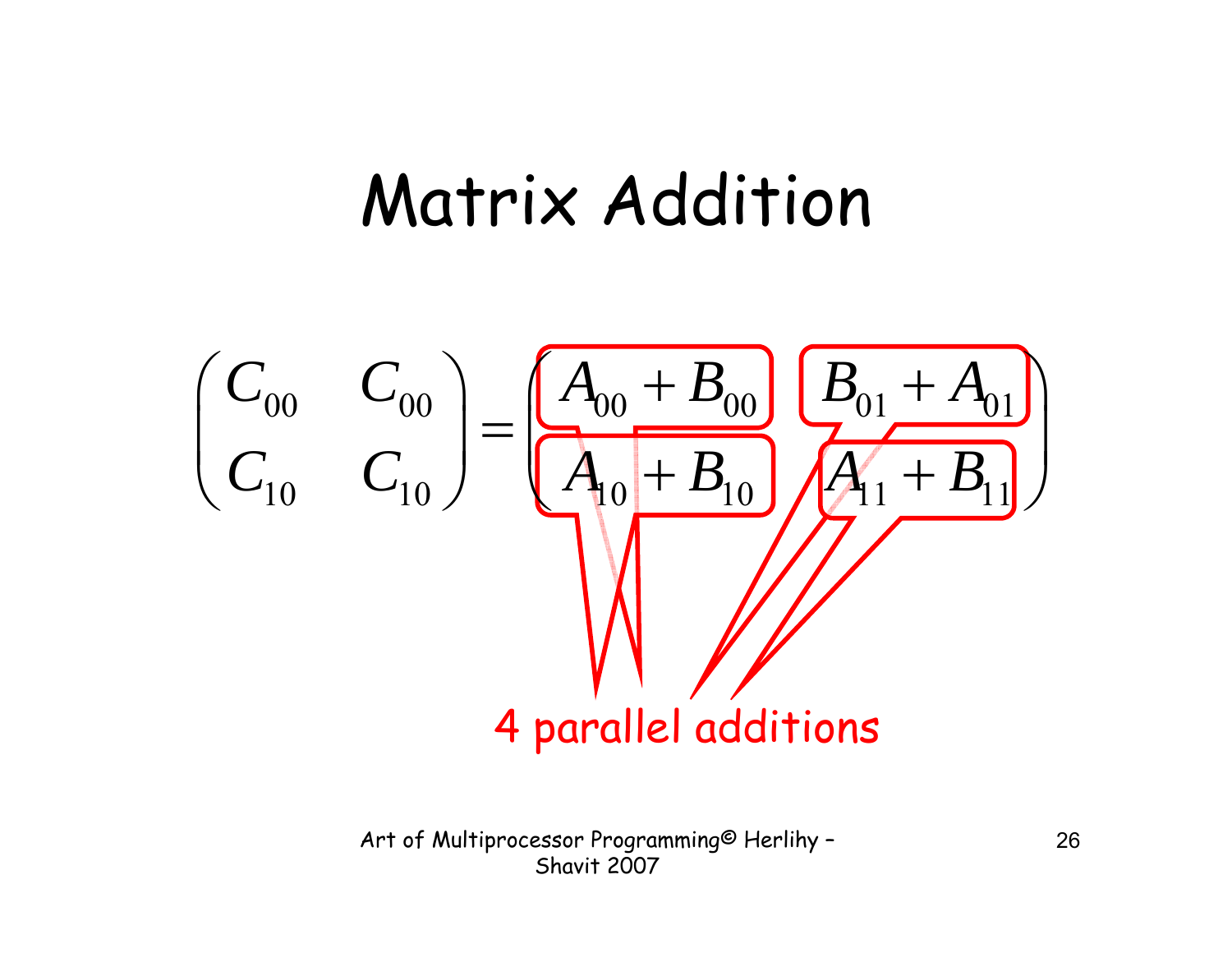```
class AddTask implements Runnable {
  Matrix a, b; // multiply this!
  public void run() {
    if (a.dim == 1) {
    c[0][0] = a[0][0] + b[0][0]; // base case
    } else
{
     (partition a, b into half-size matrices \mathbf{a}_{\mathsf{i}\mathsf{j}} and \mathbf{b}_{\mathsf{i}\mathsf{j}})
     Future<?> f<sub>oo</sub> = exec.submit(add(a<sub>oo</sub>,b<sub>00</sub>));
     …Future<?> f11 = exec.submit(add(a11,b11));
    f<sub>00</sub>.get(); …; f<sub>11</sub>.get();
     …}}
```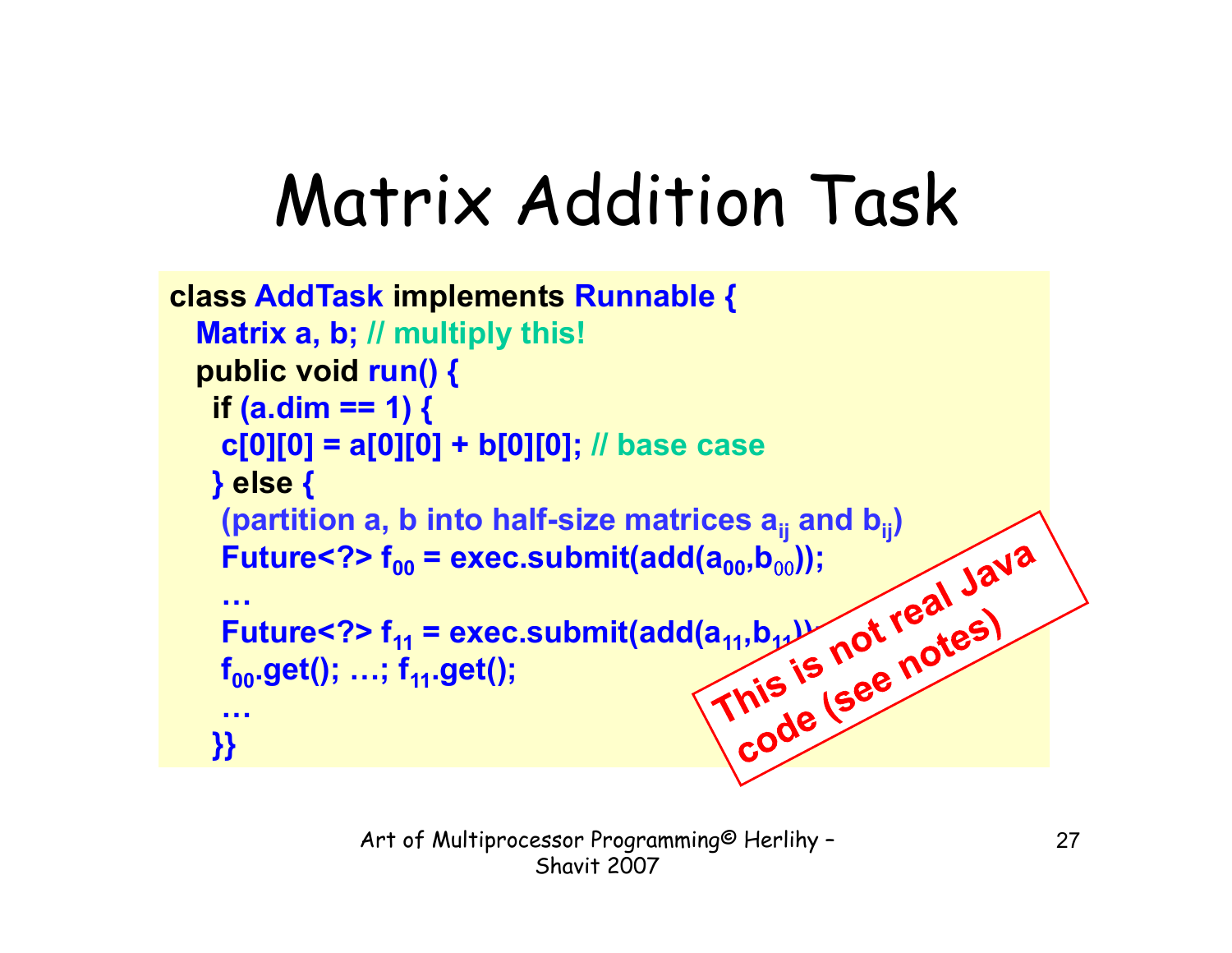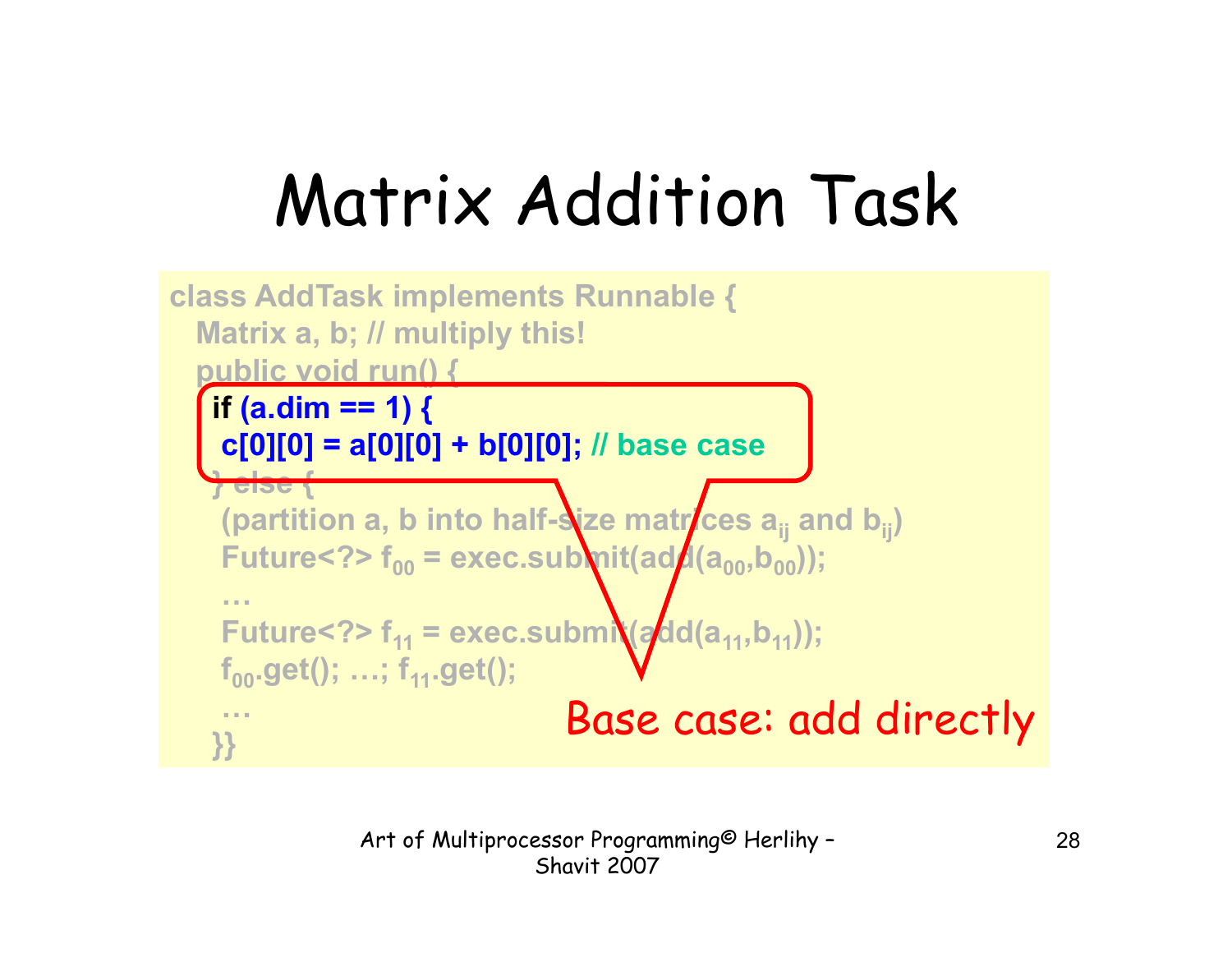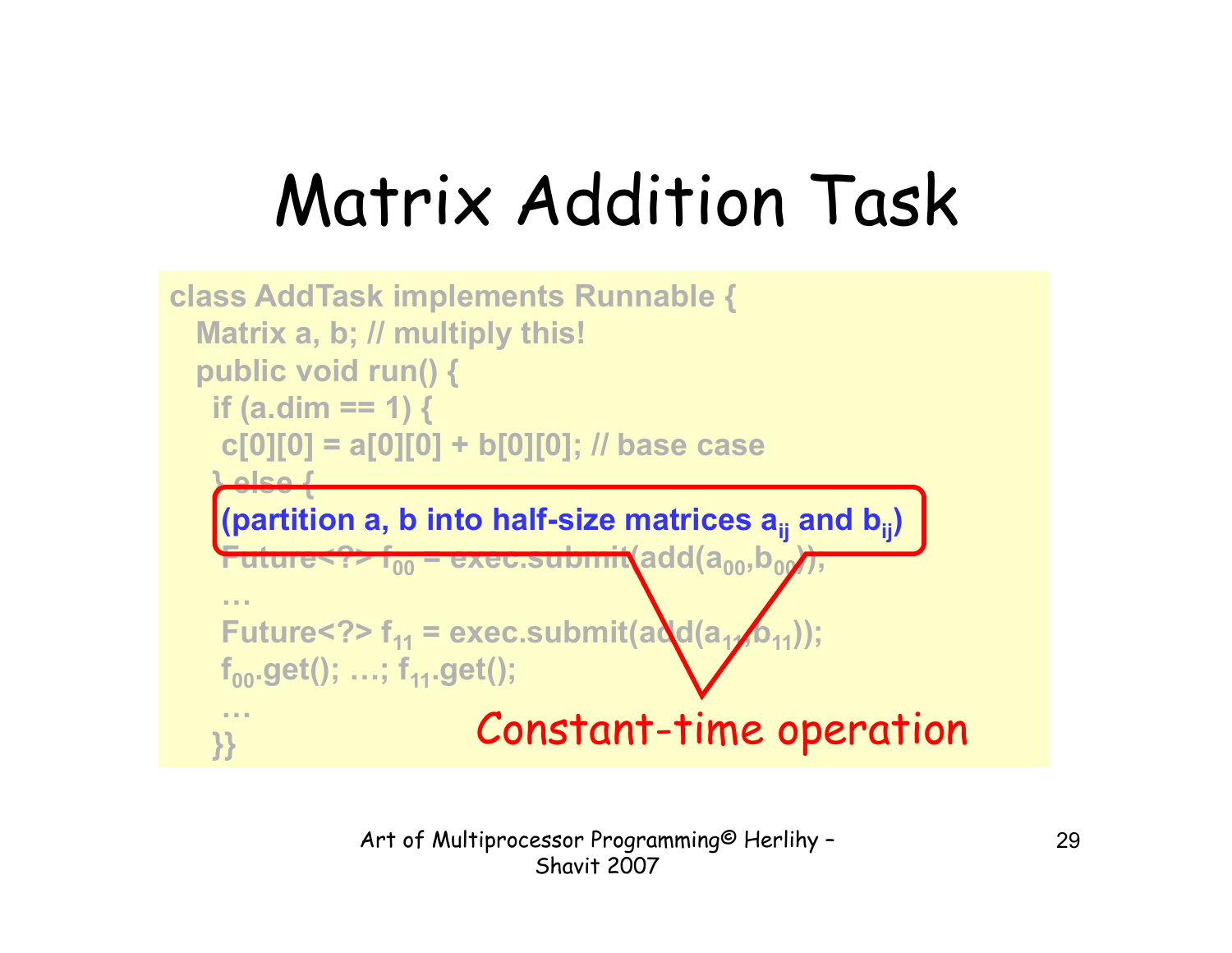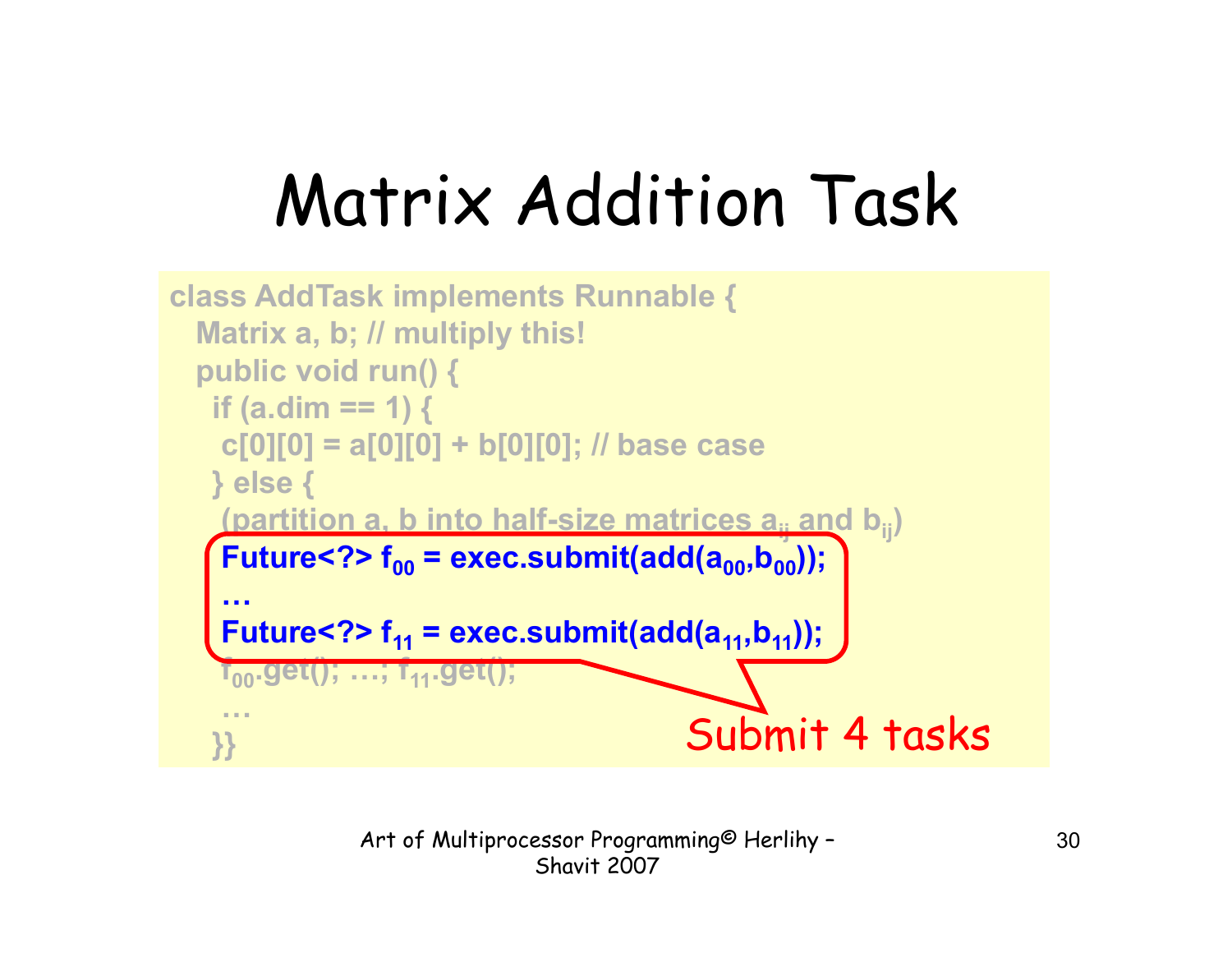```
class AddTask implements Runnable {
  Matrix a, b; // multiply this!
  public void run() {
   if (a.dim == 1) {
    c[0][0] = a[0][0] + b[0][0]; // base case
   } else {
    (partition a, b into half-size matrices \mathbf{a}_{\mathsf{i}\mathsf{j}} and \mathbf{b}_{\mathsf{i}\mathsf{j}})
    Future<?> f00 = exec.submit(add(a00,b00));
    …Future<?> f11 = exec.submit(add(a11,b11));
    f<sub>00</sub>.get(); ...; f<sub>11</sub>.get(); |
    …}} Let them finish
```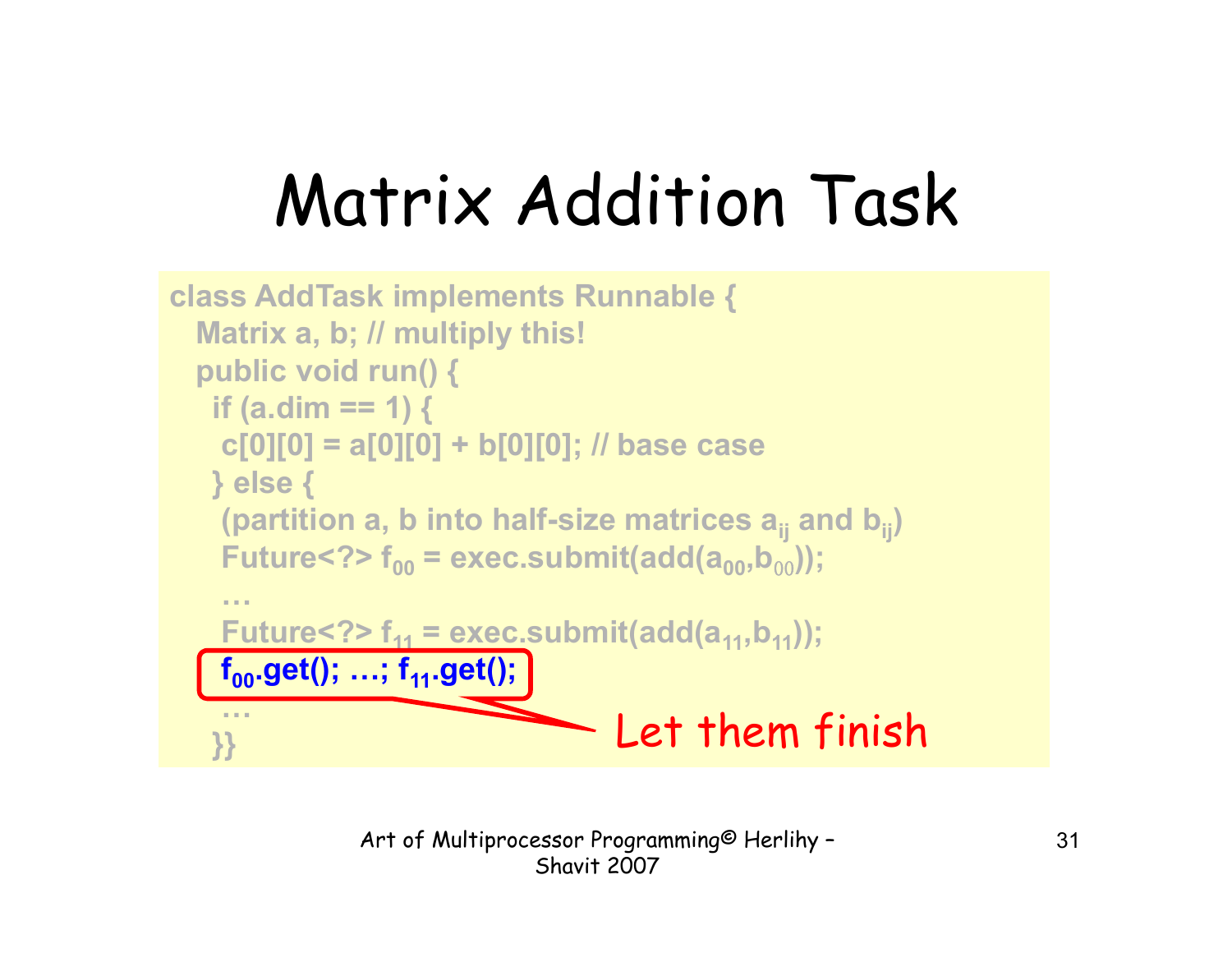## Dependencies

- •Matrix example is not typical
- • Tasks are independent
	- –Don't need results of one task …
	- –To complete another
- •Often tasks are not independent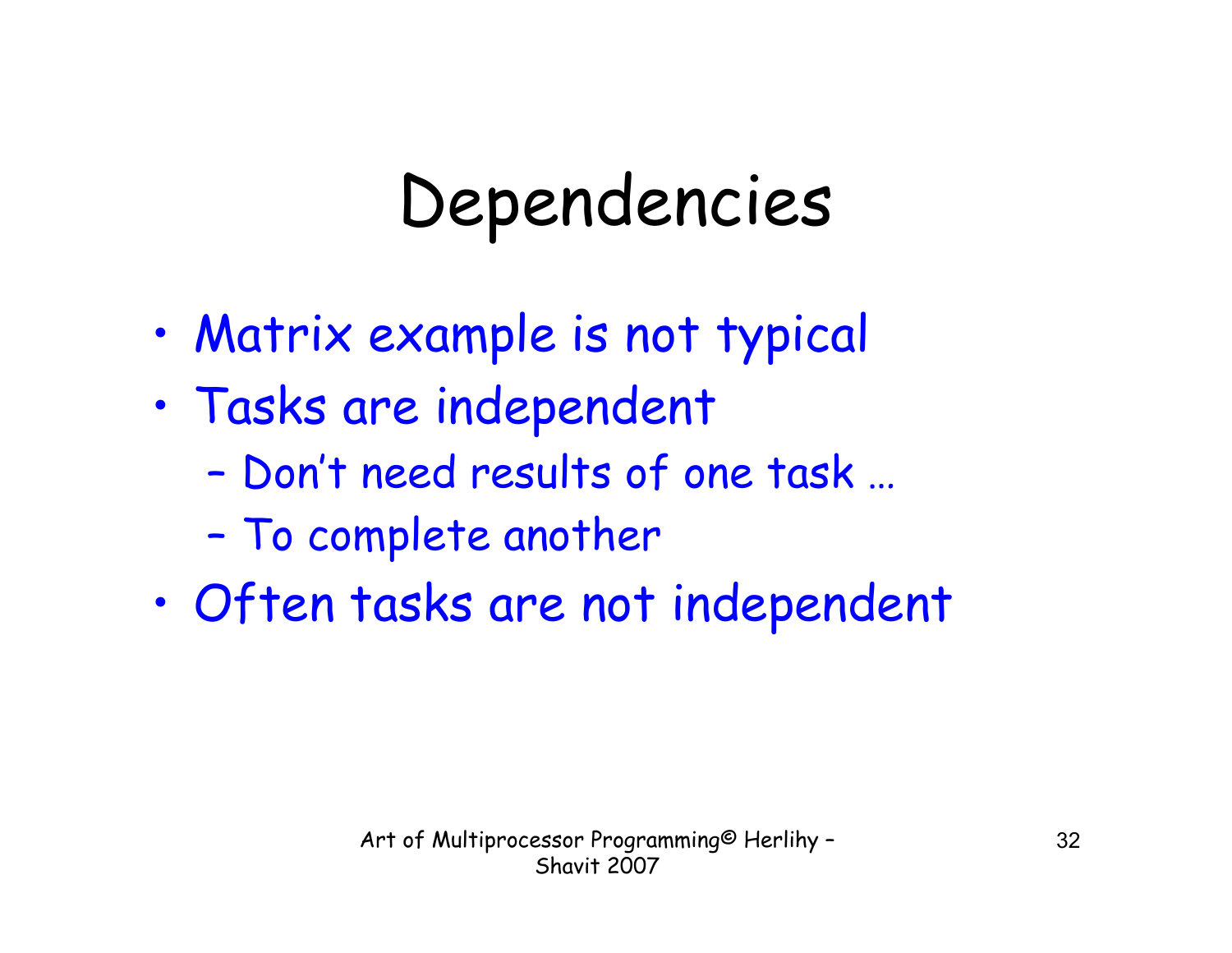# Fibonacci **1 if n = 0 or 1 F(n) F(n-1) + F(n-2) otherwise**

- • Note
	- –potential parallelism
	- –Dependencies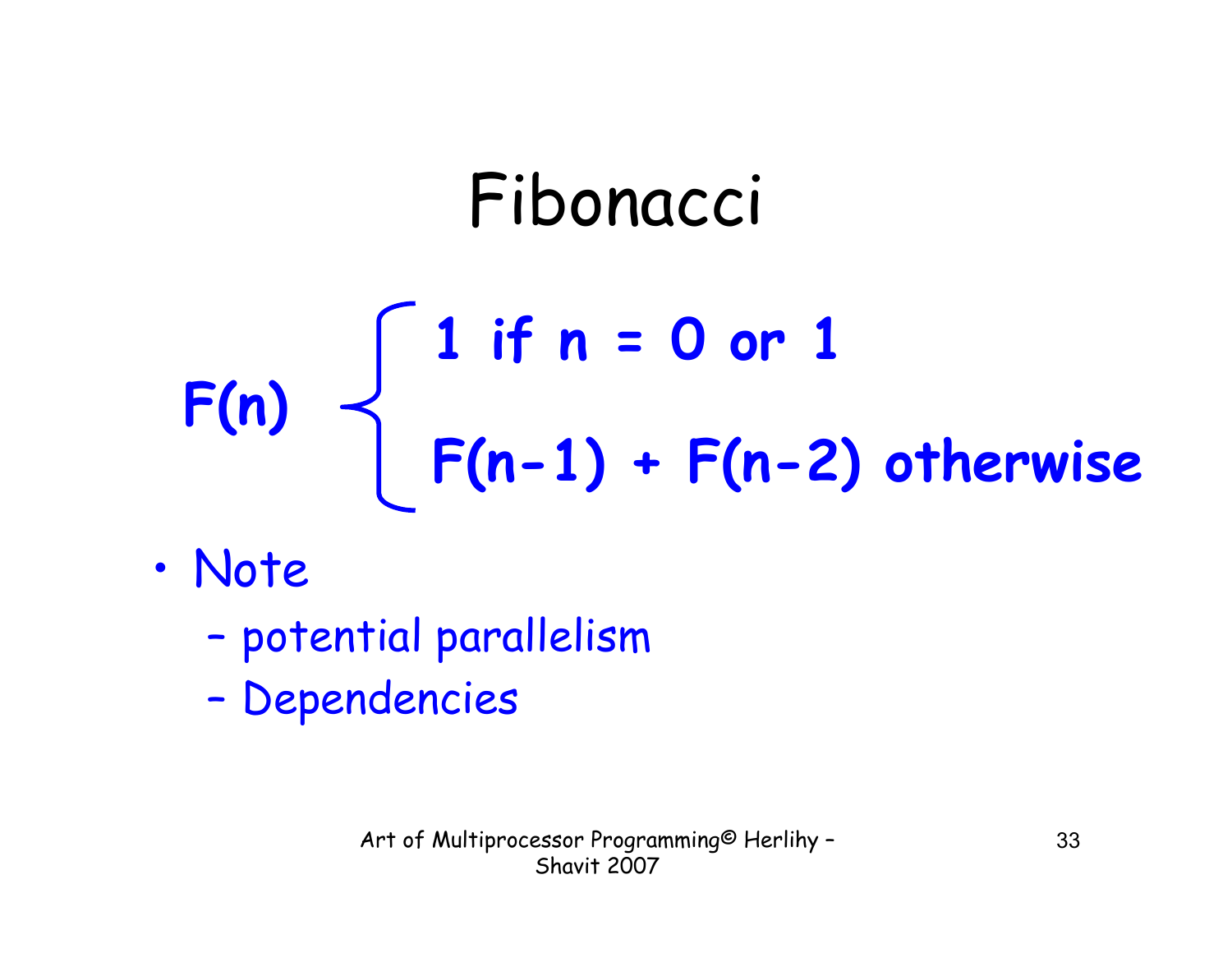# Disclaimer

- • This Fibonacci implementation is
	- – Egregiously inefficient
		- So don't deploy it!
	- – But illustrates our point
		- How to deal with dependencies
- • Exercise:
	- –Make this implementation efficient!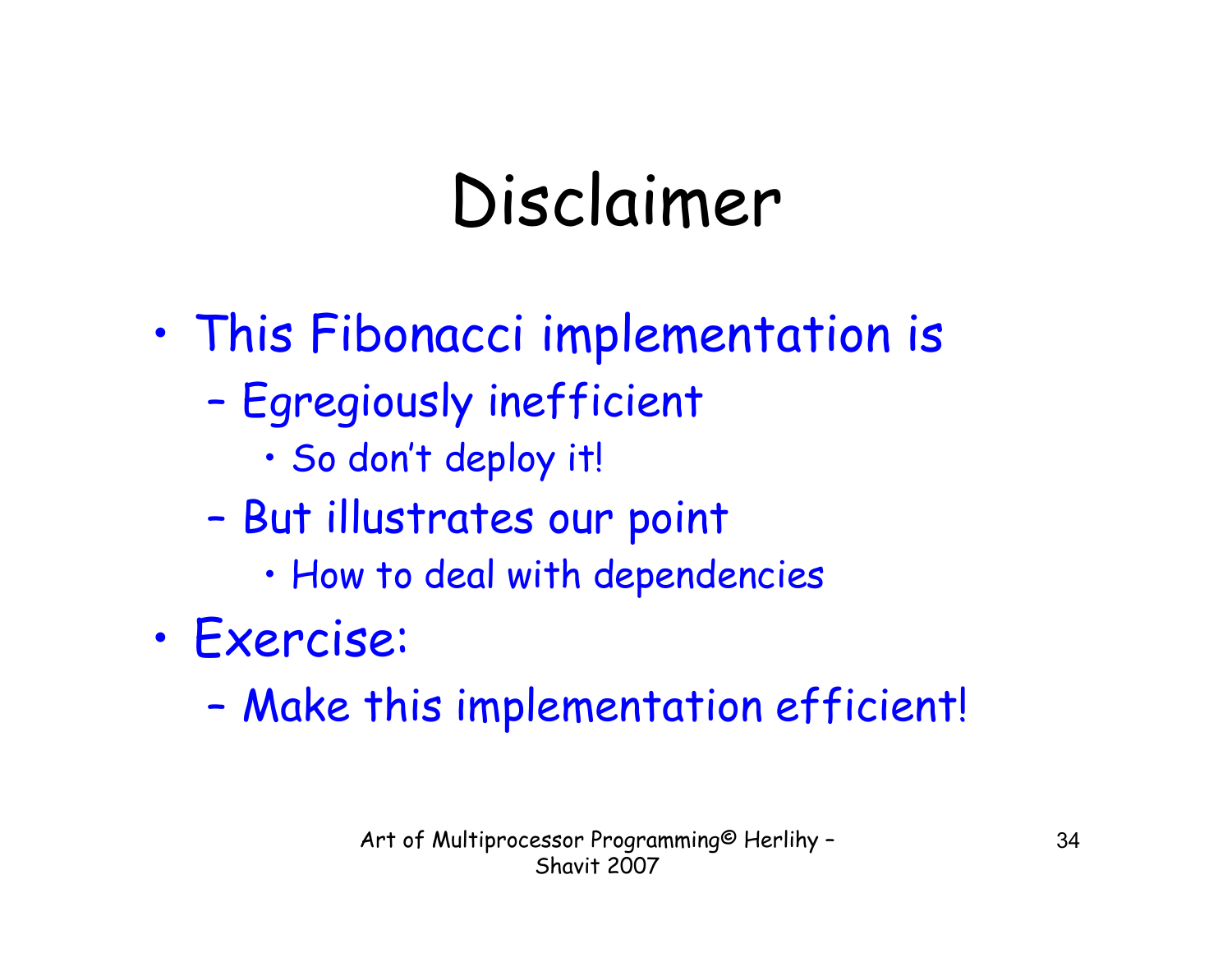# Multithreaded Fibonacci

```
class FibTask implements Callable
<Integer> {
 static ExecutorService exec = 
Executors.newCachedThreadPool();
 int arg;
 public FibTask(int n) {
  arg = n;
 }
 public Integer call() {
  if (arg > 2) {
   Future<Integer> left = exec.submit(new FibTask(arg-1));
   Future<Integer> right = exec.submit(new FibTask(arg-2));
    return left.get() + right.get();
  } else
{
    return 1;
  }}}
```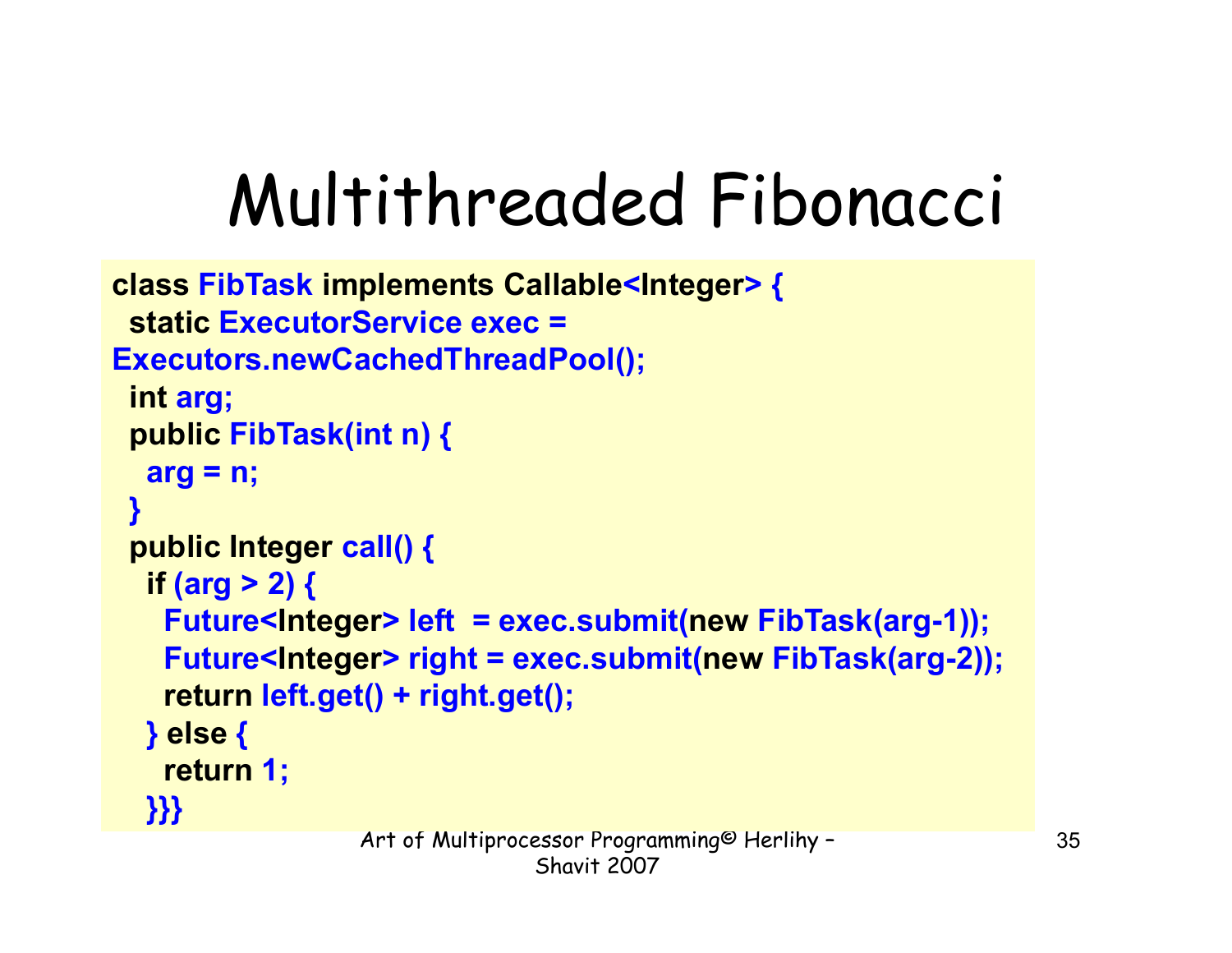# Multithreaded Fibonacci

```
class FibTask implements Callable<Integer> {
 static ExecutorService exec = Executors.newCachedThreadPool();
 int arg;
 public FibTask(int n) {
  arg = n;
 }
 public Integer call() {
  if (arg > 2) {
   Future<Integer> left = exec.submit(new FibTask(arg-1));
   Future<Integer> right = exec.submit(new FibTask(arg-2));
   return left.get() + right.get();
  } else {
   return 1;
  }}}
                                  Parallel calls
```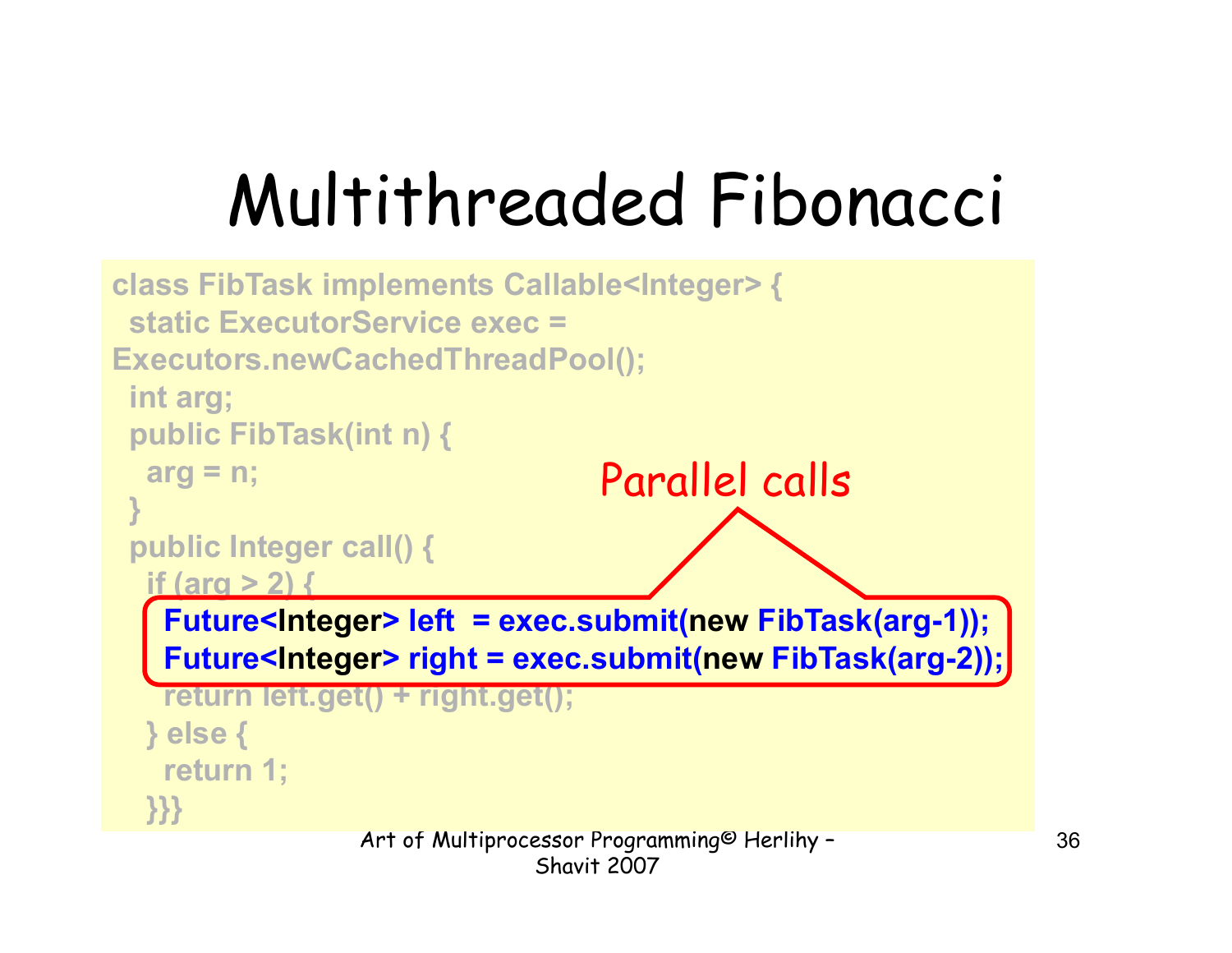# Multithreaded Fibonacci

```
class FibTask implements Callable<Integer> {
 static ExecutorService exec = Executors.newCachedThreadPool();
 int arg;
 public FibTask(int n) {
  arg = n;
Pick up & combine results}
 public Integer call() {
  if (arg > 2) {
   Future<Integer> lef = exec.submit(new FibTask(arg-1));
   <del>Future<Integer></del> right = <del>exec</del>.submit(new FibTask(arg-2));
    return left.get() + right.get();
   } else {
   return 1;
  }}}
```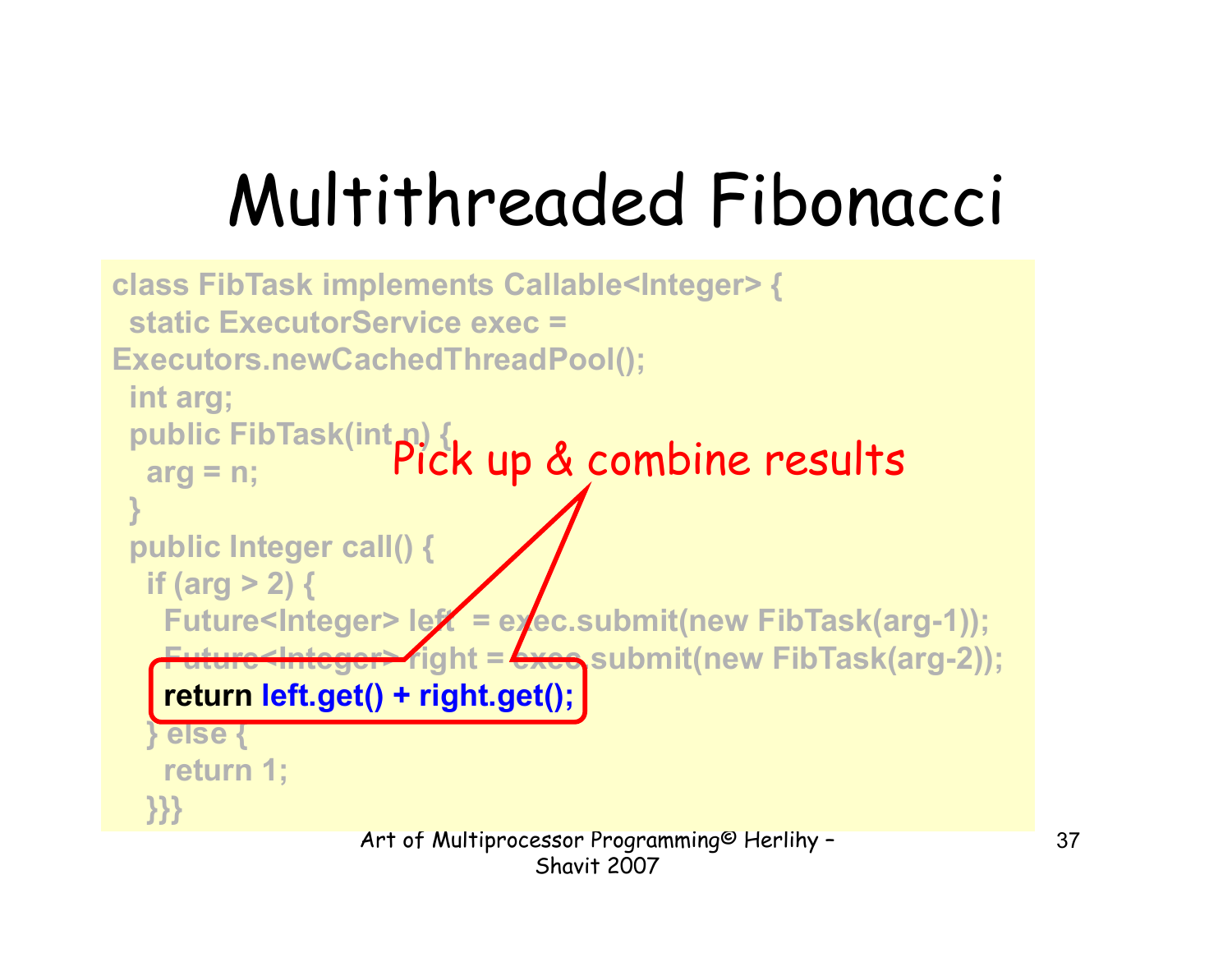## Dynamic Behavior

- • Multithreaded program is
	- –A directed acyclic graph (DAG)
	- –That unfolds dynamically
- • Each node is
	- –A single unit of work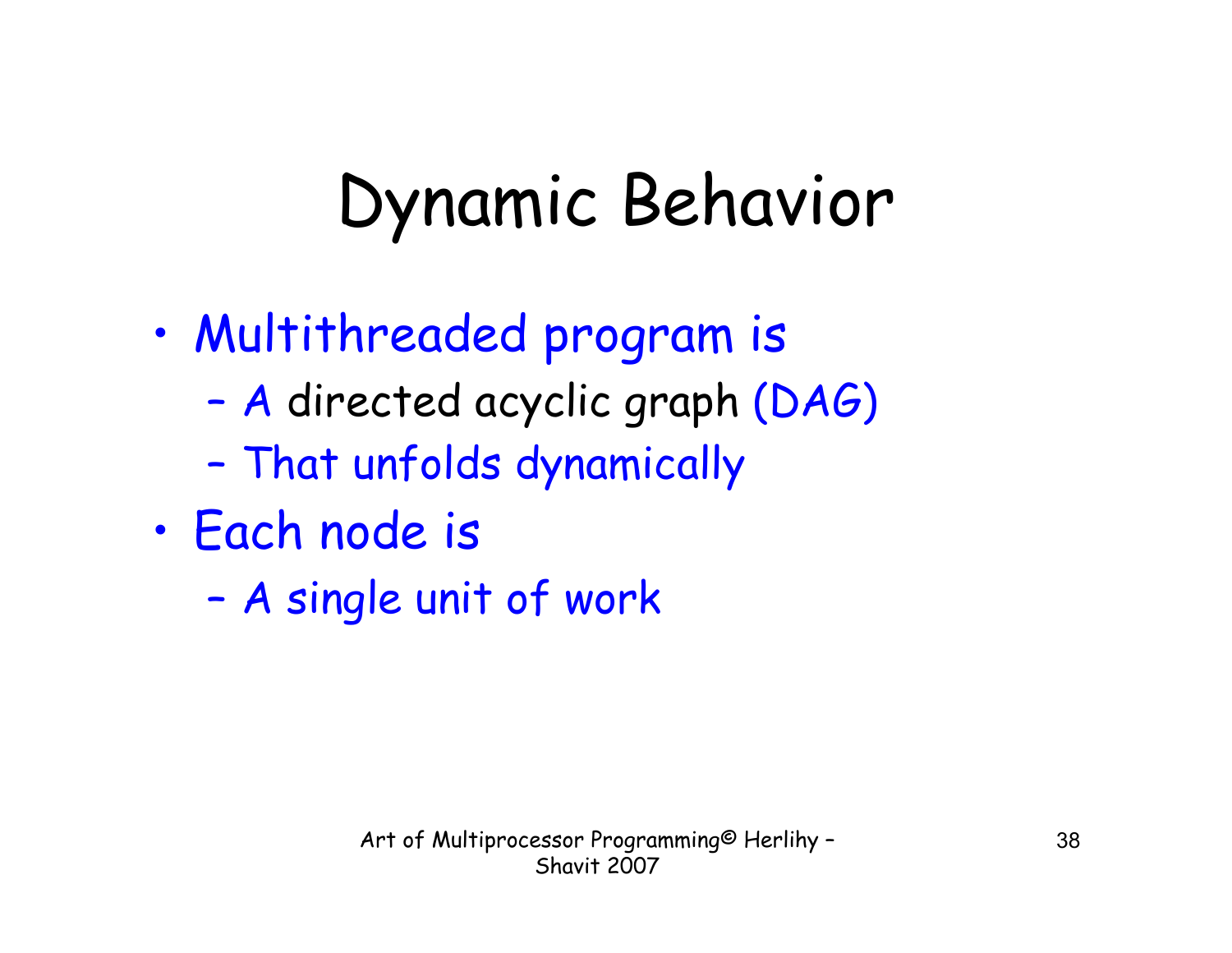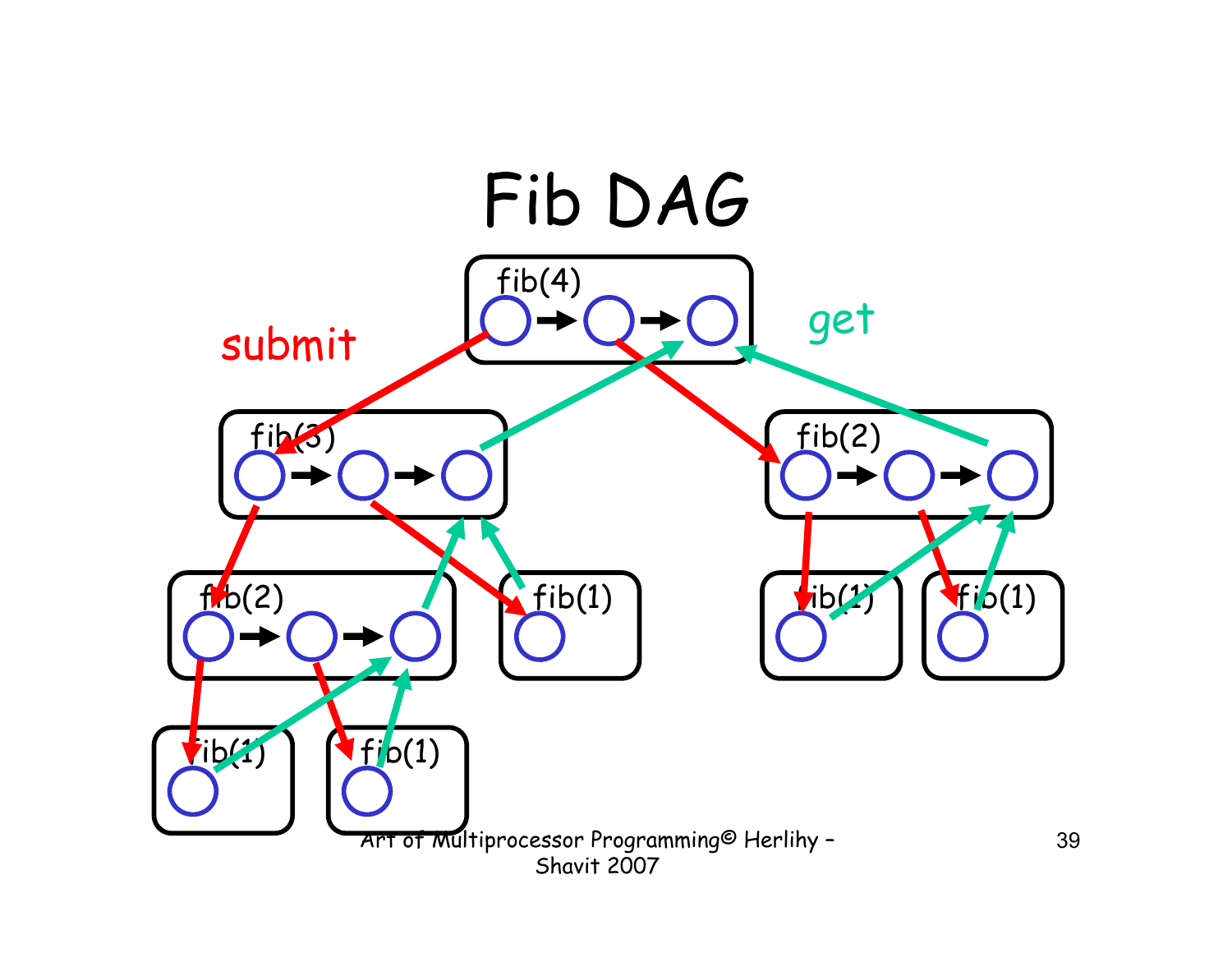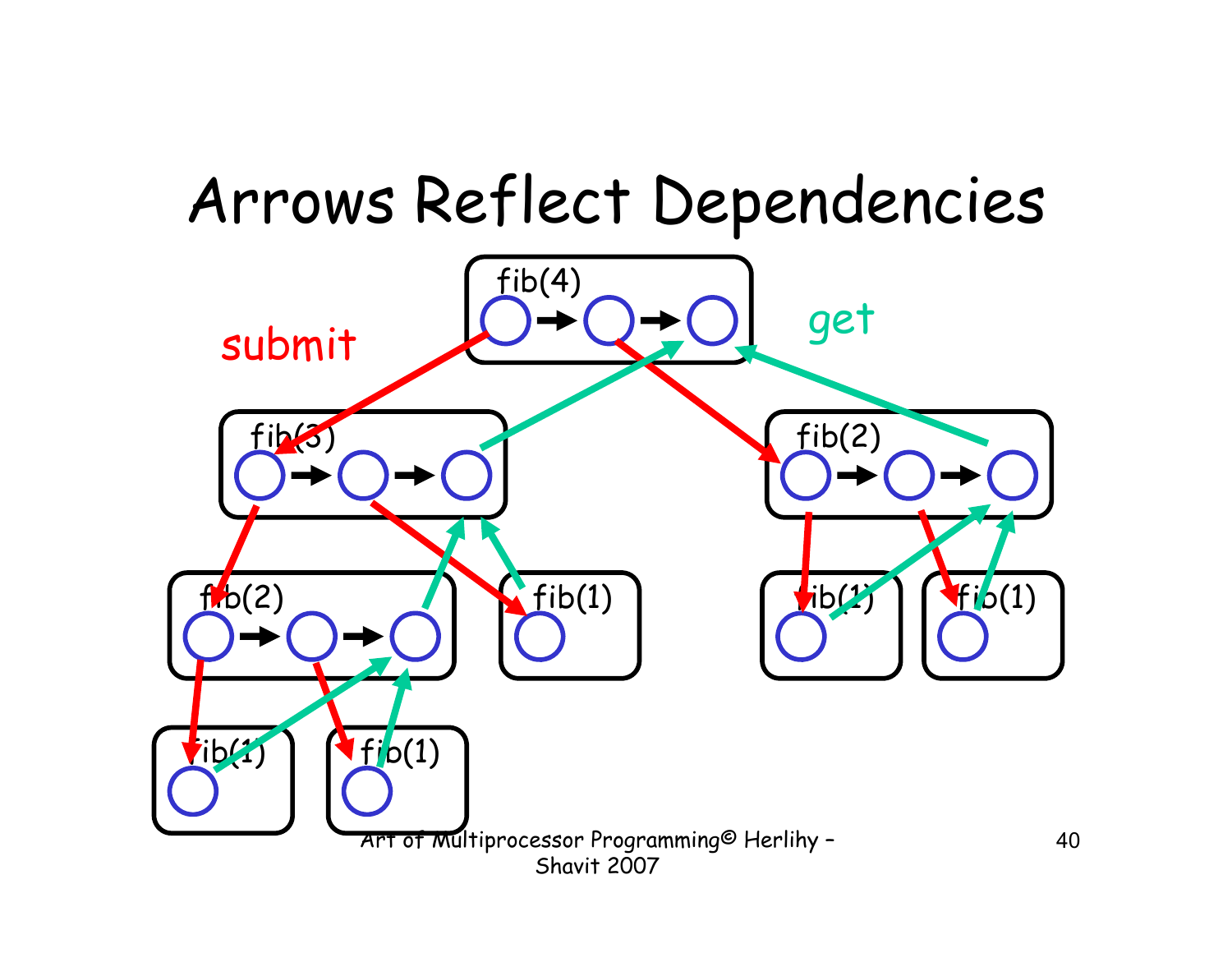## How Parallel is That?

- • Define work:
	- –Total time on one processor
- • Define critical-path length:
	- –Longest dependency path
	- –Can't beat that!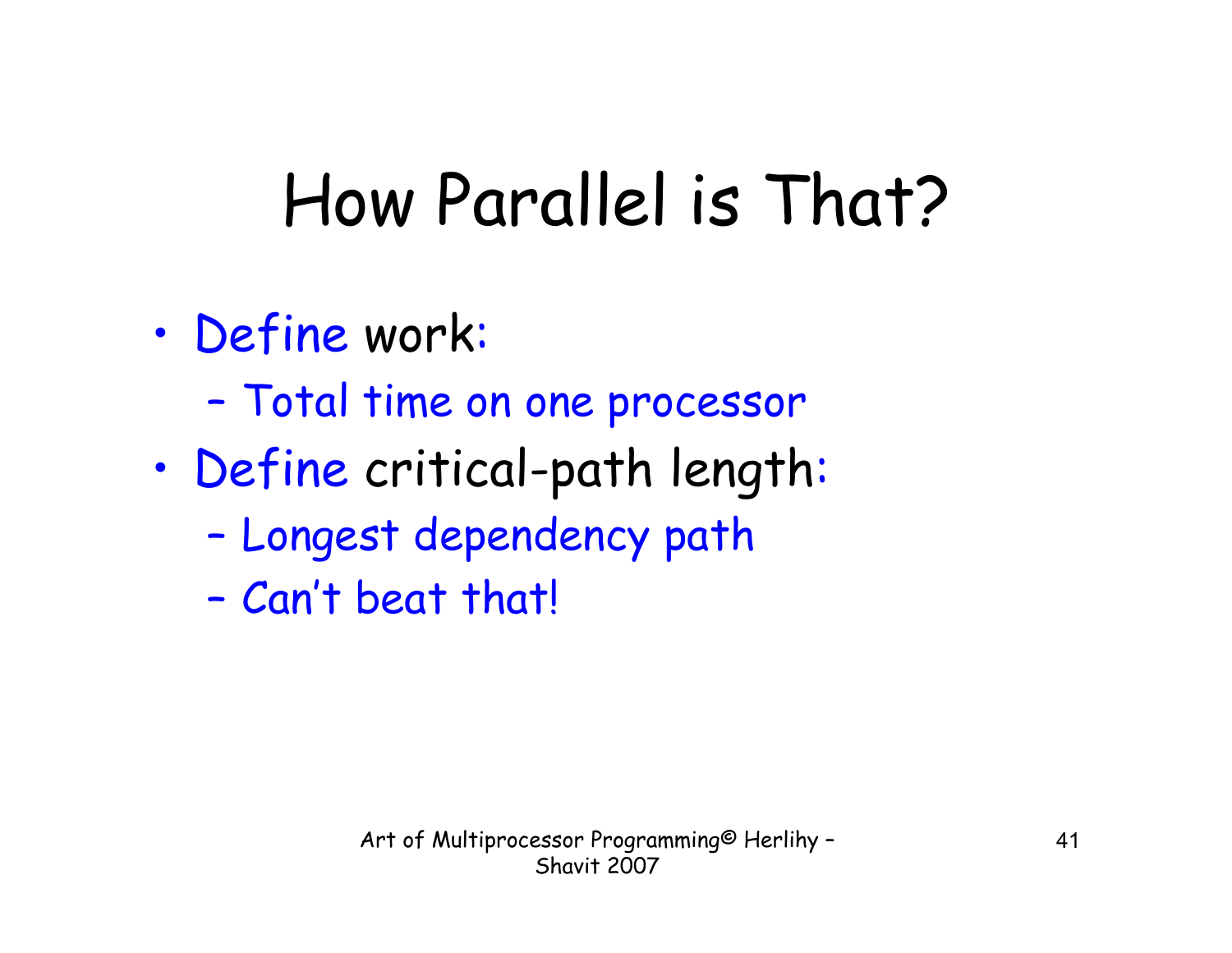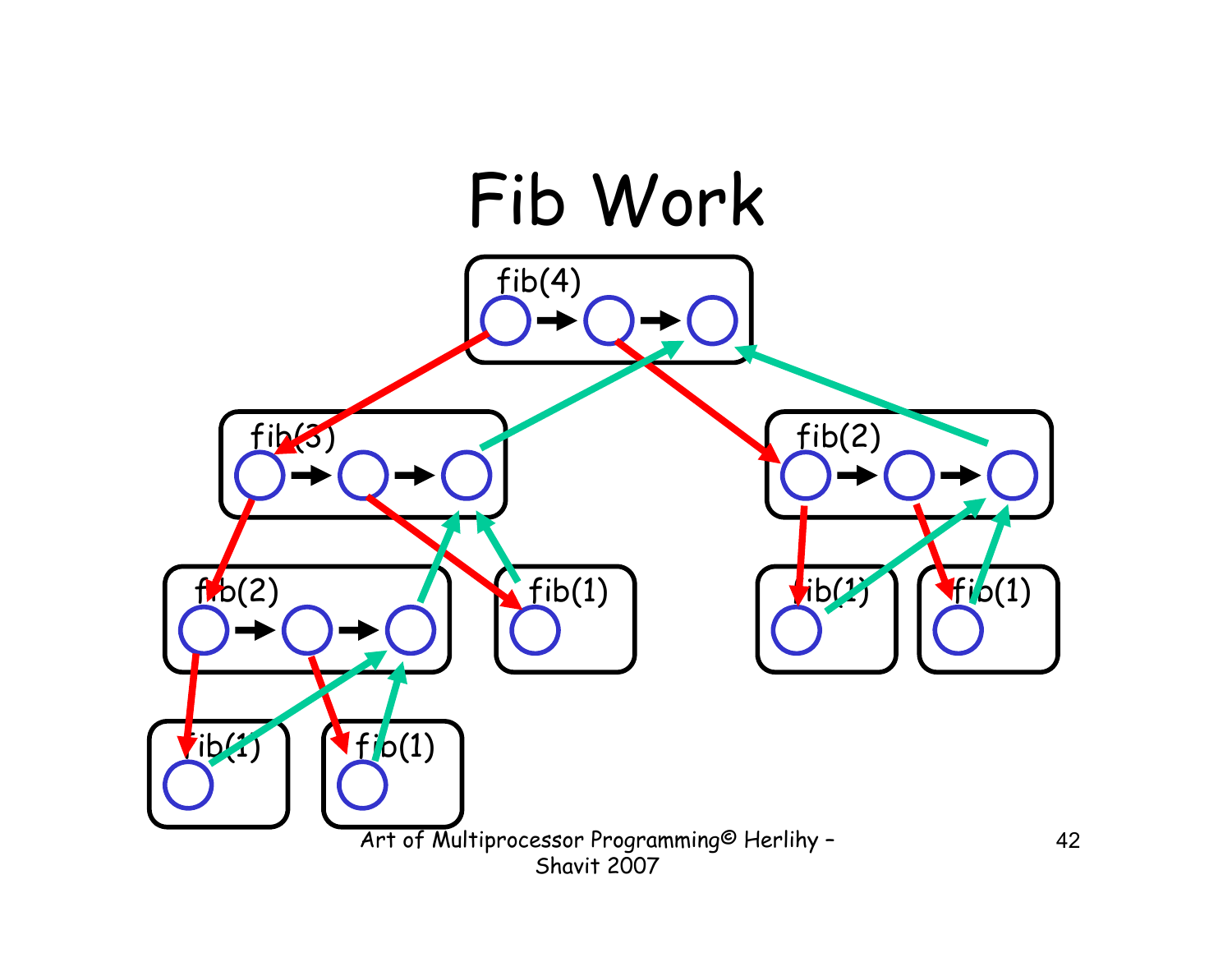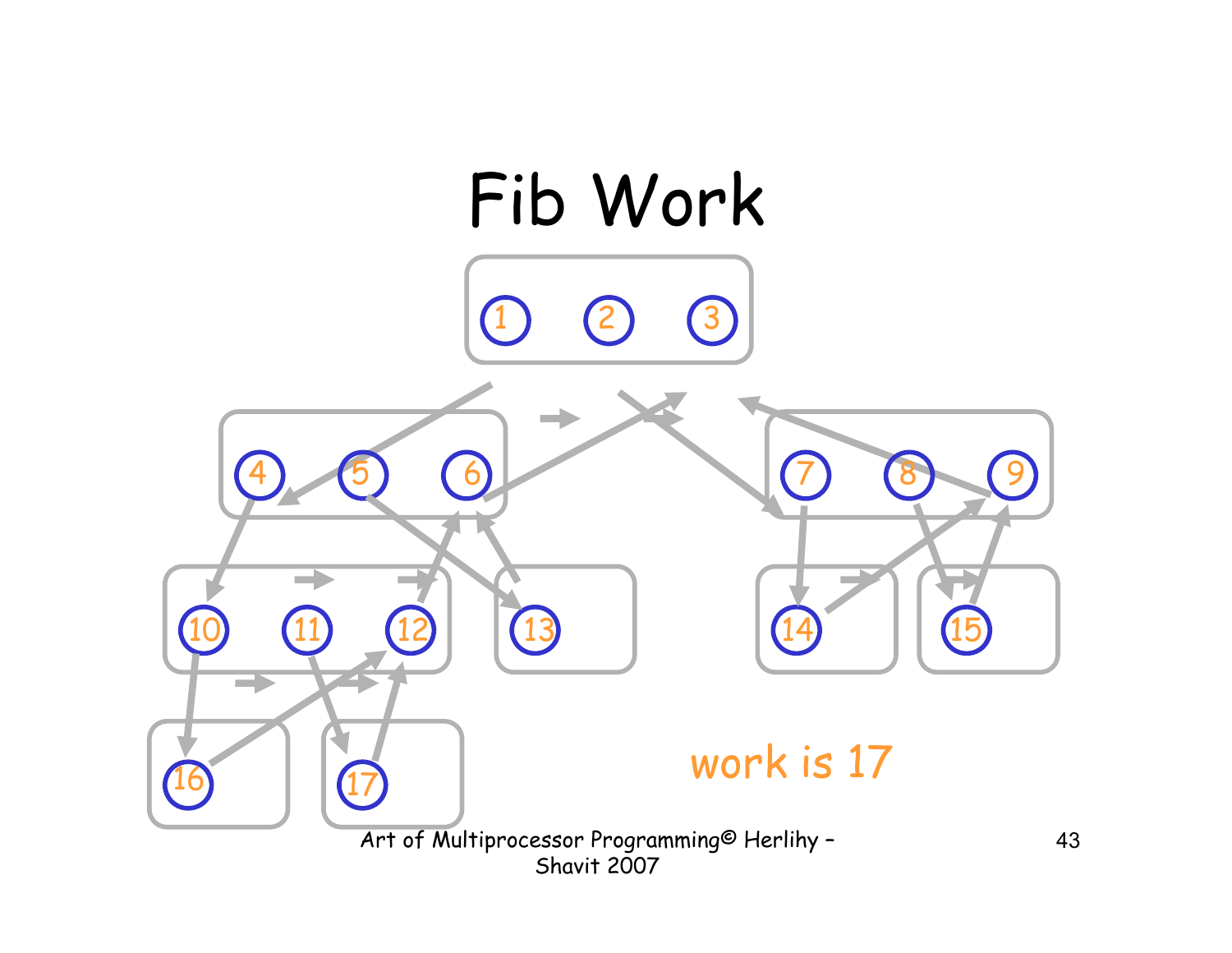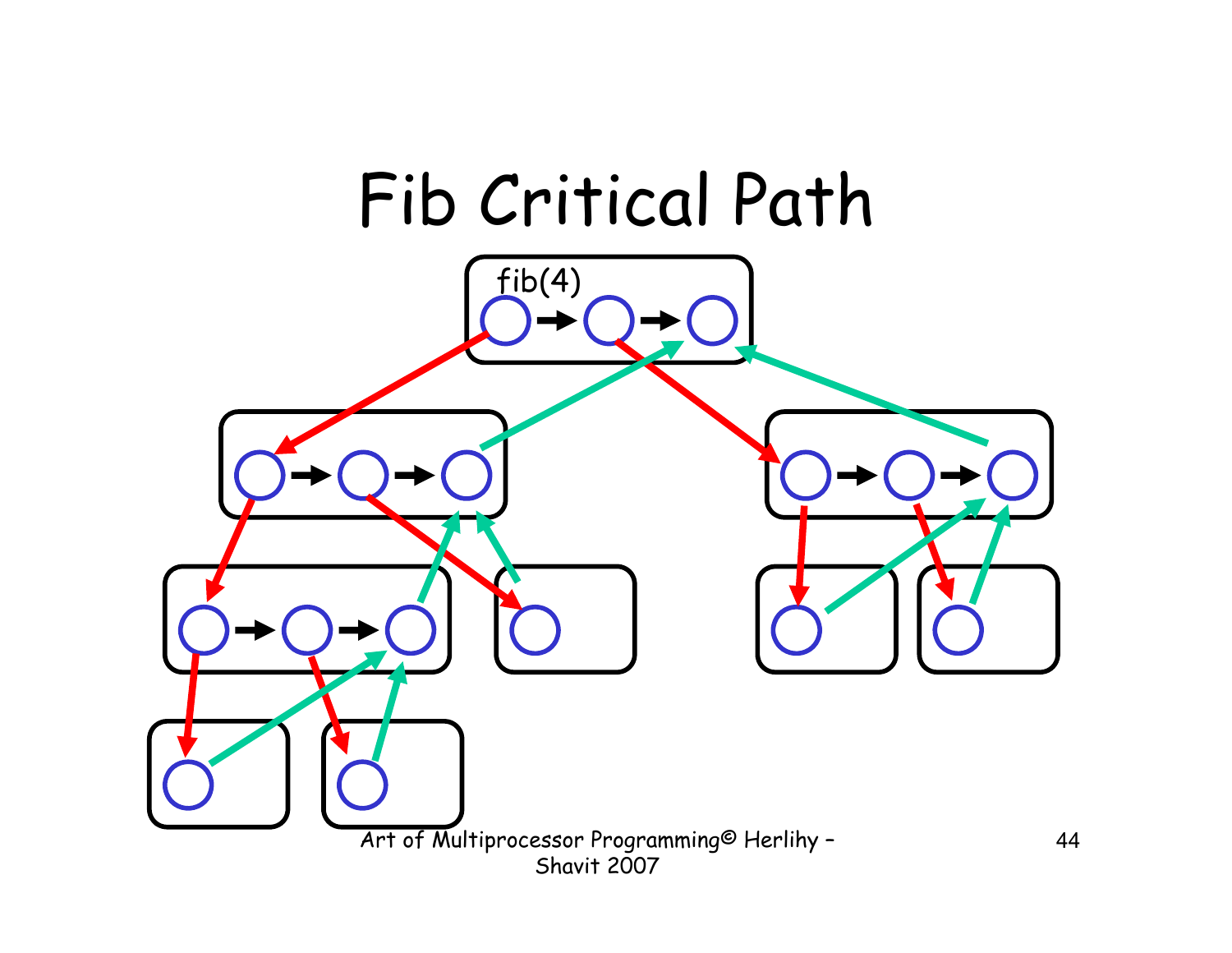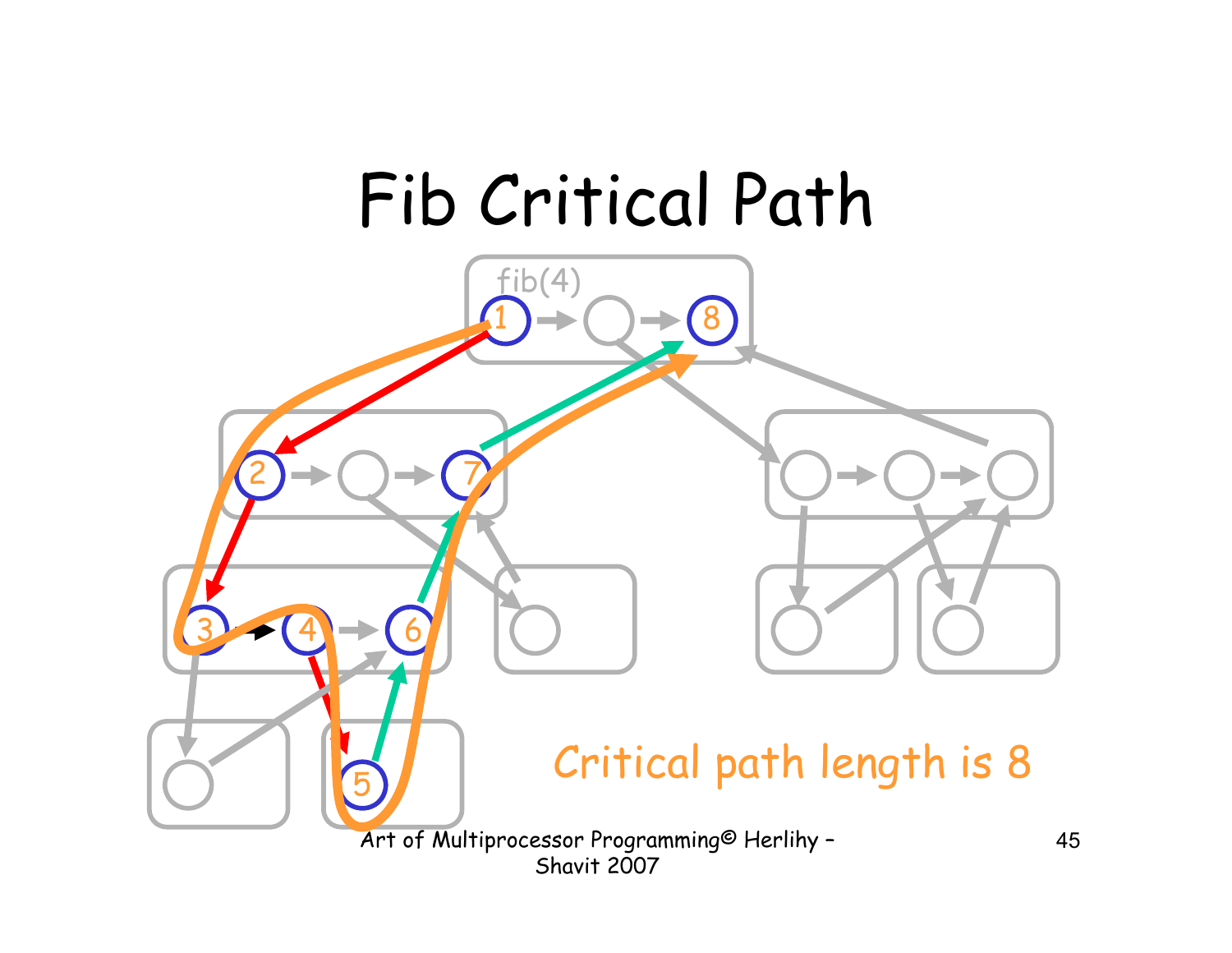## Notation Watch

- • $T_P$  = time on P processors
- • $T_1$  = work (time on 1 processor)
- • T ∞ = critical path length (time on ∞ processors)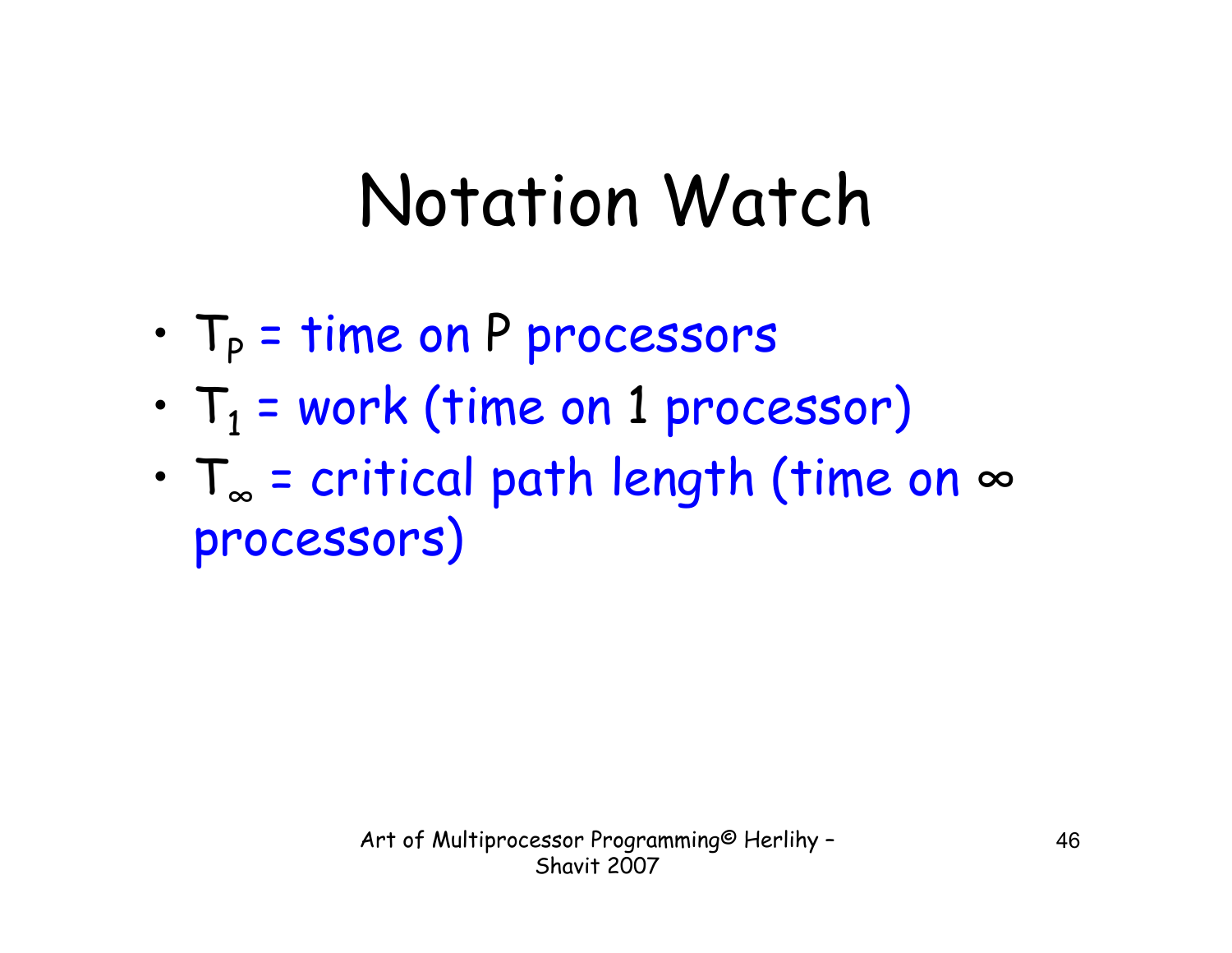## Simple Bounds

- • $T_P \geq T_1/P$ –In one step, can't do more than P work
- • $T_{\rho} \geq T_{\infty}$

–Can't beat infinite resources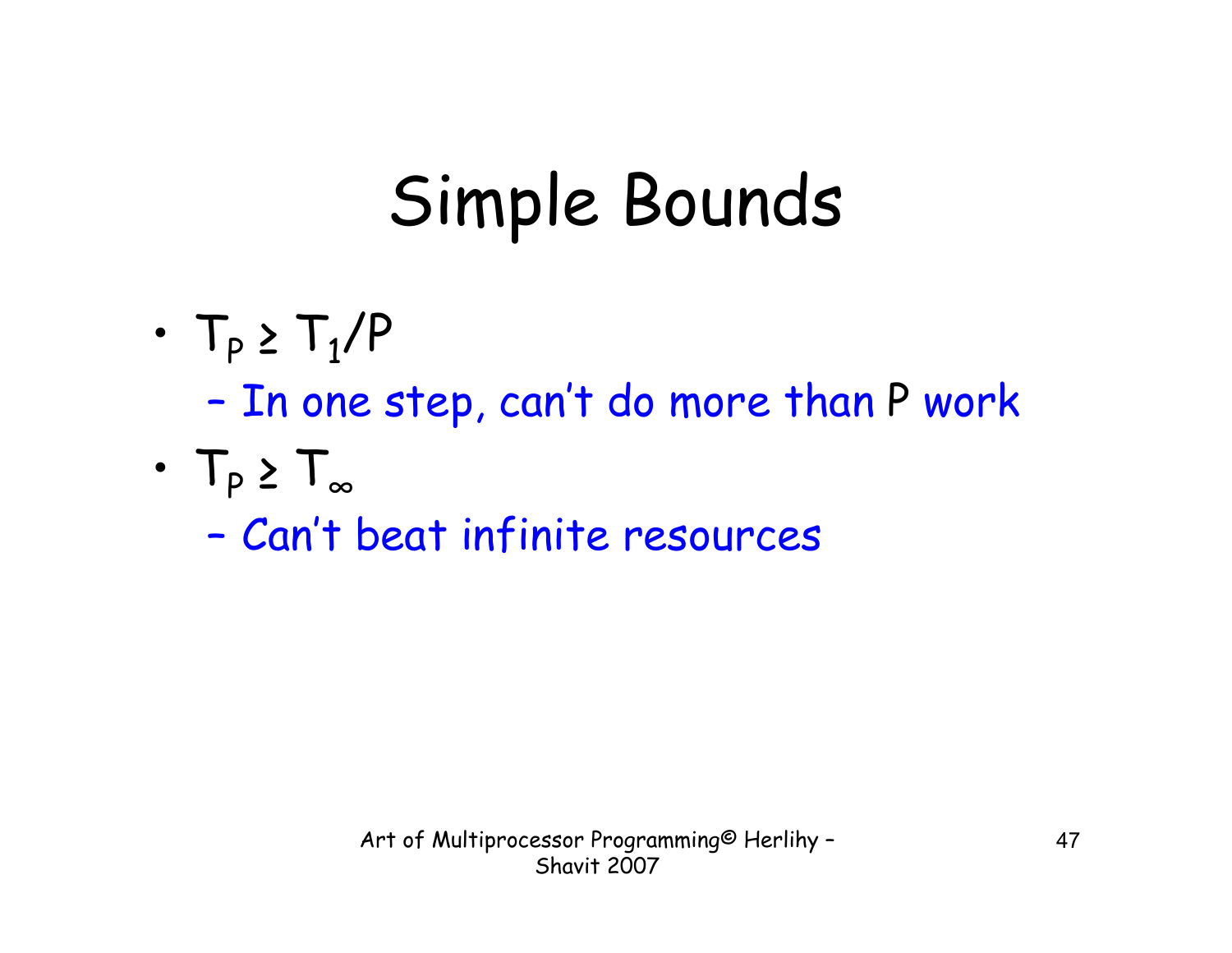## More Notation Watch

- • Speedup on P processors
	- –Ratio  $T_1/T_p$
	- –How much faster with P processors
- • Linear speedup
	- $T_1/T_P = \Theta(P)$
- • Max speedup (average parallelism)
	- $T_{1}/T_{\infty}$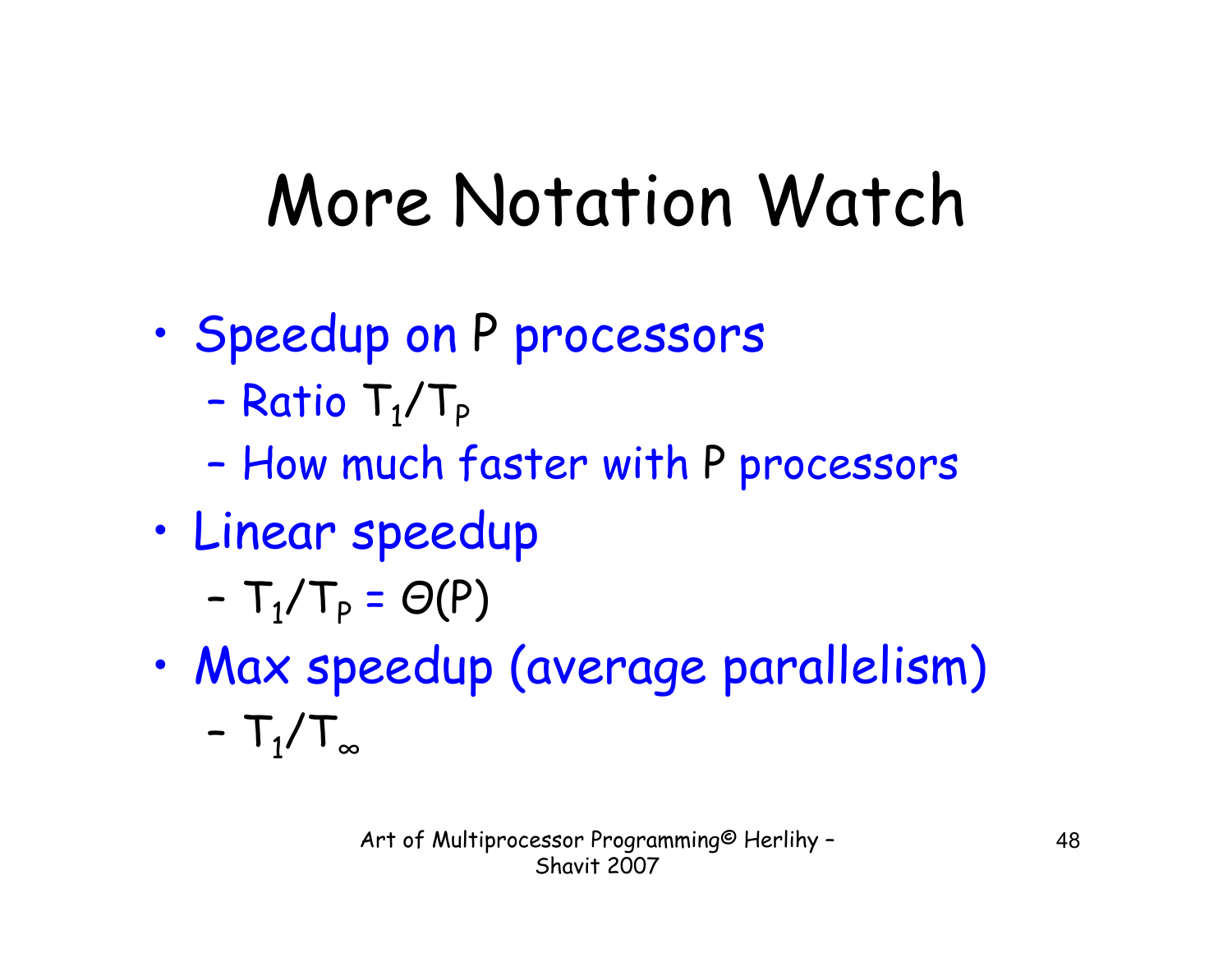#### Matrix Addition

$$
\begin{pmatrix} C_{00} & C_{00} \ C_{10} & C_{10} \end{pmatrix} = \begin{pmatrix} A_{00} + B_{00} & B_{01} + A_{01} \ A_{10} + B_{10} & A_{11} + B_{11} \end{pmatrix}
$$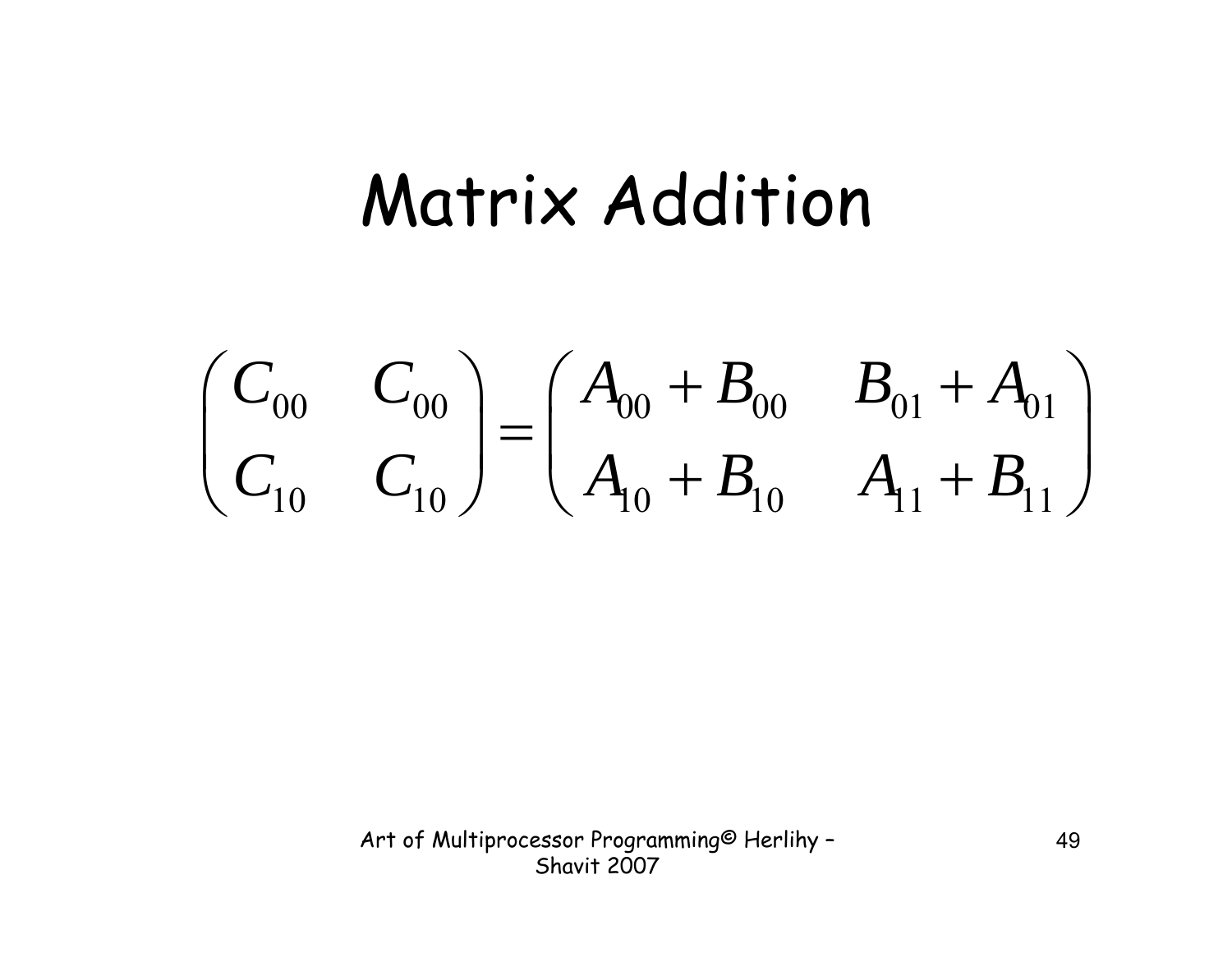#### Matrix Addition

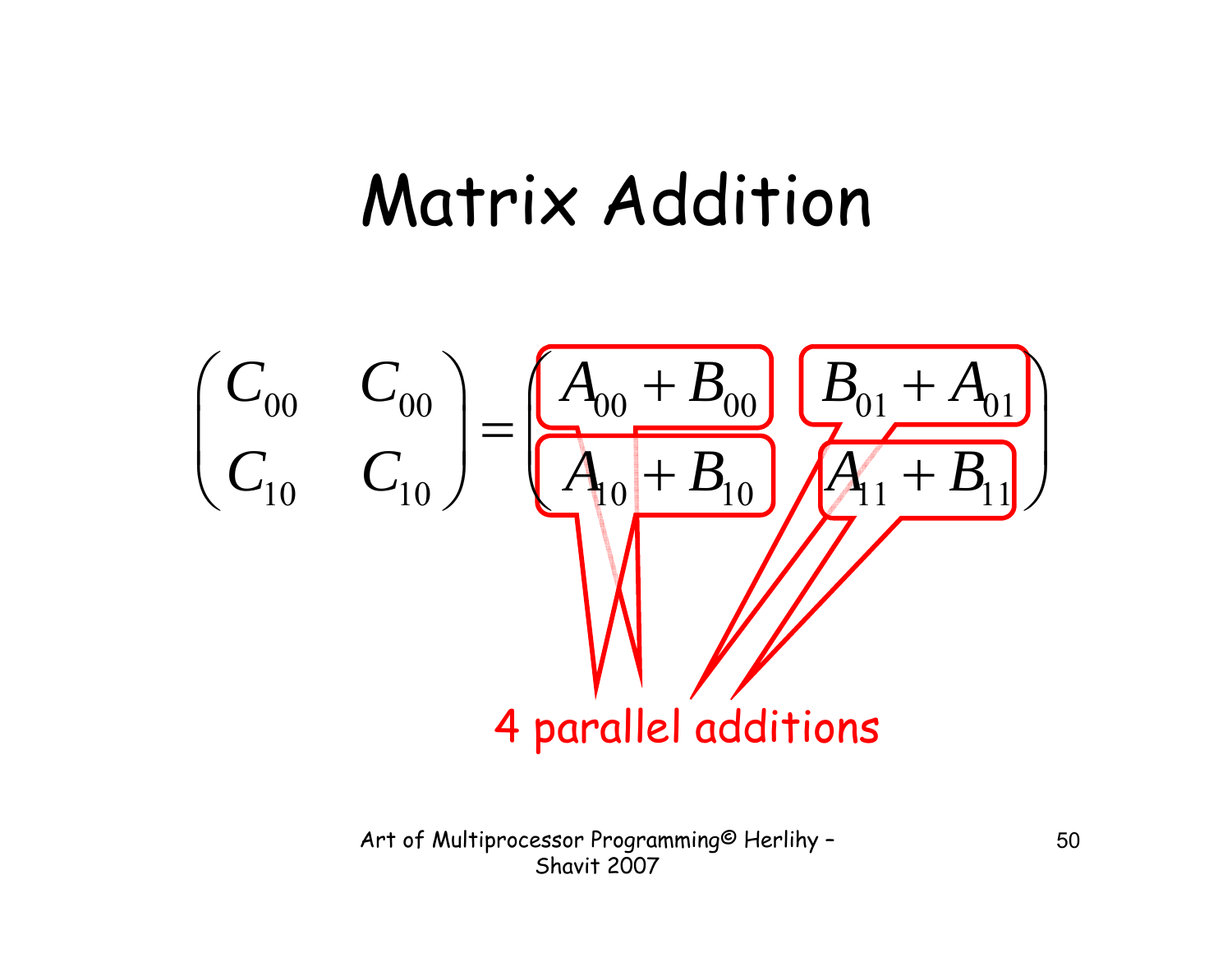- •Let  $A_p(n)$  be running time
	- –For n x n matrix
	- on P processors
- • For example
	- ${\sf A}_1({\sf n})$  is work
	- A <sup>∞</sup>(n) is critical path length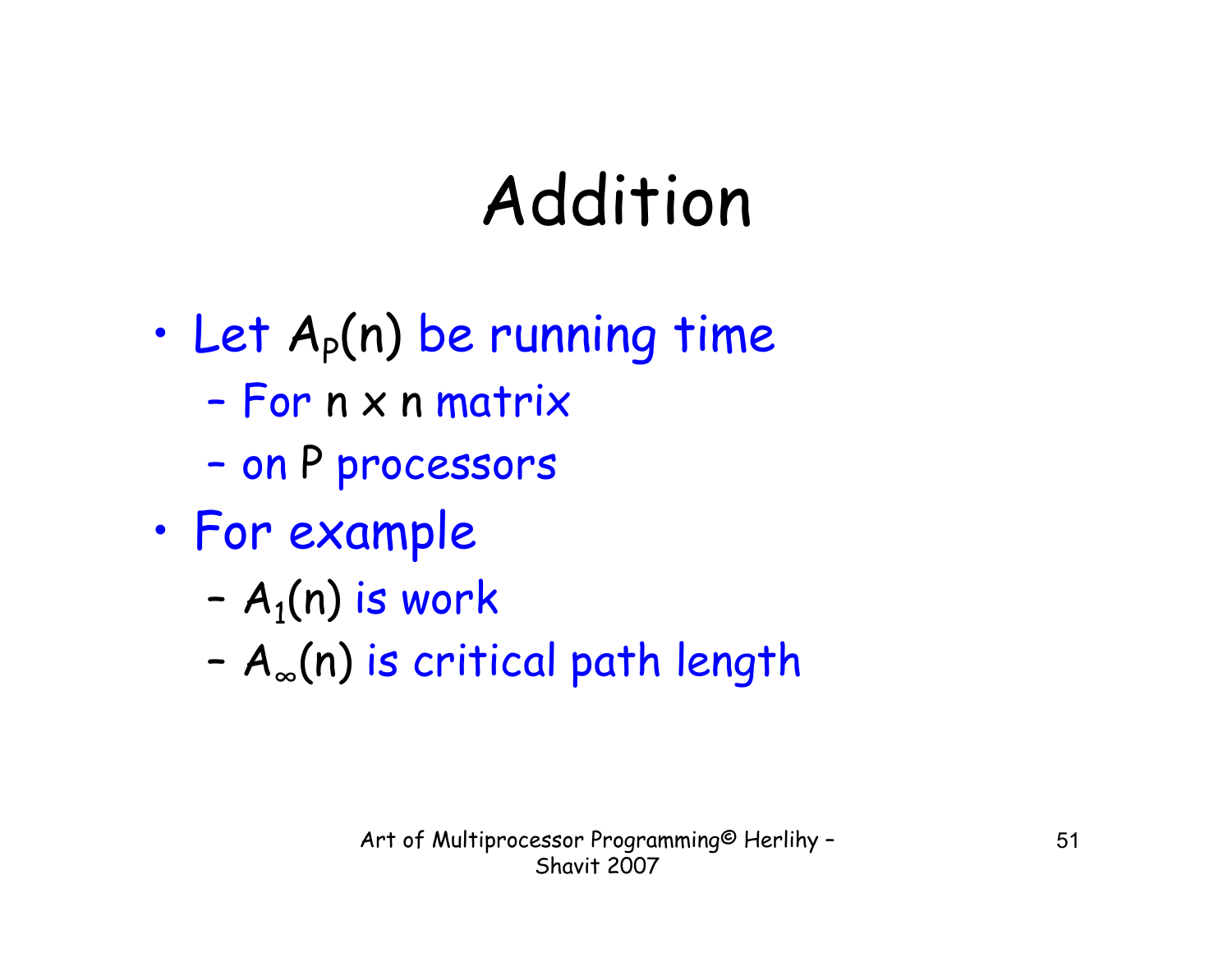• Work is  $A_1(n) = 4 A_1(n/2) + O(1)$ 4 spawned additions Partition, synch, etc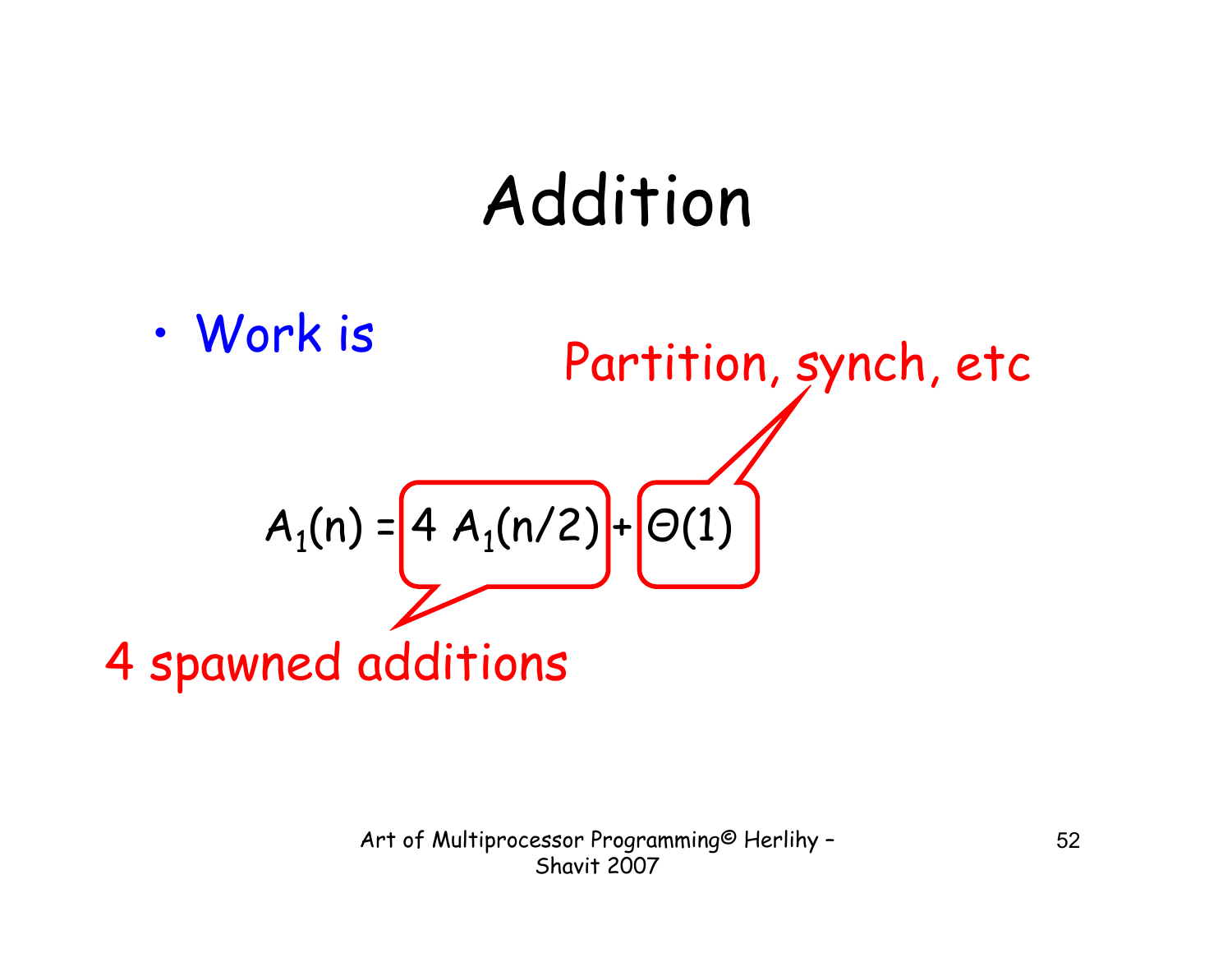•Work is

$$
A_1(n) = 4 A_1(n/2) + \Theta(1)
$$
  
= 
$$
\Theta(n^2)
$$

#### Same as double-loop summation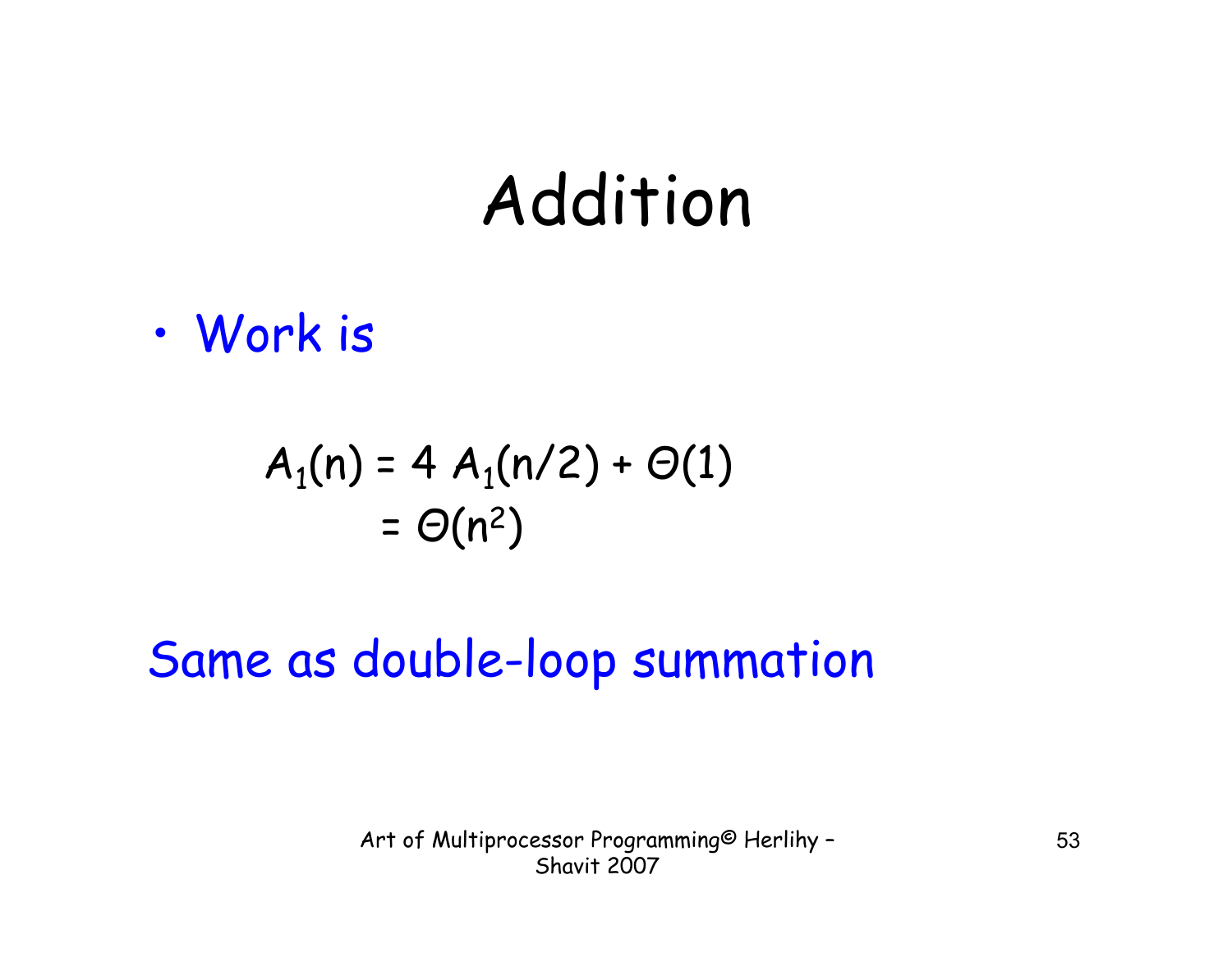•Critical Path length is

$$
A_{\infty}(n) = A_{\infty}(n/2) + O(1)
$$
\nspawned additions in parallel

\nPartition, synch, etc.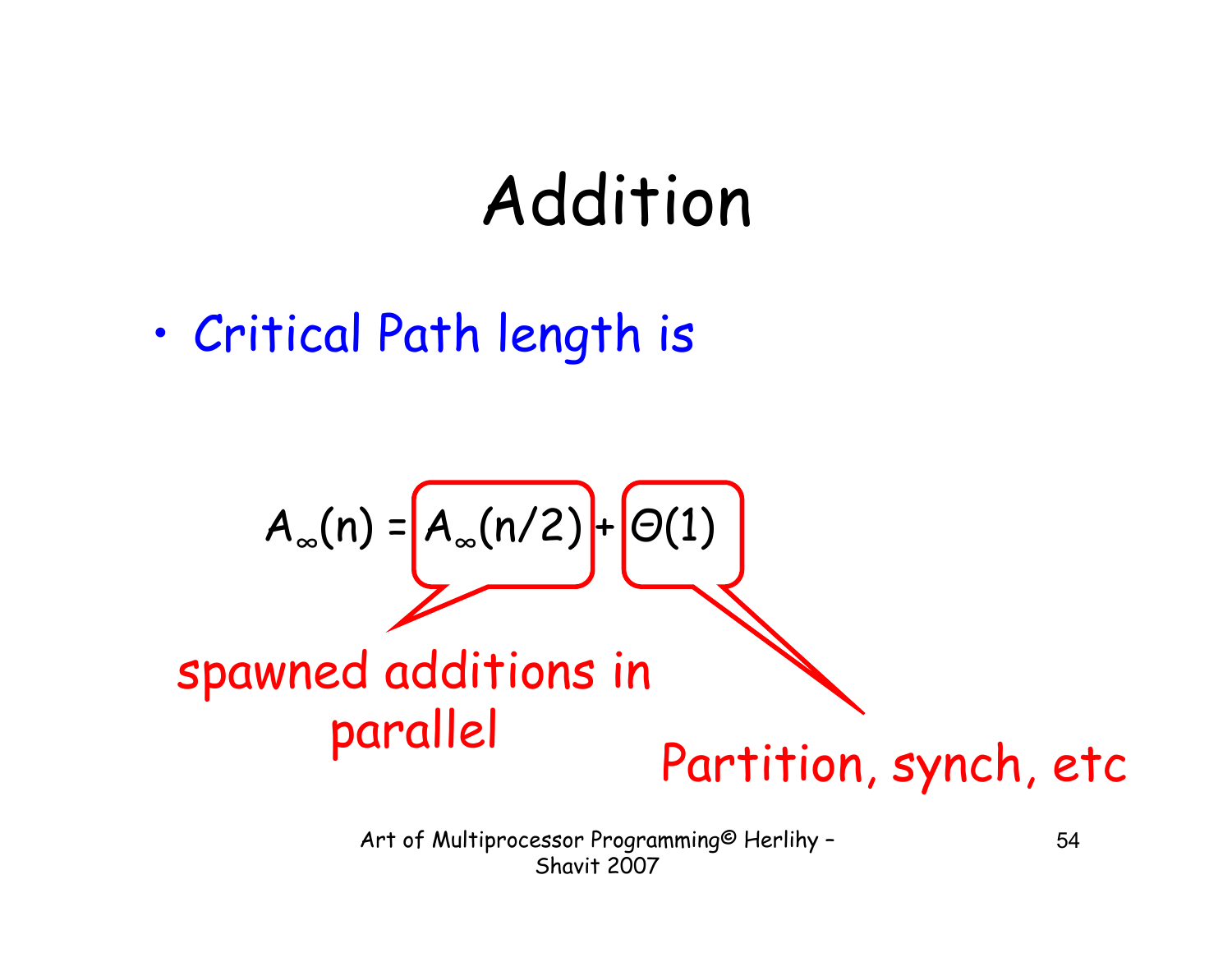•Critical Path length is

$$
A_{\infty}(n) = A_{\infty}(n/2) + \Theta(1)
$$
  
=  $\Theta(\log n)$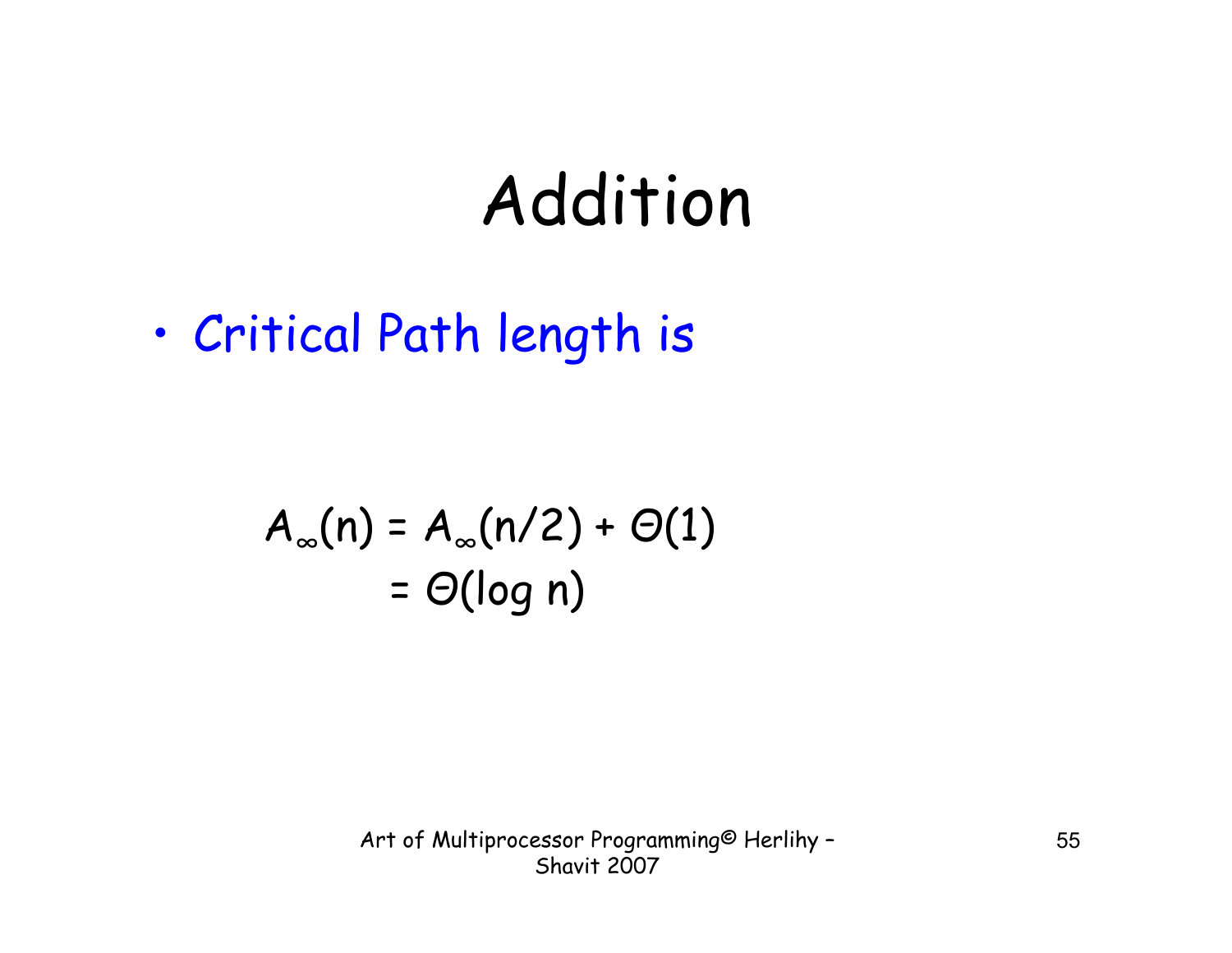#### Matrix Multiplication Redux

#### **<sup>C</sup> A**  $\bullet$  $\Big($ **B**  $\left.\rule{0pt}{12pt}\right)$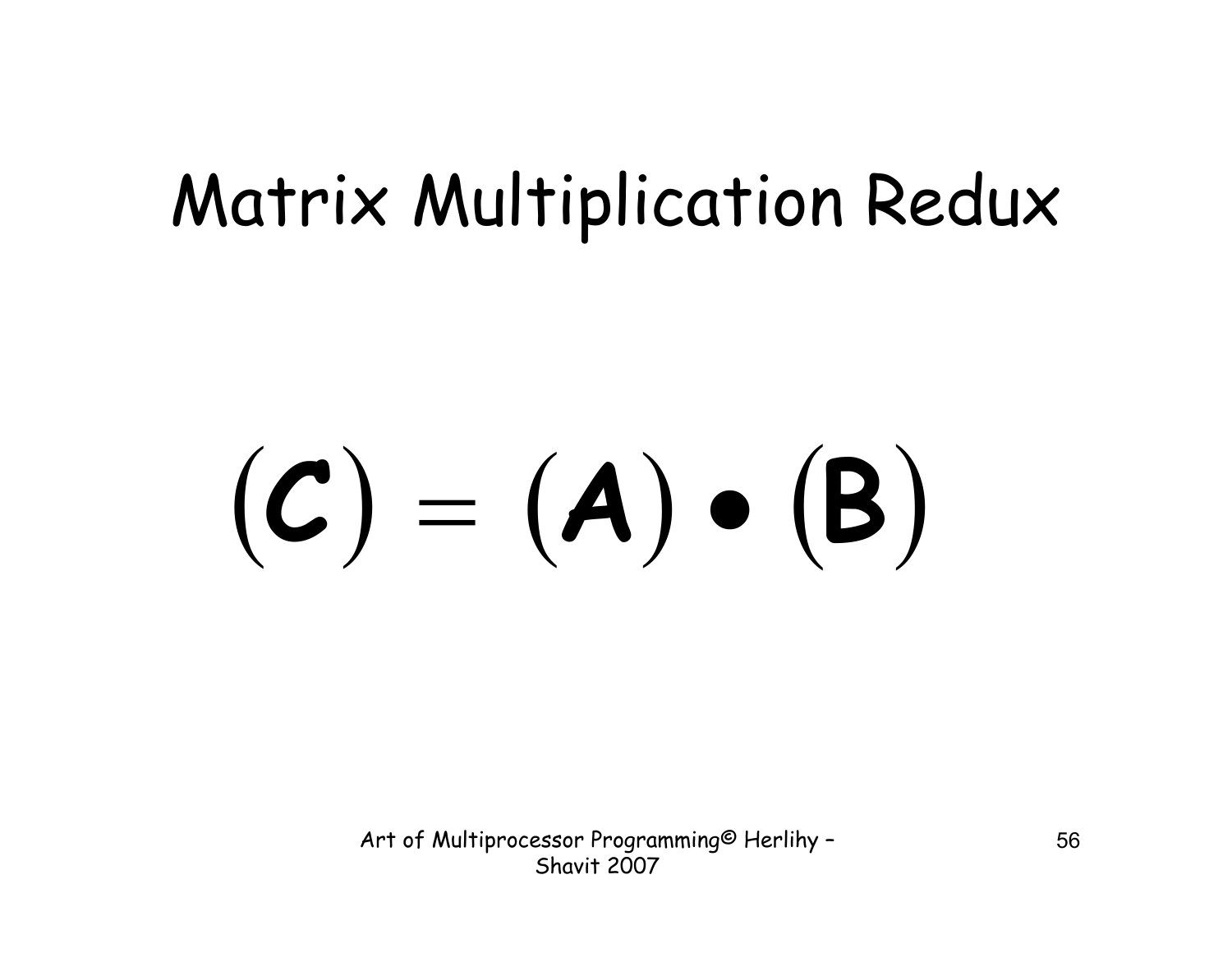#### Matrix Multiplication Redux

$$
\begin{pmatrix} \textbf{\textit{C}}_{11} & \textbf{\textit{C}}_{12} \\ \textbf{\textit{C}}_{21} & \textbf{\textit{C}}_{22} \end{pmatrix} = \begin{pmatrix} \textbf{\textit{A}}_{11} & \textbf{\textit{A}}_{12} \\ \textbf{\textit{A}}_{21} & \textbf{\textit{A}}_{22} \end{pmatrix} \bullet \begin{pmatrix} \textbf{\textit{B}}_{11} & \textbf{\textit{B}}_{12} \\ \textbf{\textit{B}}_{21} & \textbf{\textit{B}}_{22} \end{pmatrix}
$$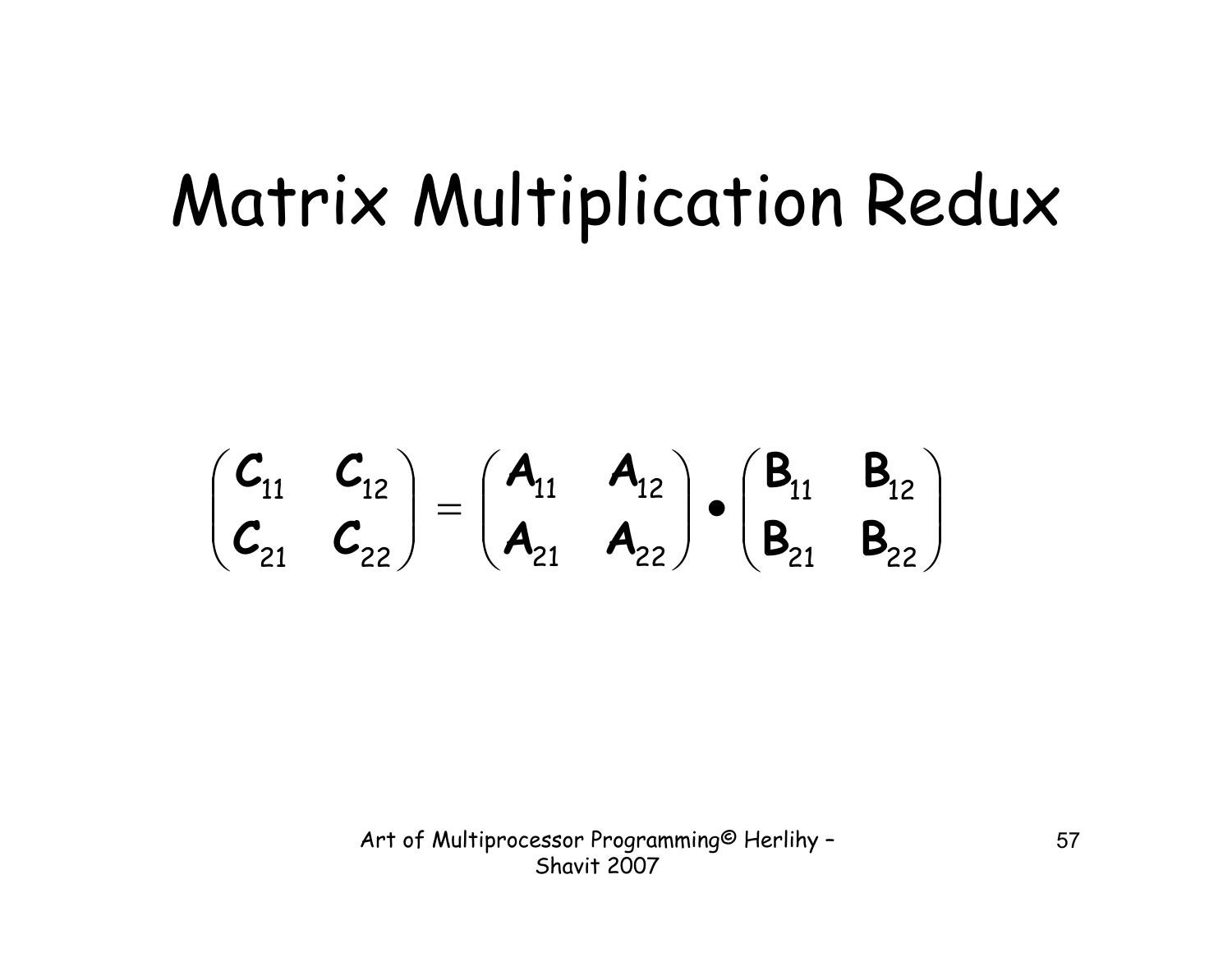#### First Phase …

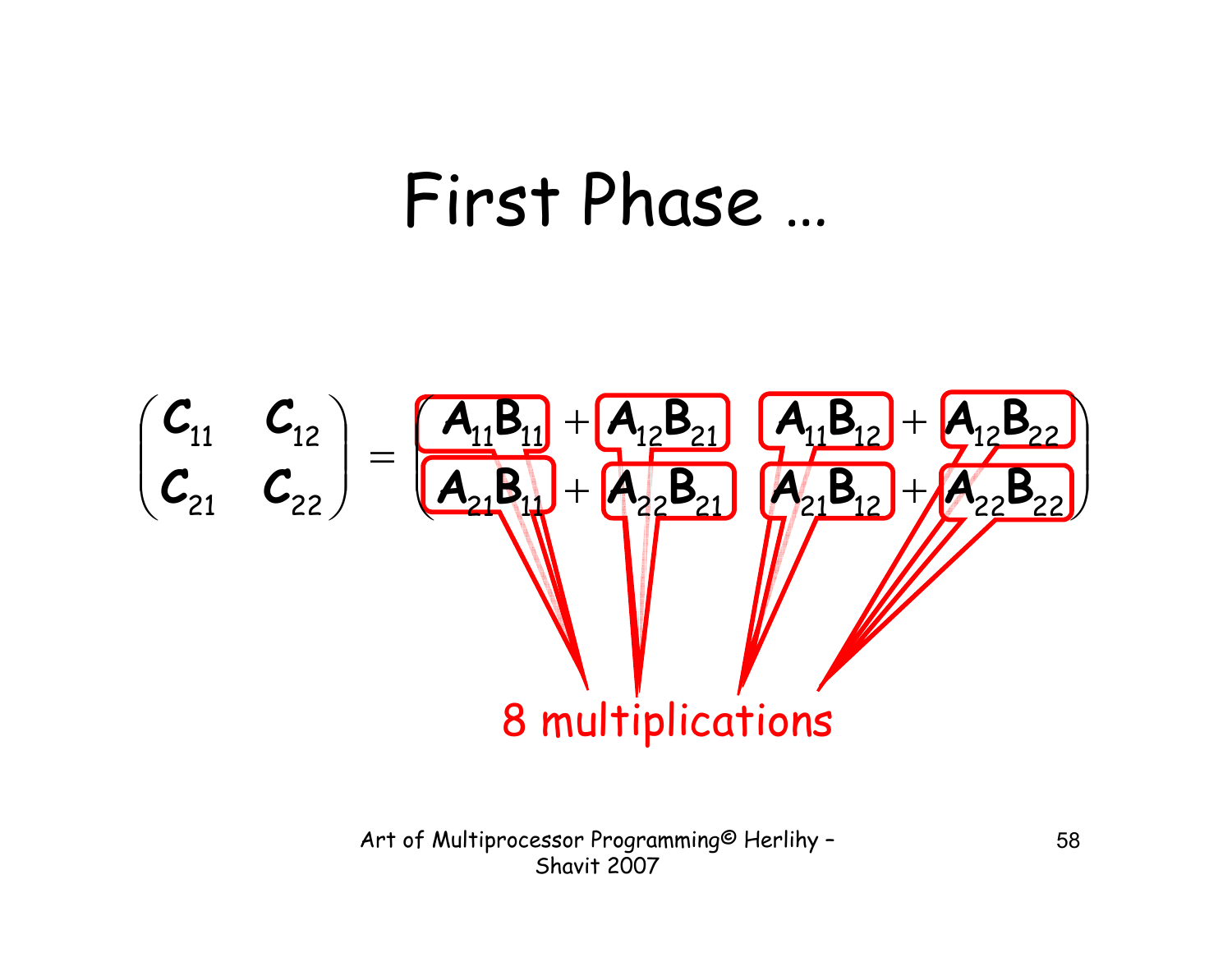#### Second Phase …

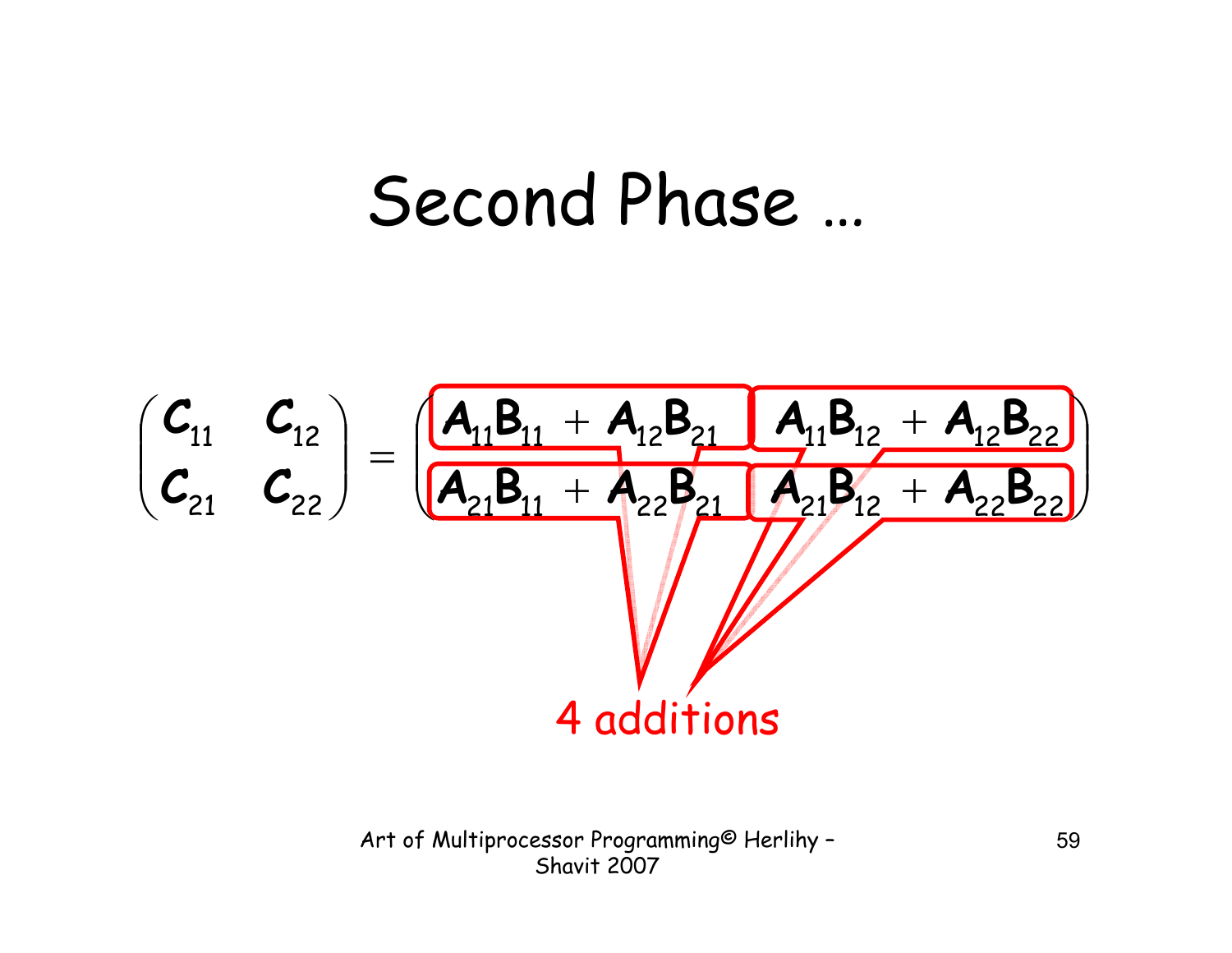• Work is  $M_1(n) = 8 M_1(n/2) + A_1(n)$ 8 parallel multiplications Final addition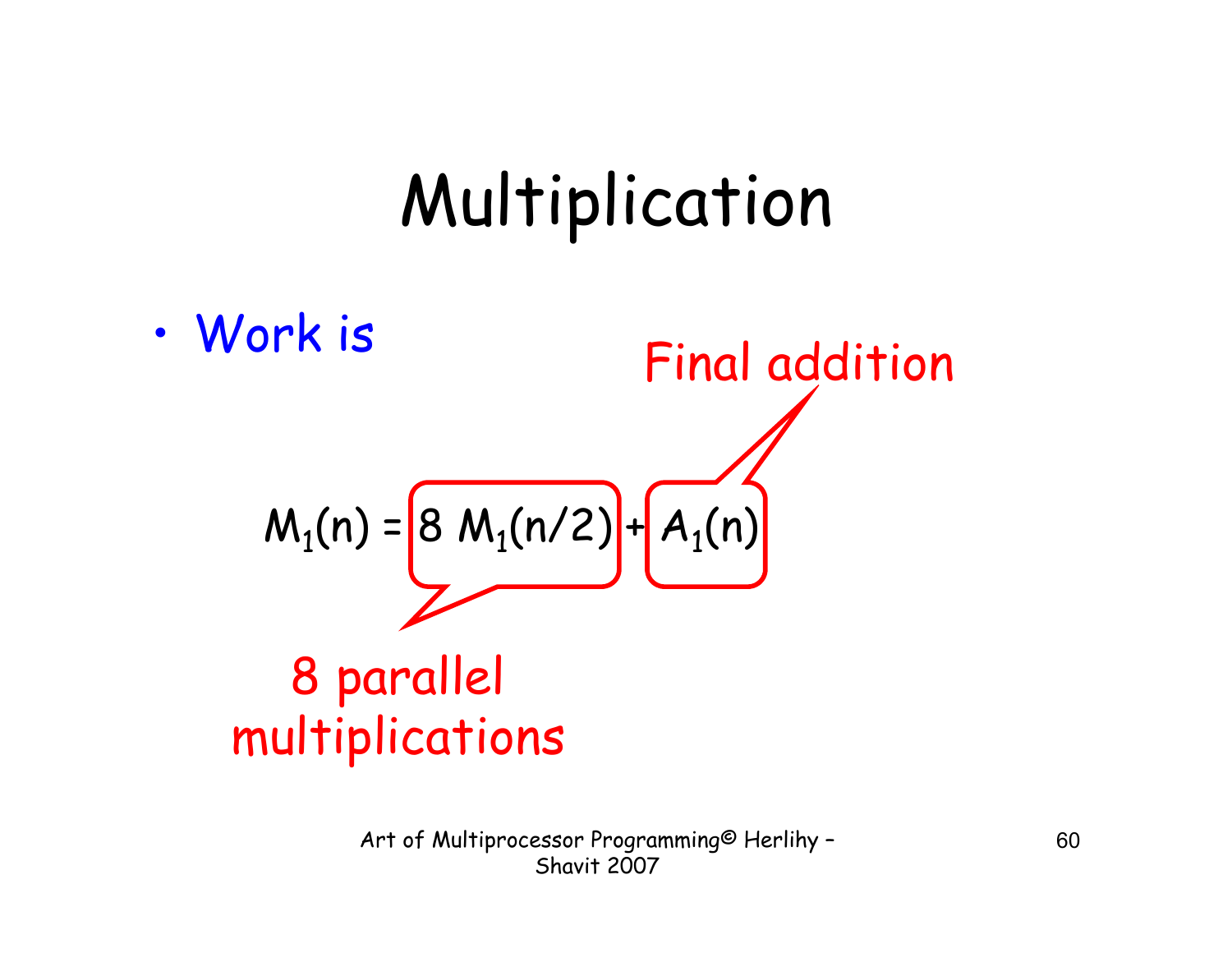•Work is

$$
M_1(n) = 8 M_1(n/2) + \Theta(n^2)
$$
  
=  $\Theta(n^3)$ 

#### Same as serial triple-nested loop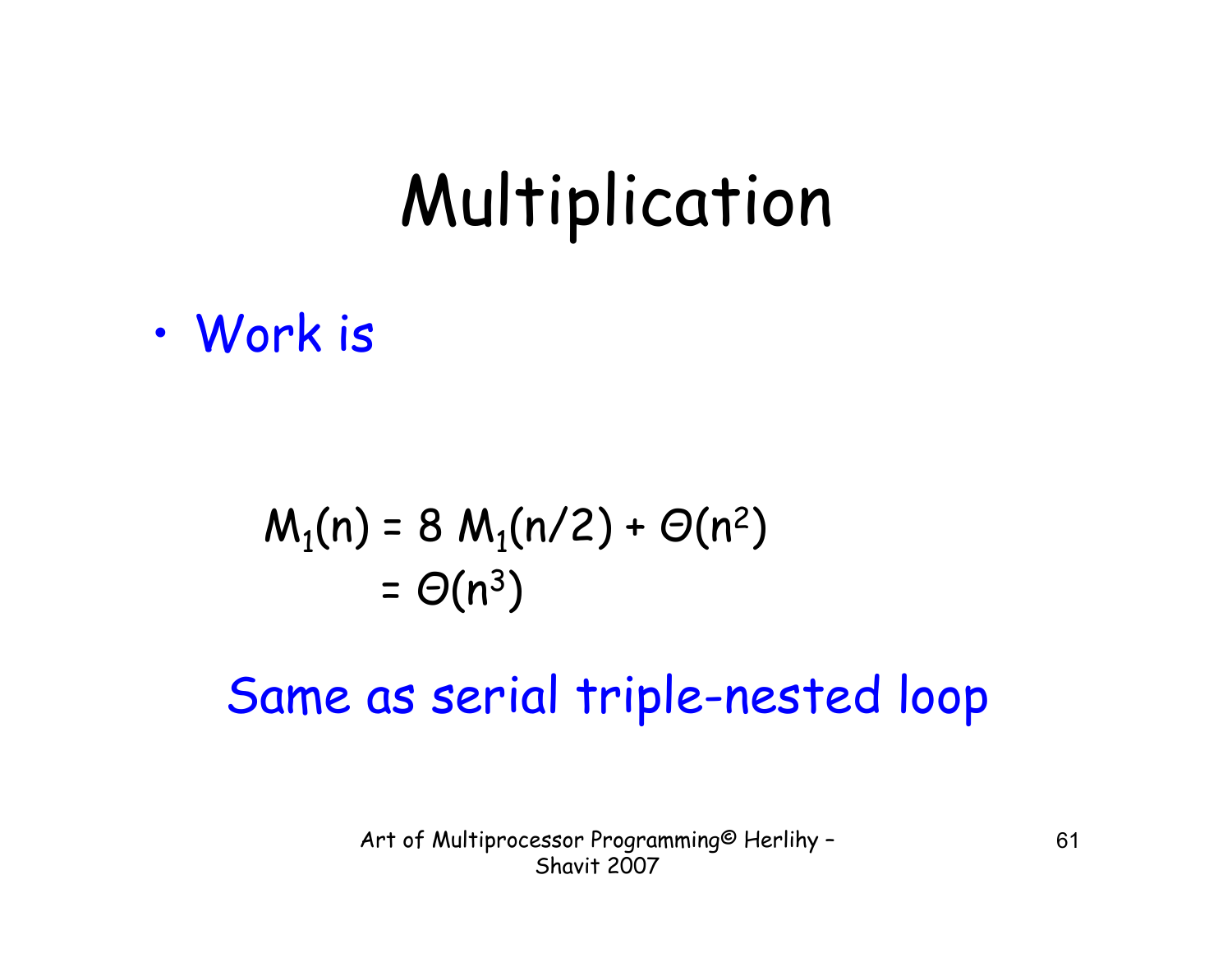• Critical path length is  $\mathsf{M}_\infty(n)$  =  $\mathsf{M}_\infty(n/2)$  +  $\mathsf{A}_\infty(n)$ Half-size parallel multiplications Final addition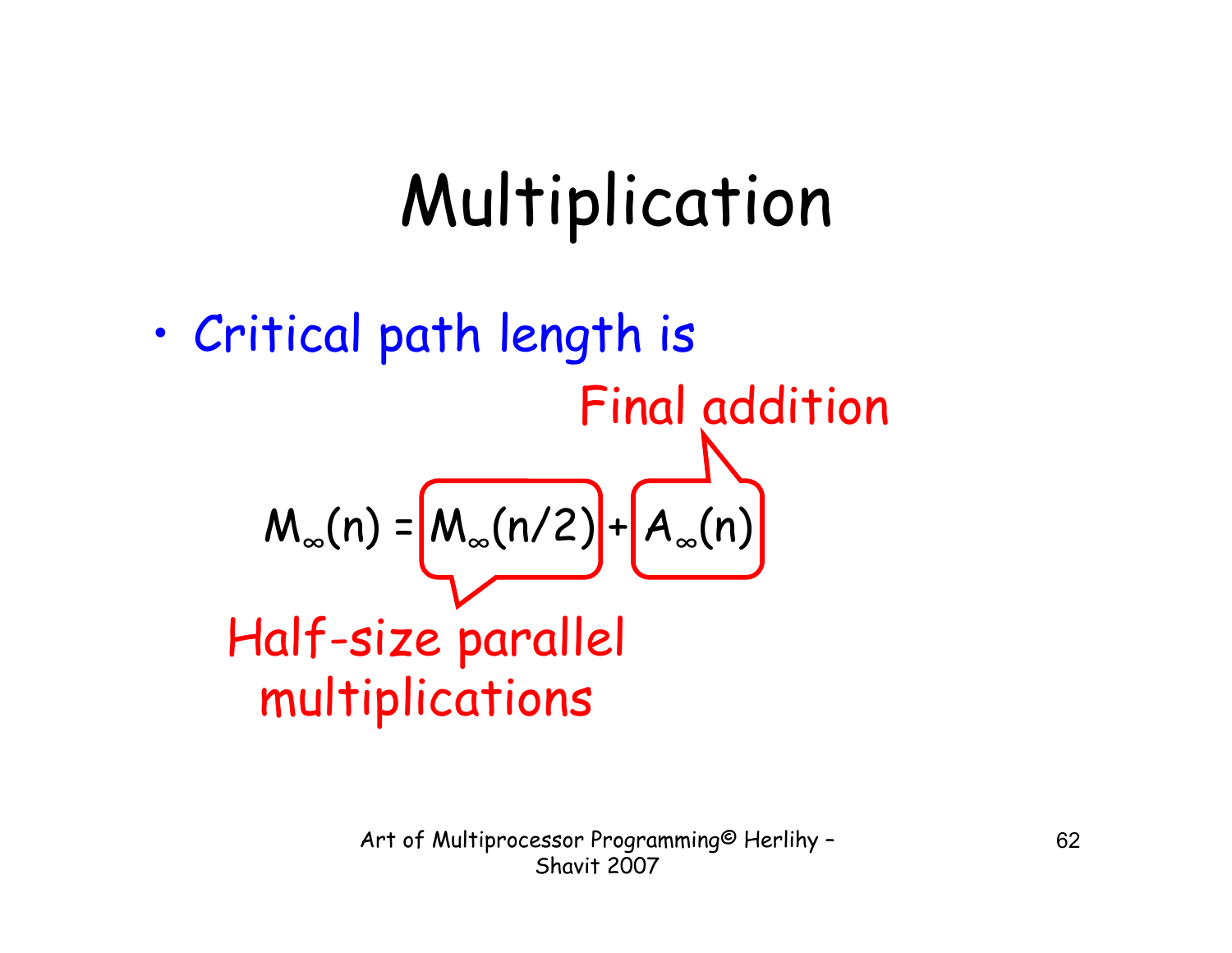•Critical path length is

$$
M_{\infty}(n) = M_{\infty}(n/2) + A_{\infty}(n)
$$
  
= M\_{\infty}(n/2) + O(log n)  
= O(log<sup>2</sup> n)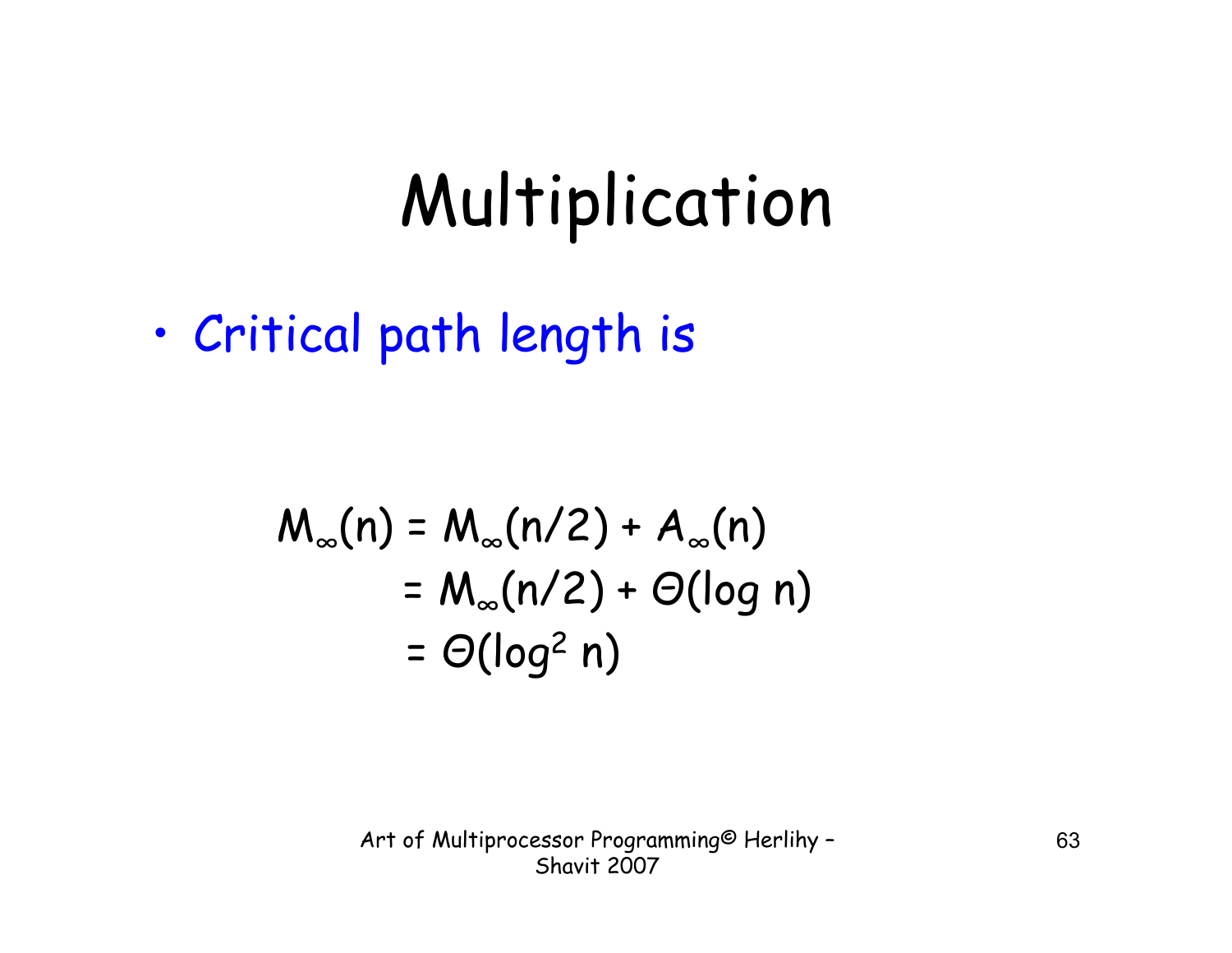## Parallelism

- • $M_1(n)/ M_\infty(n) = \Theta(n^3/\log^2 n)$
- • To multiply two 1000 x 1000 matrices – 10003/10 2=107
- • Much more than number of processors on any real machine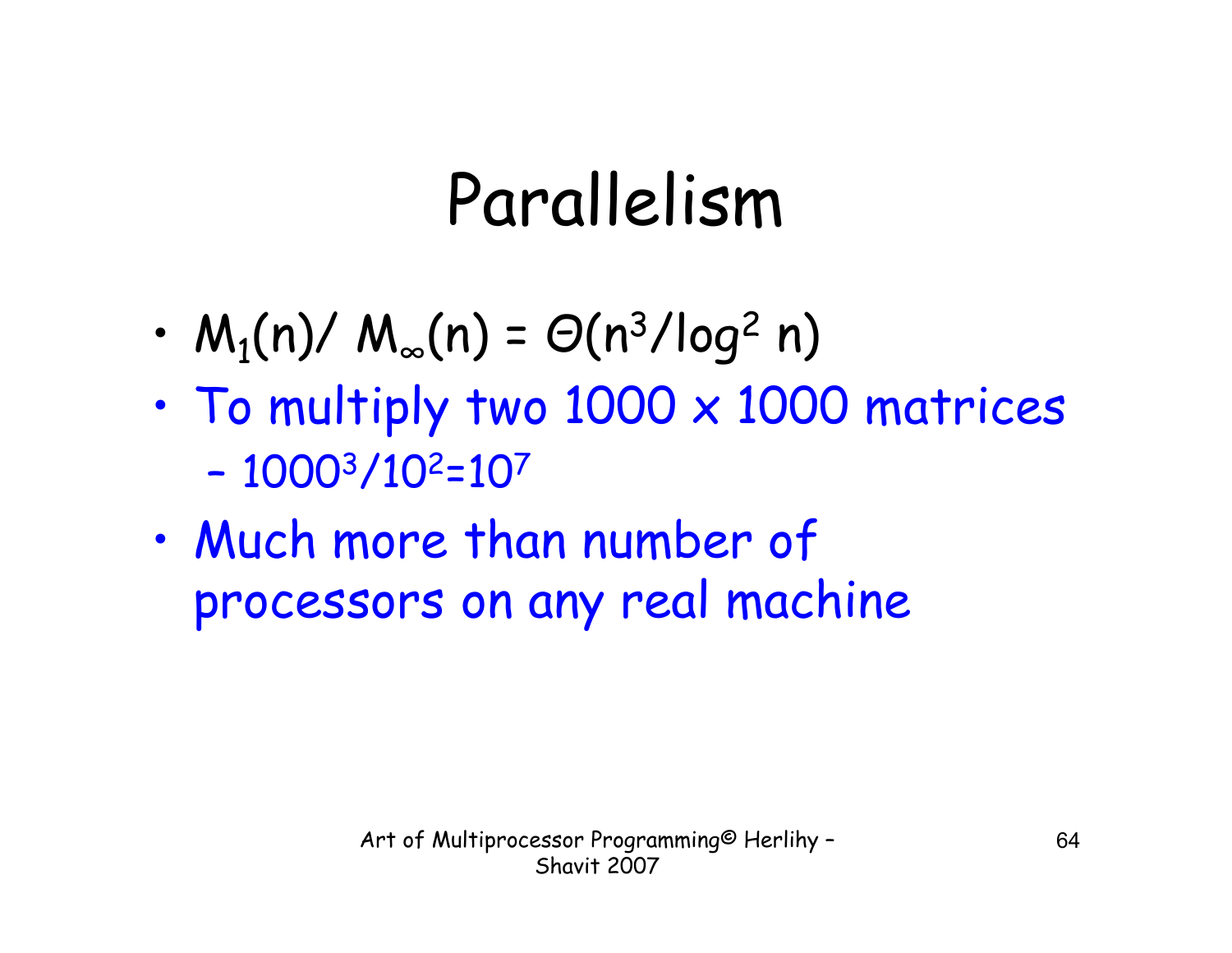#### Shared-Memory Multiprocessors

- • Parallel applications
	- – Do not have direct access to HW processors
- • Mix of other jobs
	- –All run together
	- –Come & go dynamically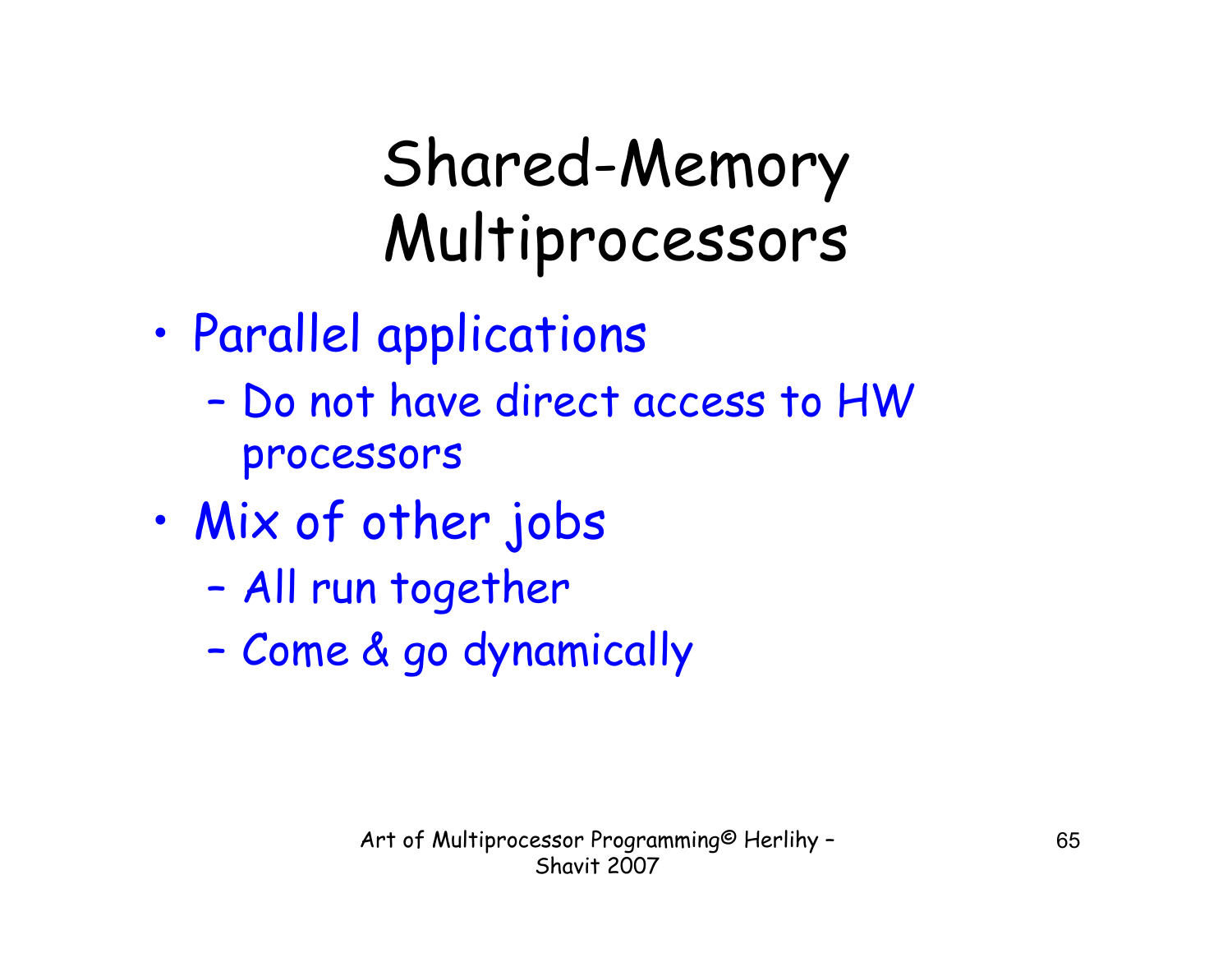## Ideal Scheduling Hierarchy

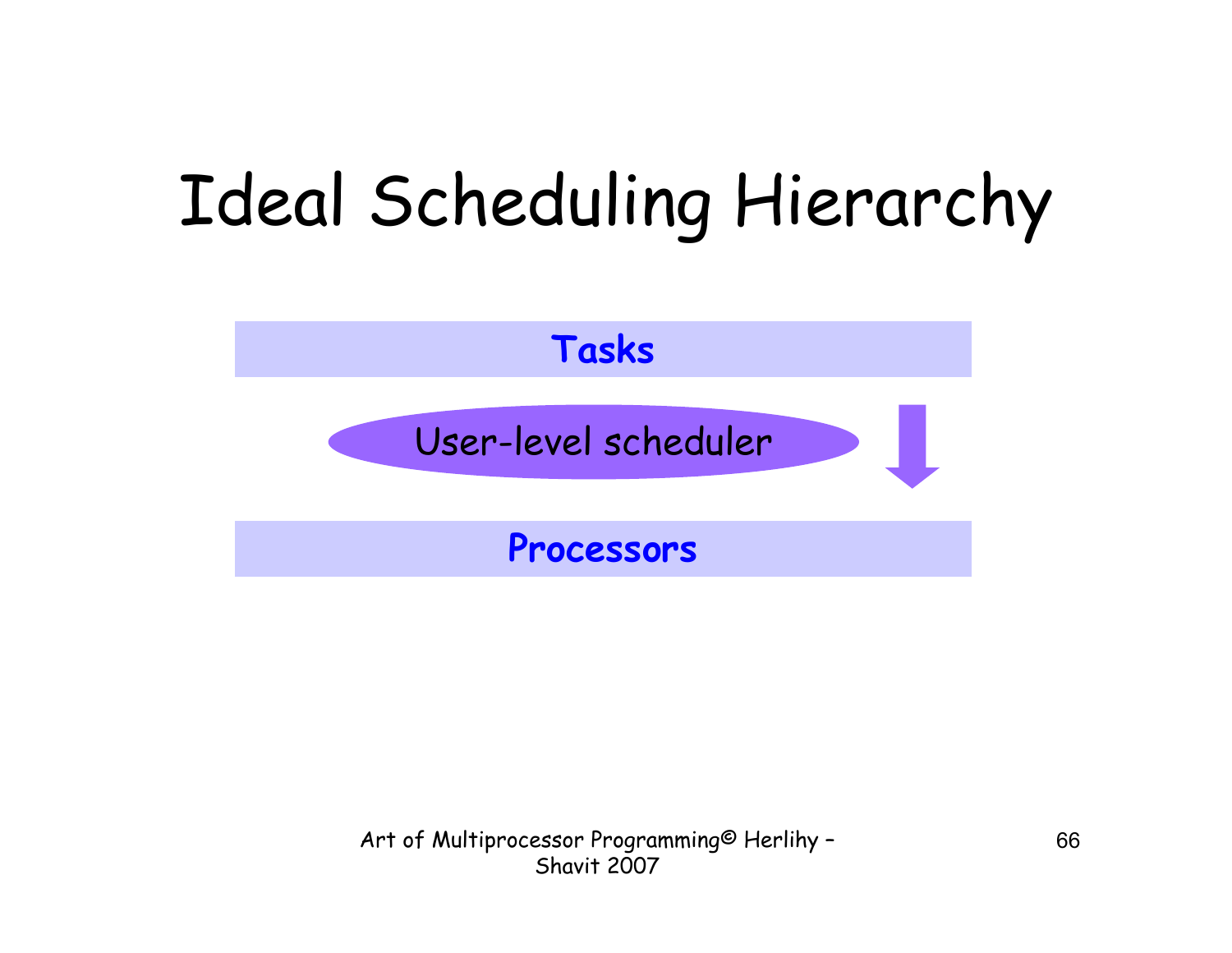#### Realistic Scheduling Hierarchy

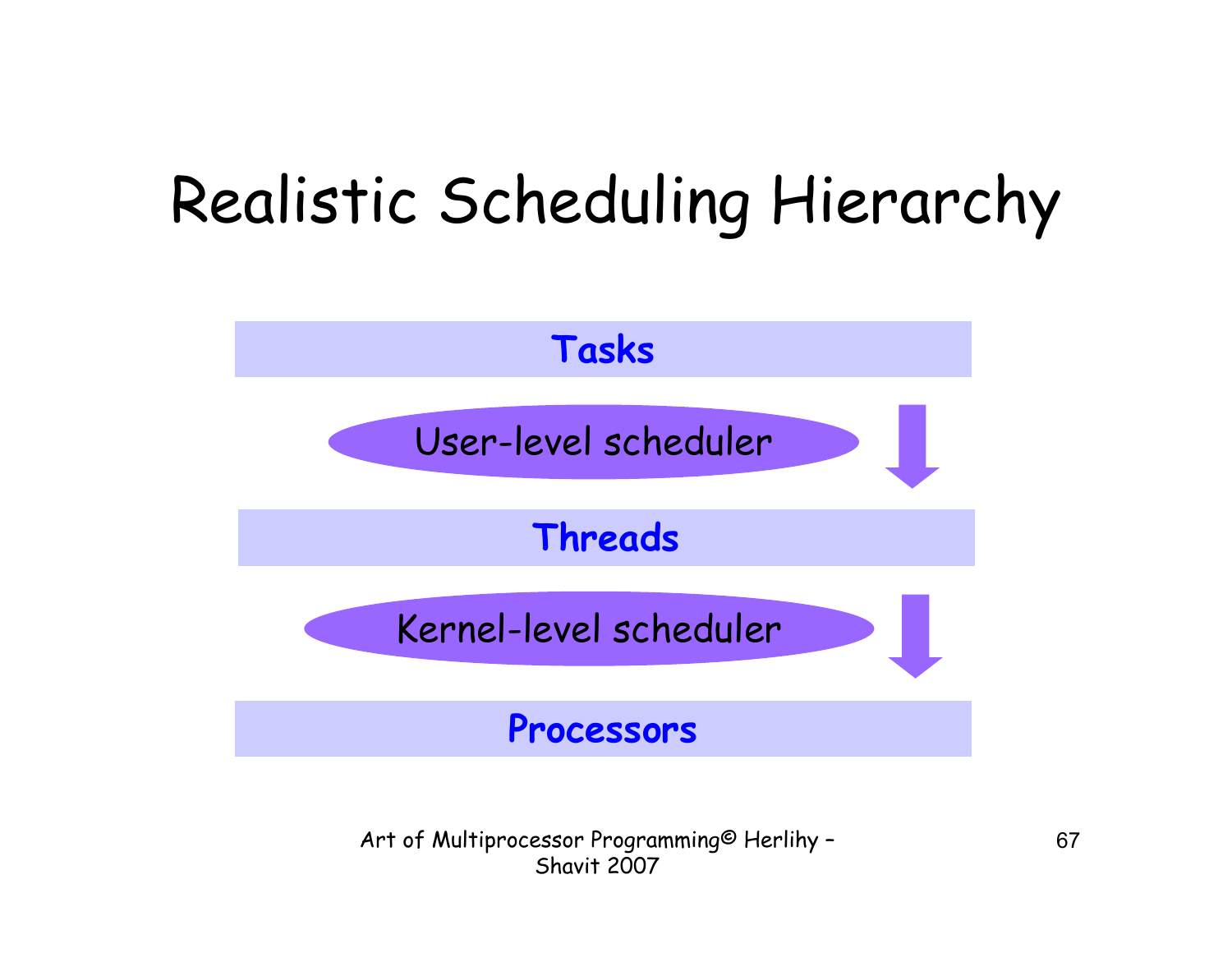## For Example

- • Initially,
	- –All P processors available for application
- • Serial computation
	- –Takes over one processor
	- –Leaving P-1 for us
	- –Waits for I/O
	- –We get that processor back ….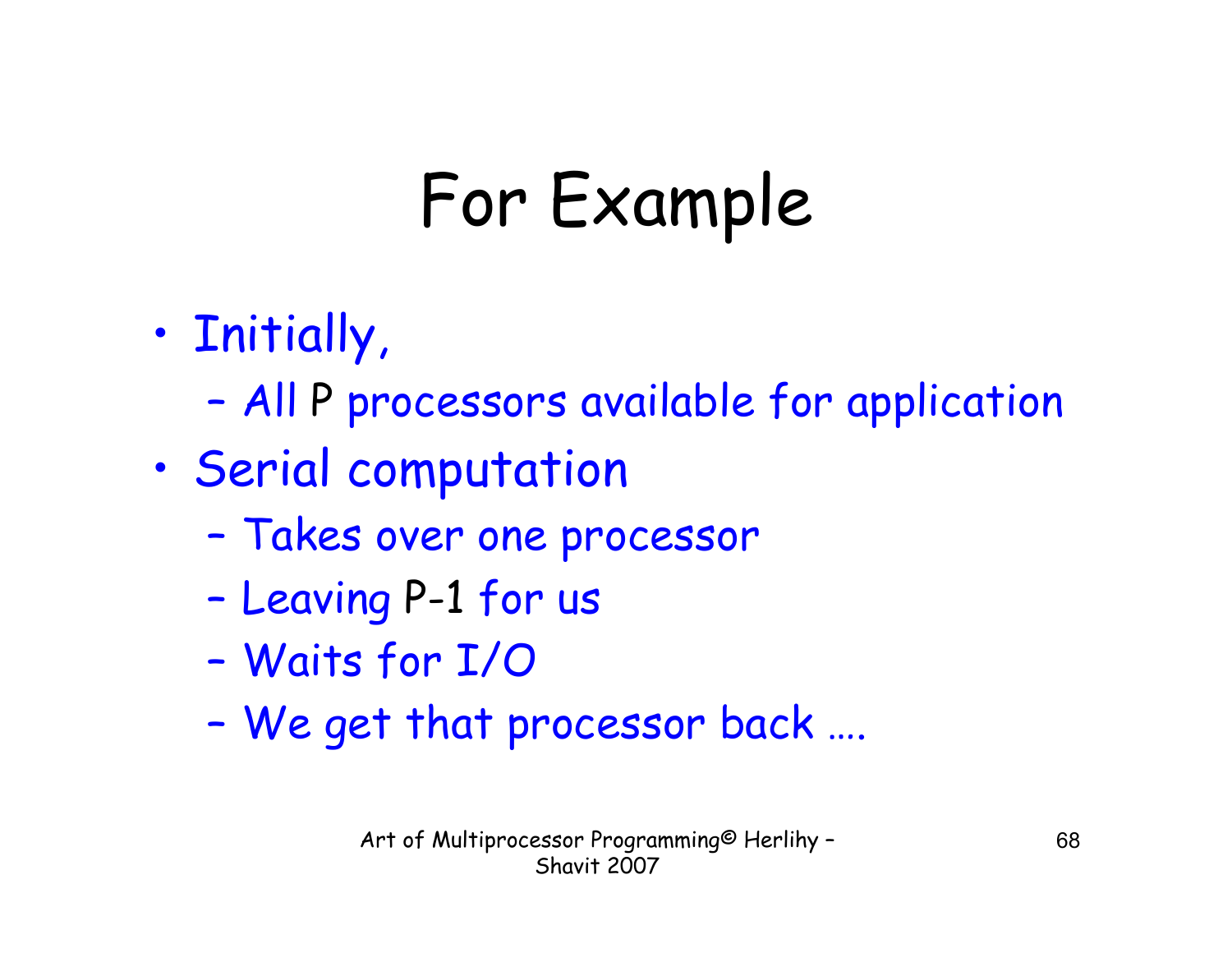# Speedup

- •Map threads onto P processes
- • Cannot get P-fold speedup
	- –What if the kernel doesn't cooperate?
- • Can try for speedup proportional to – time-averaged number of processors the kernel gives us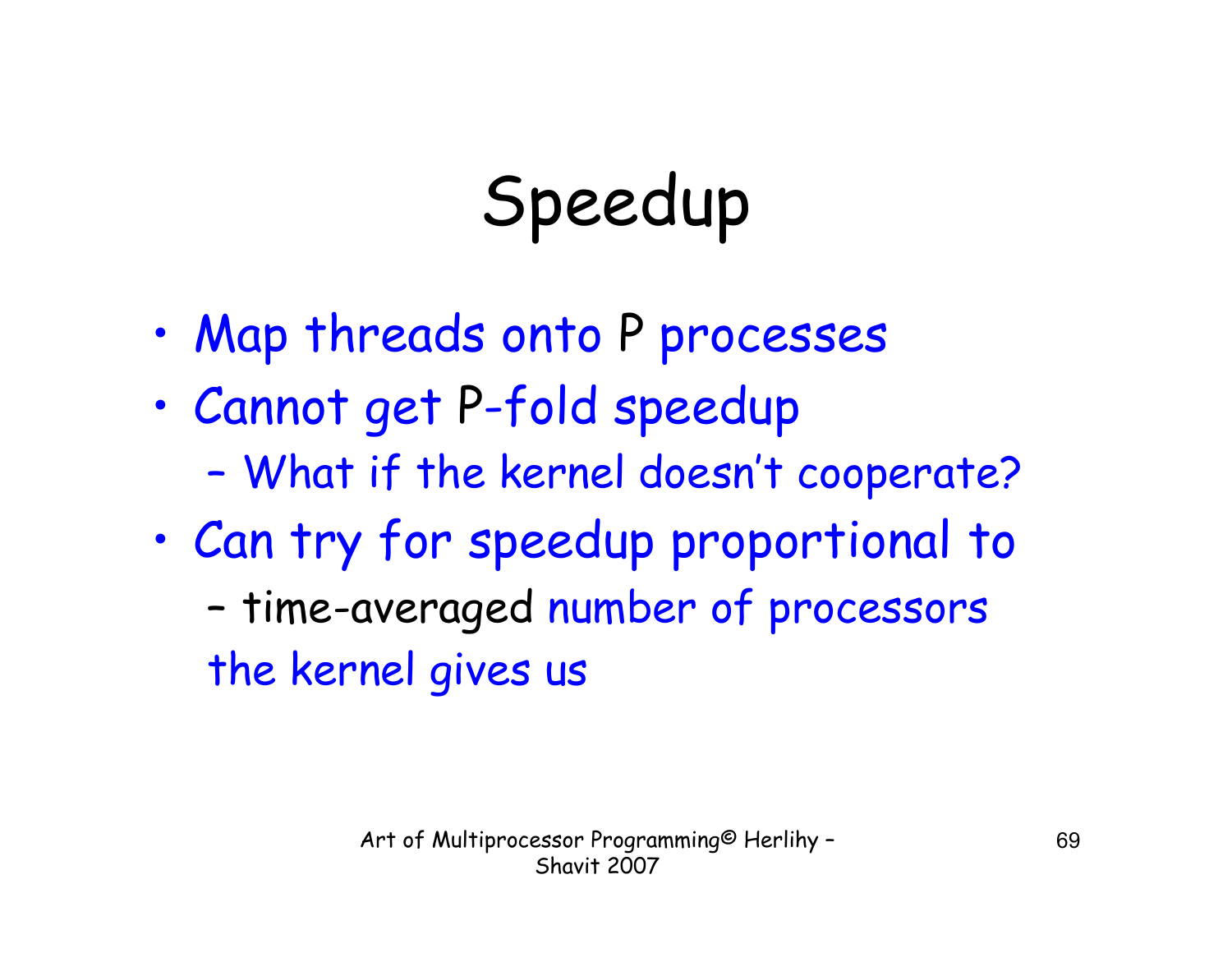## Scheduling Hierarchy

- • User-level scheduler
	- –Tells kernel which threads are ready
- • Kernel-level scheduler
	- –Synchronous (for analysis, not correctness!)
	- Picks **pi** threads to schedule at step **<sup>i</sup>**
	- –Processor average

over T steps is:

$$
\boldsymbol{P}_{\mathbf{A}} = \frac{1}{\boldsymbol{\mathsf{T}}} \sum_{i=1}^{\mathsf{T}} \boldsymbol{p}_i
$$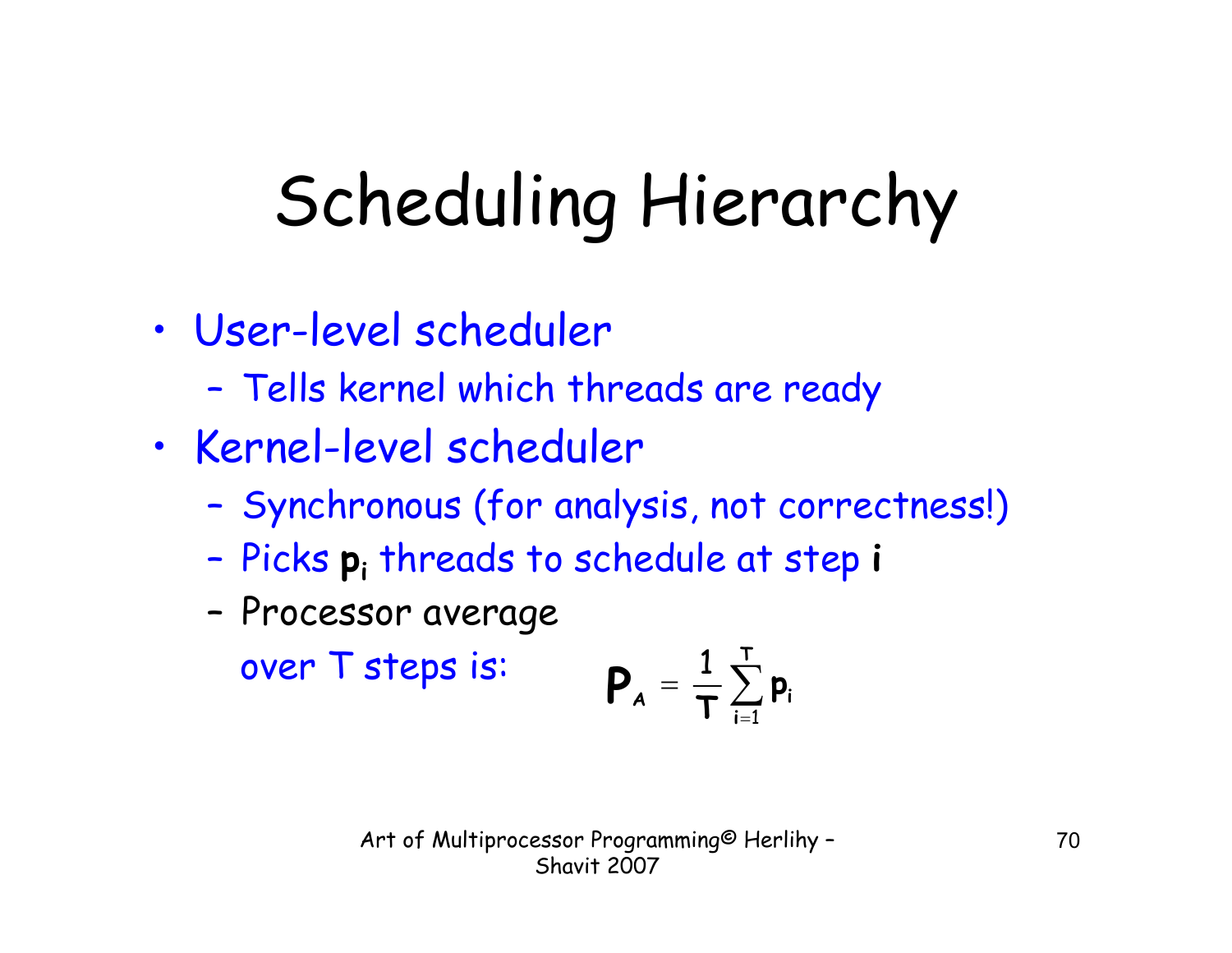## Greed is Good

- • Greedy scheduler
	- –Schedules as much as it can
	- –At each time step
- •Optimal schedule is greedy (why?)
- • But not every greedy schedule is optimal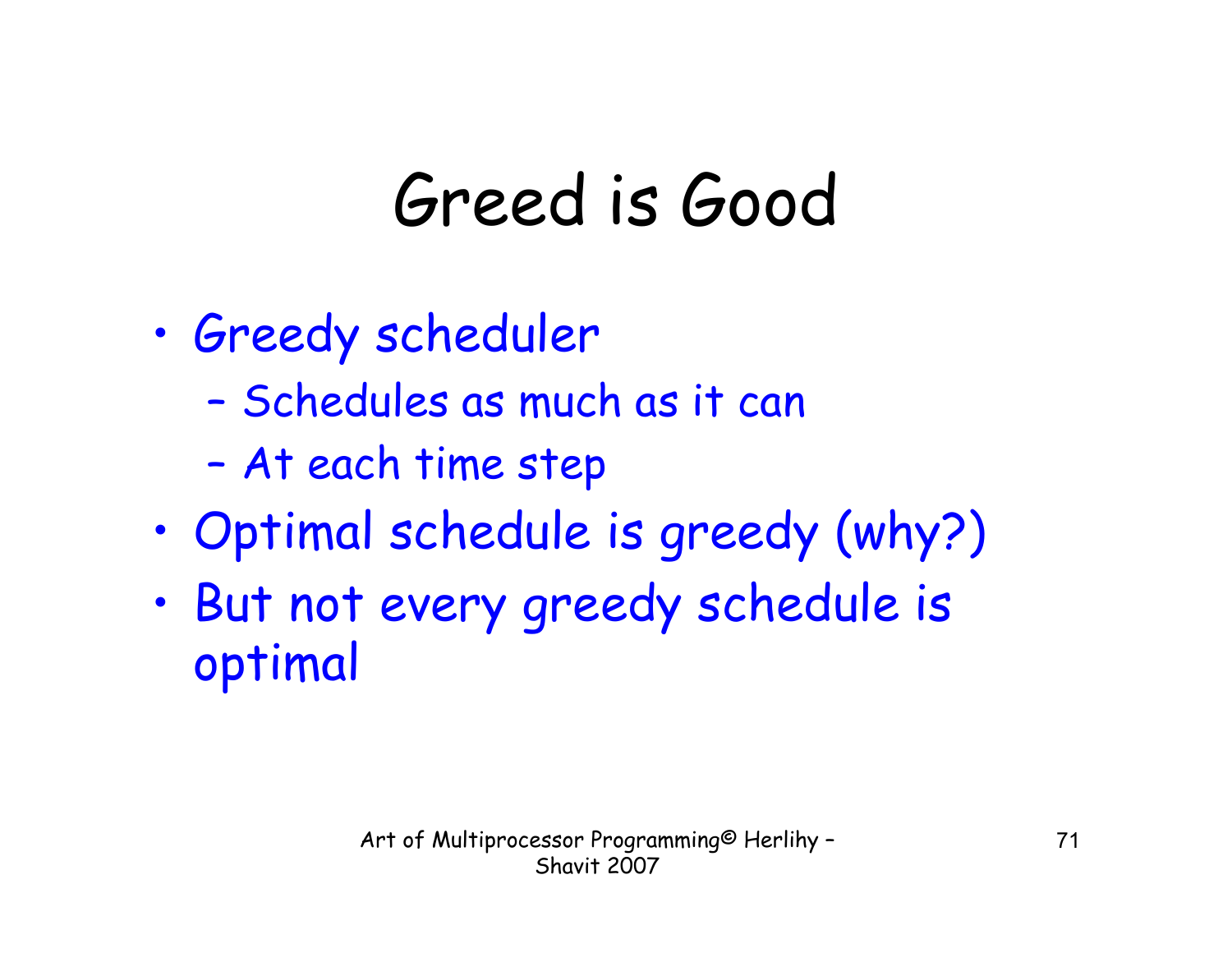#### Theorem

•Greedy scheduler ensures that

 $\top$   $\leq$   $\top_1/\mathsf{P}_{\mathsf{A}}$  +  $\top_{\infty}(\mathsf{P-1})/\mathsf{P}_{\mathsf{A}}$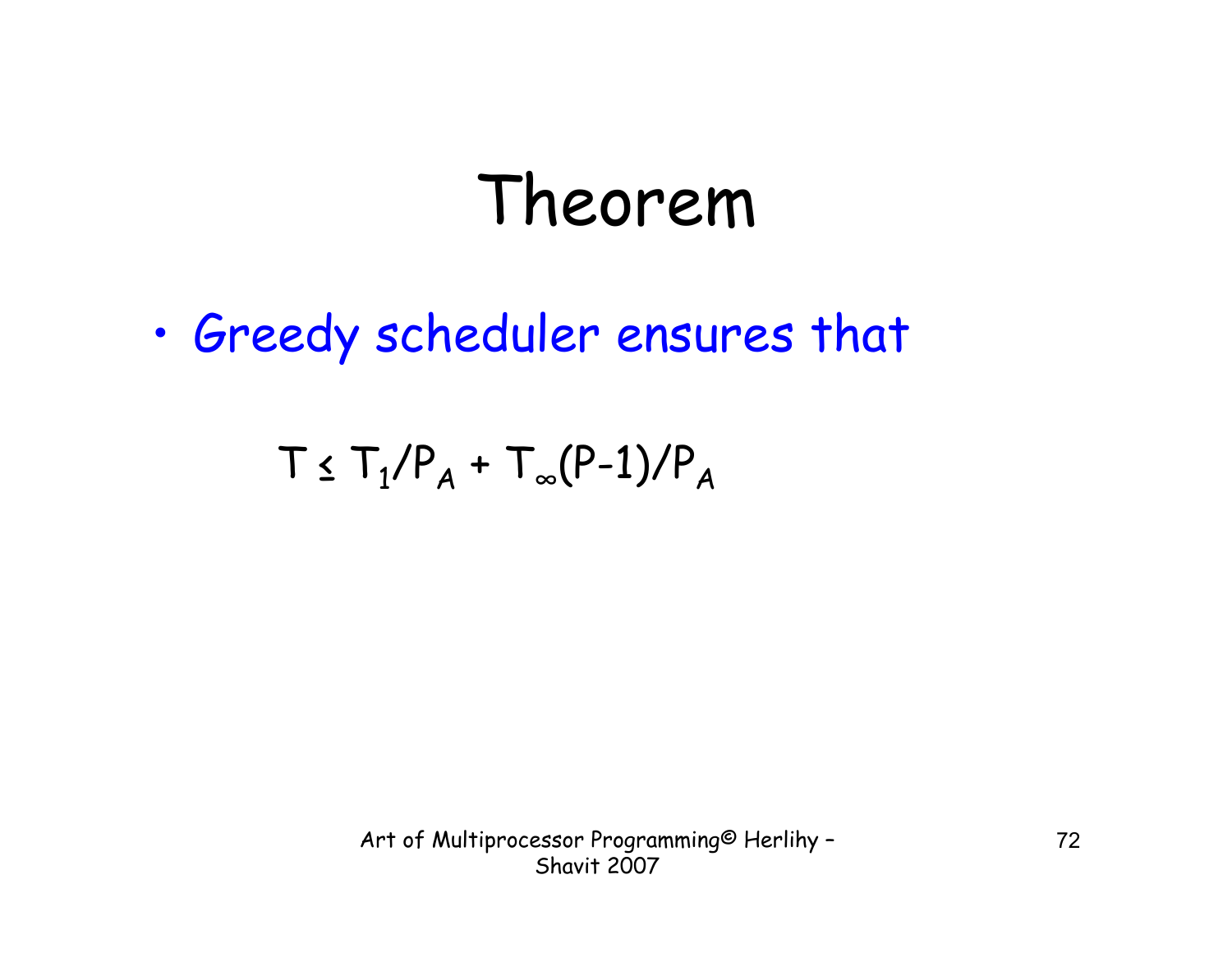#### $T \nleq T^{}_1/P^{}_A + T^{}_\infty(P\text{--}1)/P^{}_A$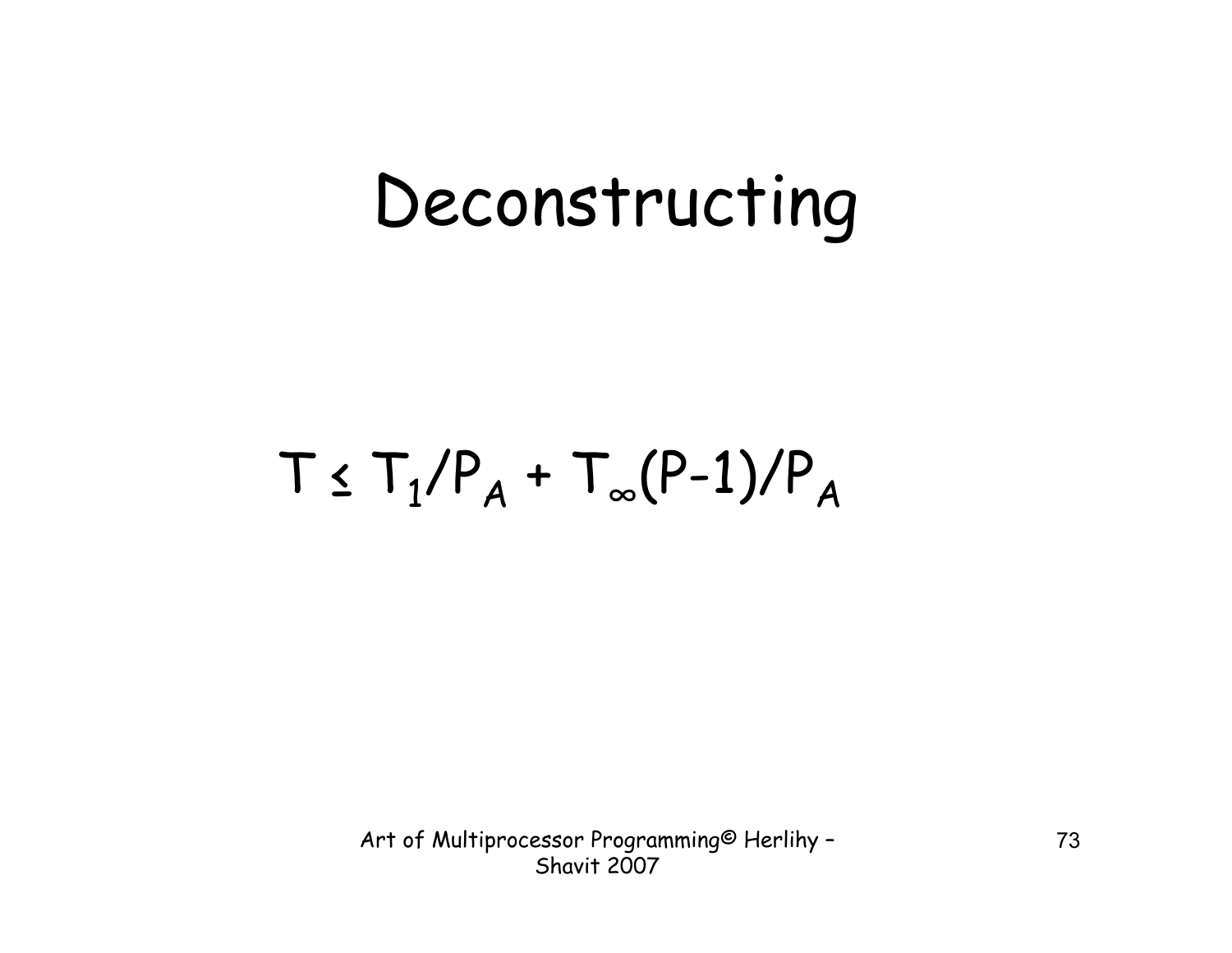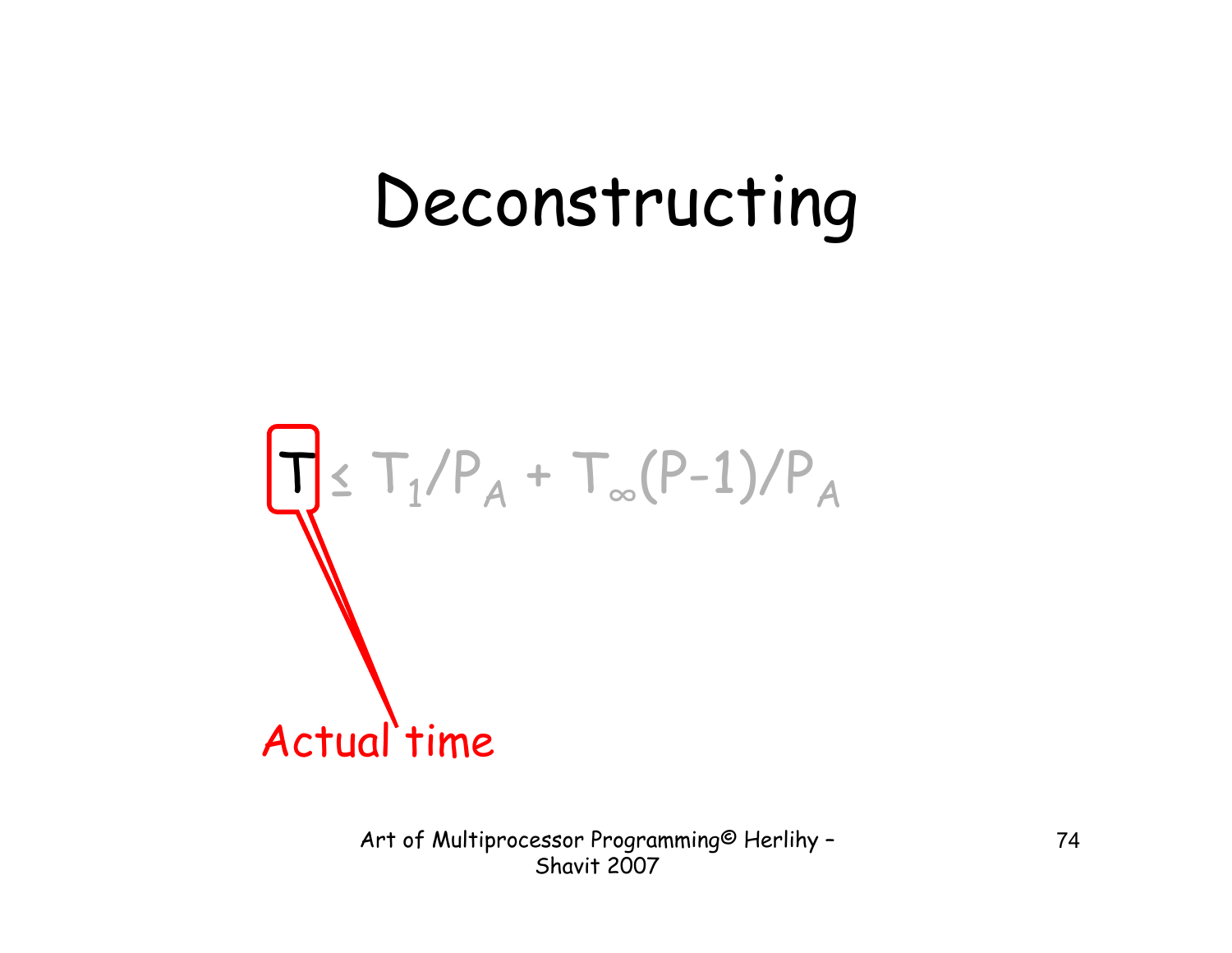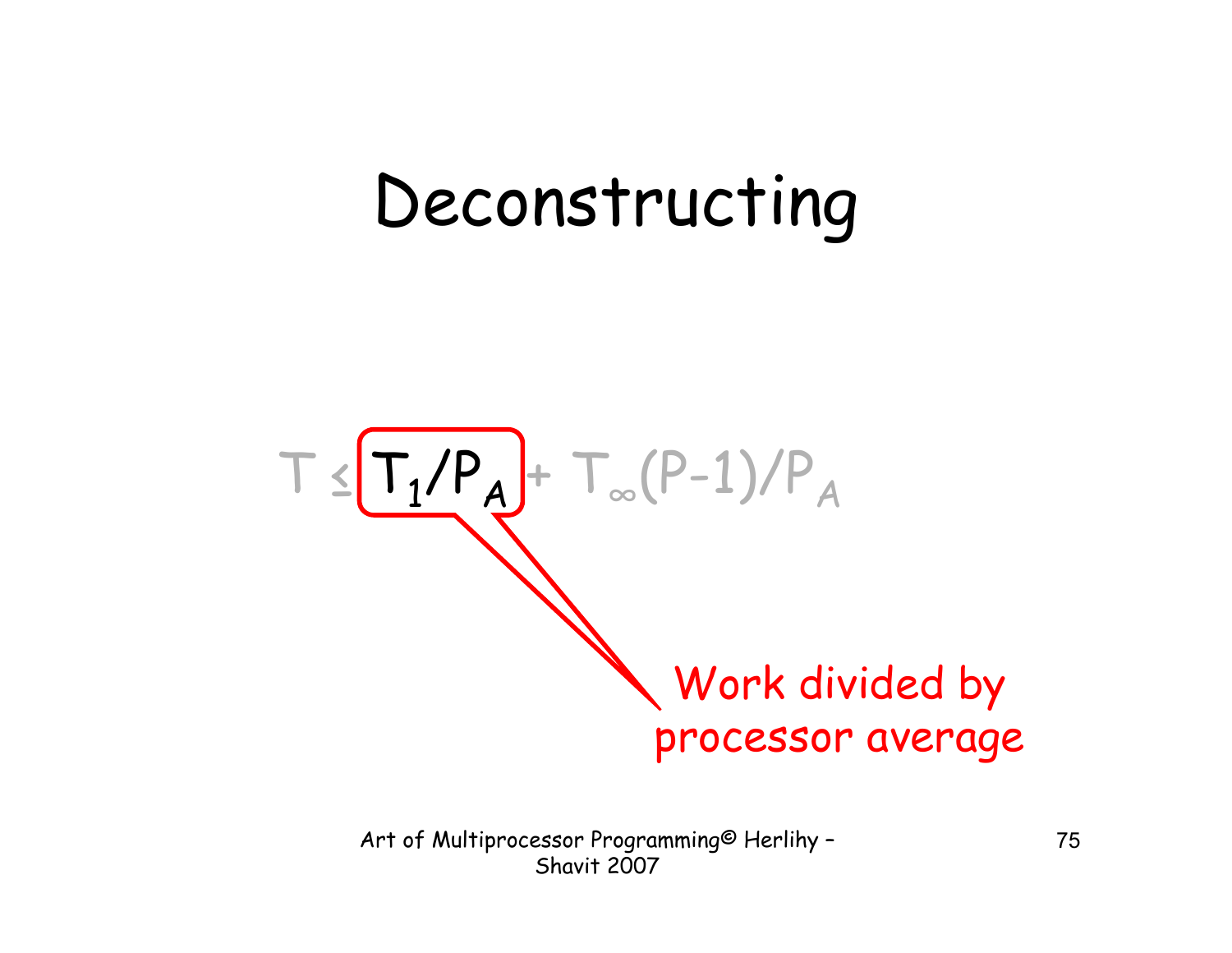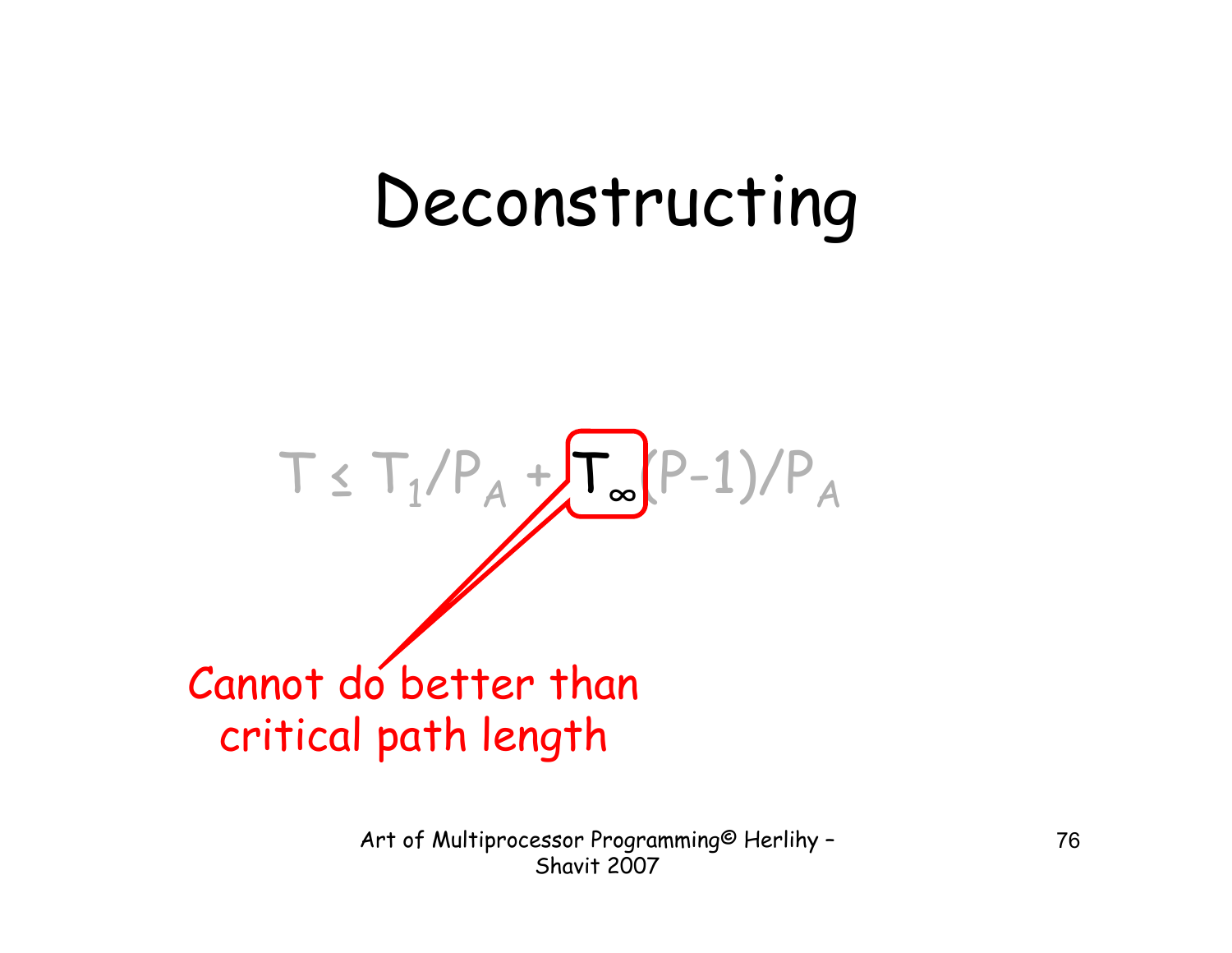The higher the average the better it is ...

Art of Multiprocessor Programming<sup>©</sup> Herlihy -**Shavit 2007**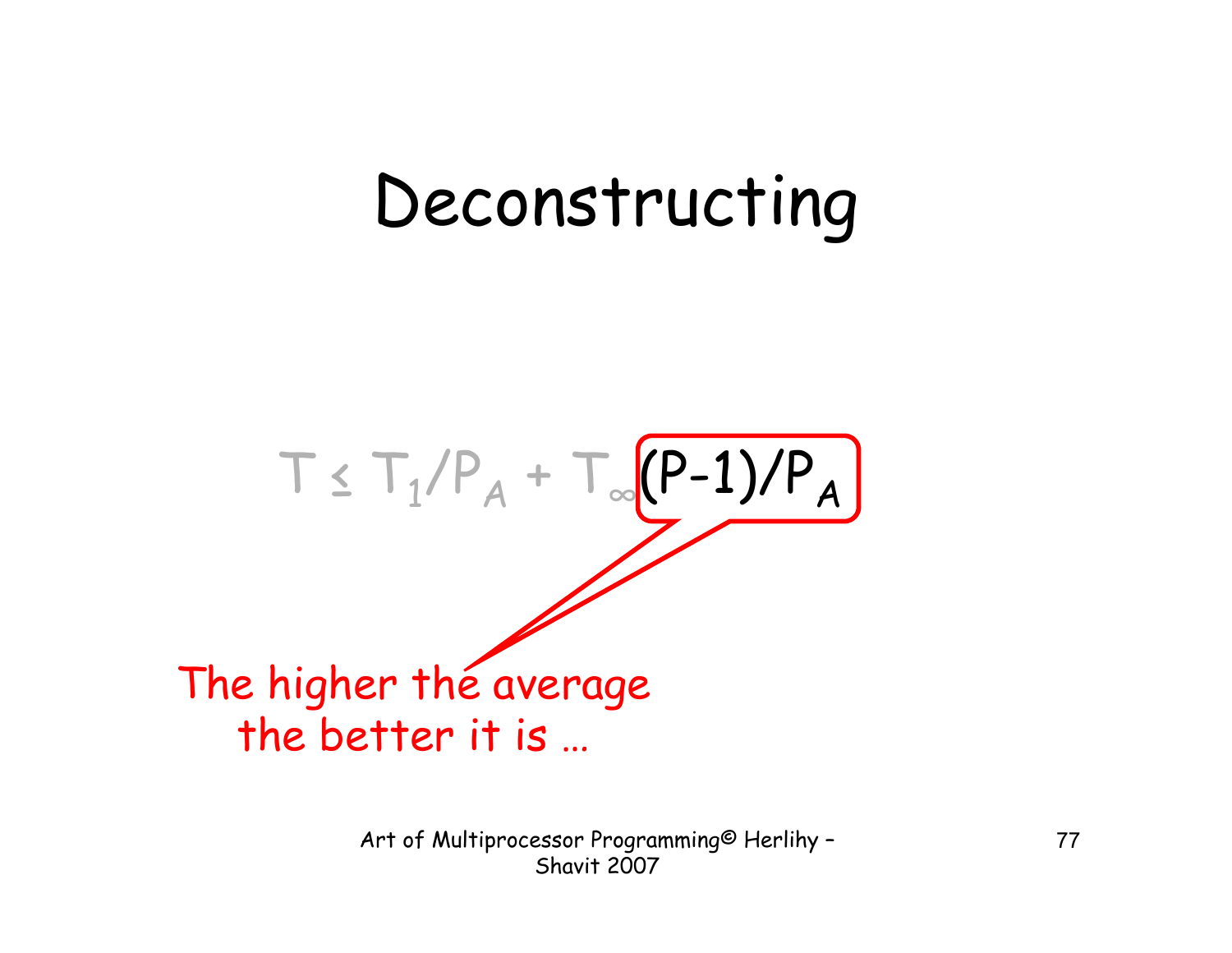# Proof Strategy

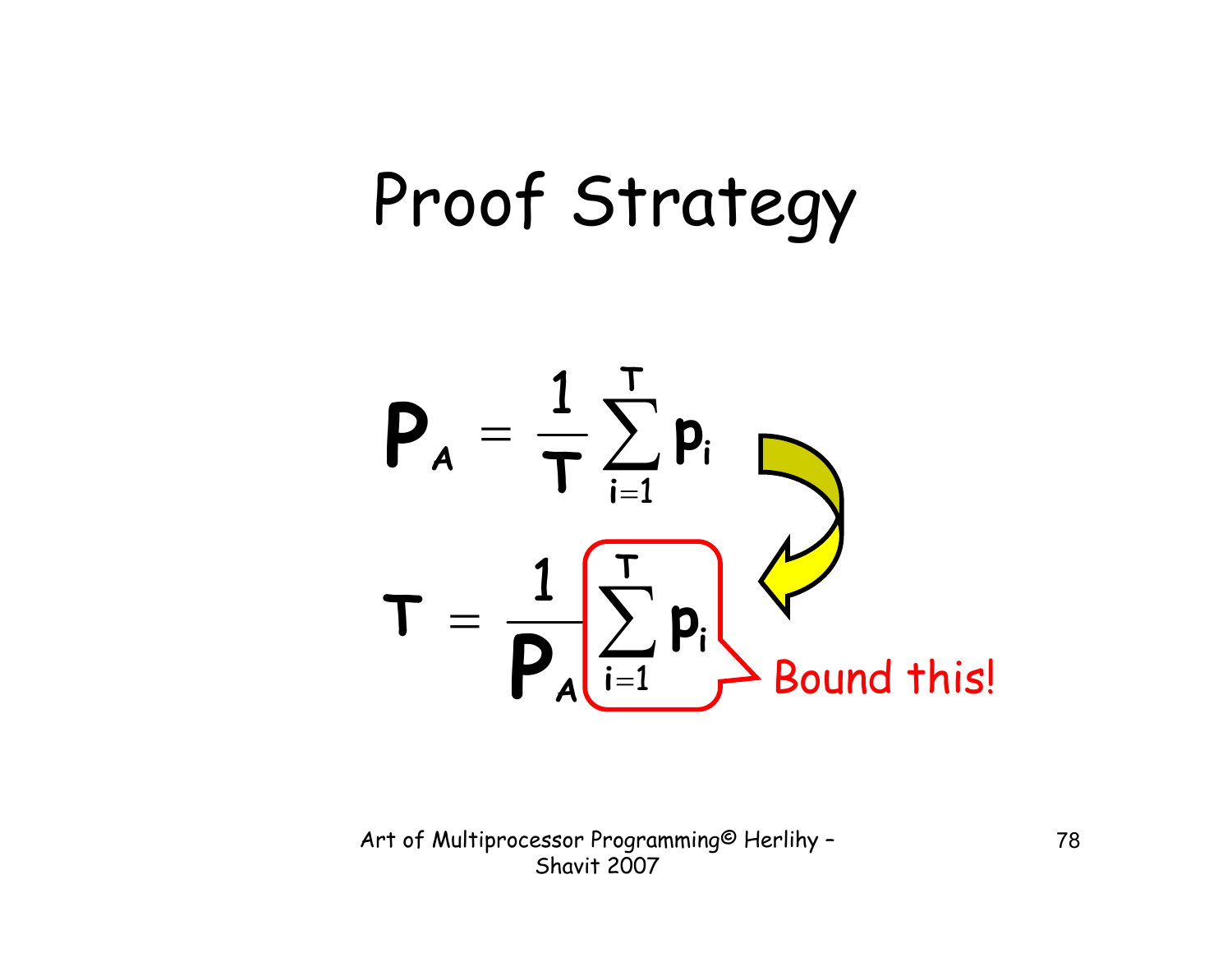### Put Tokens in Buckets

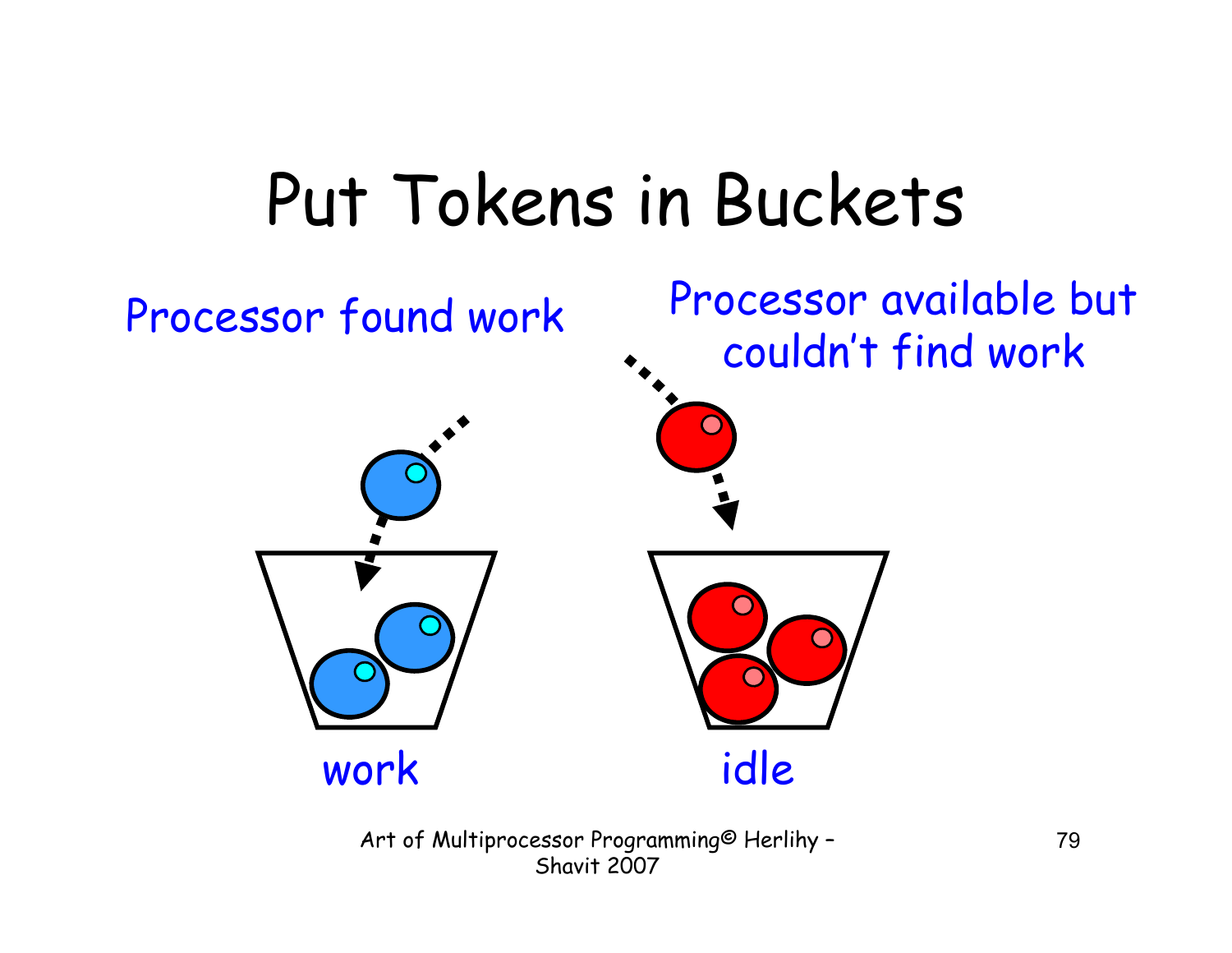



Art of Multiprocessor Programming<sup>©</sup> Herlihy -Shavit 2007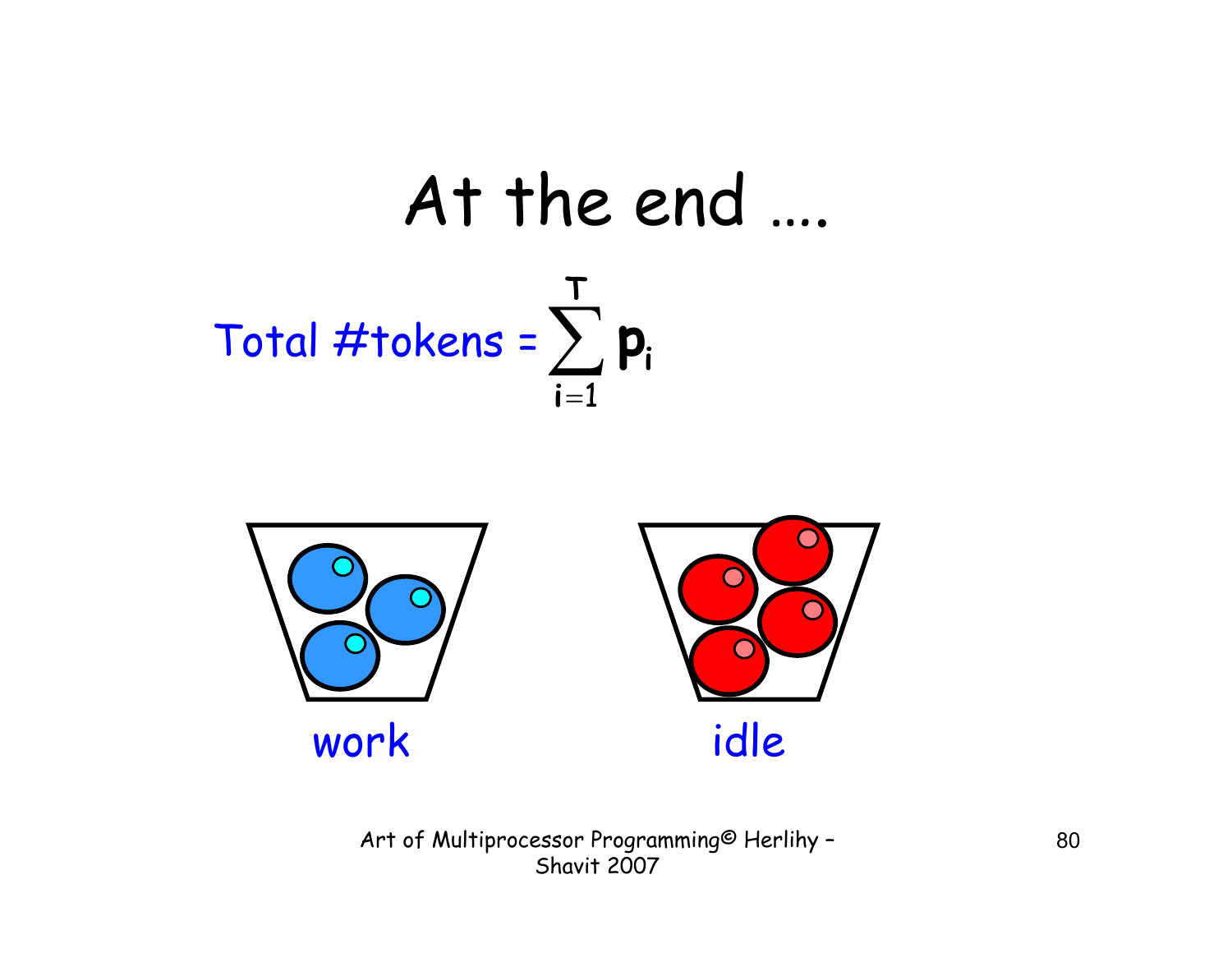#### At the end ....



Art of Multiprocessor Programming<sup>®</sup> Herlihy -Shavit 2007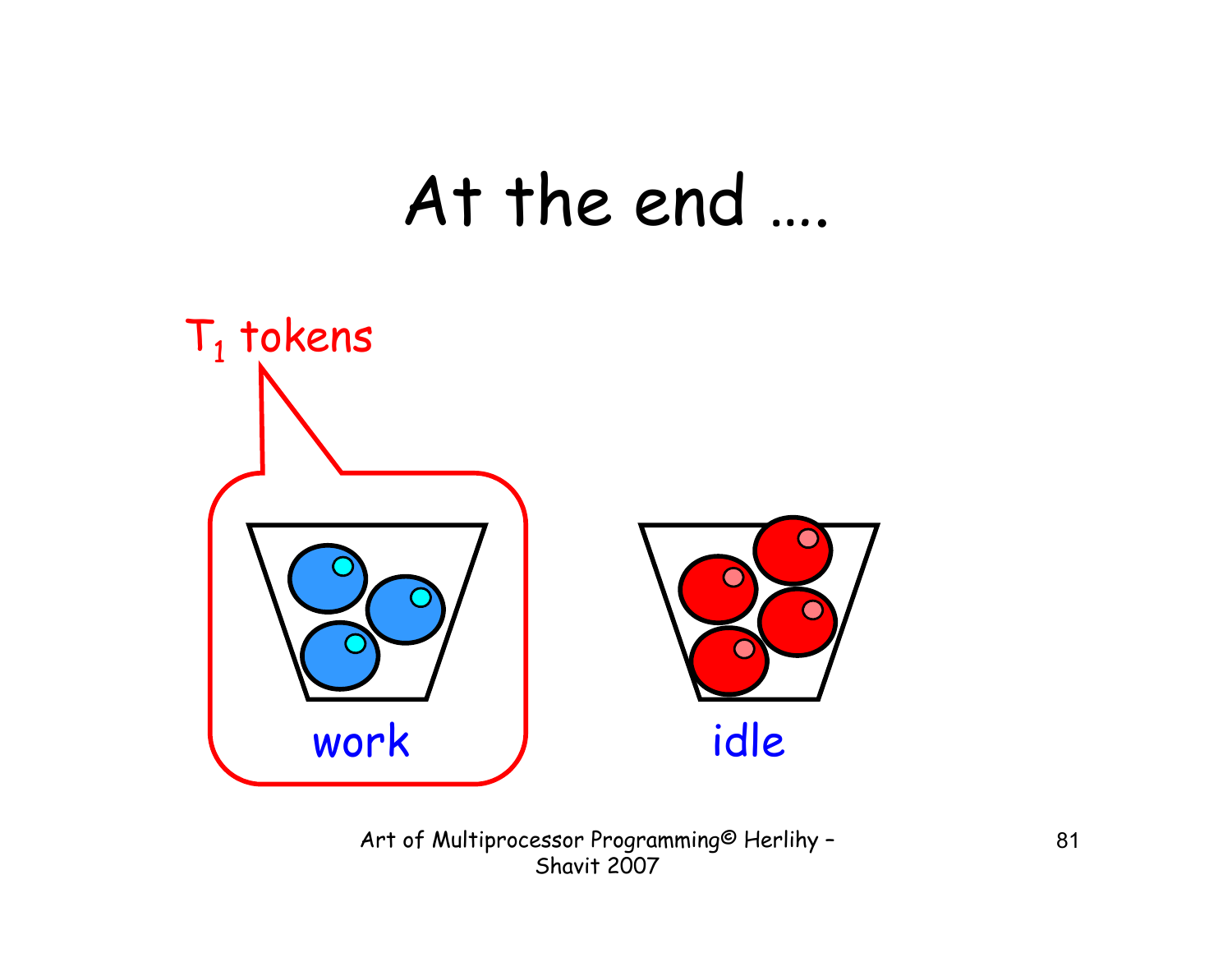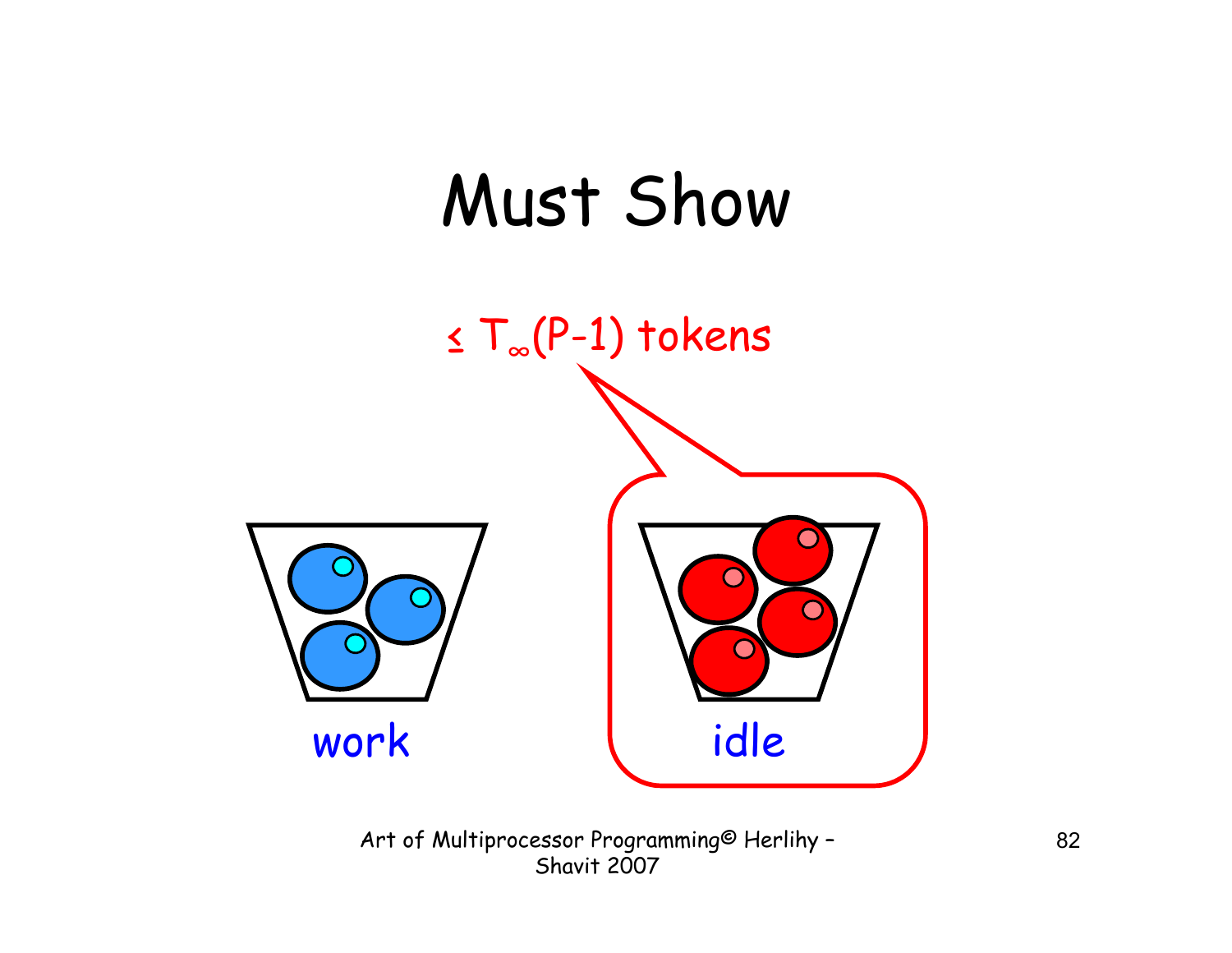## Idle Steps

- • An idle step is one where there is at least one idle processor
- •Only time idle tokens are generated
- •Focus on idle steps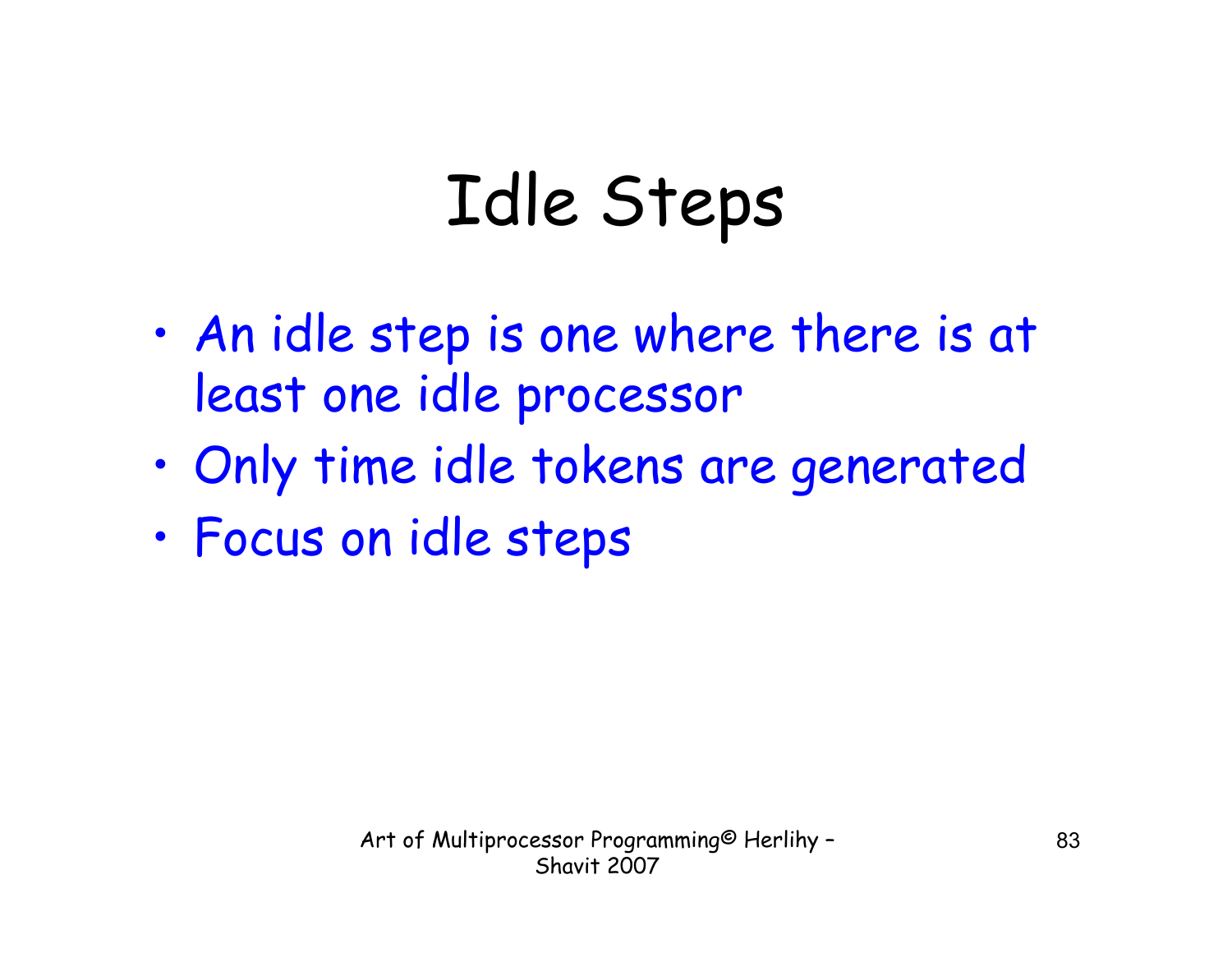## Every Move You Make …

- •Scheduler is greedy
- •At least one node ready
- • Number of idle threads in one idle step
	- –At most  $p_i-1 \leq P-1$
- •How many idle steps?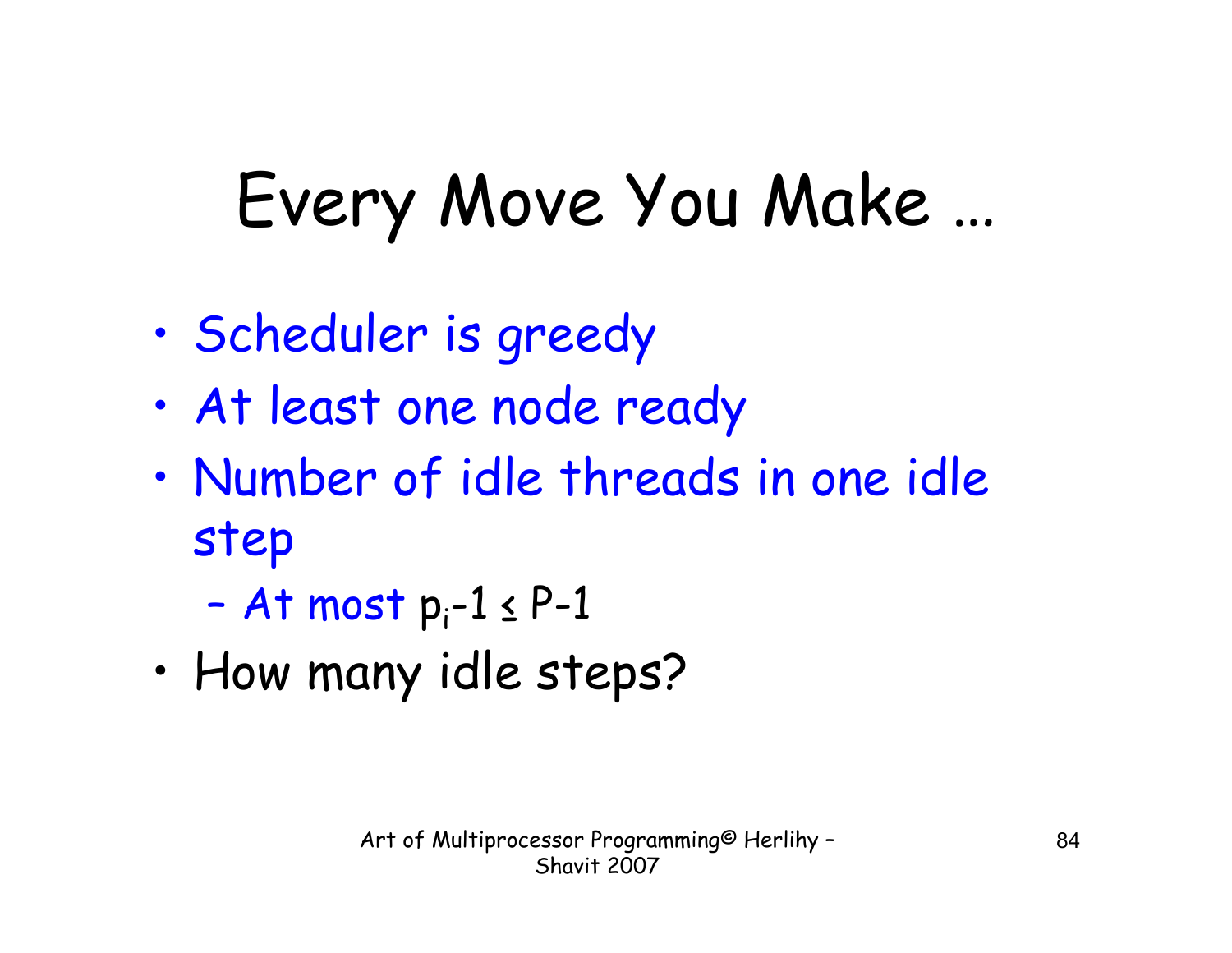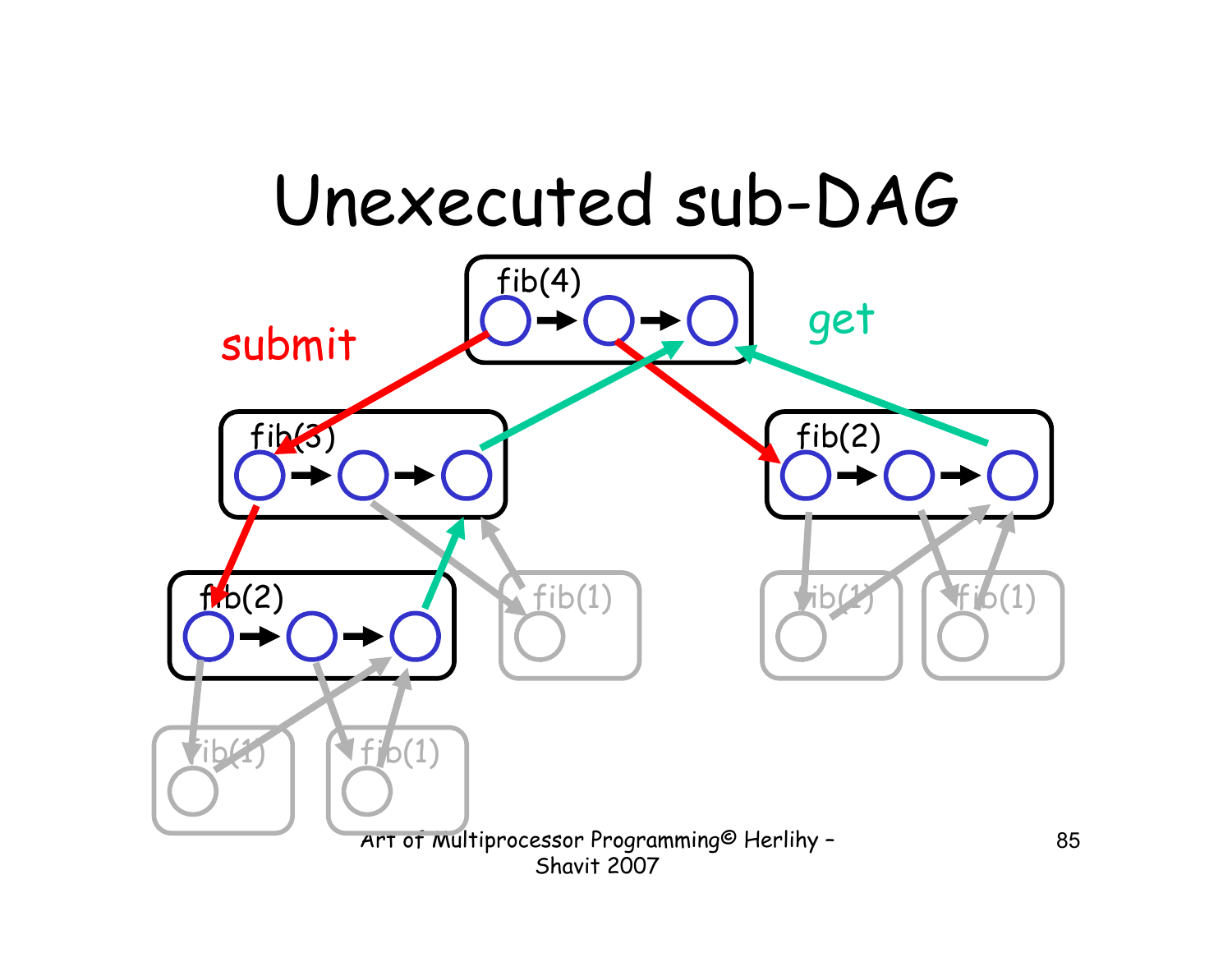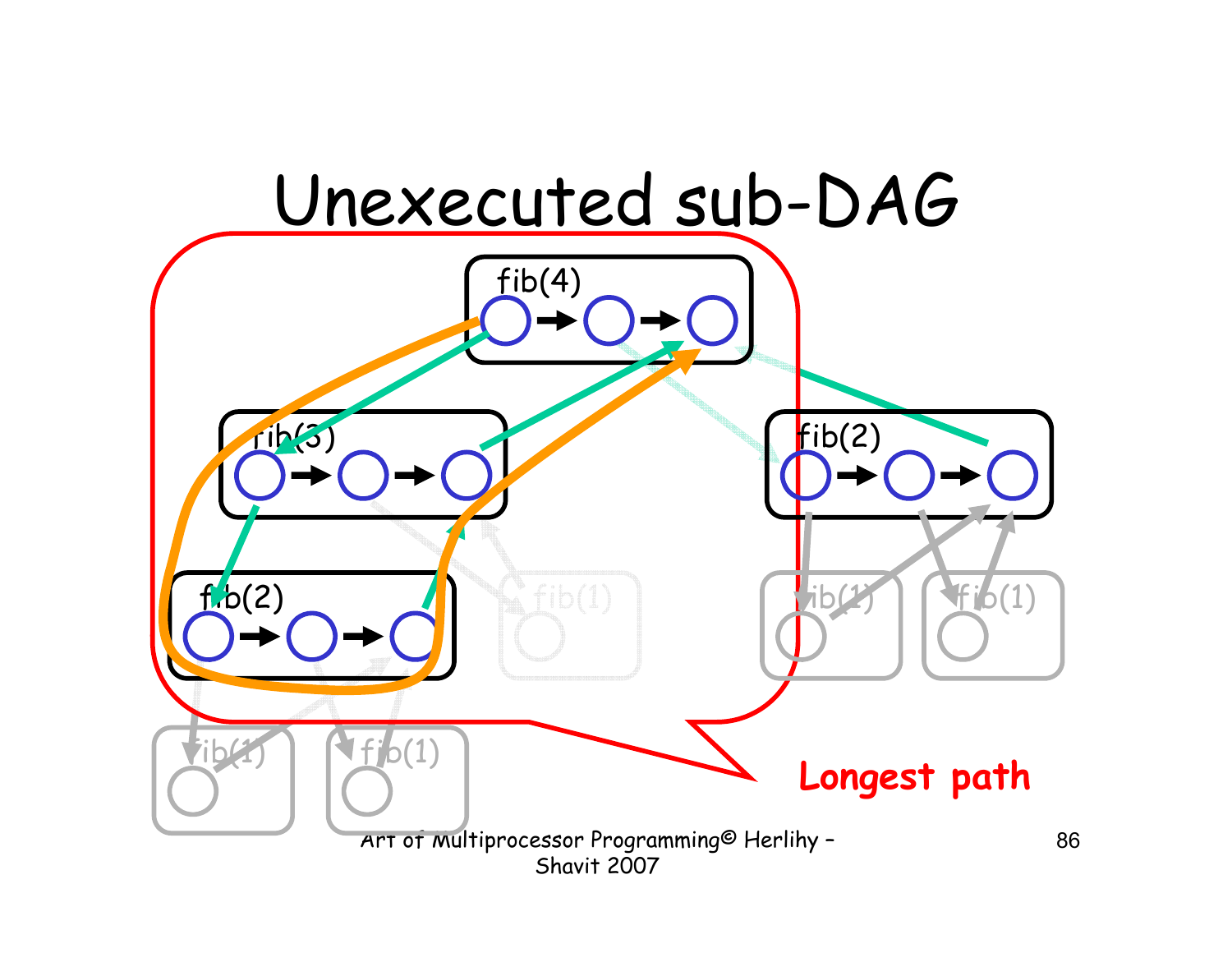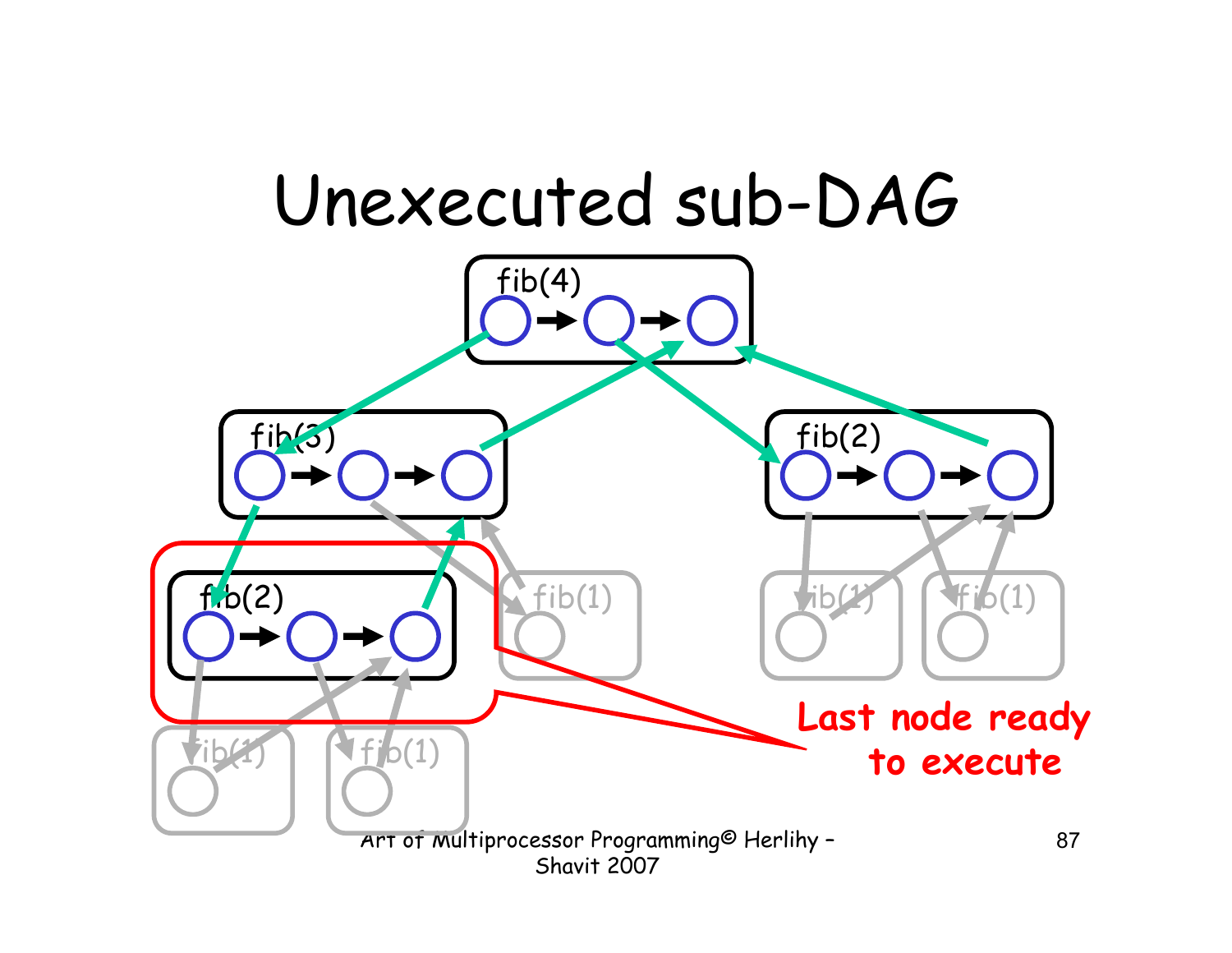# Every Step You Take …

- • Consider longest path in unexecuted sub-DAG at step i
- •At least one node in path ready
- • Length of path shrinks by at least one at each step
- •Initially, path is T ∞
- •So there are at most T ∞ idle steps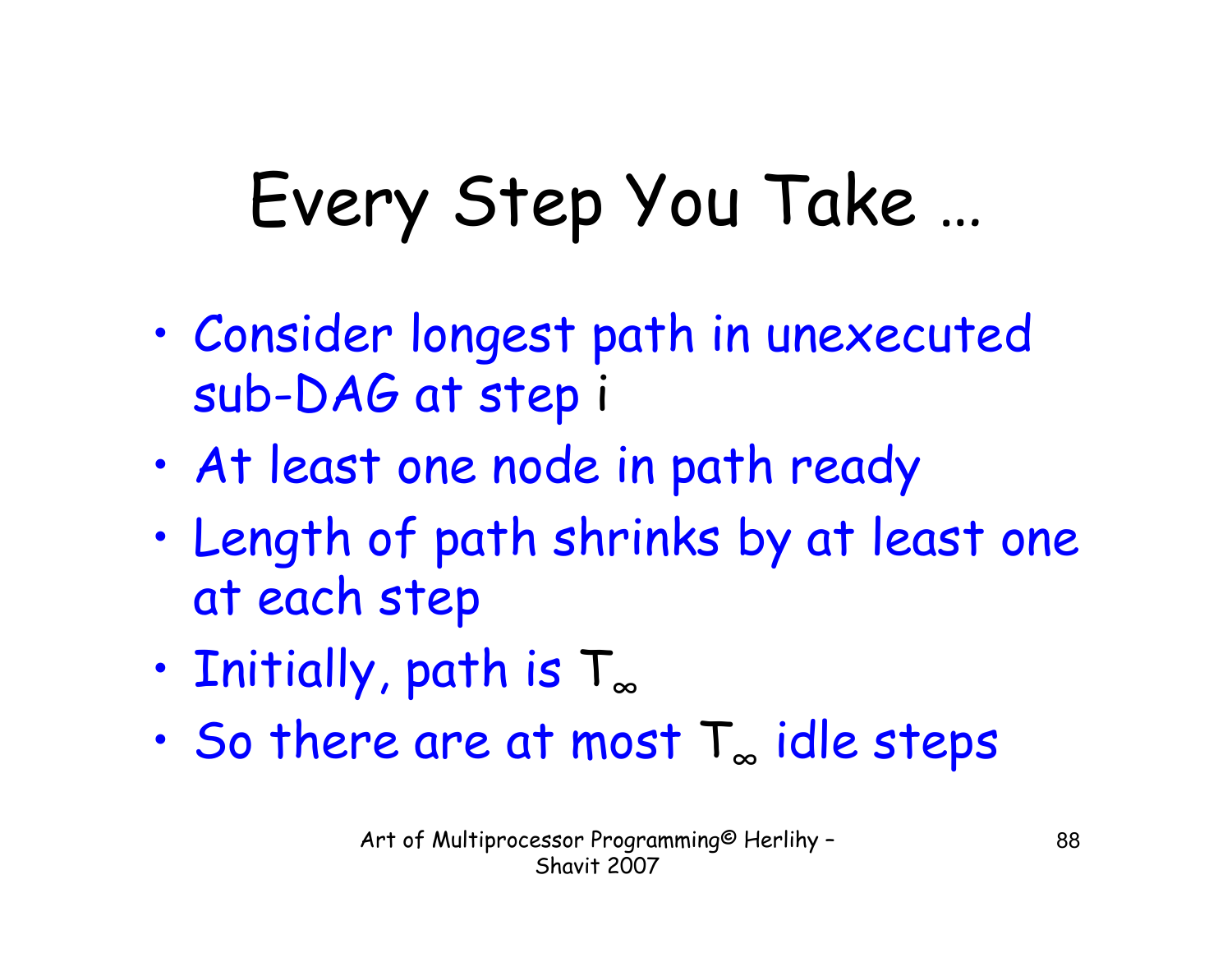# Counting Tokens

- •At most P-1 idle threads per step
- •At most T ∞ steps
- • So idle bucket contains at most
	- T <sup>∞</sup>(P-1) tokens
- • Both buckets contain
	- T $_{1}$  + T $_{\infty}$ (P-1) tokens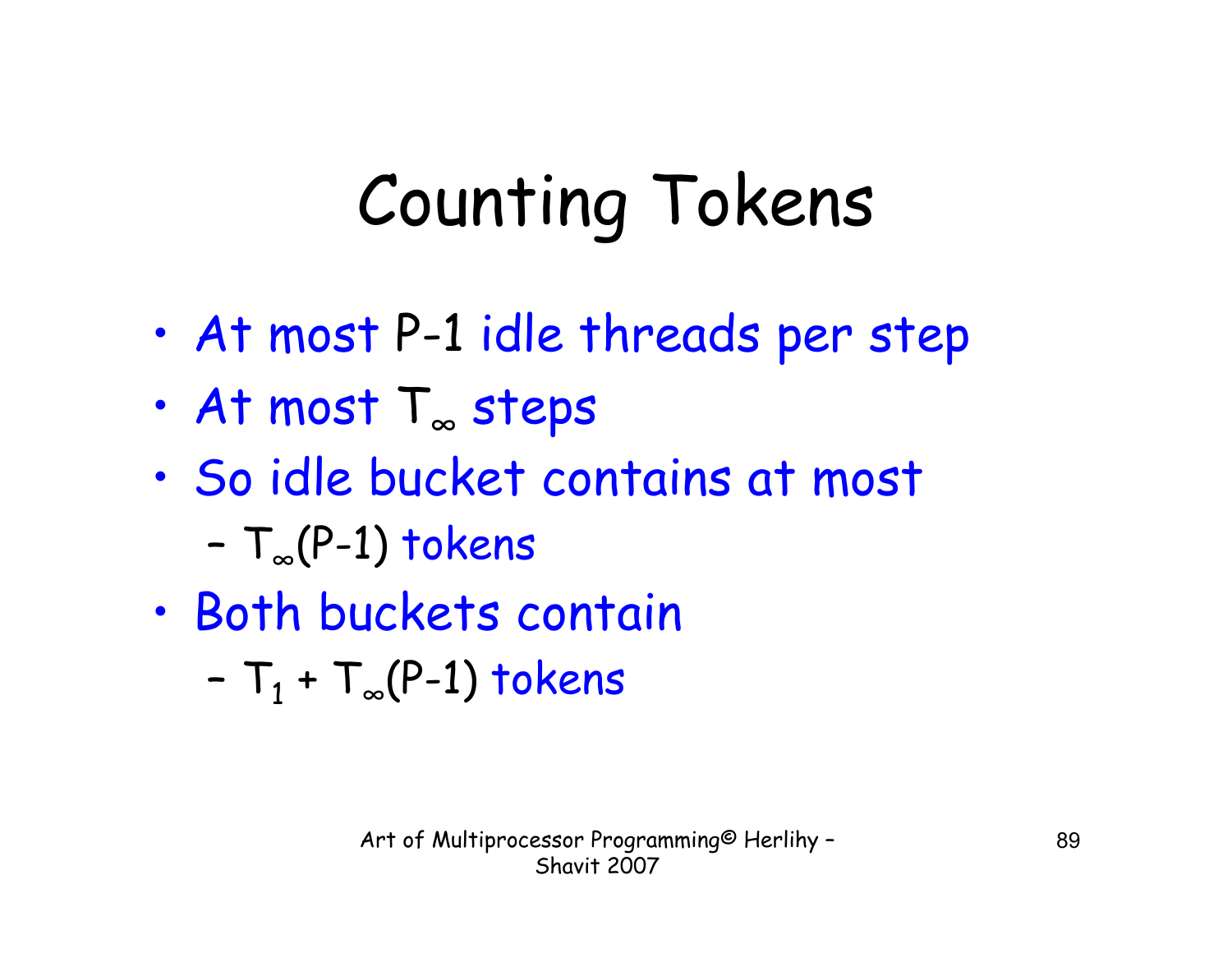## Recapitulating

$$
\boldsymbol{T}~=~\frac{1}{\boldsymbol{P}_{\!\!{\boldsymbol{A}}}}\sum_{i=1}^{\boldsymbol{T}}\boldsymbol{p}_i
$$

$$
\sum_{i=1}^{T} \mathbf{p}_i \leq T_1 + T_{\infty}(\mathbf{P} - 1)
$$
  

$$
T \leq \frac{1}{P_A} (T_1 + T_{\infty}(\mathbf{P} - 1))
$$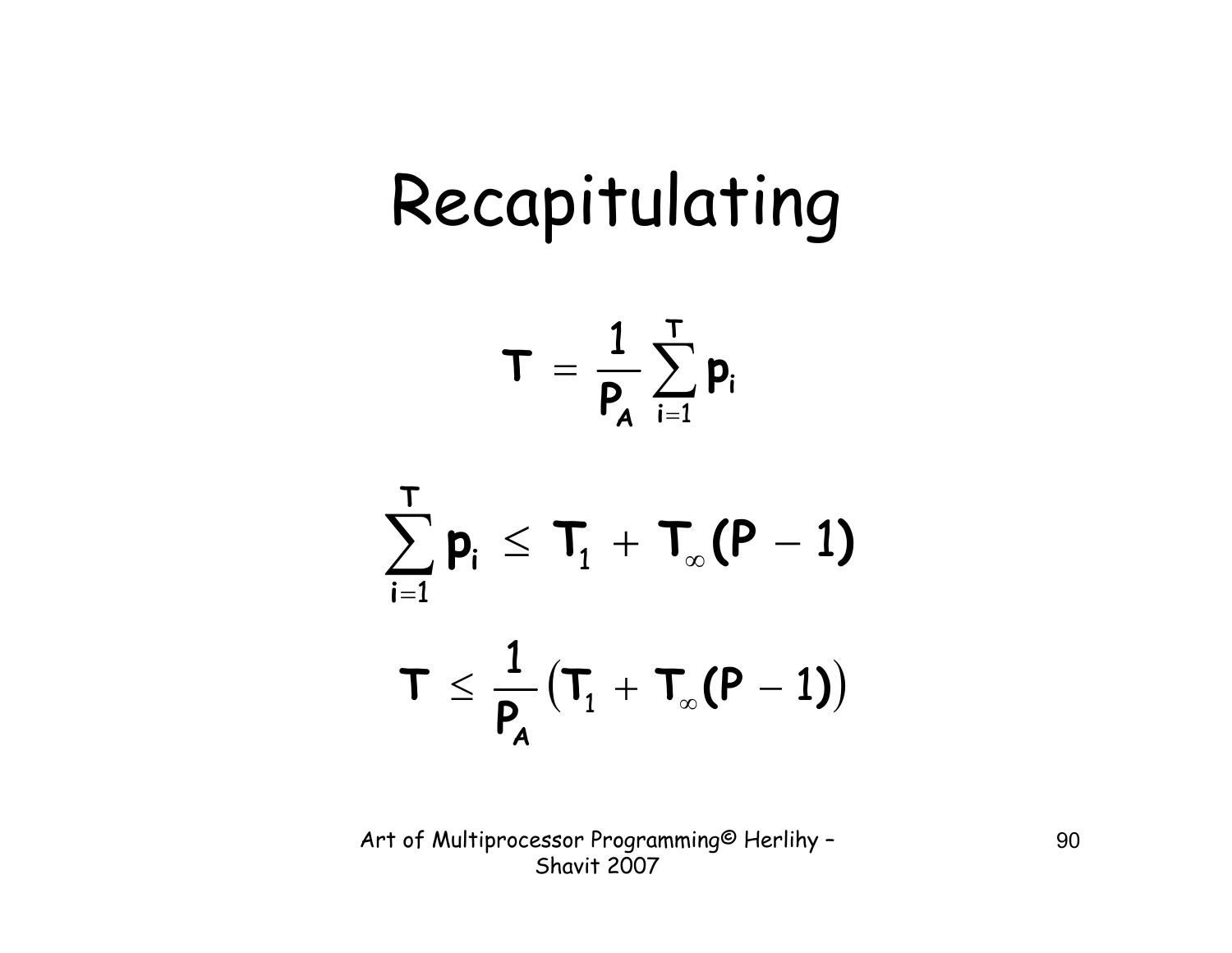### Turns Out

- • This bound is within a factor of 2 of optimal
- •Actual optimal is NP-complete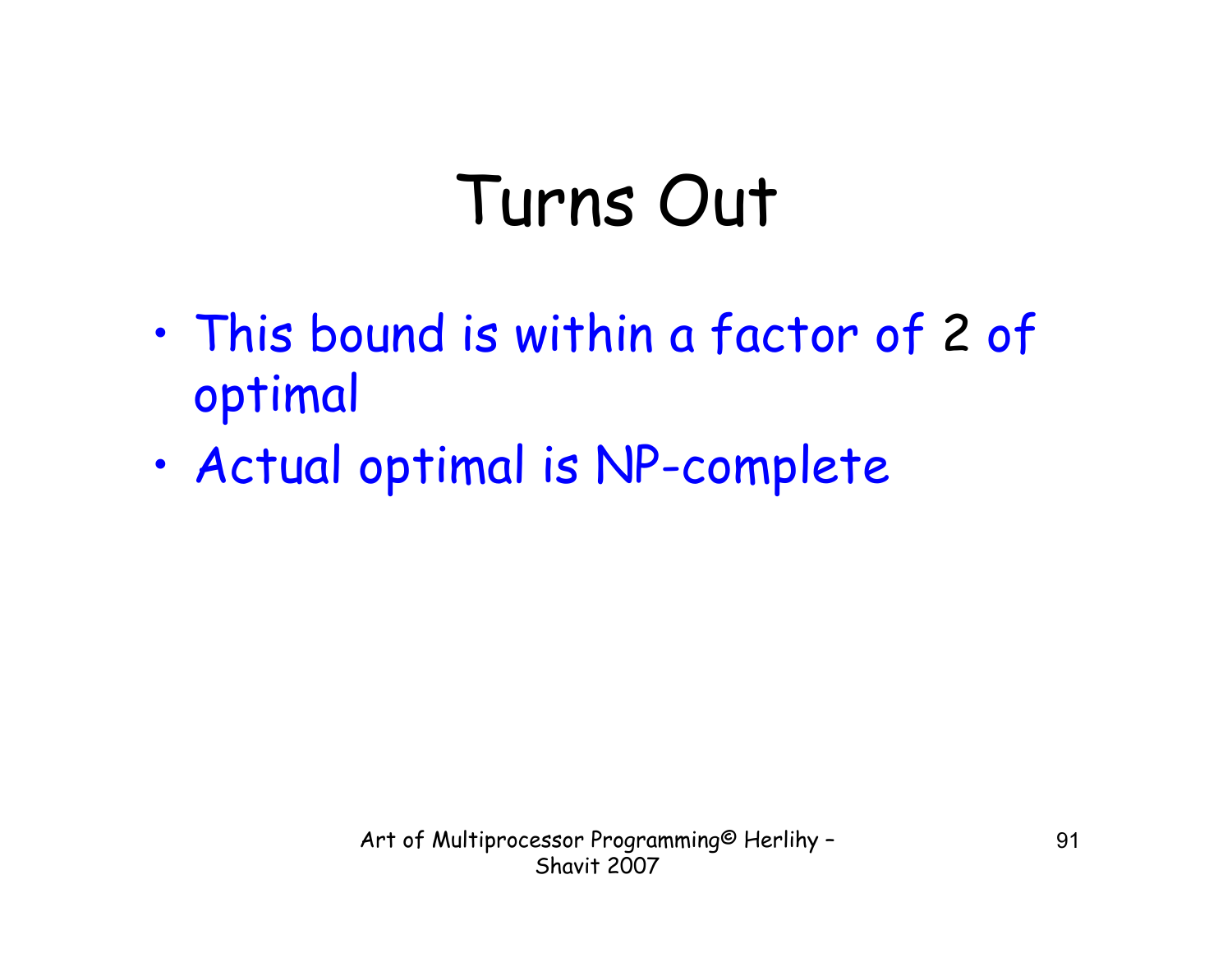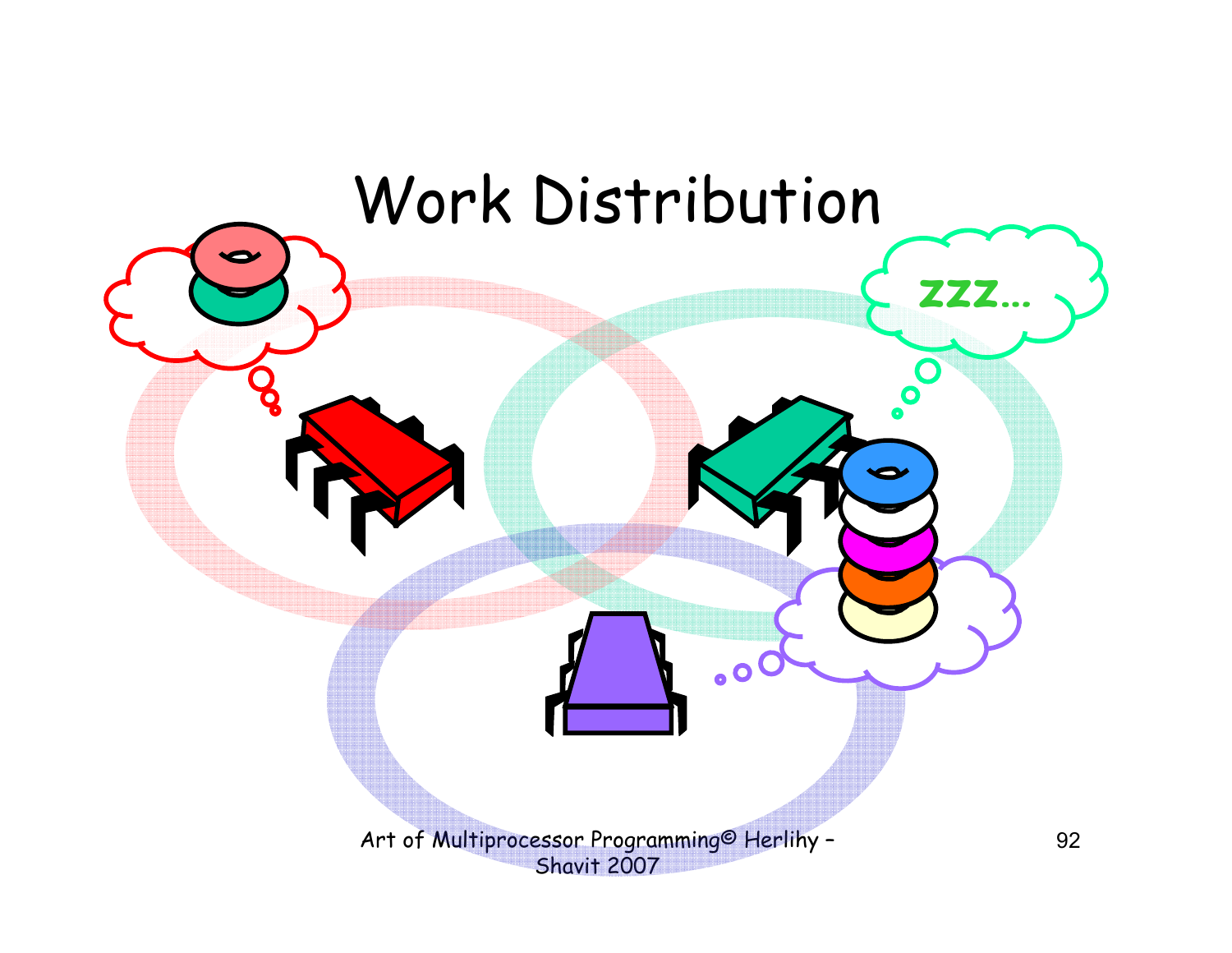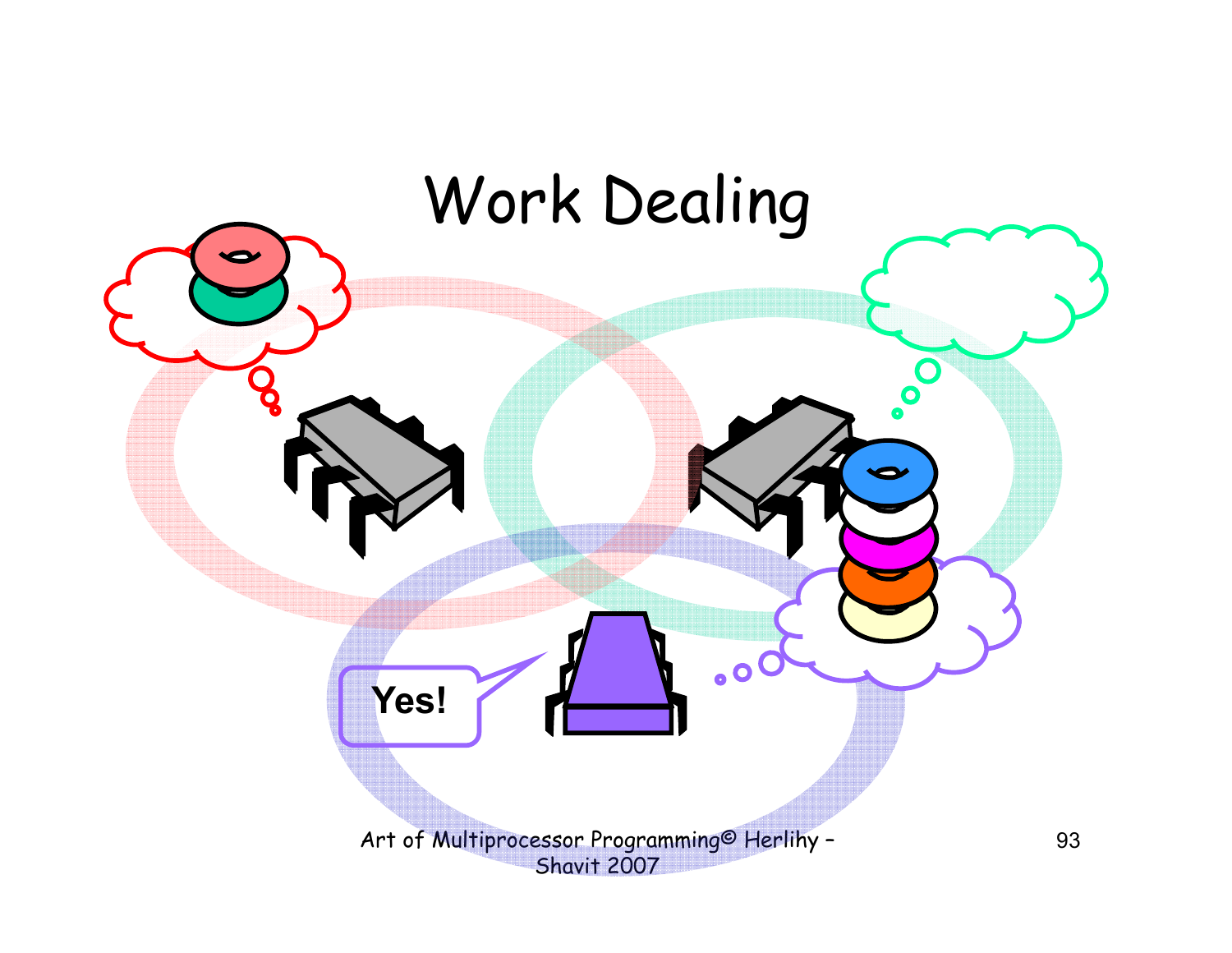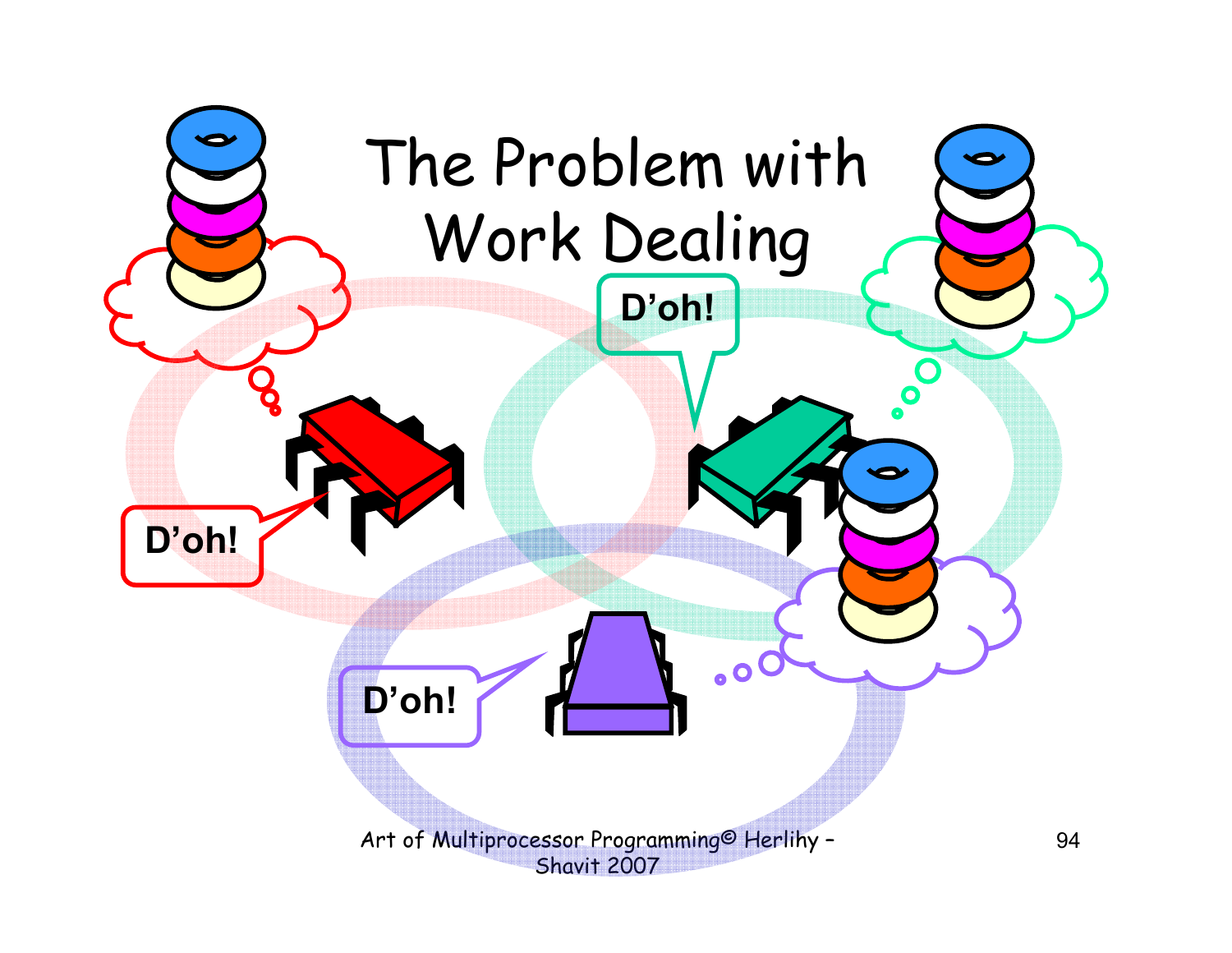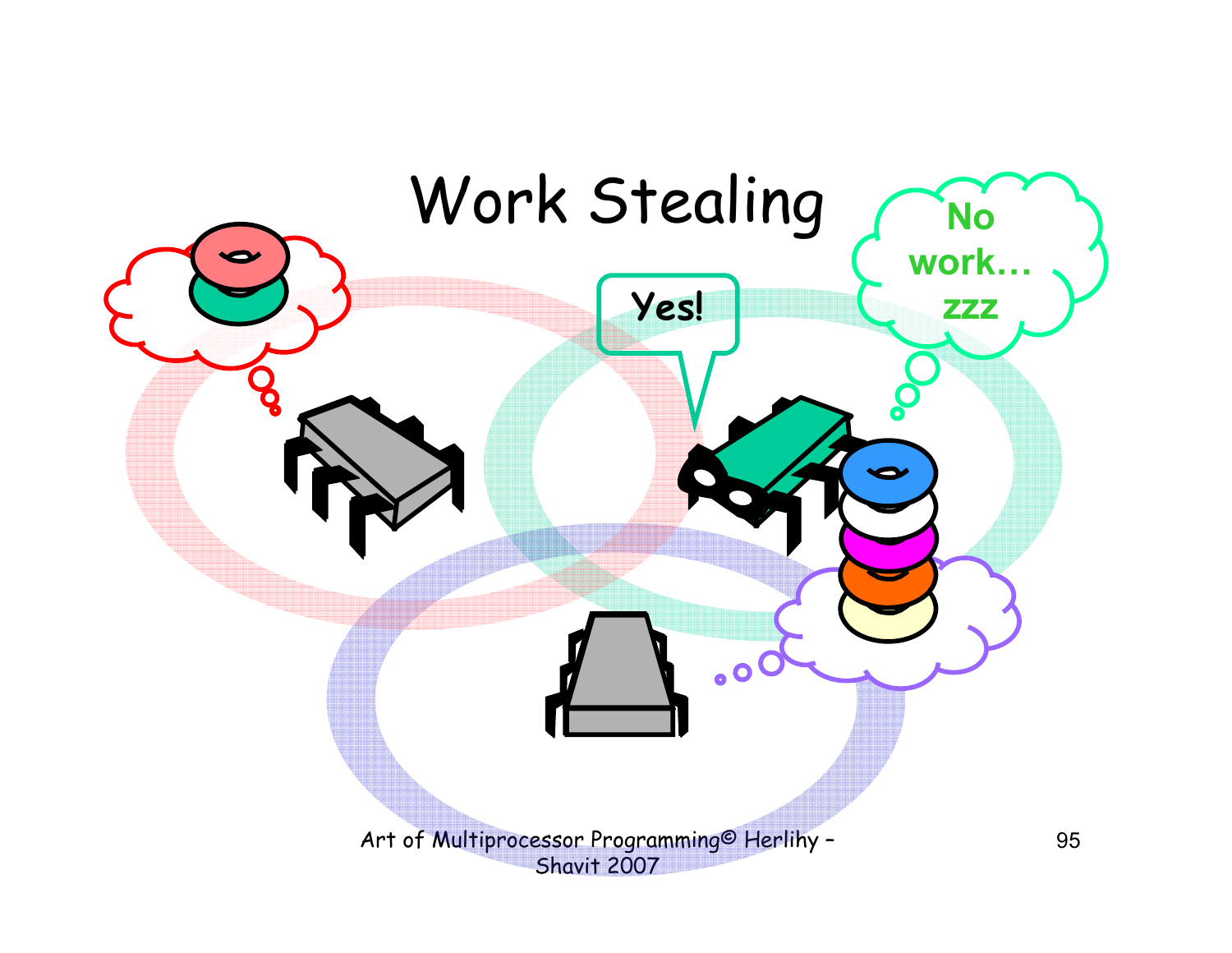# Lock-Free Work Stealing

- •Each thread has a pool of ready work
- •Remove work without synchronizing
- • If you run out of work, steal someone else's
- •Choose victim at random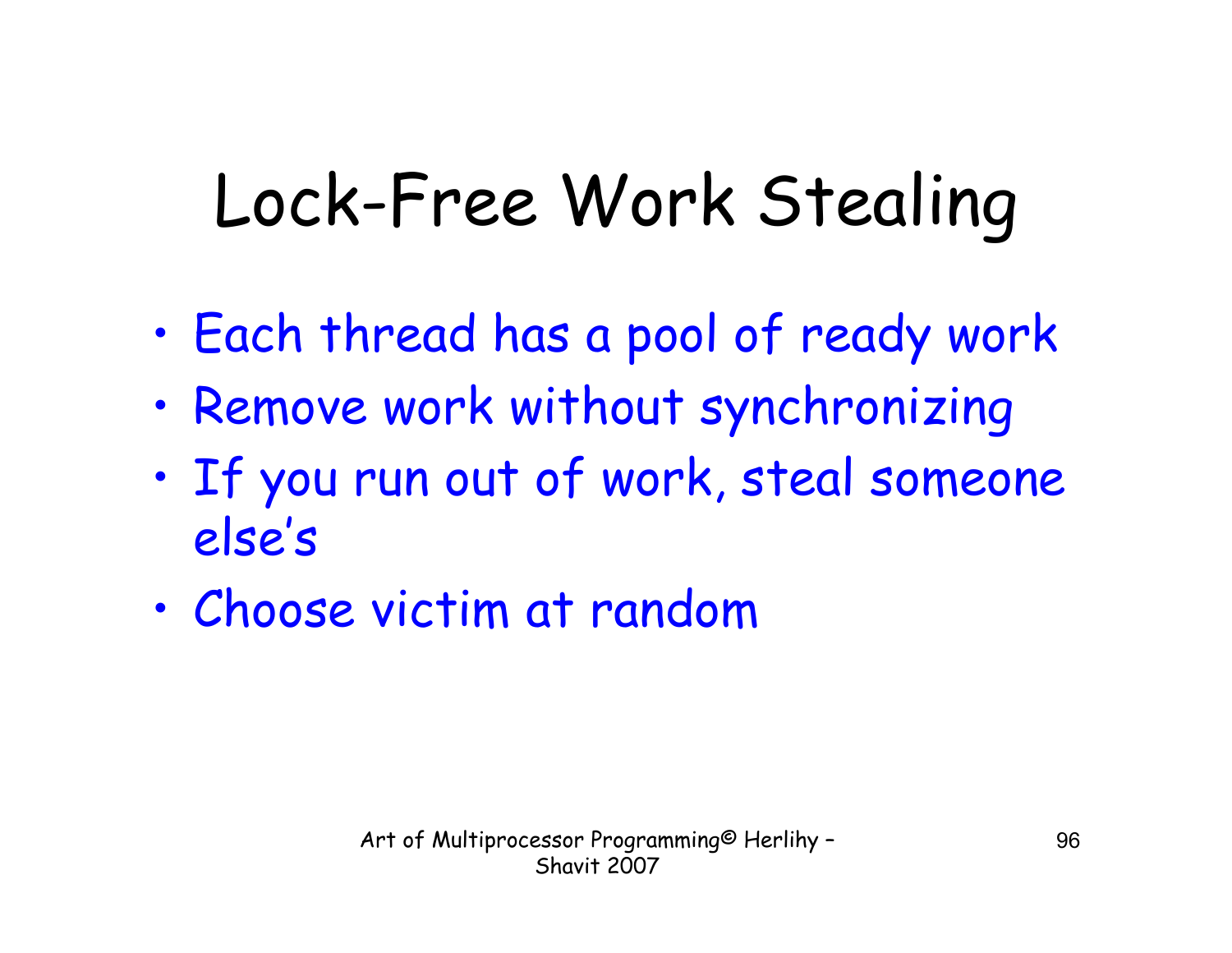### Local Work Pools

Each work pool is a Double-Ended Queue



Art of Multiprocessor Programming<sup>®</sup> Herlihy -Shavit 2007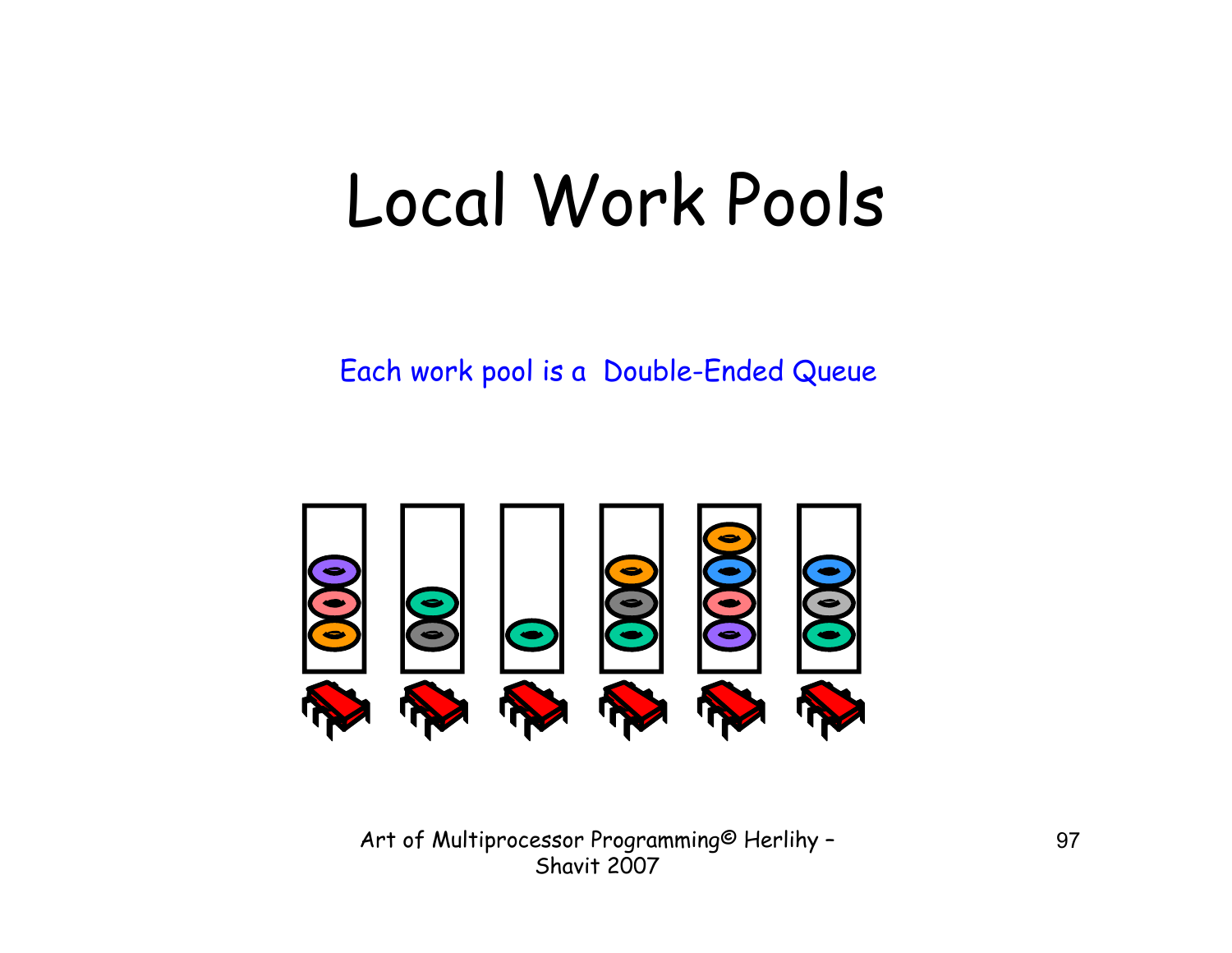## Work DEQueue<sup>1</sup>

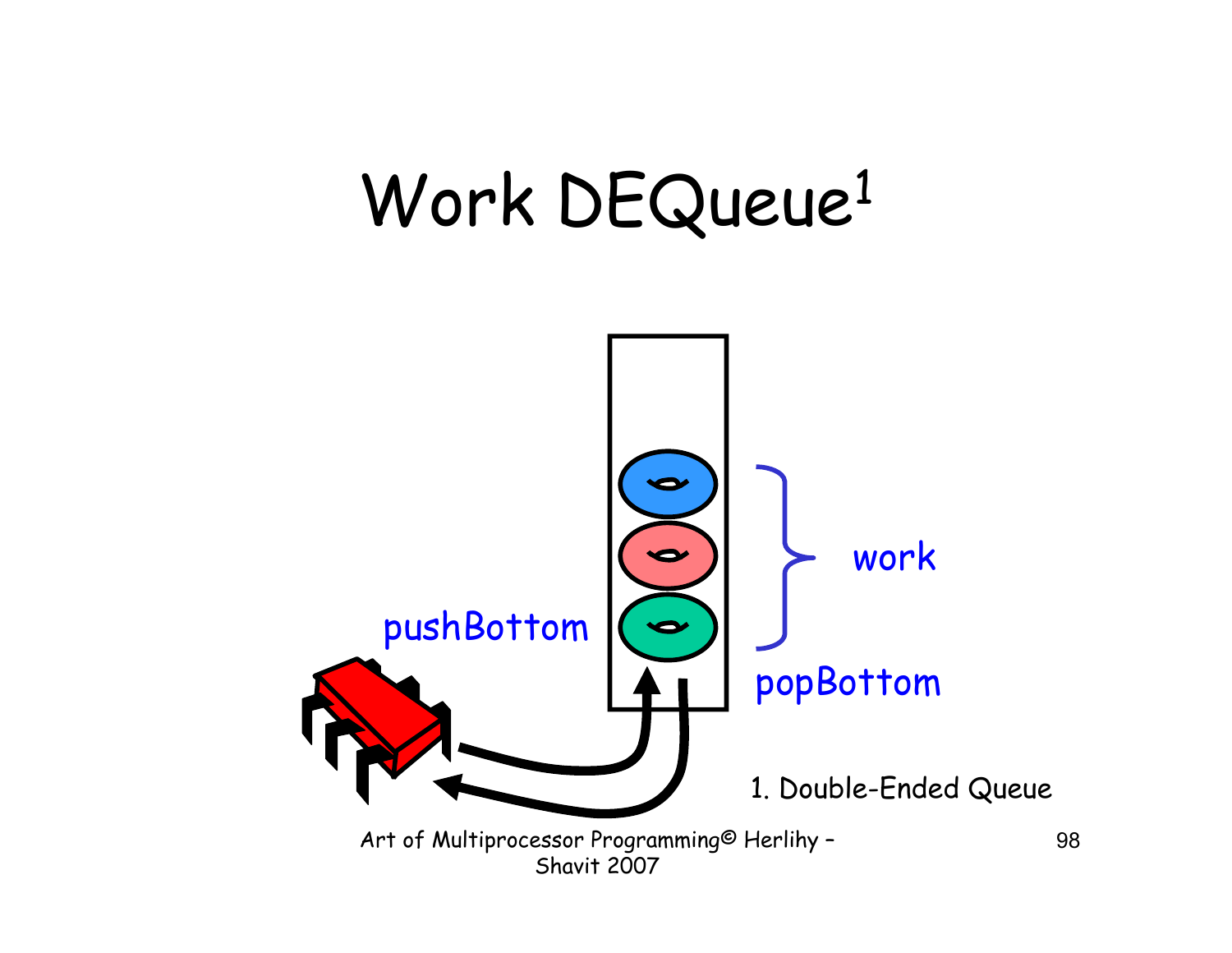### Obtain Work

 $\bullet$ 

 $\bullet$ 

 $\bullet$ 

- •Obtain work
- •Run thread until
- •Blocks or terminates



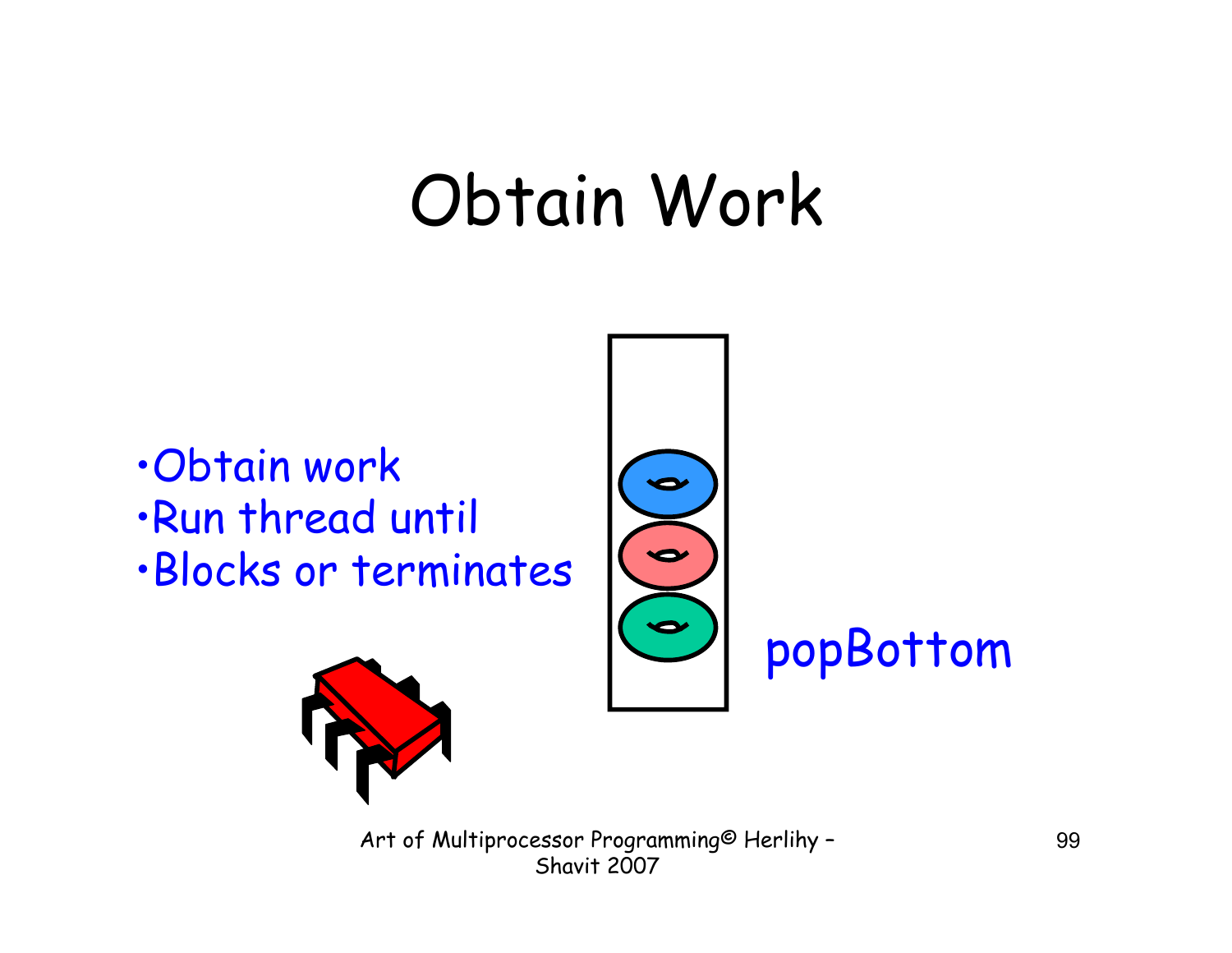### New Work

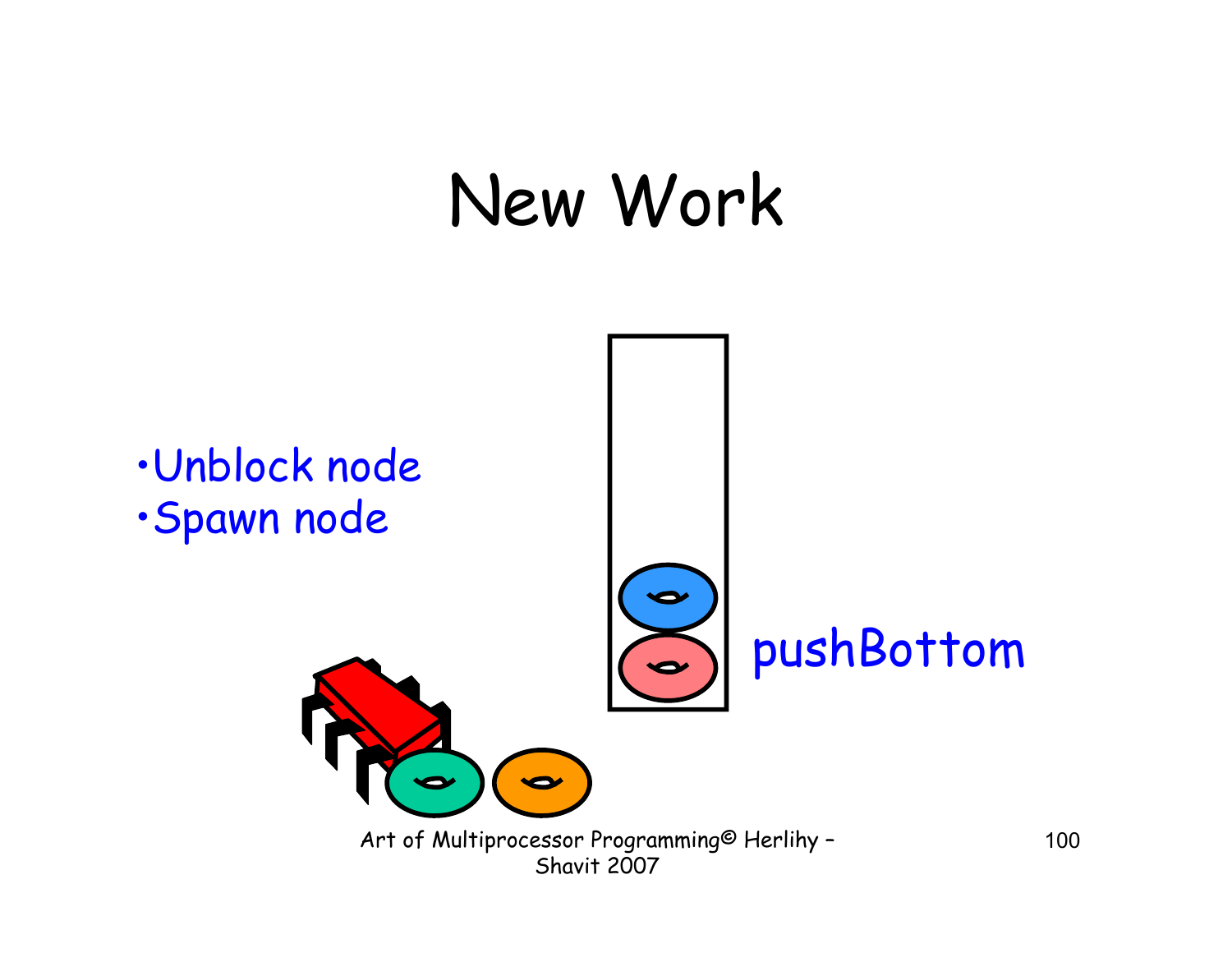#### Whatcha Gonna do When the Well Runs Dry?

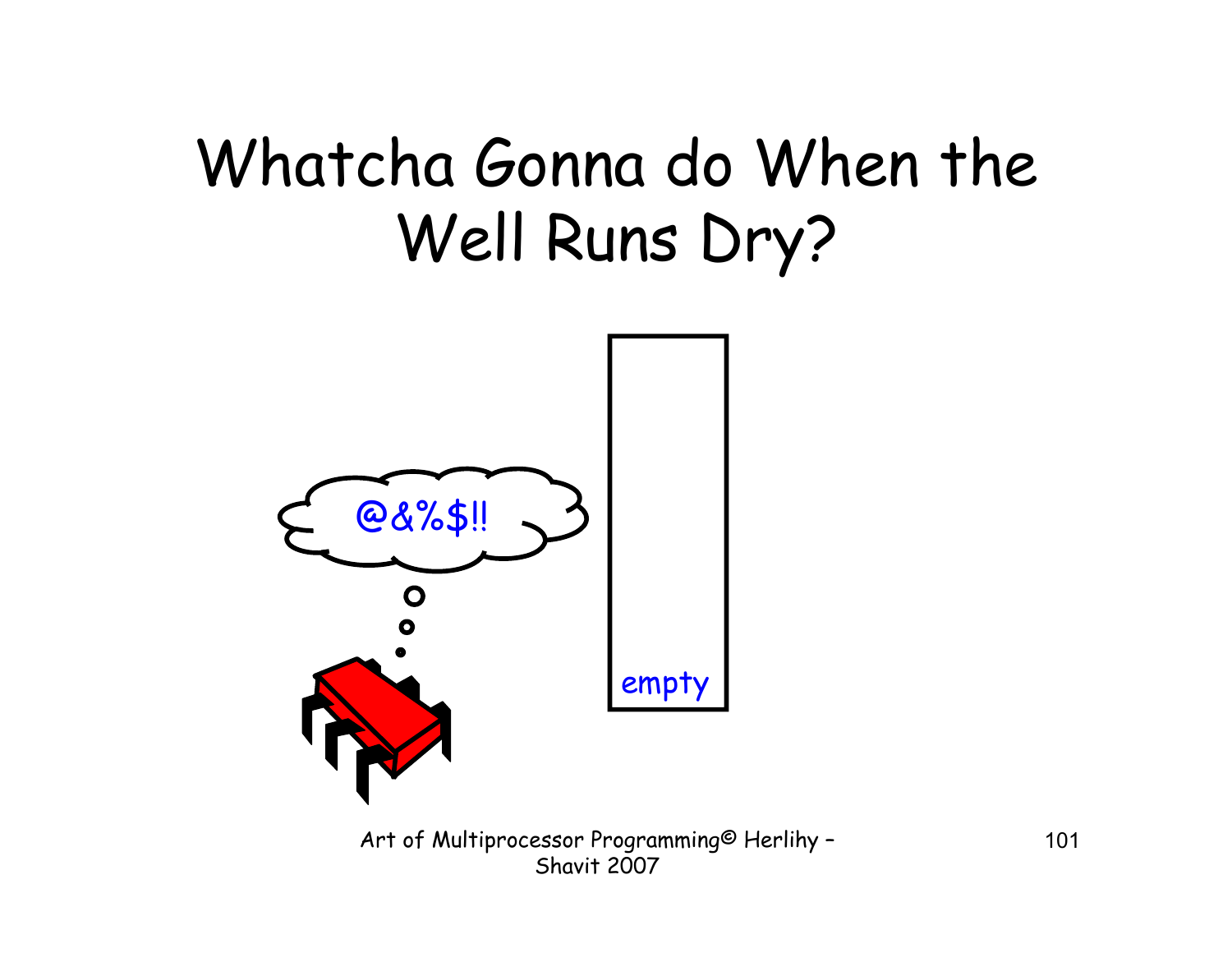### Steal Work from Others

**Pick random guy's DEQeueue** 



Art of Multiprocessor Programming<sup>®</sup> Herlihy -Shavit 2007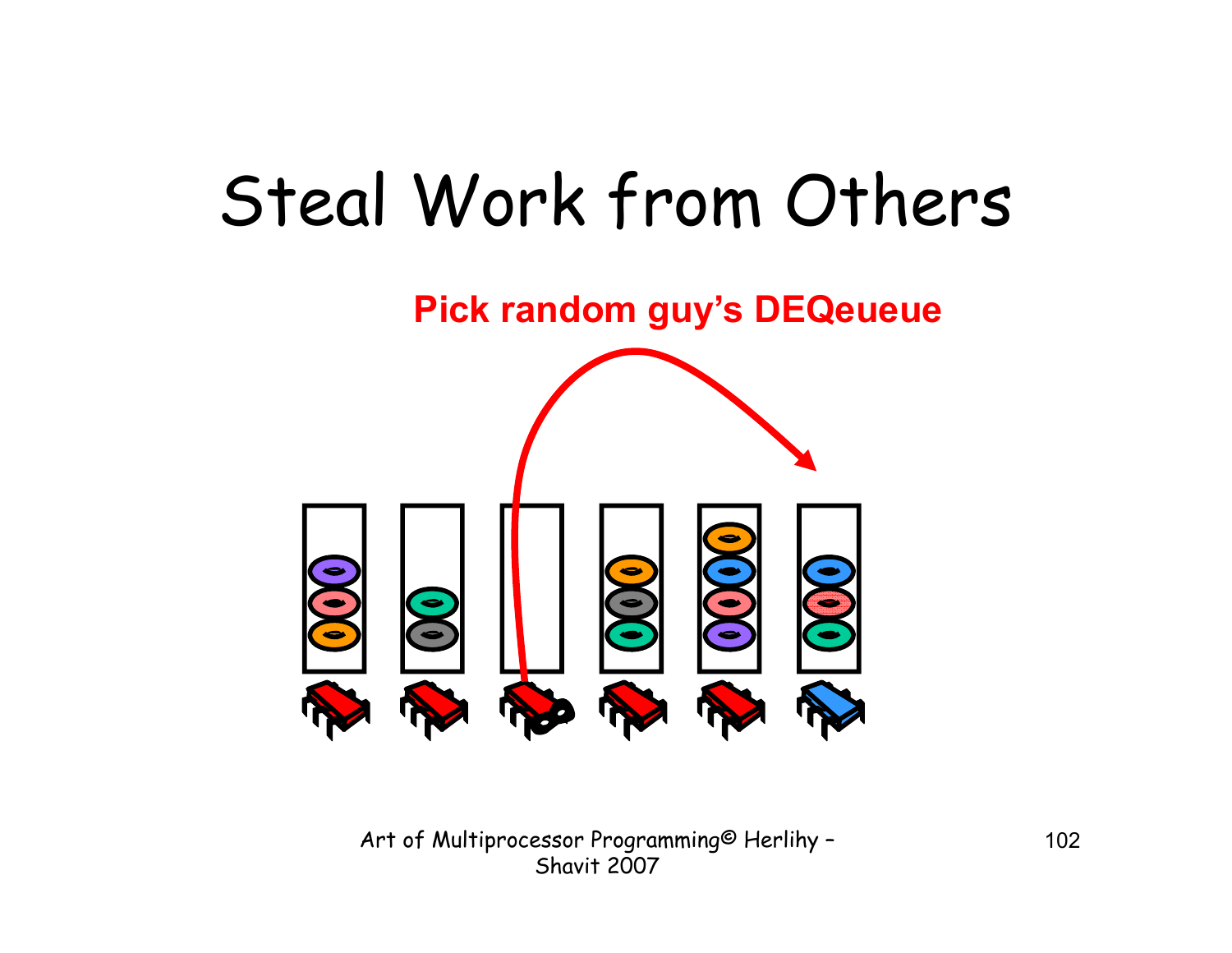### Steal this Thread!



Art of Multiprocessor Programming<sup>®</sup> Herlihy -Shavit 2007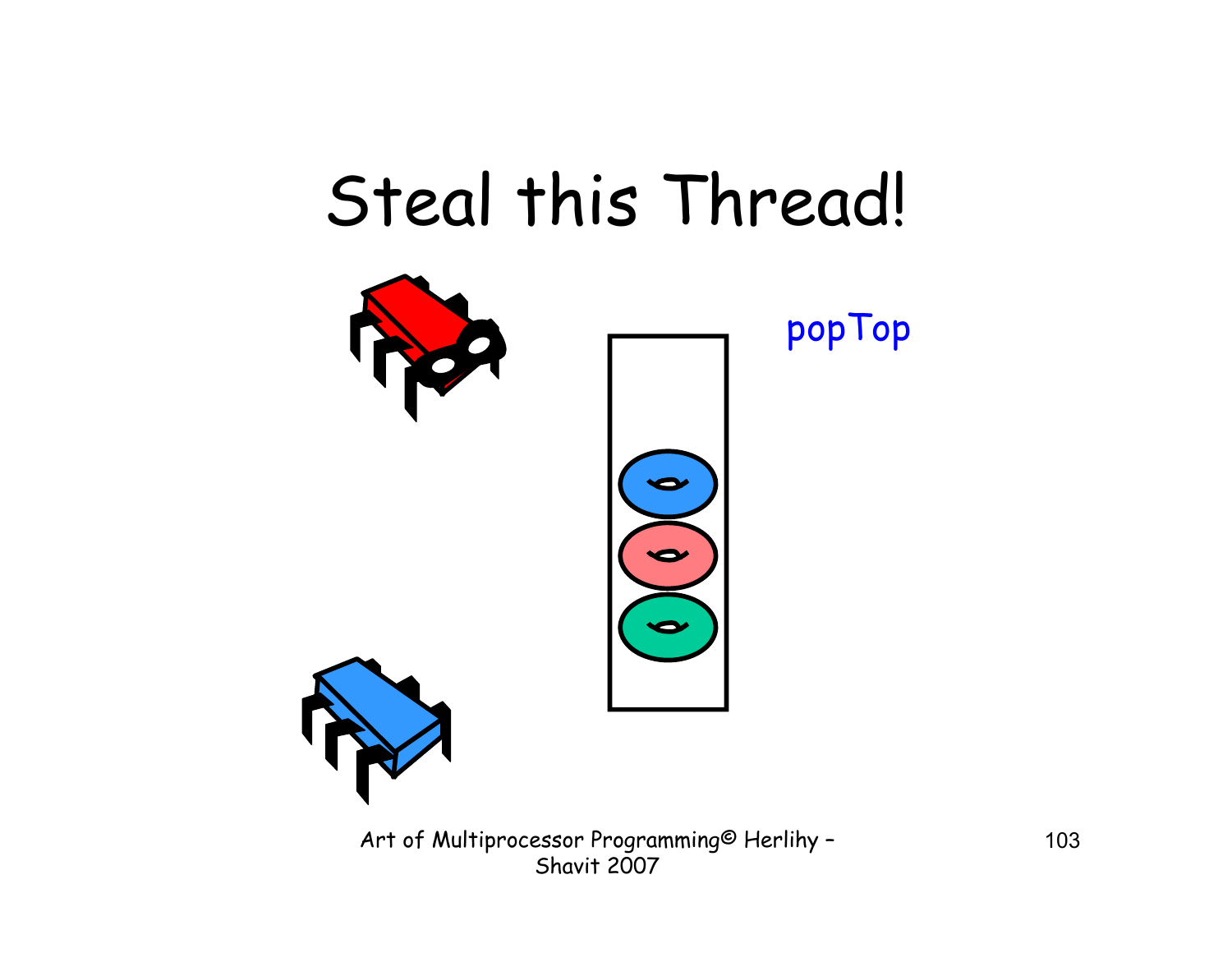# Thread DEQueue

- · Methods
	-
	-

- popTop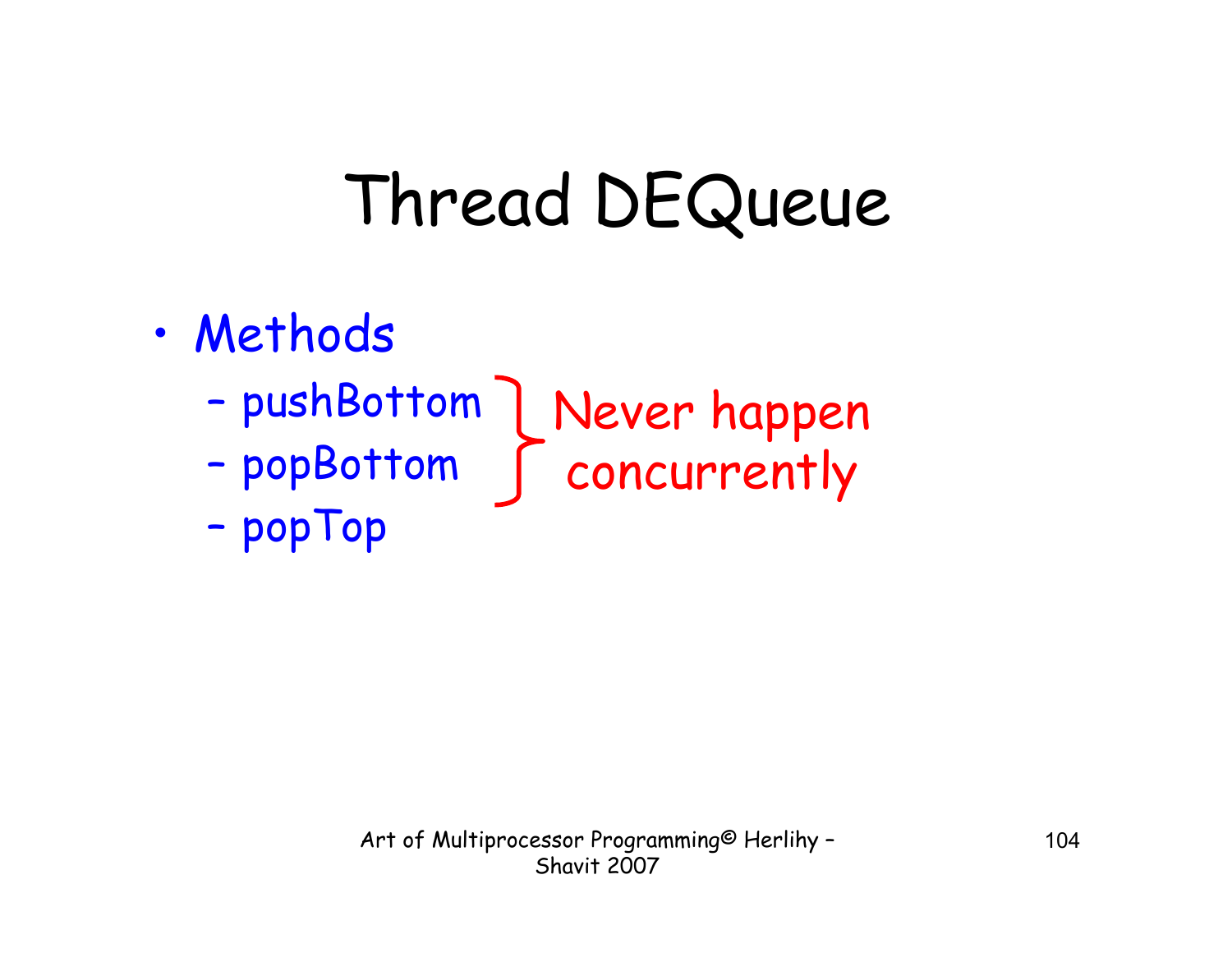# Thread DEQueue

- · Methods
	- pushBottom
	- popBottom
	- popTop

These most common - make them fast (minimize use of CAS)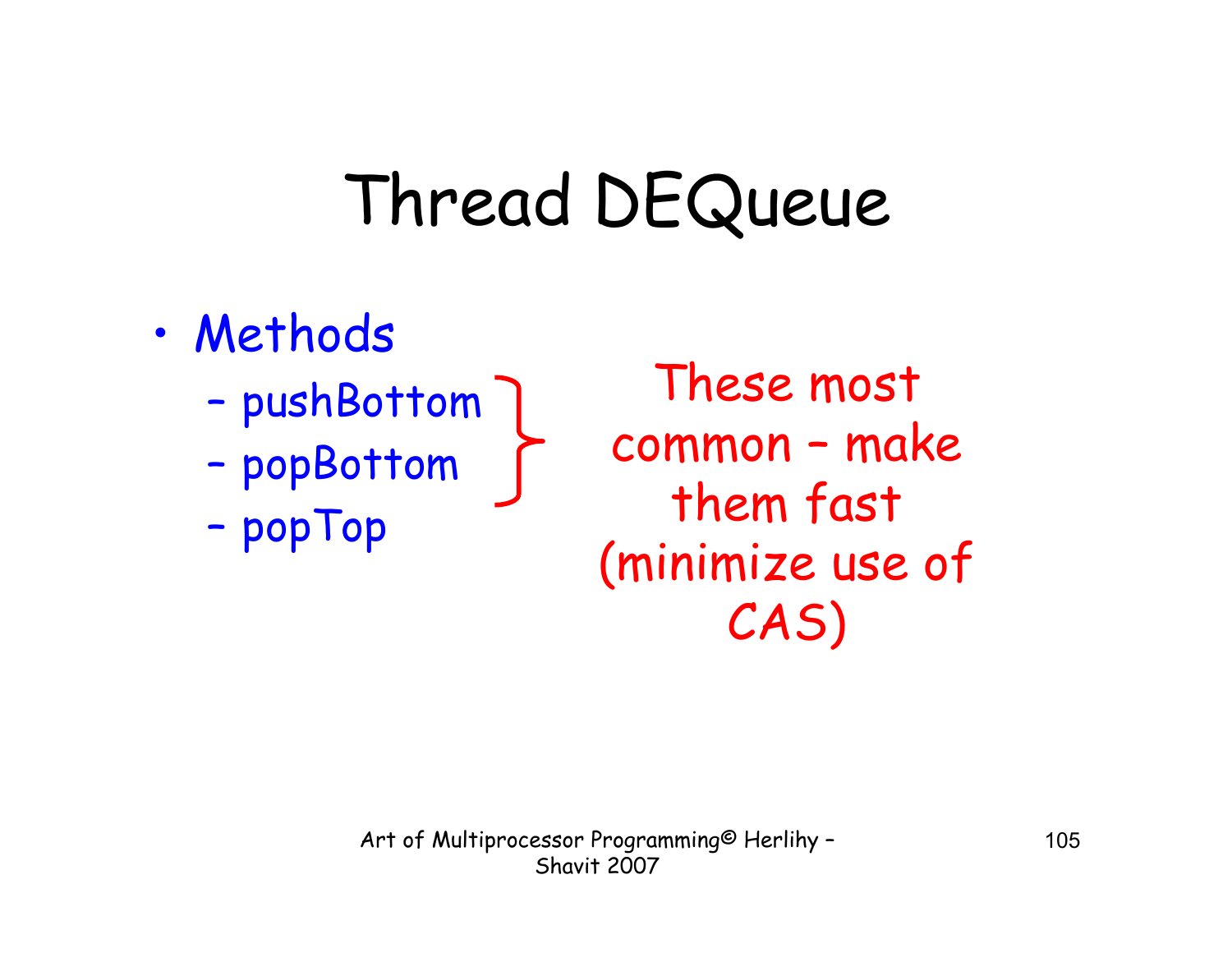## Ideal

- •Wait-Free
- •Linearizable
- •Constant time

Fortune Cookie: "It is better to be young, rich and beautiful, than old, poor, and ugly"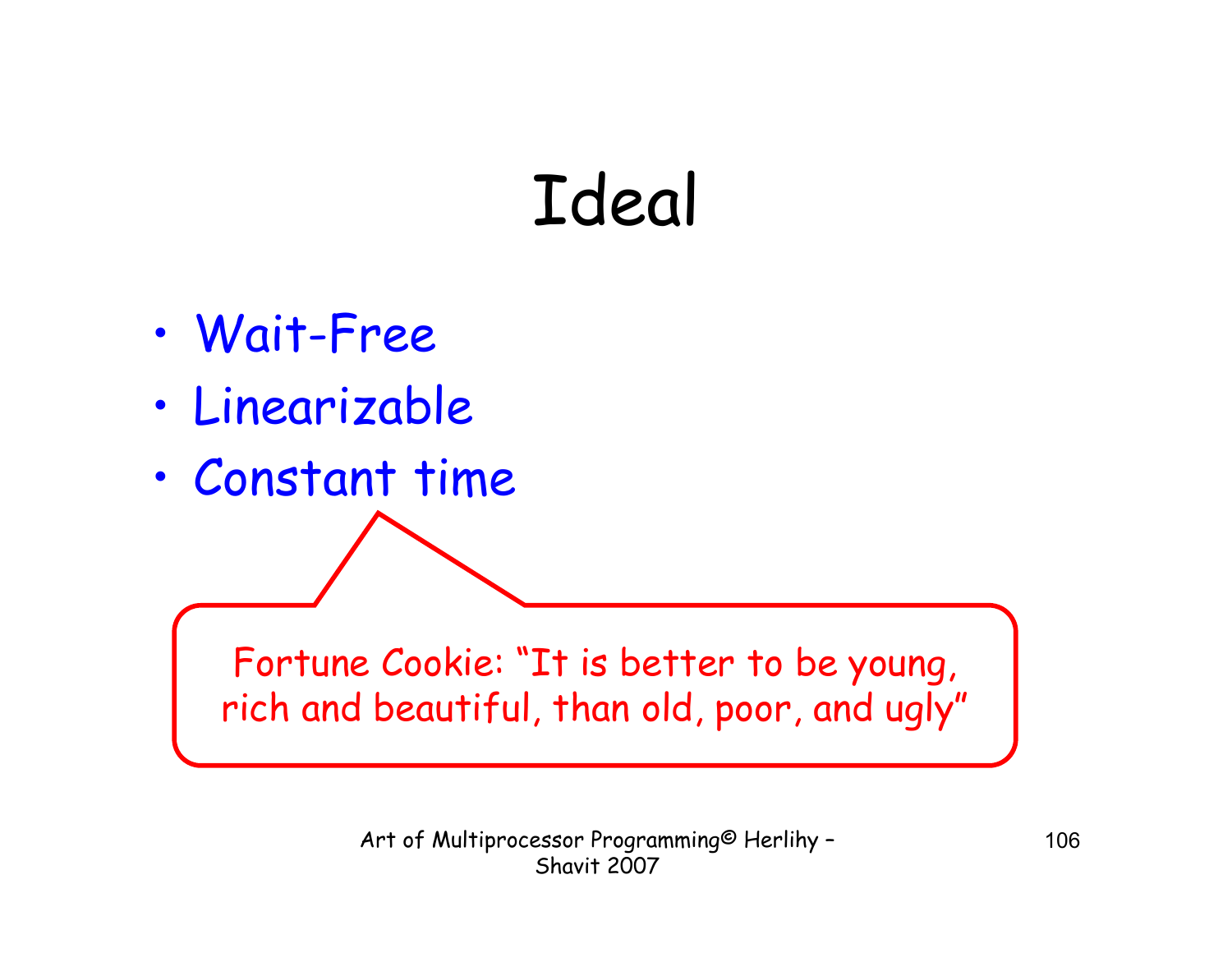### Compromise

- • Method popTop may fail if
	- –Concurrent popTop succeeds, or a

**Blame the** 

**victim!**

–Concurrent popBottom takes last work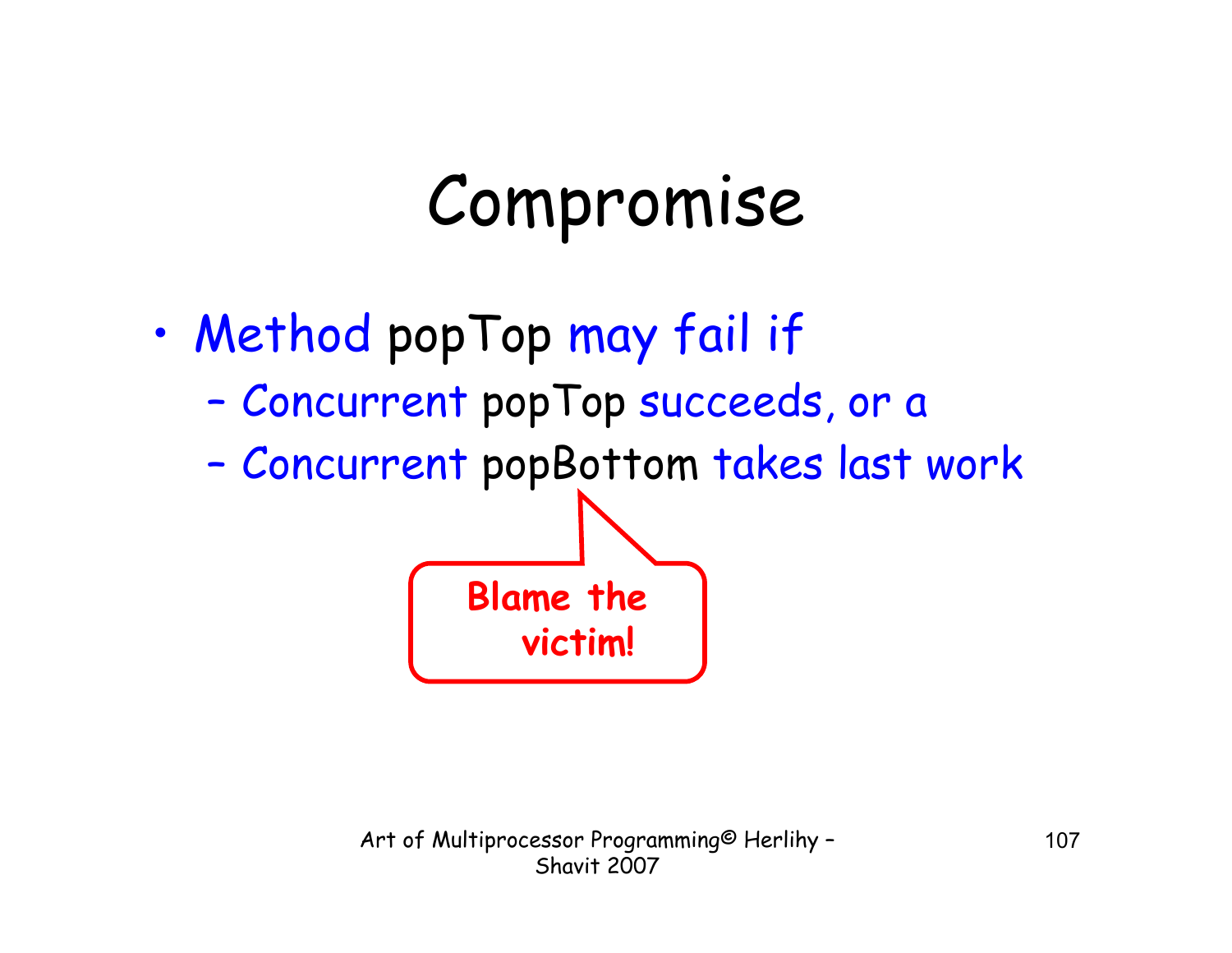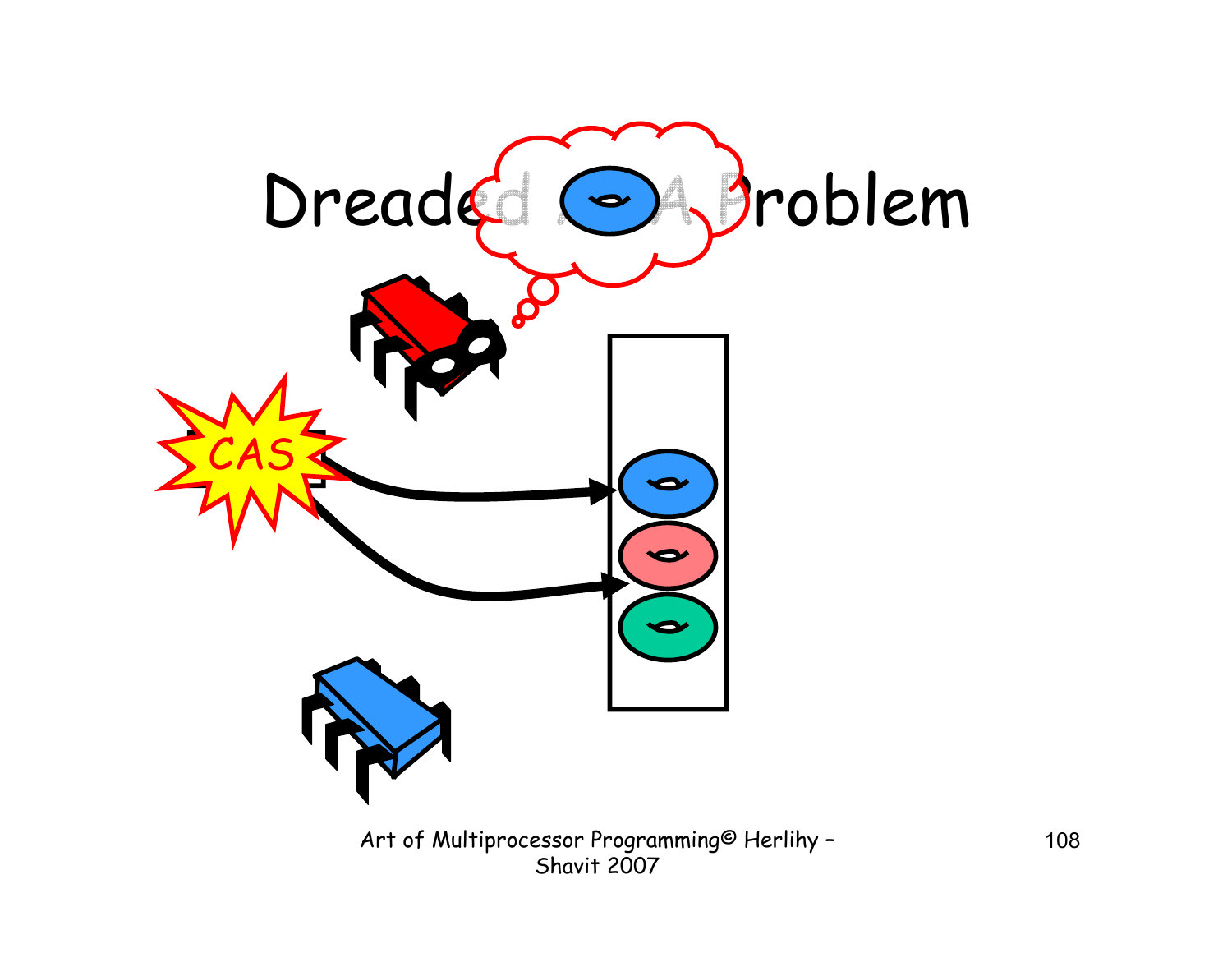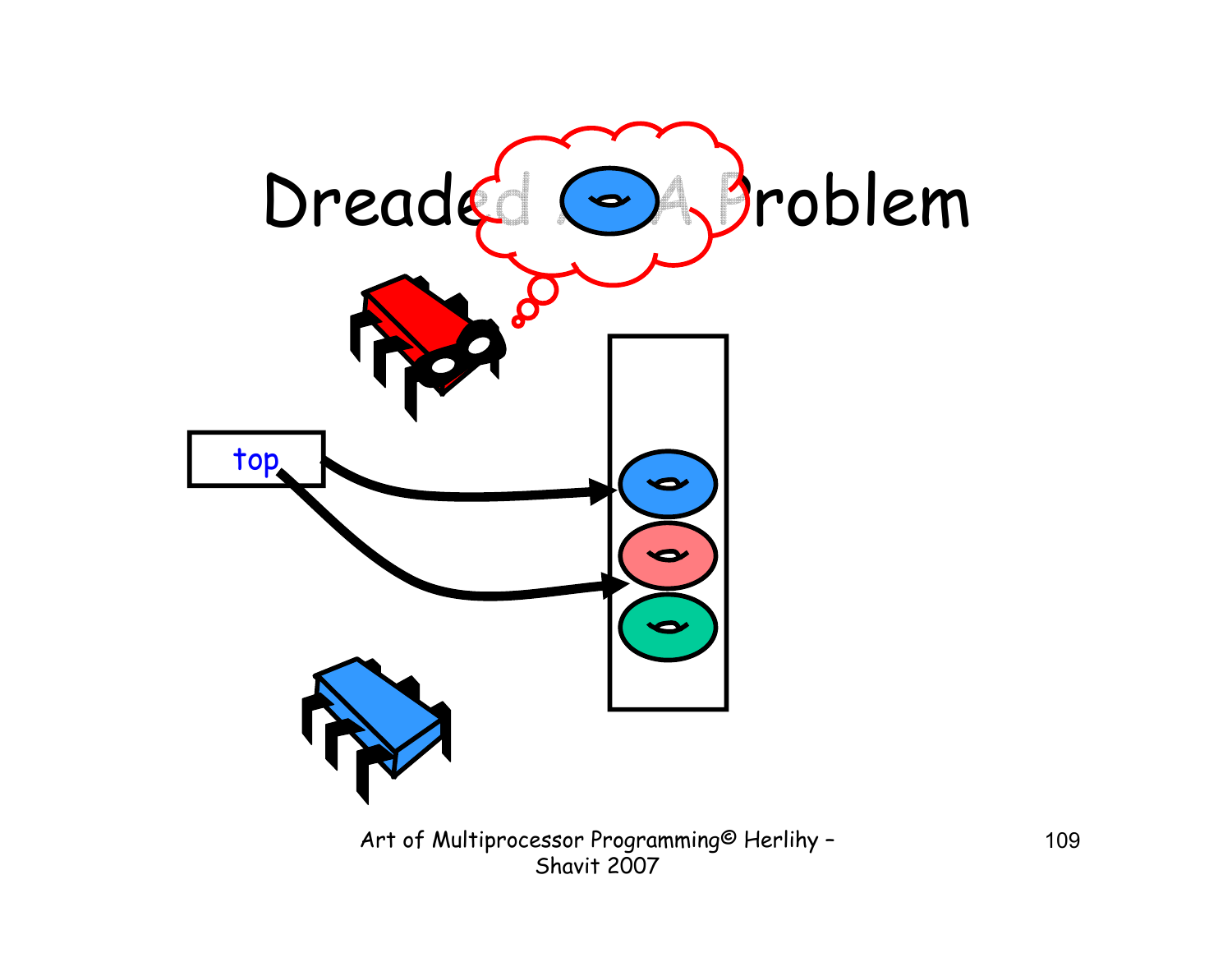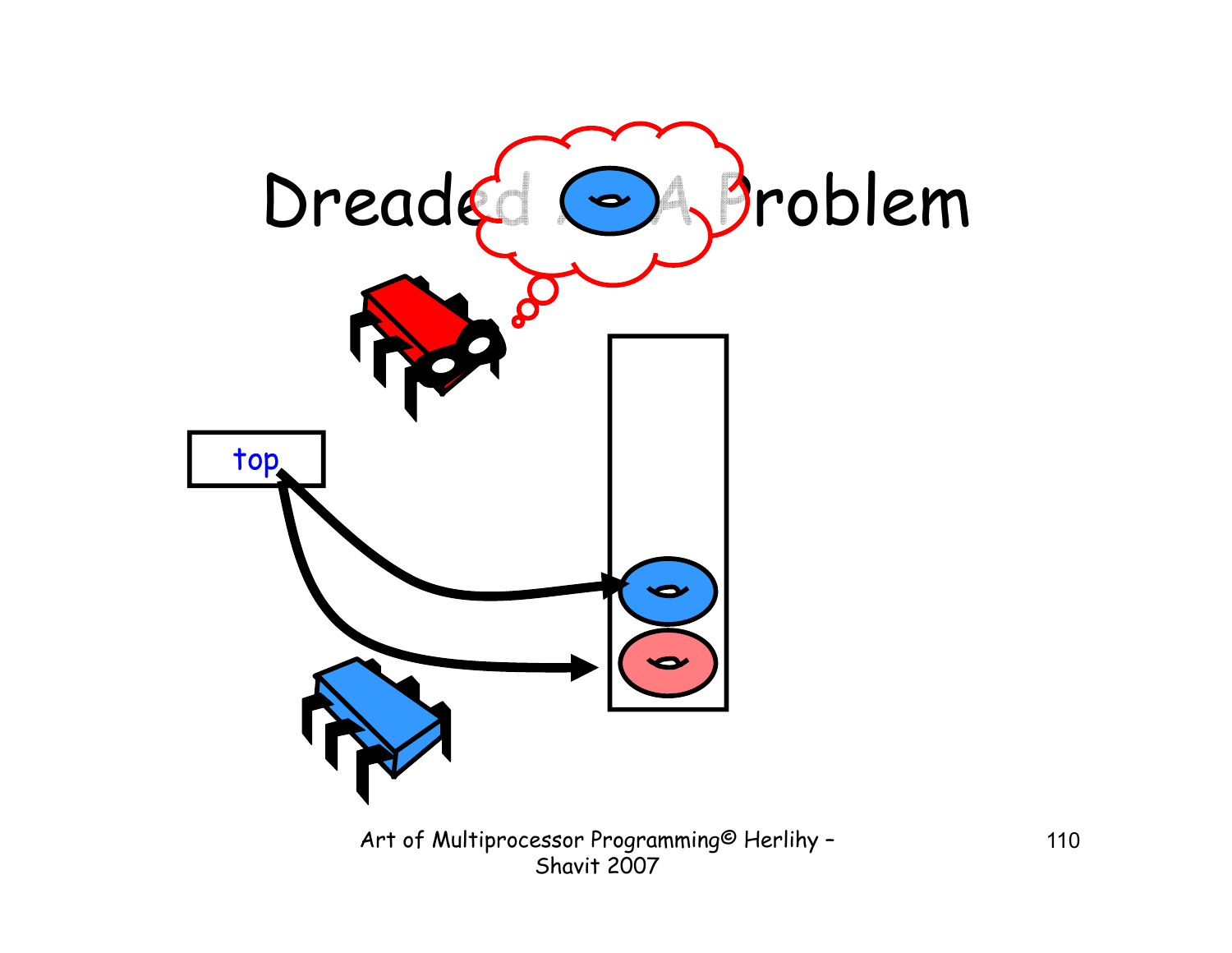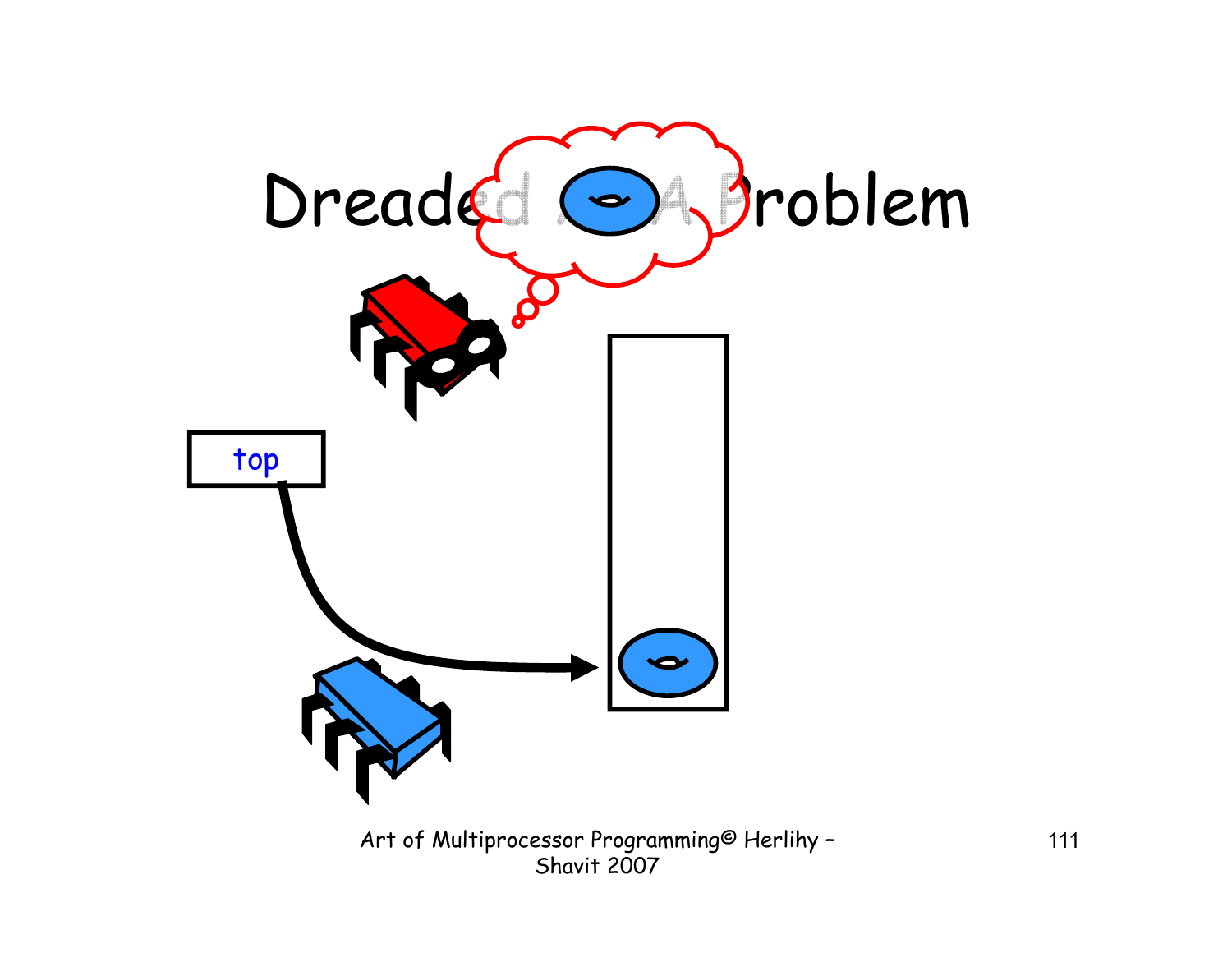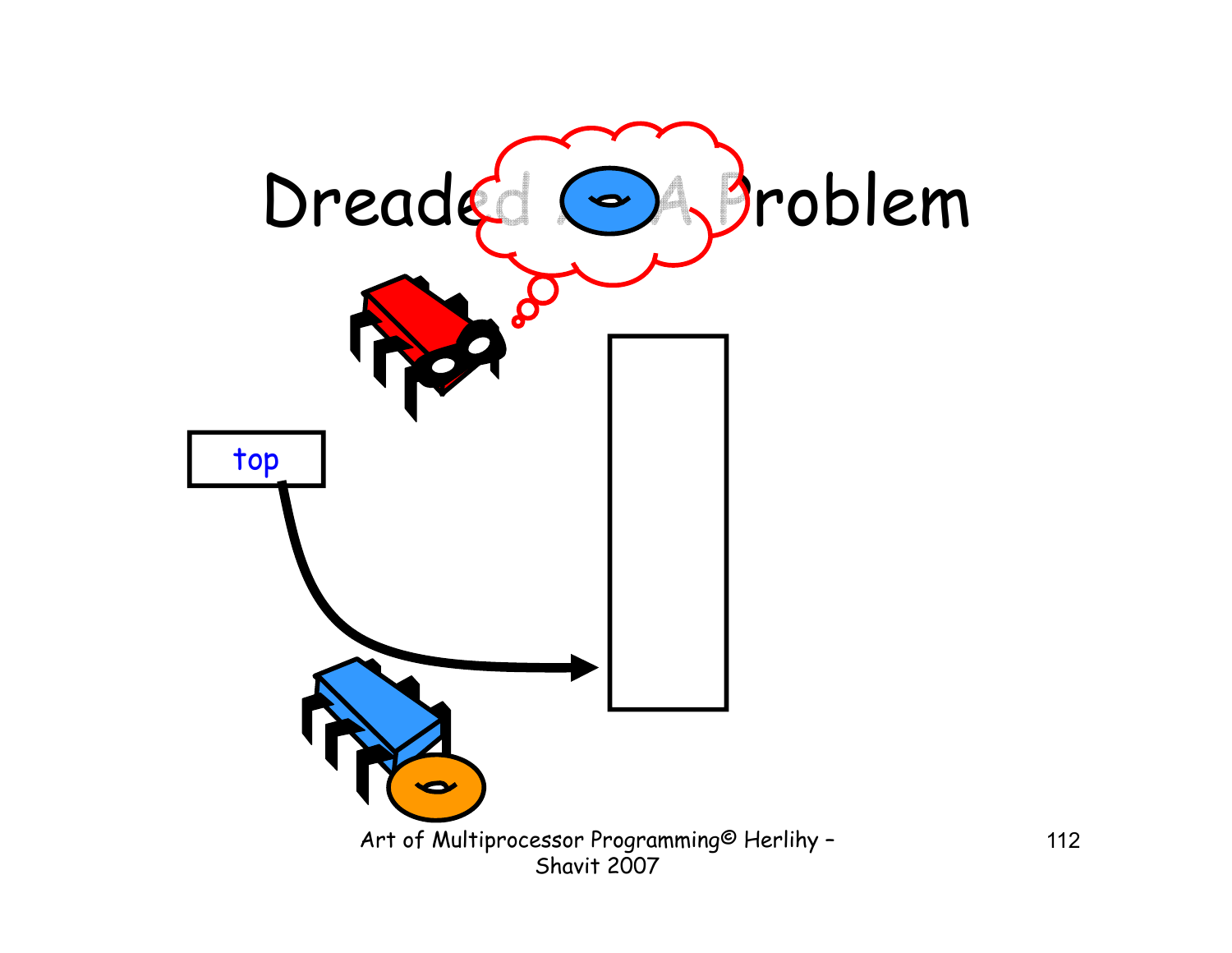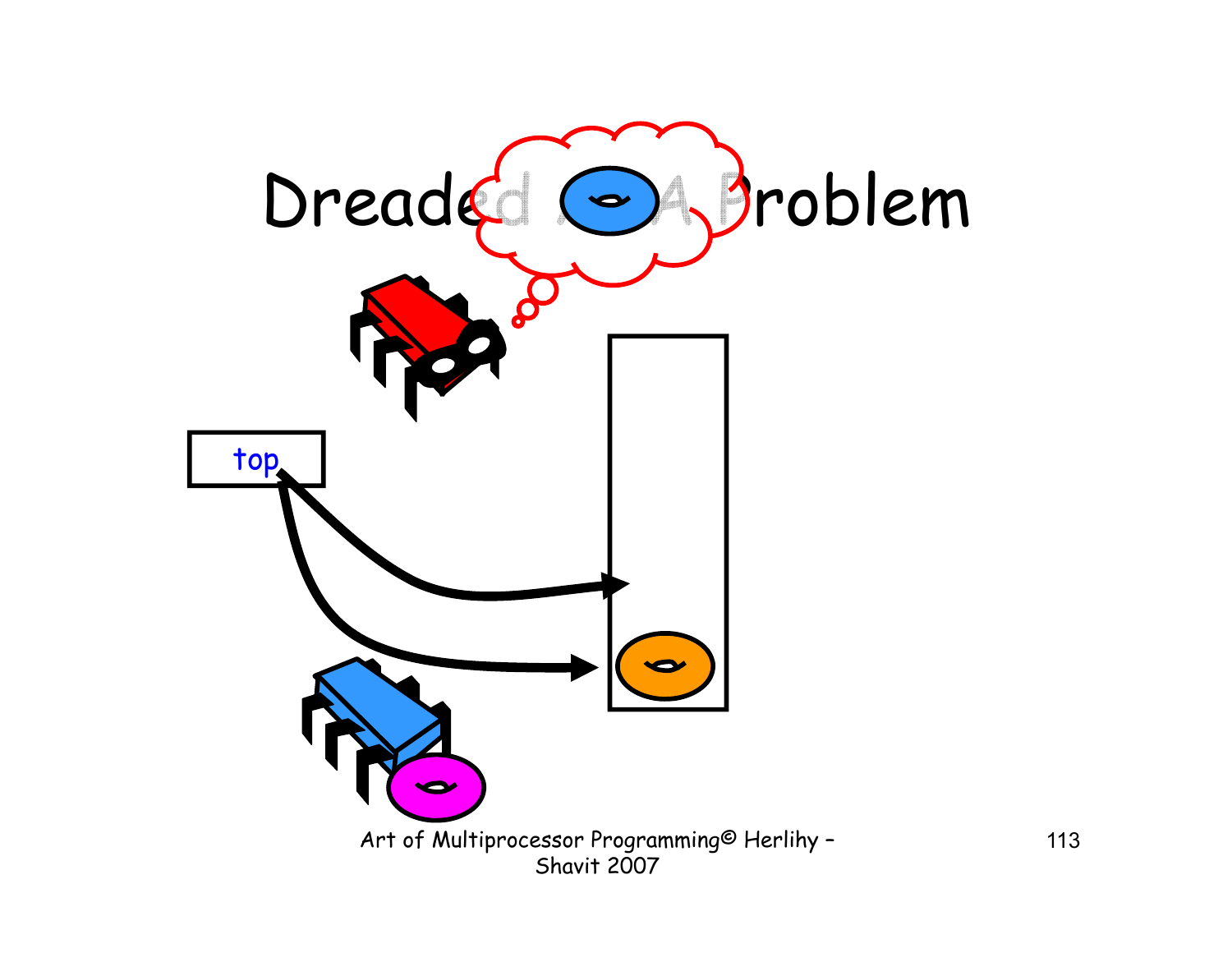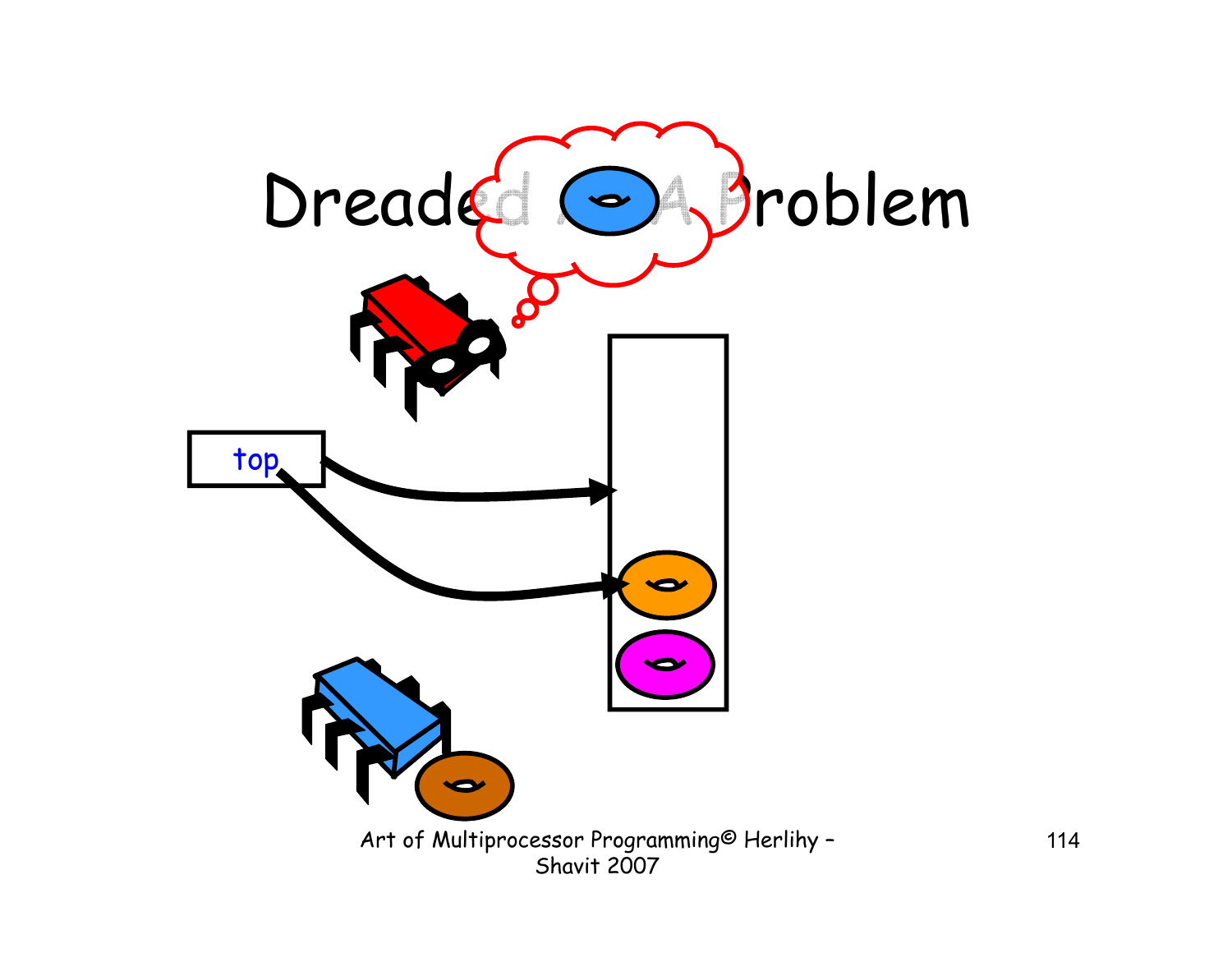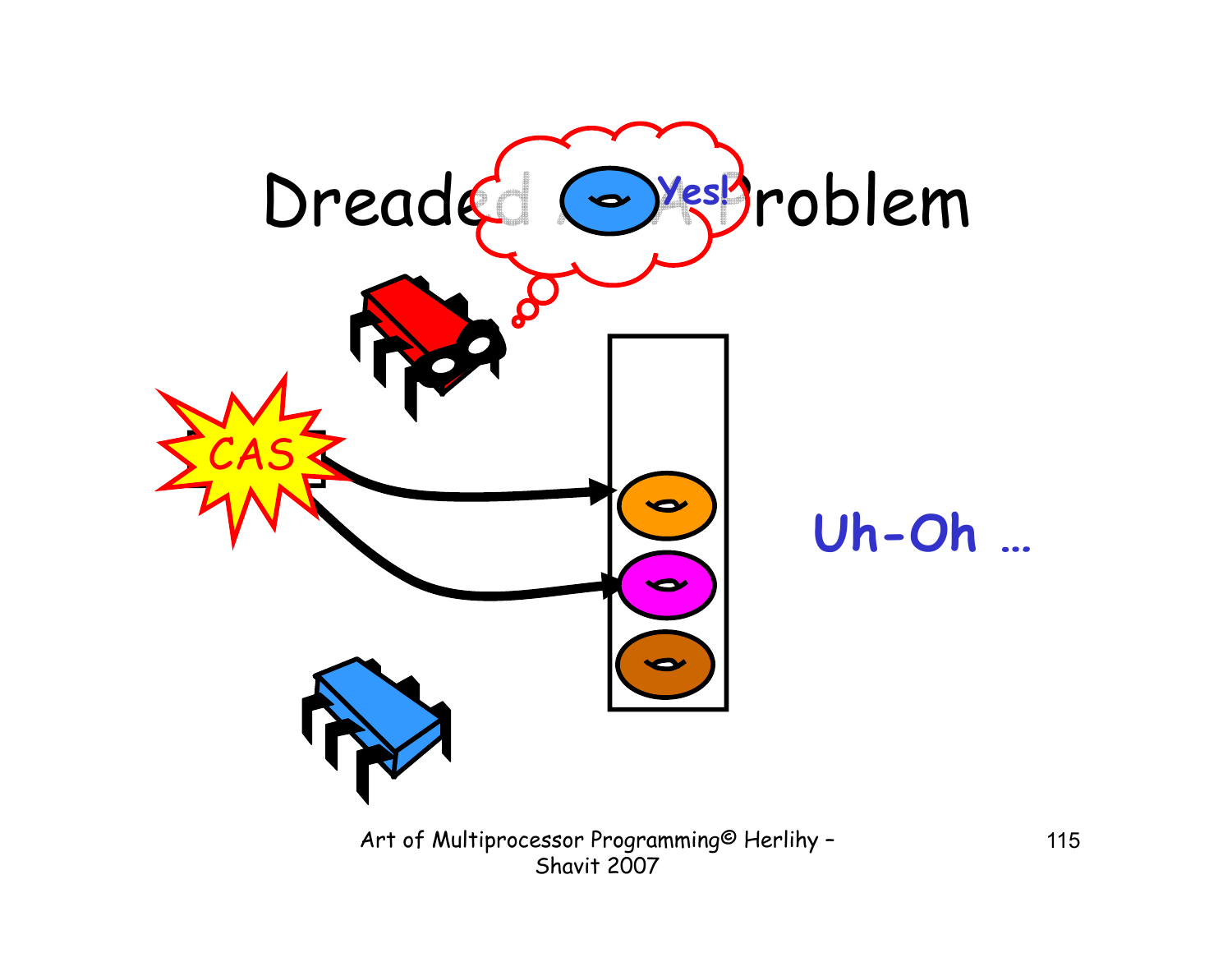#### Fix for Dreaded ABA

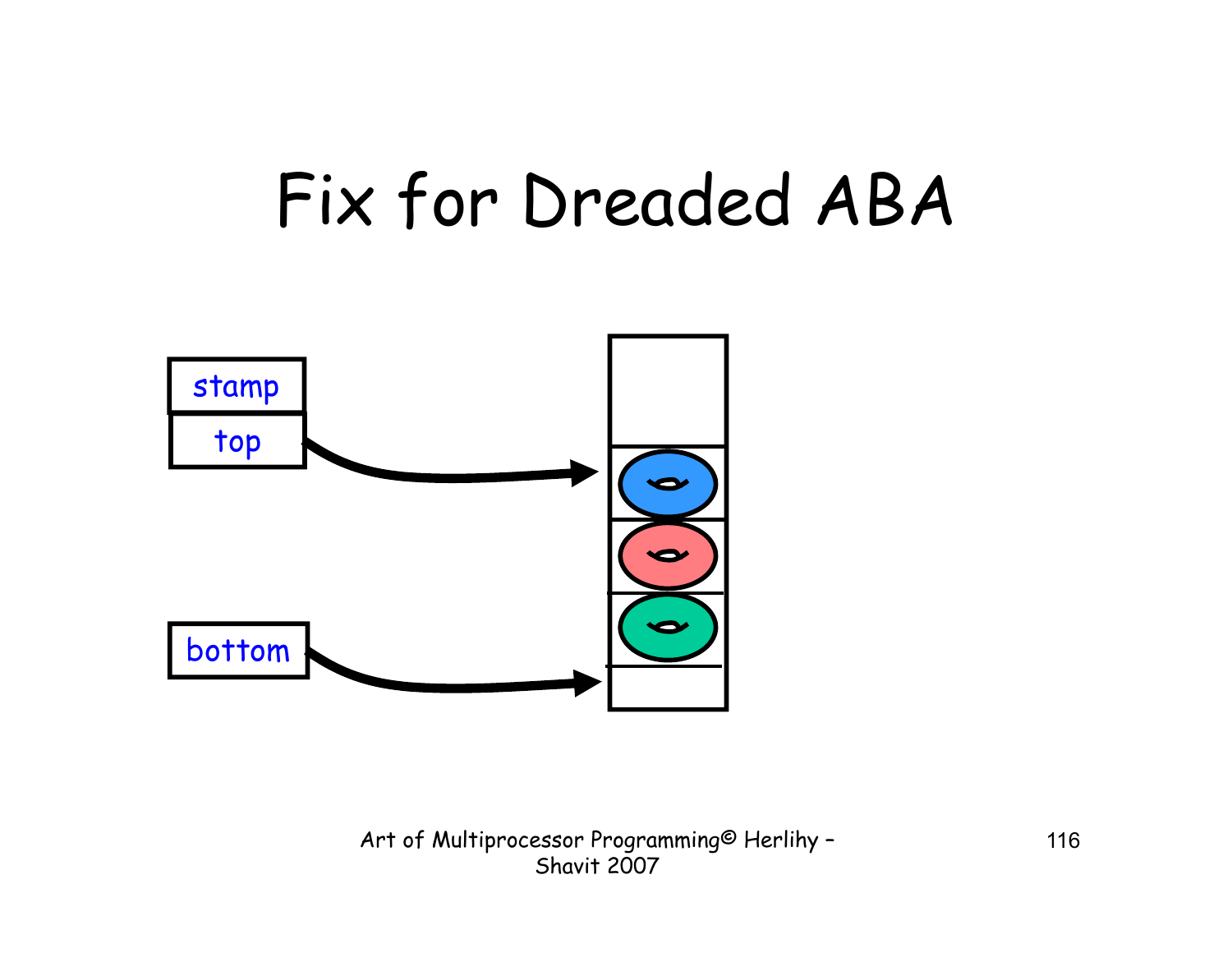### **Bounded DEQueue**

```
public class BDEQueue {
AtomicStampedReference<Integer> top;
volatile int bottom;
 Runnable[] tasks;
```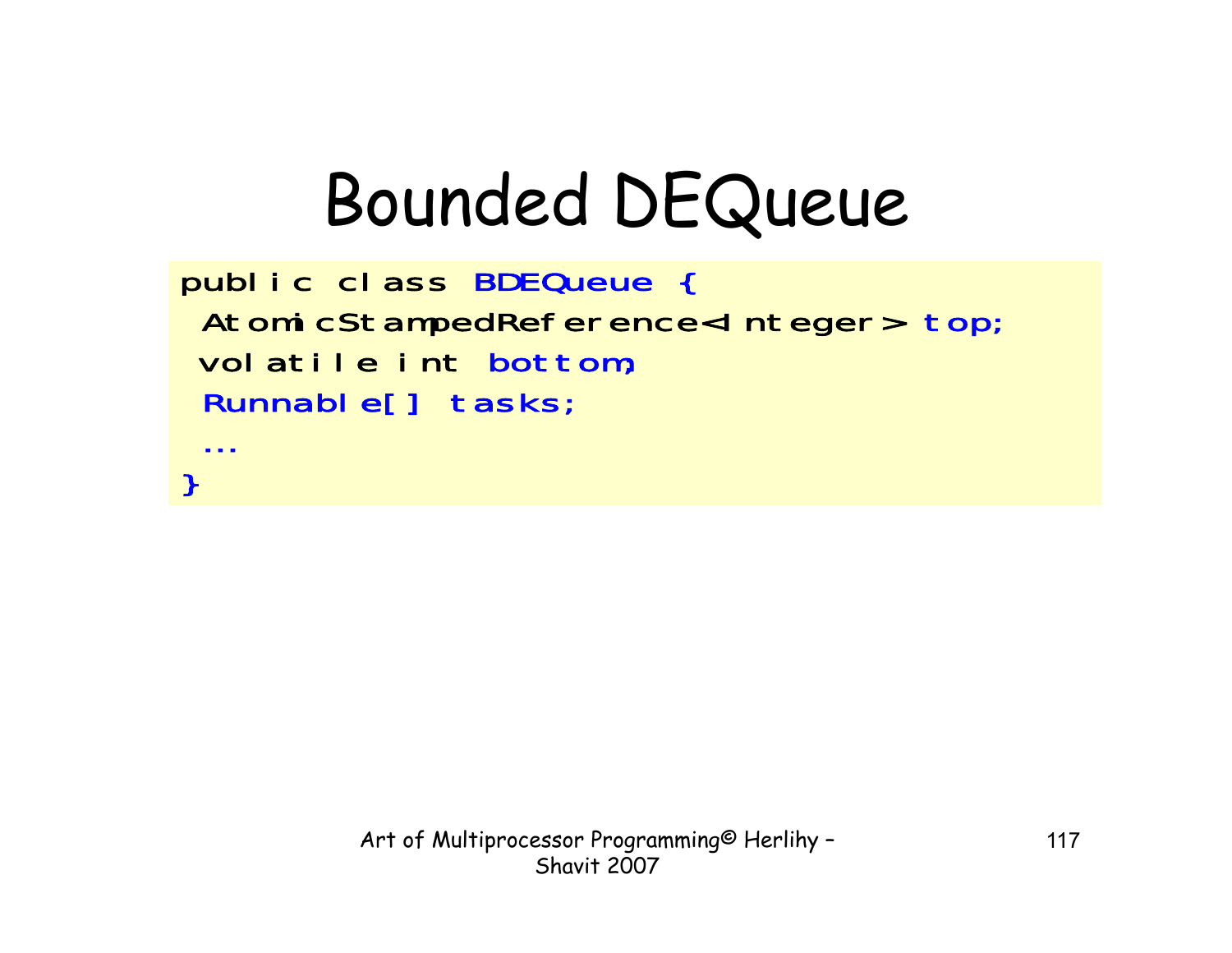#### Bounded DQueue



Art of Multiprocessor Programming© Herlihy – Shavit 2007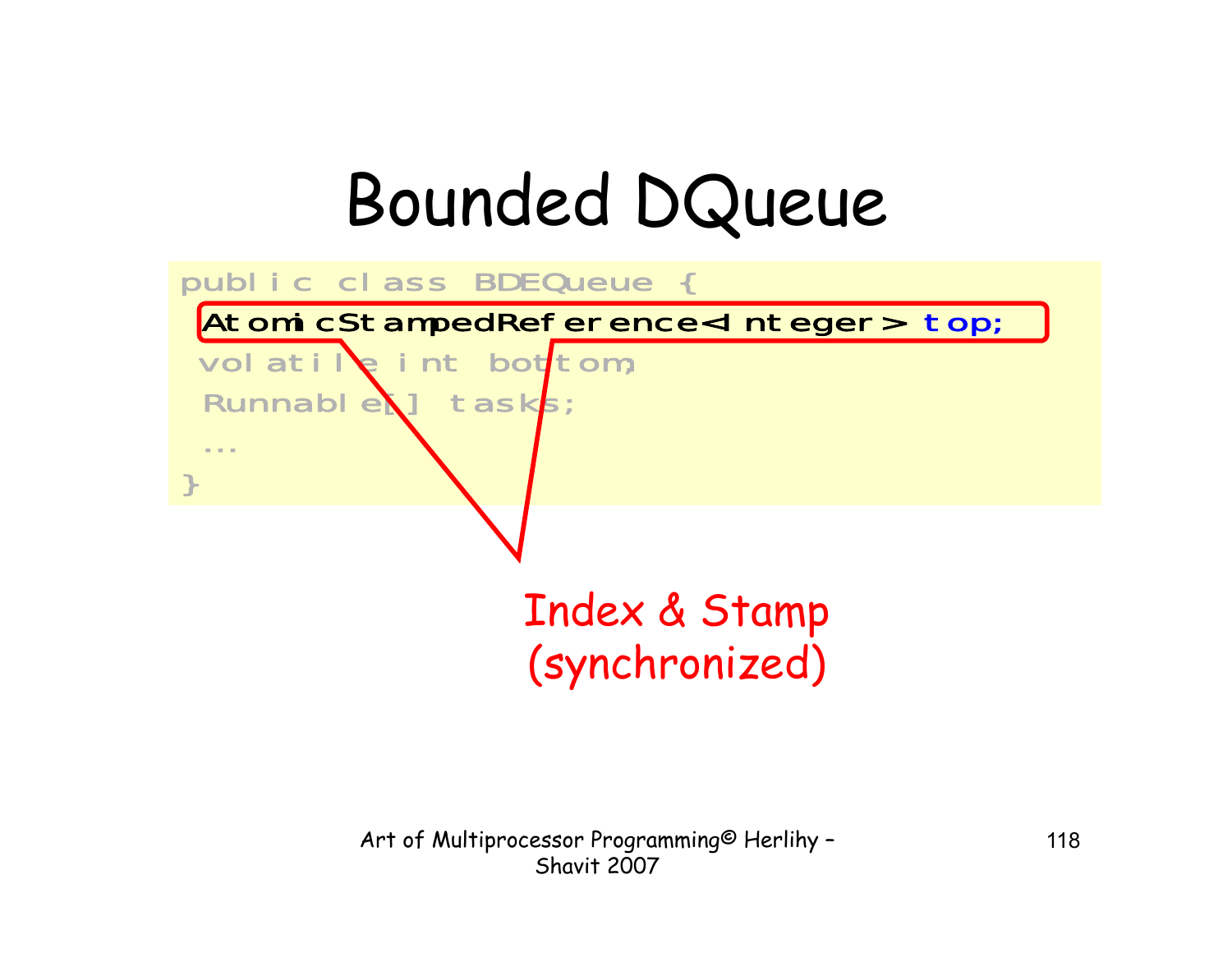### Bounded DEQueue

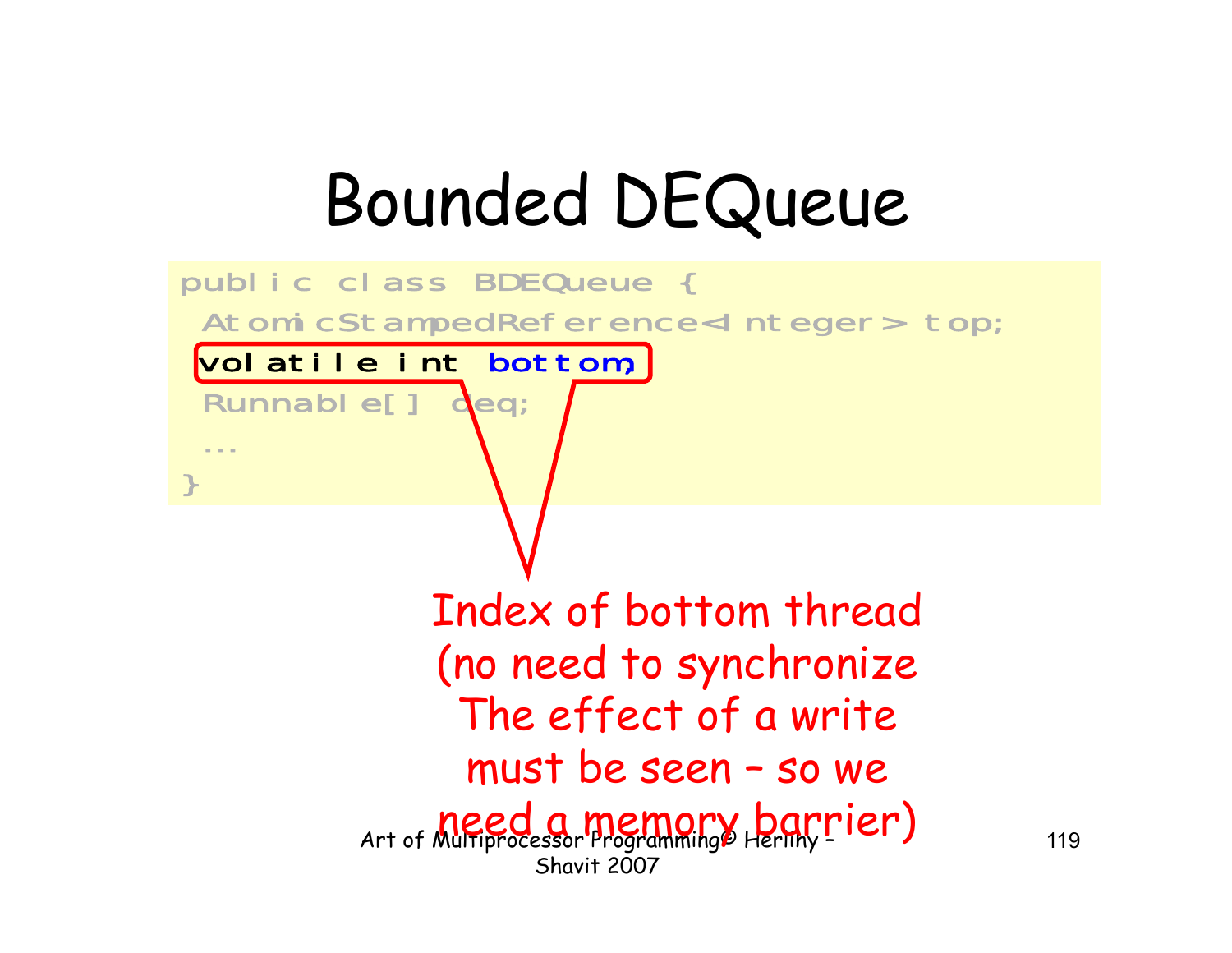### Bounded DEQueue

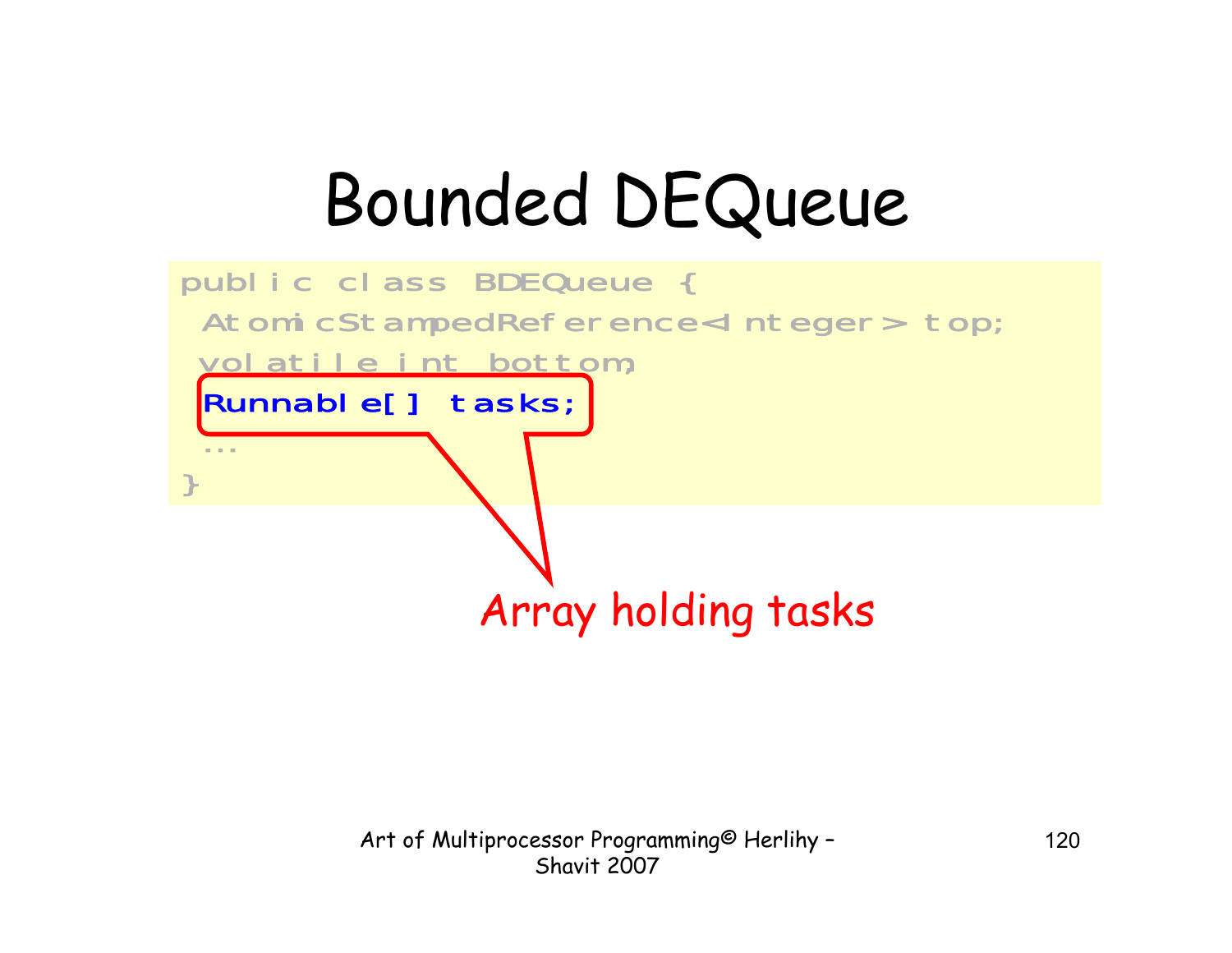## pushBottom()

```
public class BDEQueue {
 \bullet \bullet \bulletvoid pushBottom(Runnable r){
   tasks[bottom] = r;bottom++;
 \mathbf{\}\mathcal{E}
```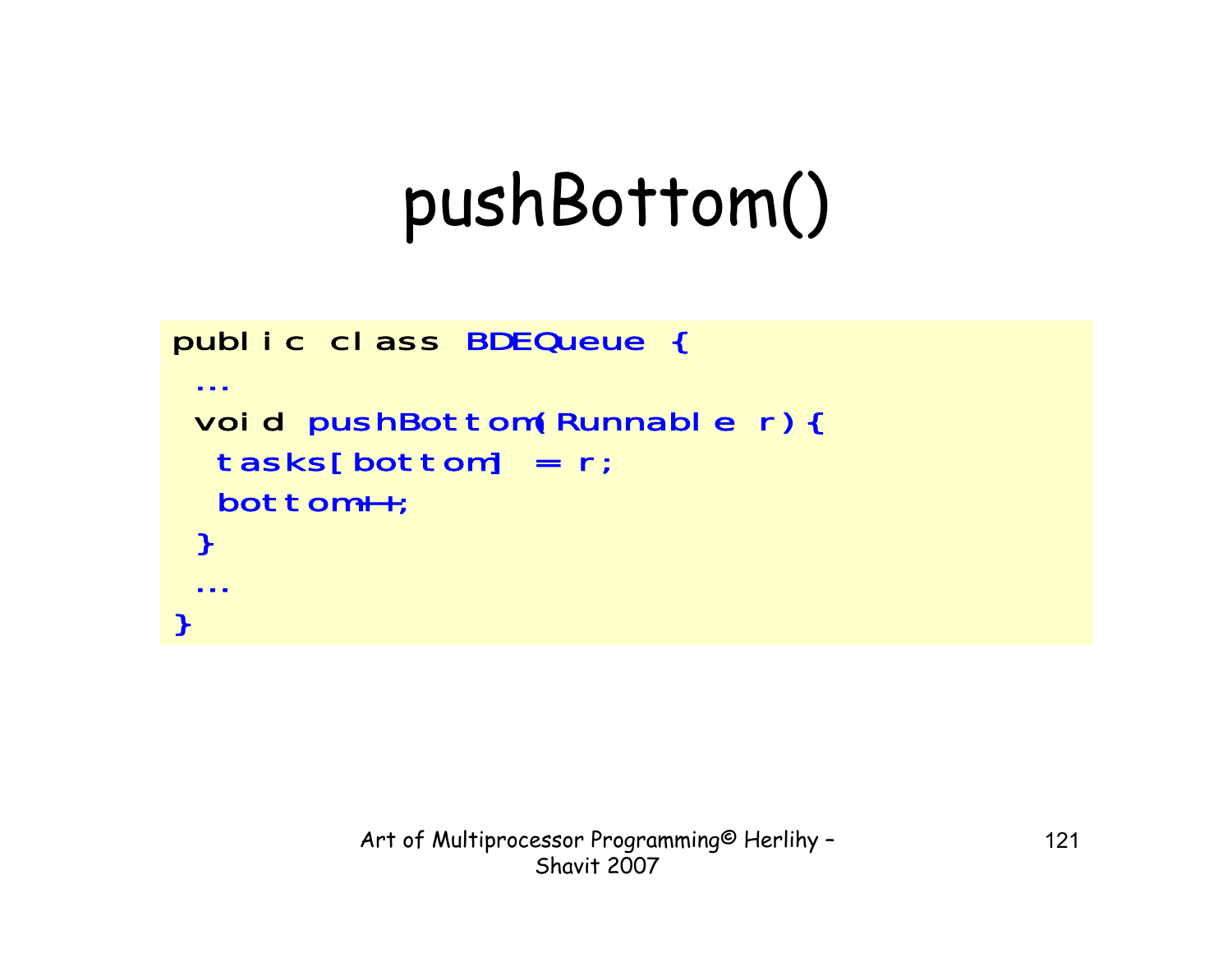## pushBottom()

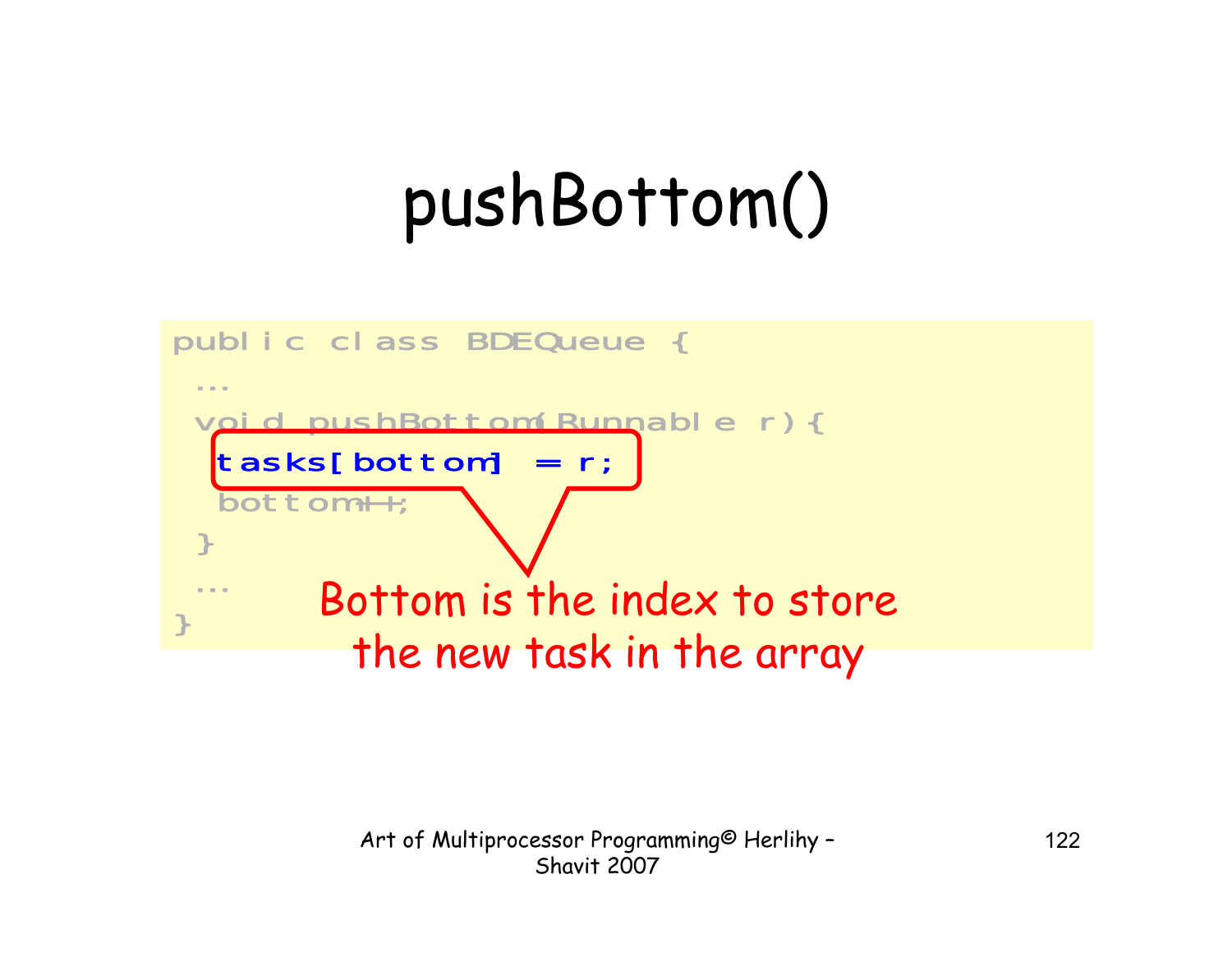## pushBottom()

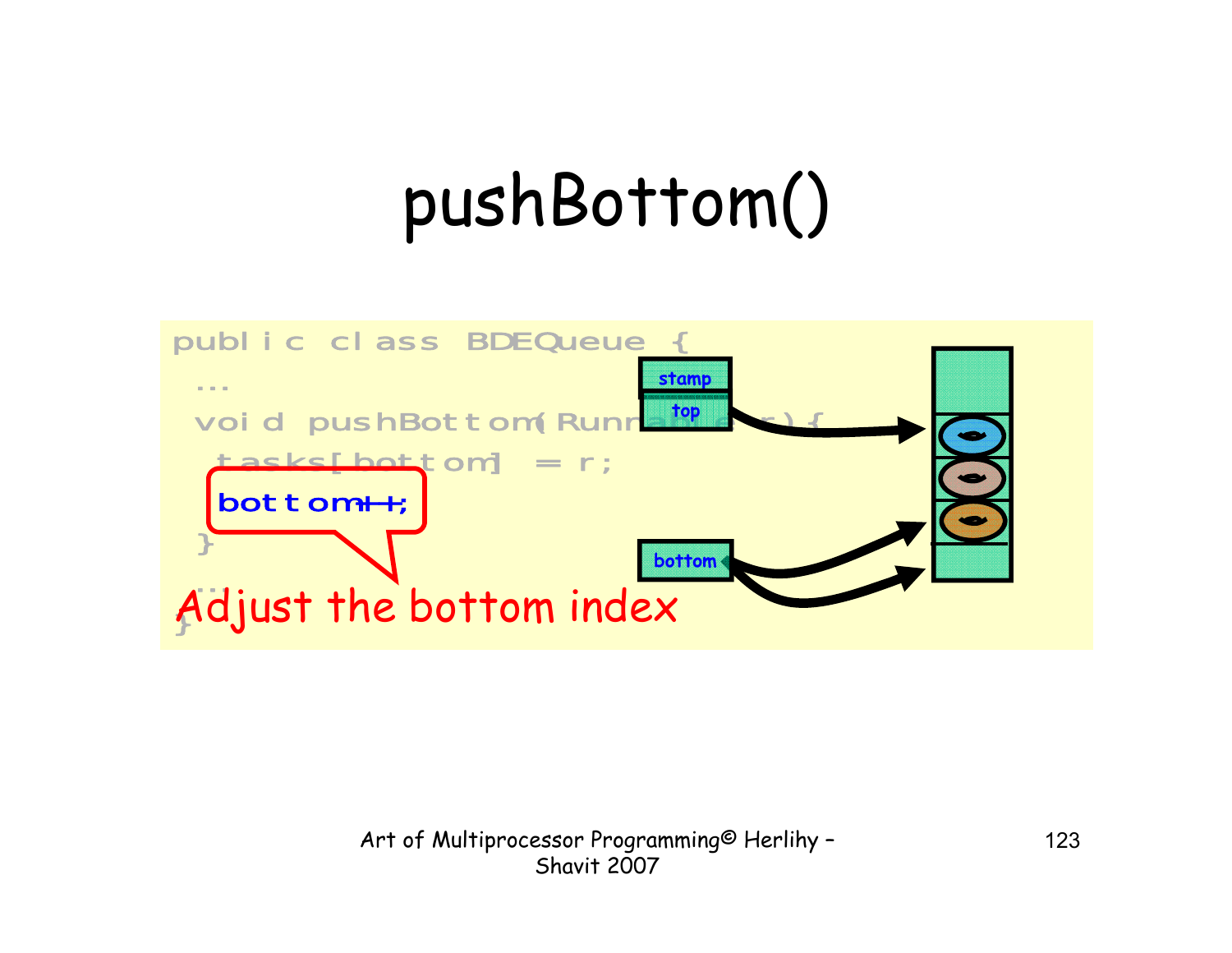```
public Runnable popTop() { 
 int[] stamp = new int[1];
 int oldTop = top.get(stamp), newTop = oldTop + 1;
 int oldStamp = stamp[0], newStamp = oldStamp + 1;
 if (bottom <= oldTop) 
   return null;
 Runnable r = tasks[oldTop];
 if (top.CAS(oldTop, newTop, oldStamp, newStamp)) 
  return r;
 return null;
 }
```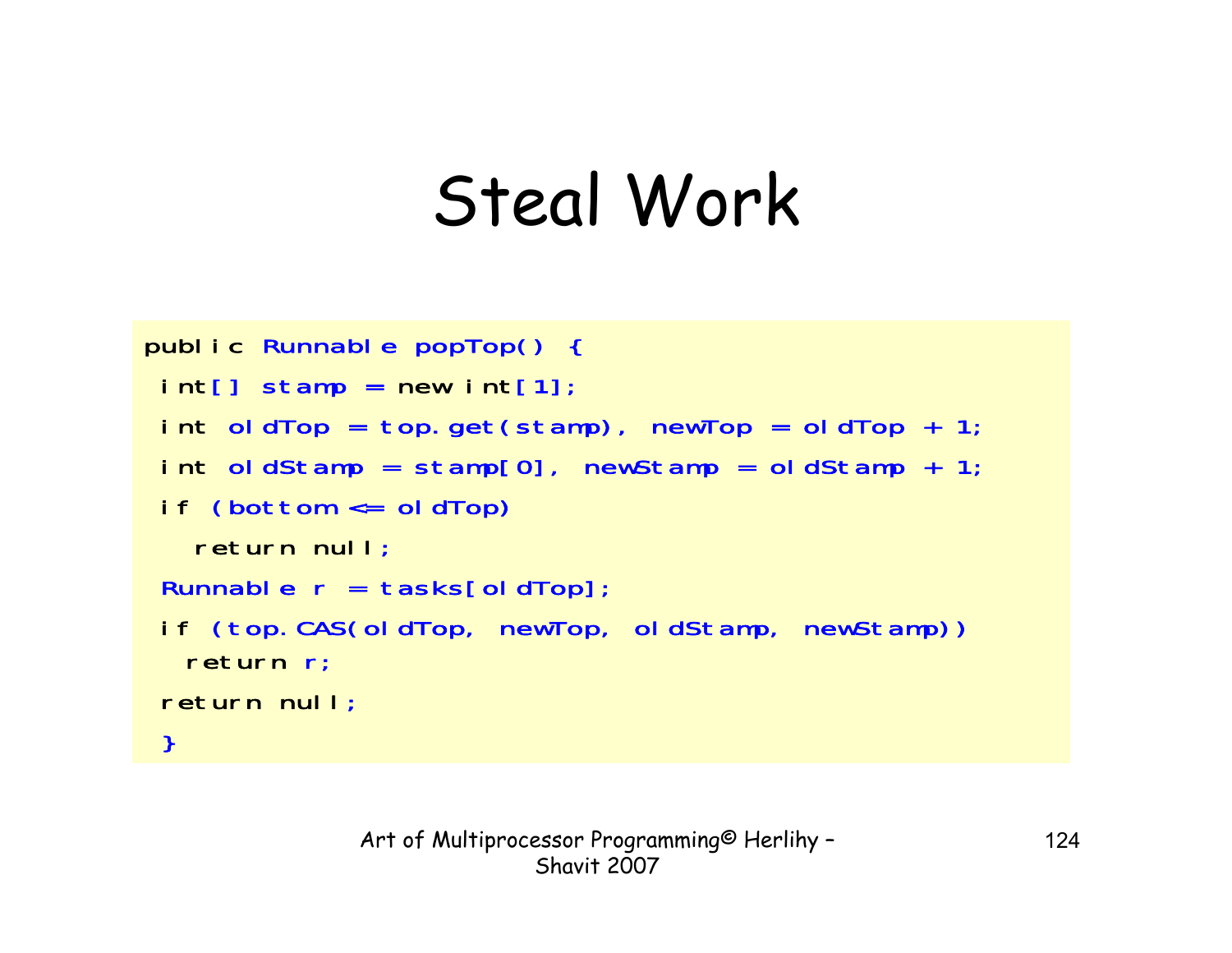

Art of Multiprocessor Programming© Herlihy – Shavit 2007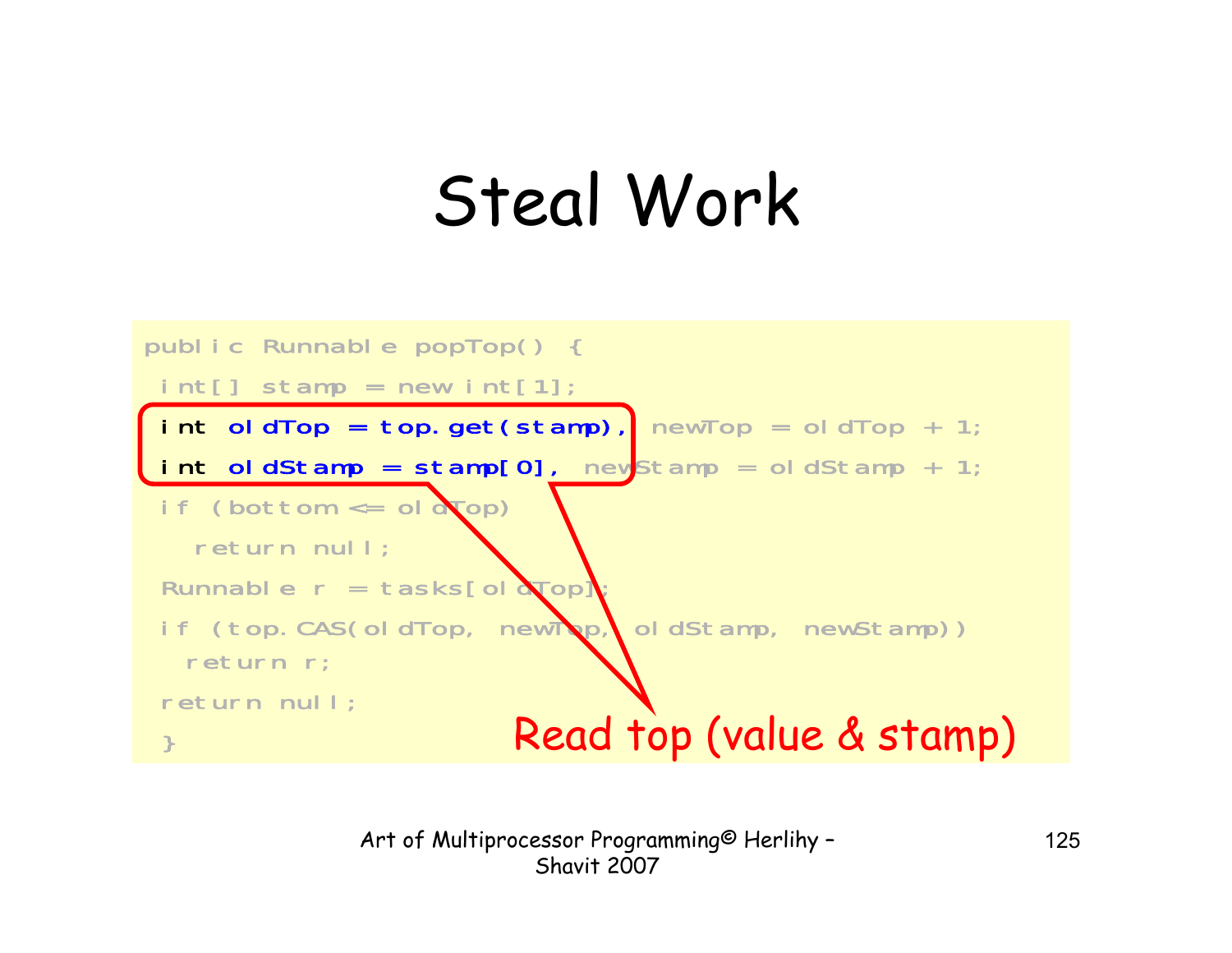

Art of Multiprocessor Programming© Herlihy – Shavit 2007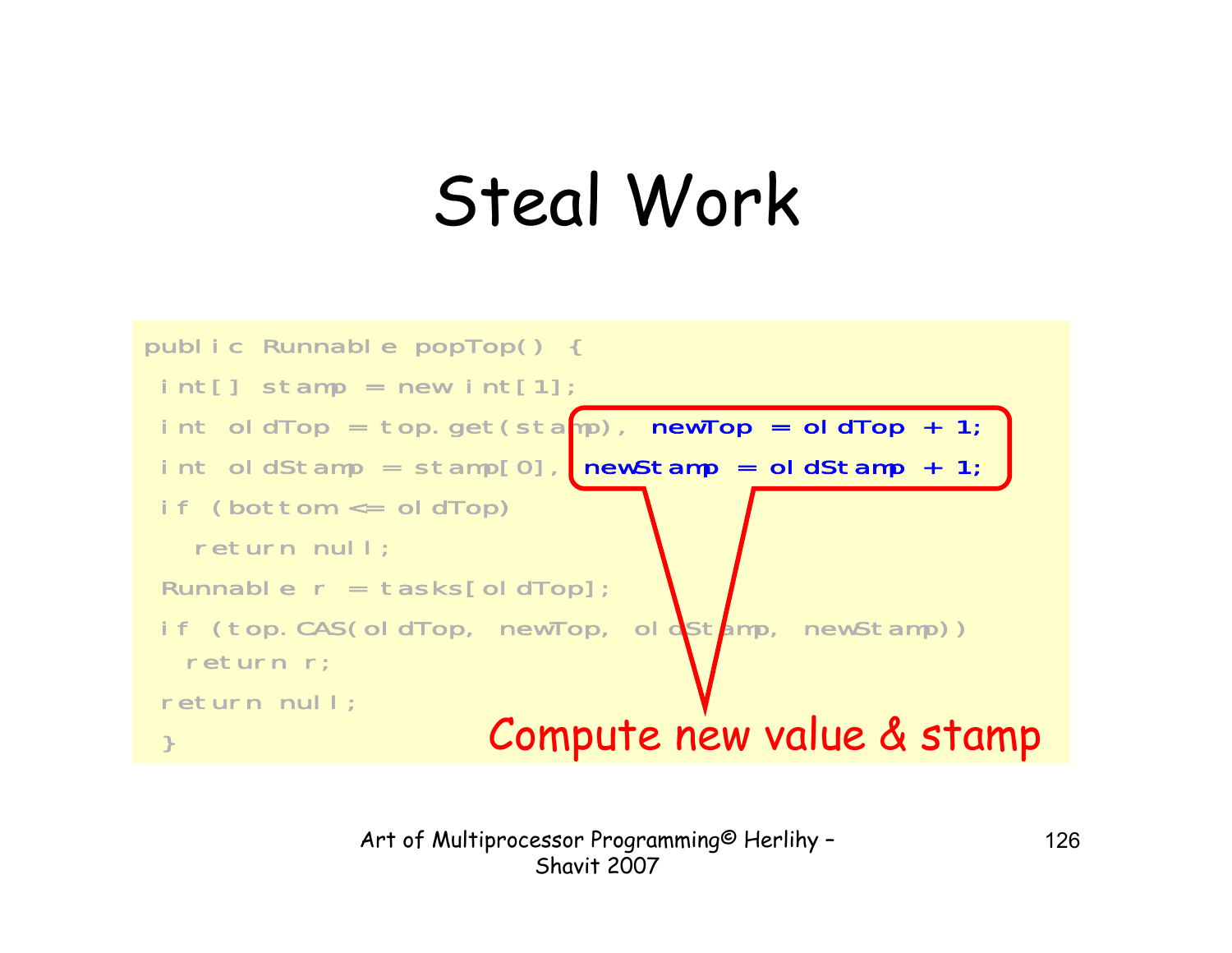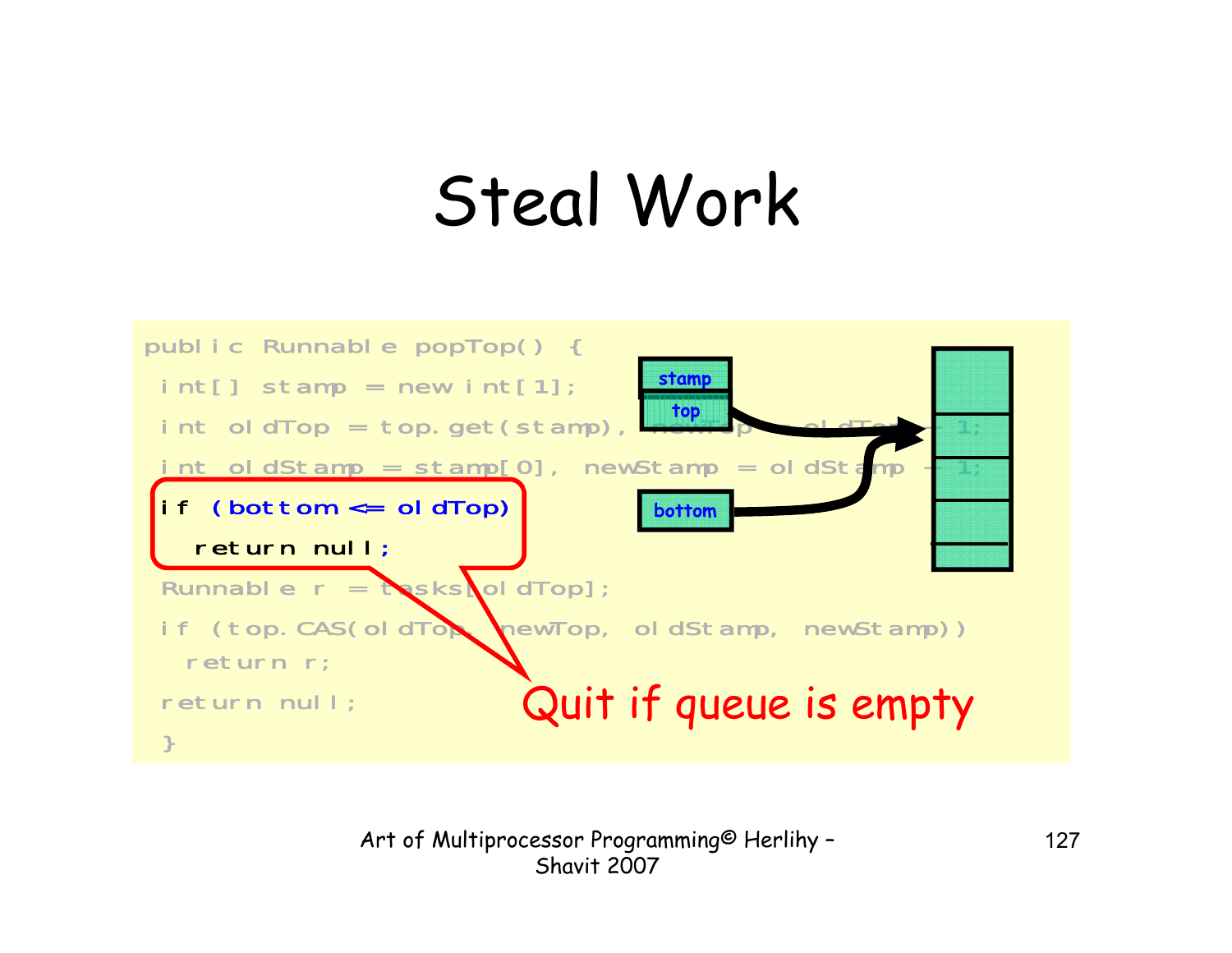

Art of Multiprocessor Programming© Herlihy – Shavit 2007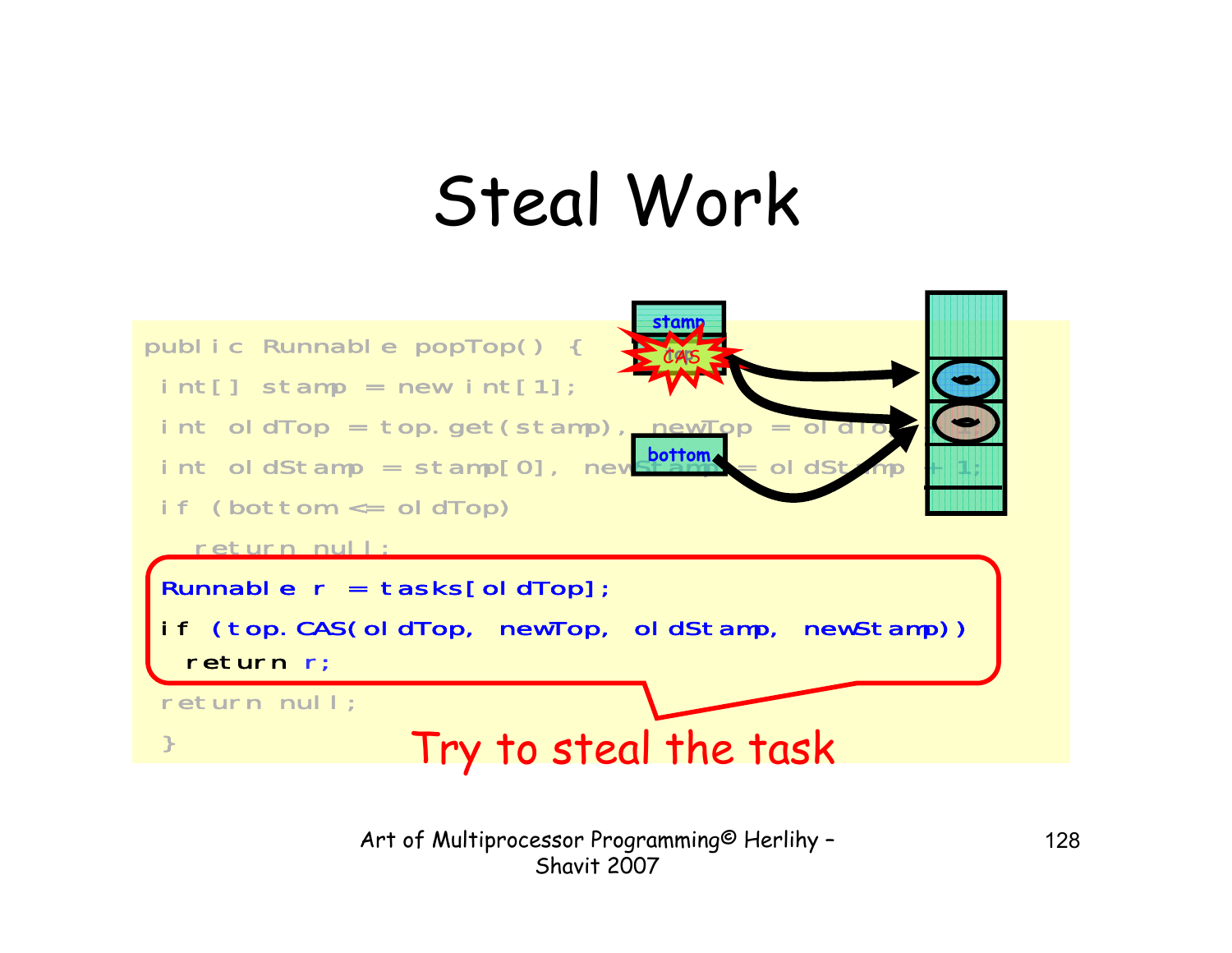```
public Runnable popTop() { 
int[] stamp = new int[1];
int oldTop = top.get(stamp), newTop = oldTop + 1;
 int oldStamp = stamp[0], newStamp = oldStamp + 1;
 if (bottom <= oldTop) 
   return null;
 Runnable r = tasks[oldTop];
 if (top.CAS(oldTop, newTop, oldStamp, newStamp)) 
  return r;
 return null;
 。<br>。
                               Give up if 
                                conflict occurs
```
Art of Multiprocessor Programming© Herlihy – Shavit 2007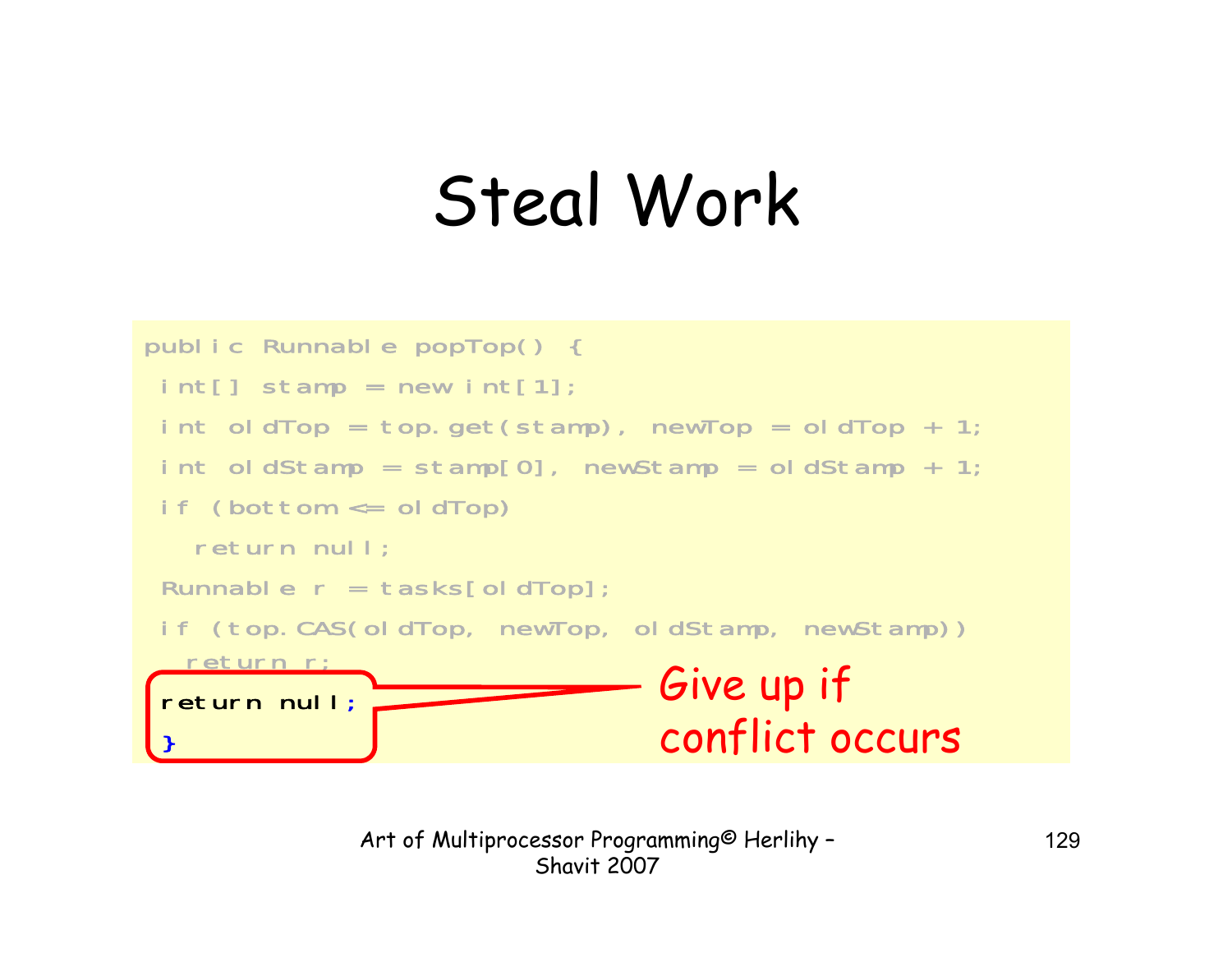```
Runnable popBottom() {
 if (bottom == 0) return null;
 bottom--;
 Runnable r = tasks[bottom];
 int[] stamp = new int[1];
 int oldTop = top.get(stamp), newTop = 0;
 int oldStamp = stamp[0], newStamp = oldStamp + 1;
 if (bottom > oldTop) return r
 if (bottom == oldTop){
   bottom = 0:
   if (top.CAS(oldTop, newTop, oldStamp, newStamp))
     return r;
   }
 top.set(newTop,newStamp); return null;
}
```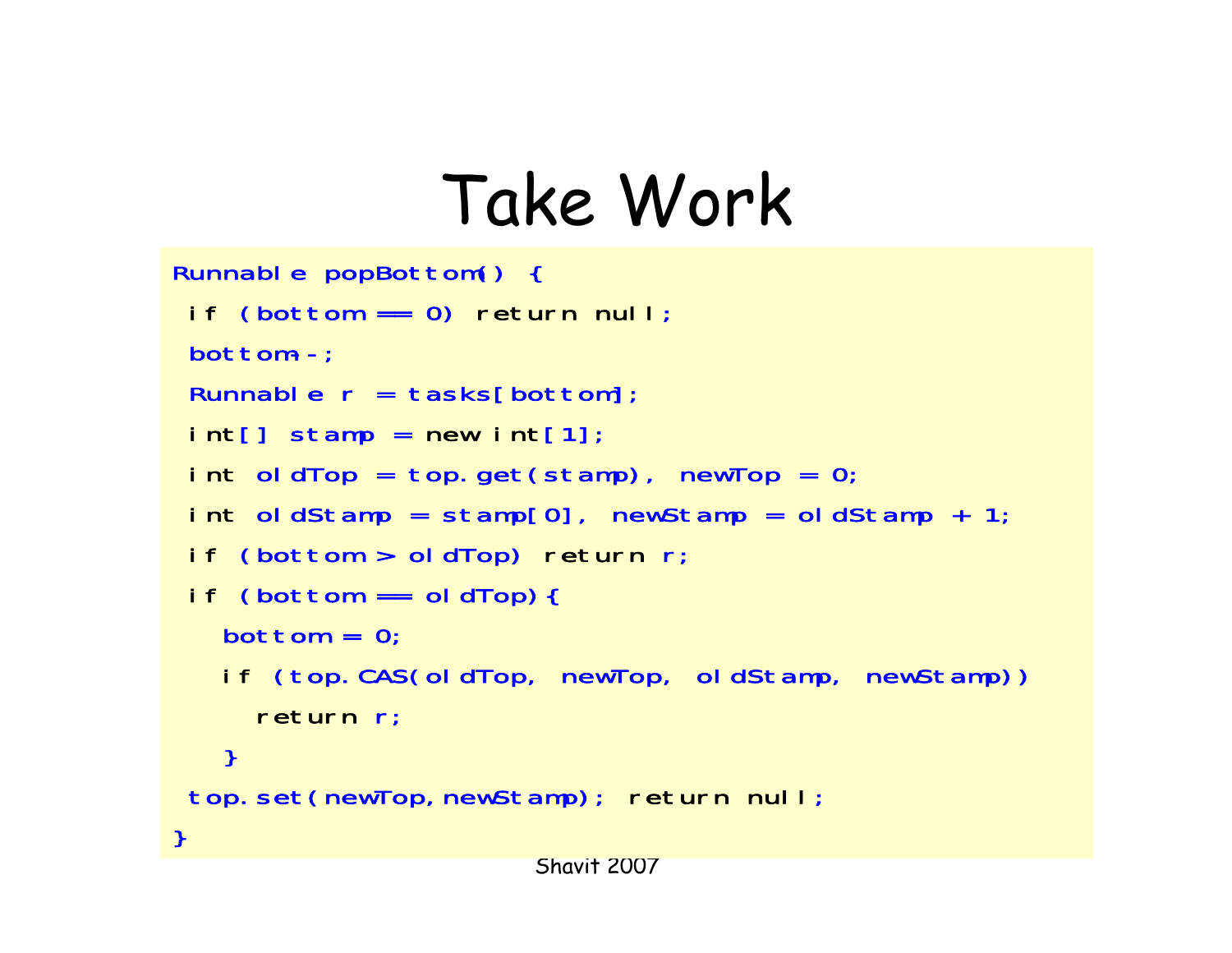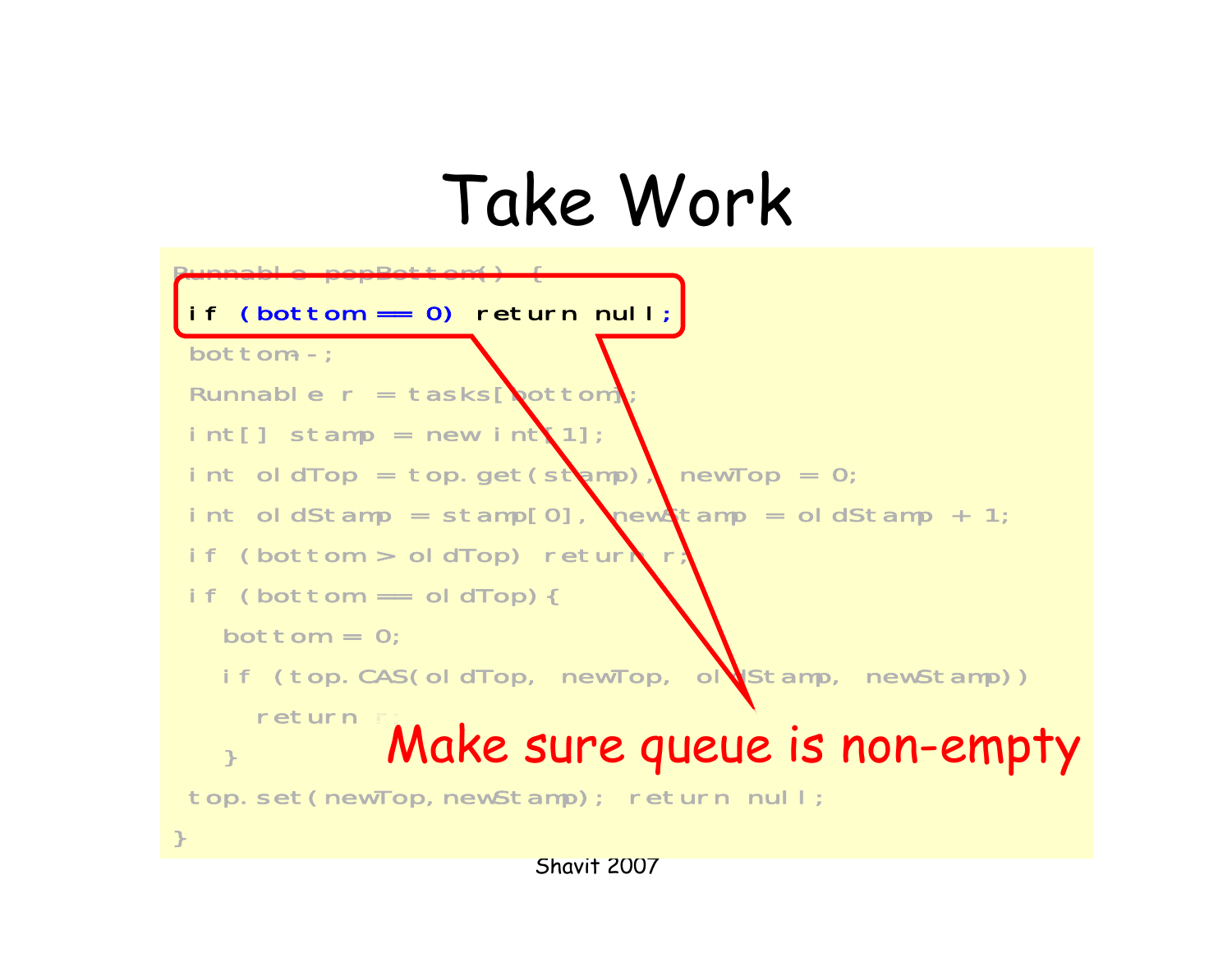```
Runnable popBottom() {
 if (bottom == 0) return null;
bottom--;
Runnable r = tasks[bottom];
int[] stamp = new int[1];
 int oldTop = top.get(stamp), newTop = 0;
 int oldStamp = stam [0], newStamp = oldStamp + 1;
 if (bottom > oldTop) return r;
 if (bottom == old dTop)bottom = 0;
   if (top.CAS(oldTop, newTop, oldStamp, newStamp))
     return r;
   }
top.set(newTop,newStamp); return null;
}
             Prepare to grab bottom task
```
Shavit 2007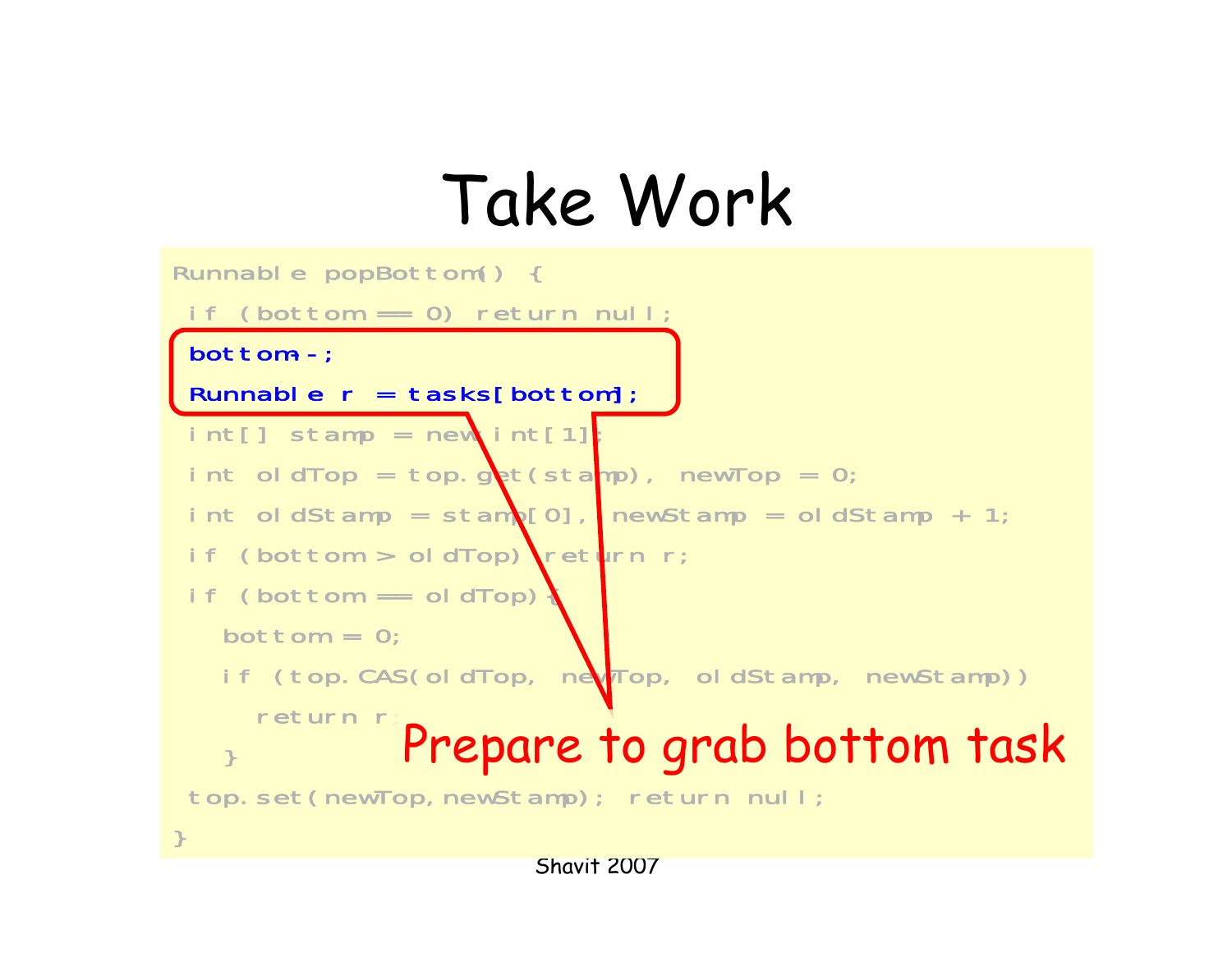```
Runnable popBottom() {
 if (bottom == 0) return null;bottom--;
Runnable r = tasks[bottom];
int[] stamp = new int[1];
 int oldTop = top.get(stamp), newTop = 0;
 int oldStamp = stamp[0], newStamp = oldStamp + 1;
if (bottom > oldTop) returnif (bottom == old drop)bottom = 0;if (top.CAS(oldTop, newTop, oldStamp, newStamp))
    return r;
   }
top.set(newTop,newStamp); return null;
}
           Read top, & prepare new values
```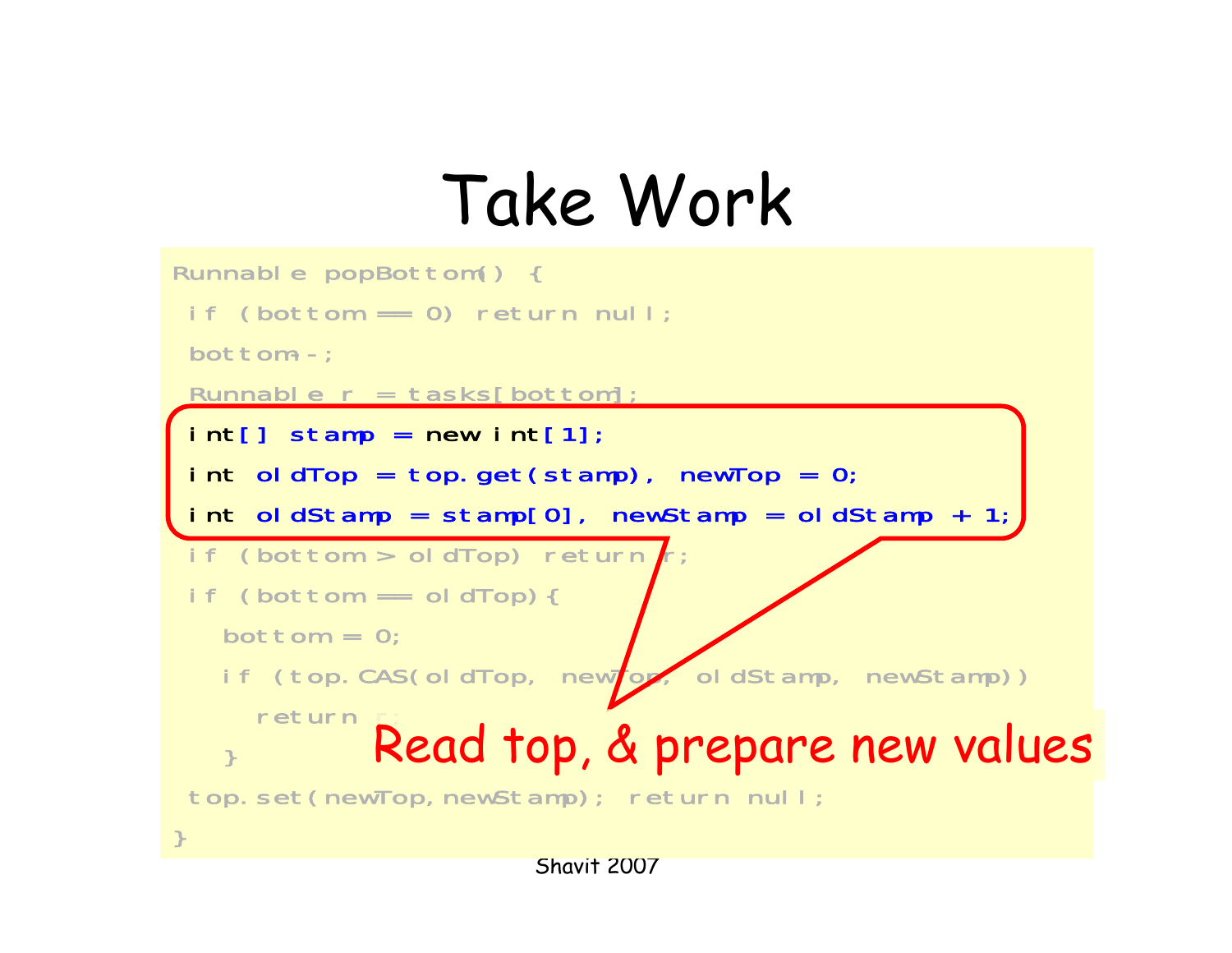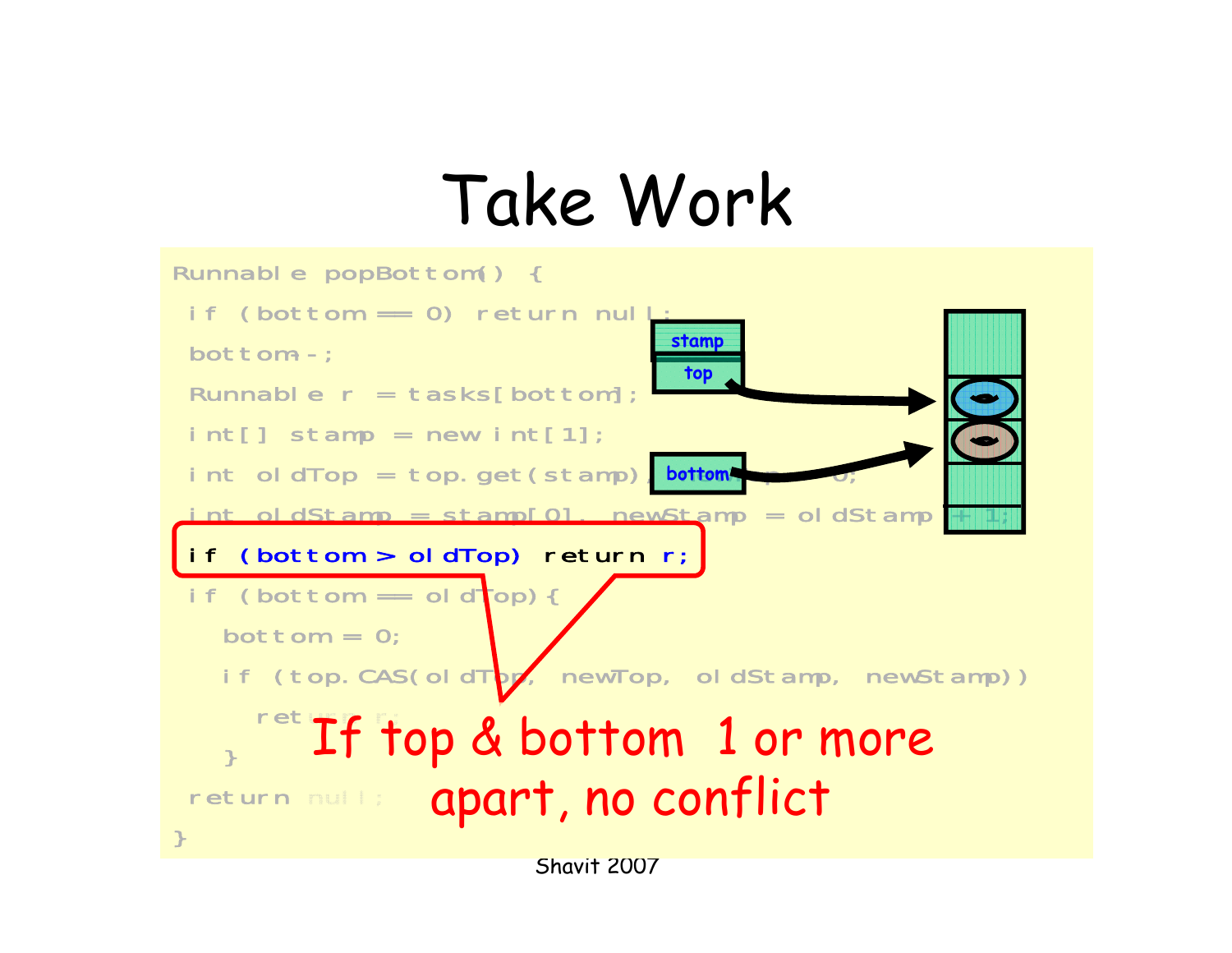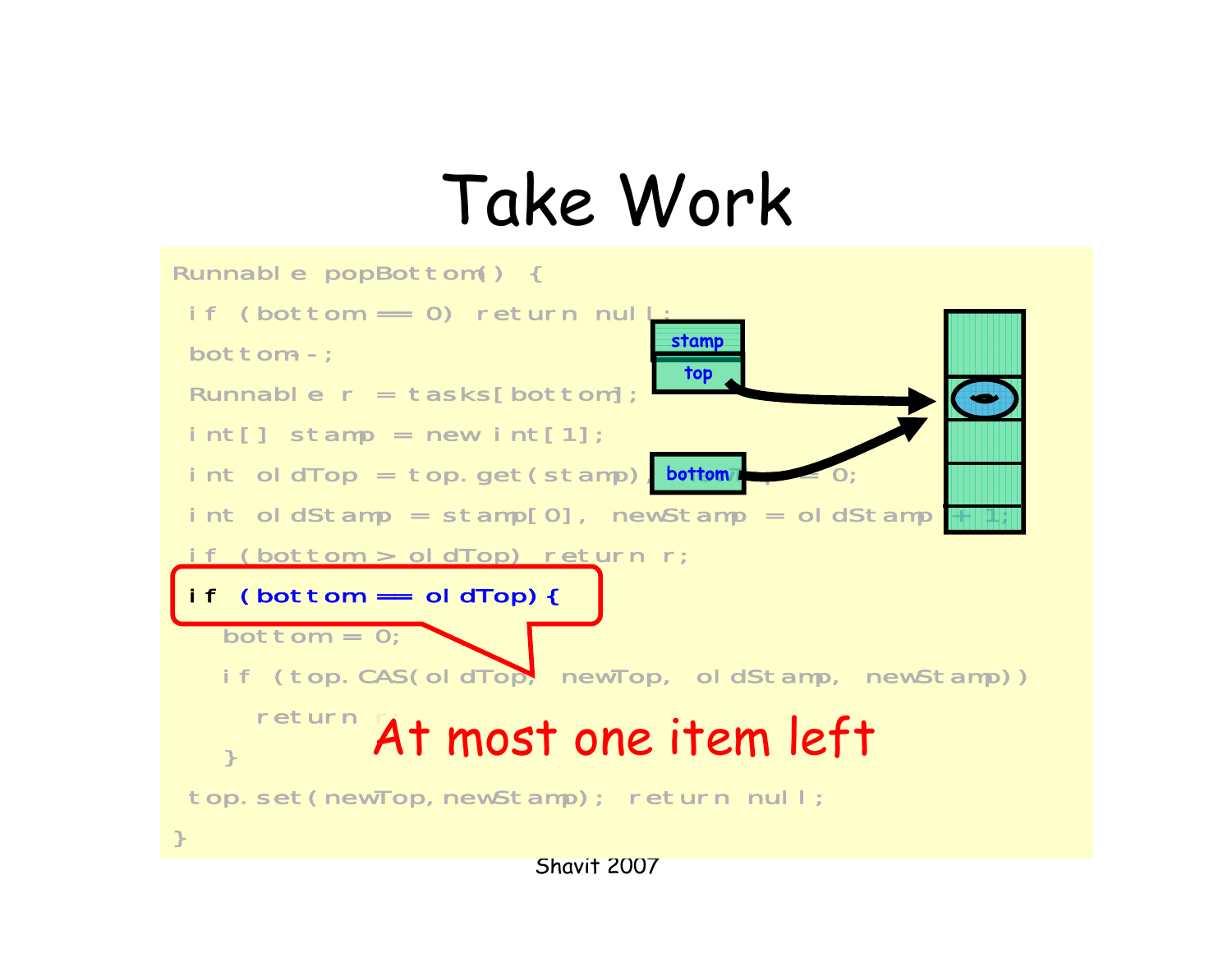```
\mathsf{Run} able popBottom\bigcirc {
 Try to steal last item.
 In any case reset Bottom
 Runnable'r = tasks[bottom];
 because the DEQueue will be empty
 even if unsucessful (why?)
int oldStamp = stamp[0], newStamp = o dStamp + 1;
if (bottom > oldTop) return r;
 if (bottom == oldTop){
  bottom = 0;if (top.CAS(oldTop, newTop, oldStamp, newStamp))
    return r;
  }
top.set(newTop,newStamp); return null;
}
```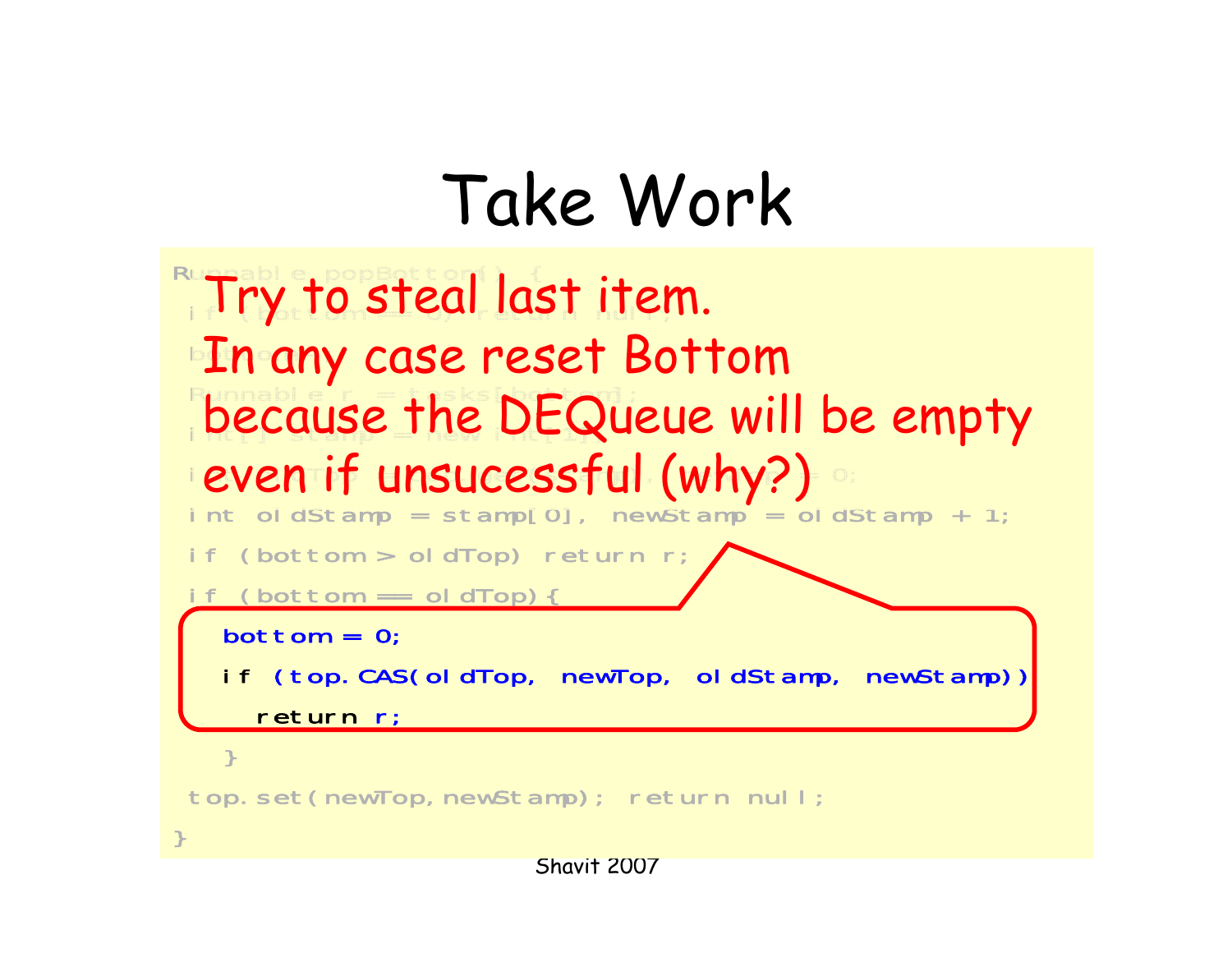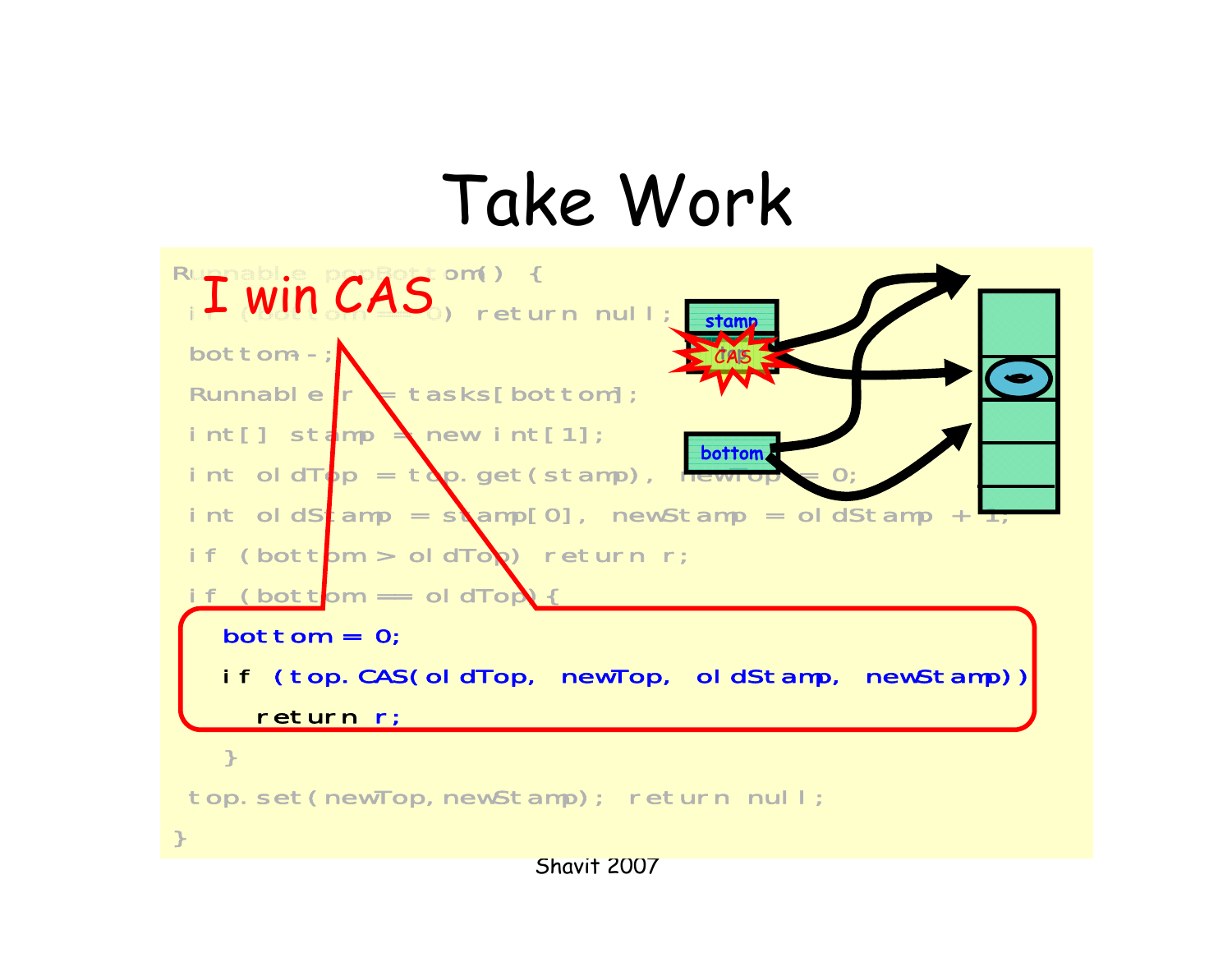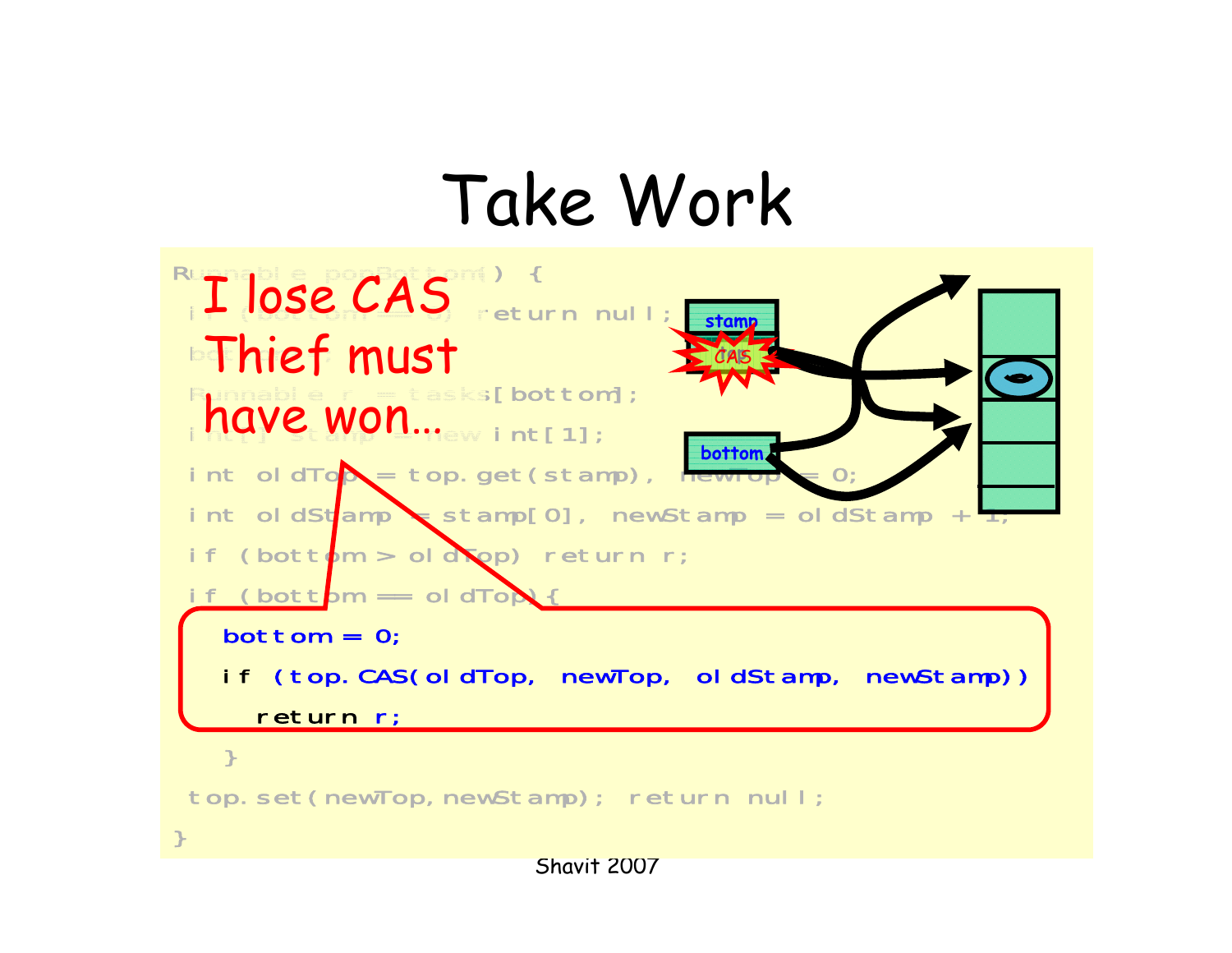```
Runnable popBottom() {
 if (bottom == 0) return null;bottom--;
 Runnable r = tasks[bottom];
 <code>int[]</code> stamp = new <code>int[1]</code>
 int oldTop = tofailed to get last item
 int oldStamp = \epsilon \epsilon \Omega, \Omega \Omega \Omega \Omega \Omega = \Omega \OmegaStamp + 1;
 if (bottom > ol Must still reset top
 if (bottom == old)bottom = 0:
   if (top.CAS(oldTop, newTop, oldStamp, newStamp))
     return r;
   }
 top.set(newTop,newStamp); return null;
}
```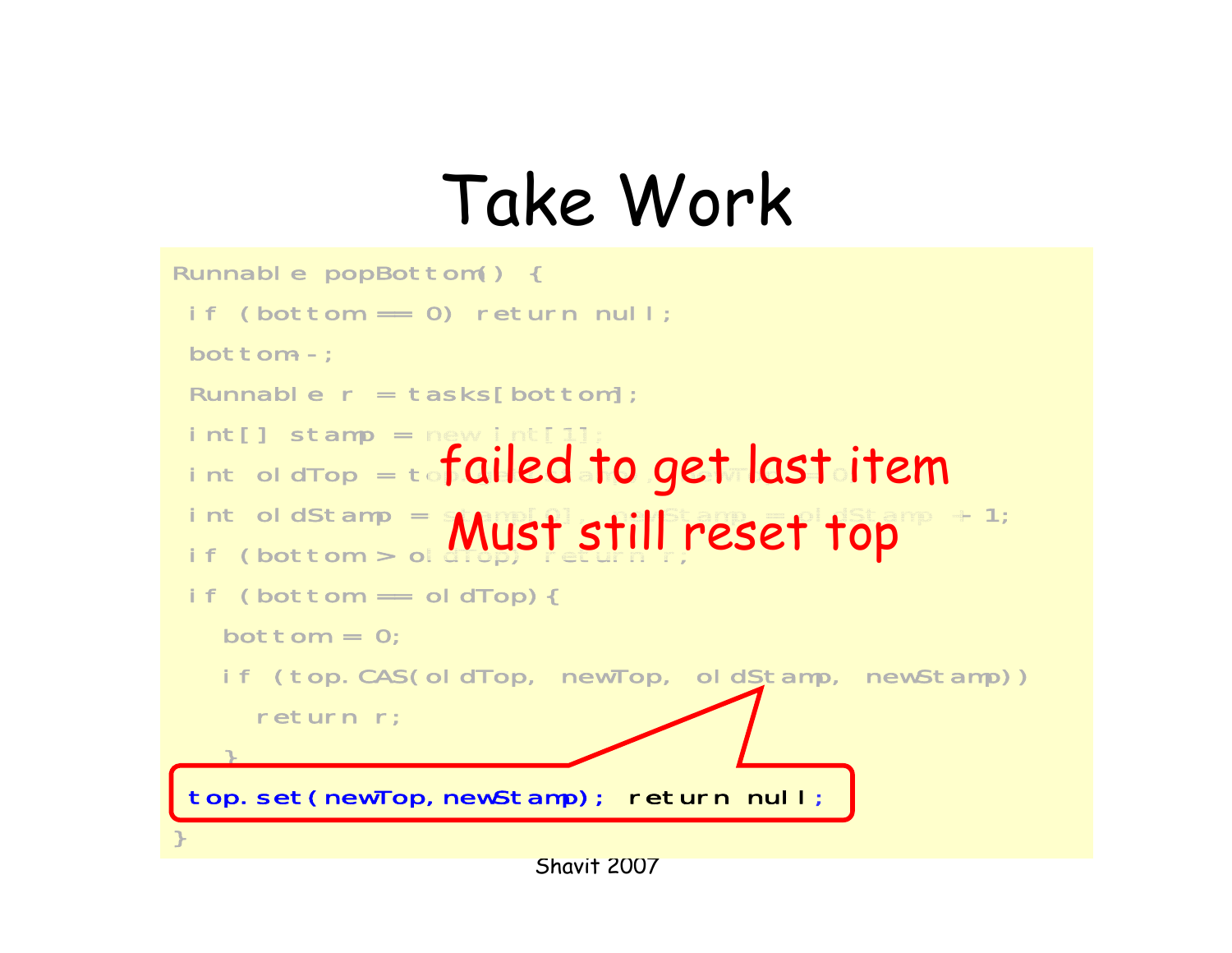## Old English Proverb

- • "May as well be hanged for stealing a sheep as a goat"
- • From which we conclude
	- –Stealing was punished severely
	- –Sheep were worth more than goats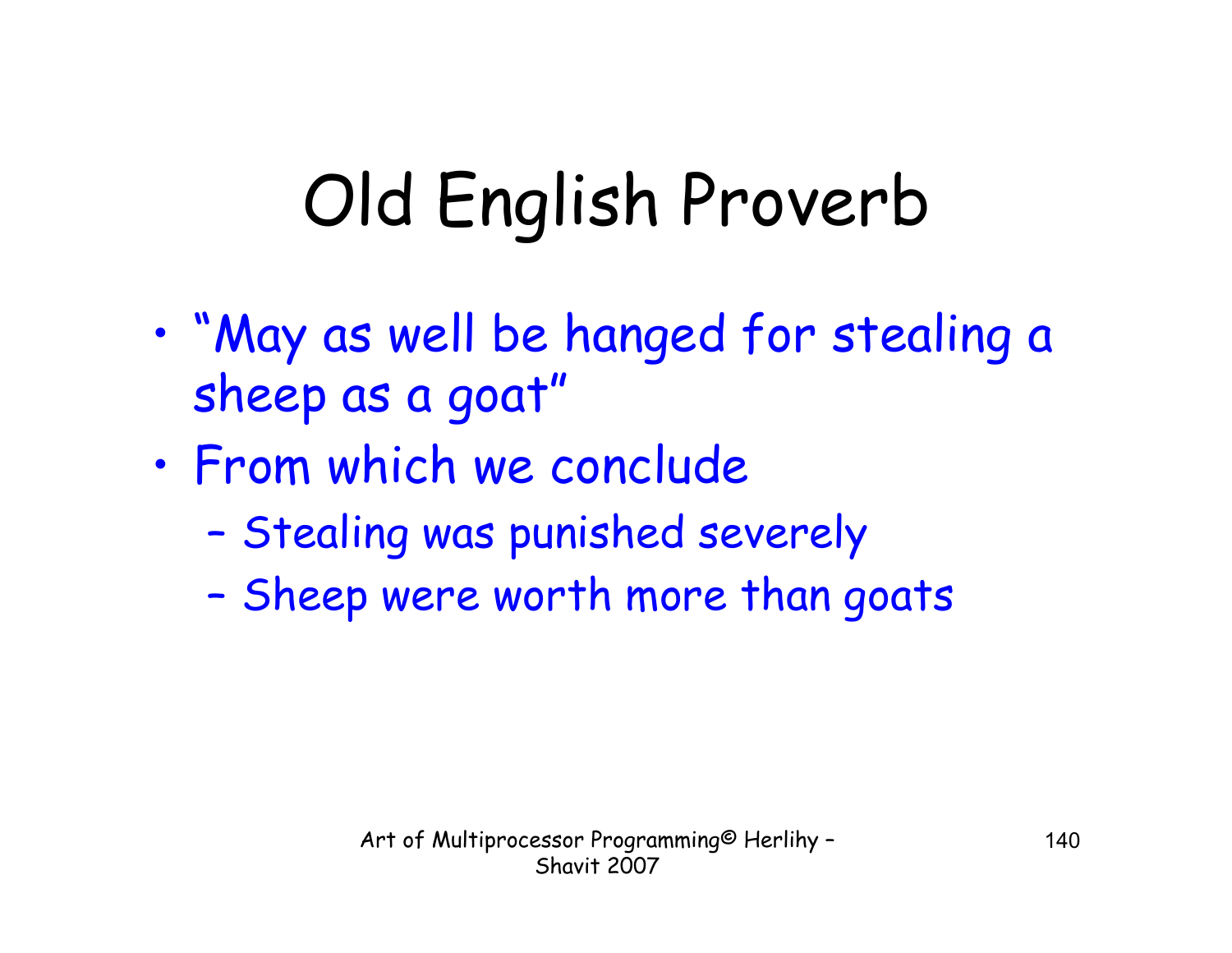### Variations

- • Stealing is expensive
	- –Pay CAS
	- –Only one thread taken
- • What if
	- –Randomly balance loads?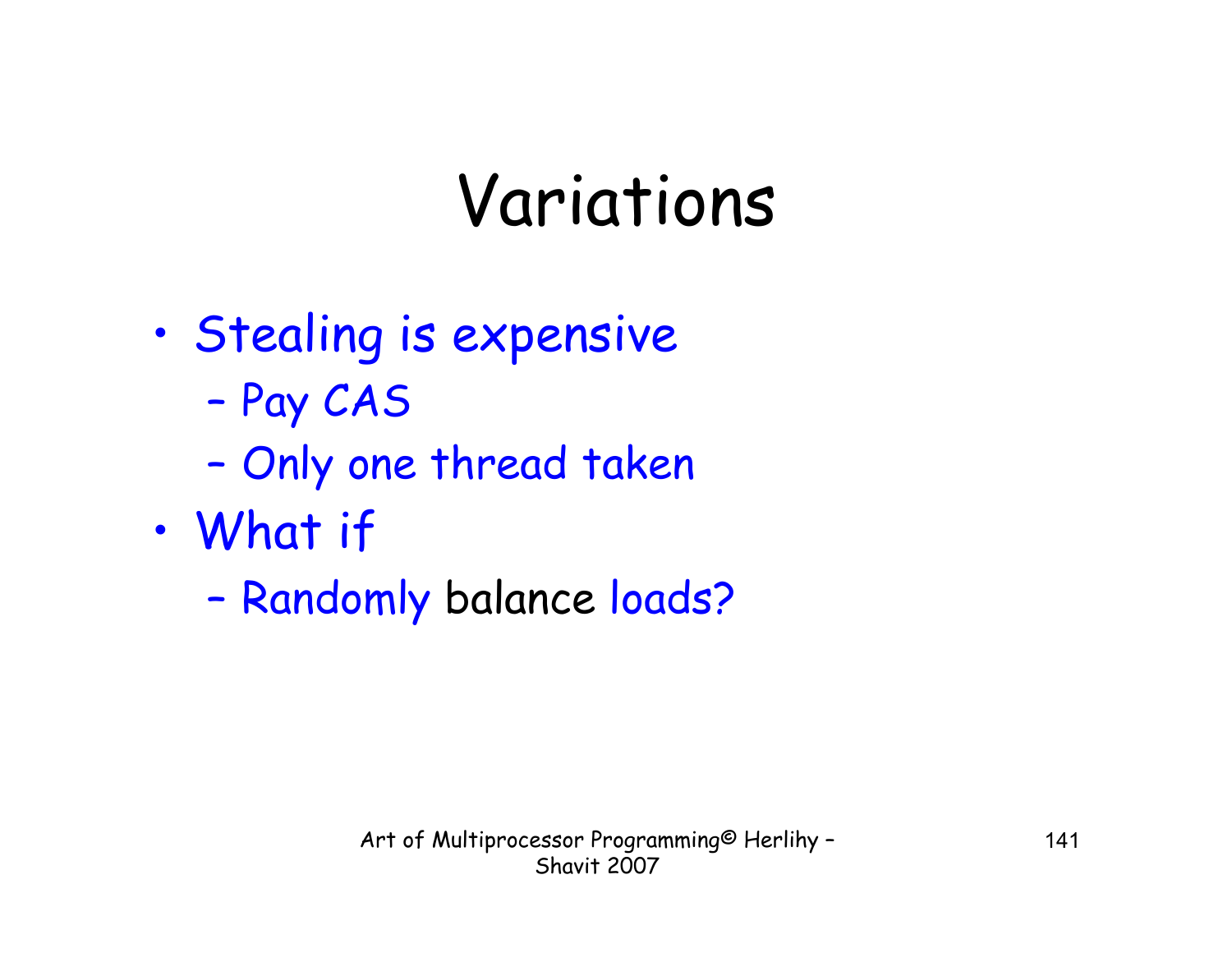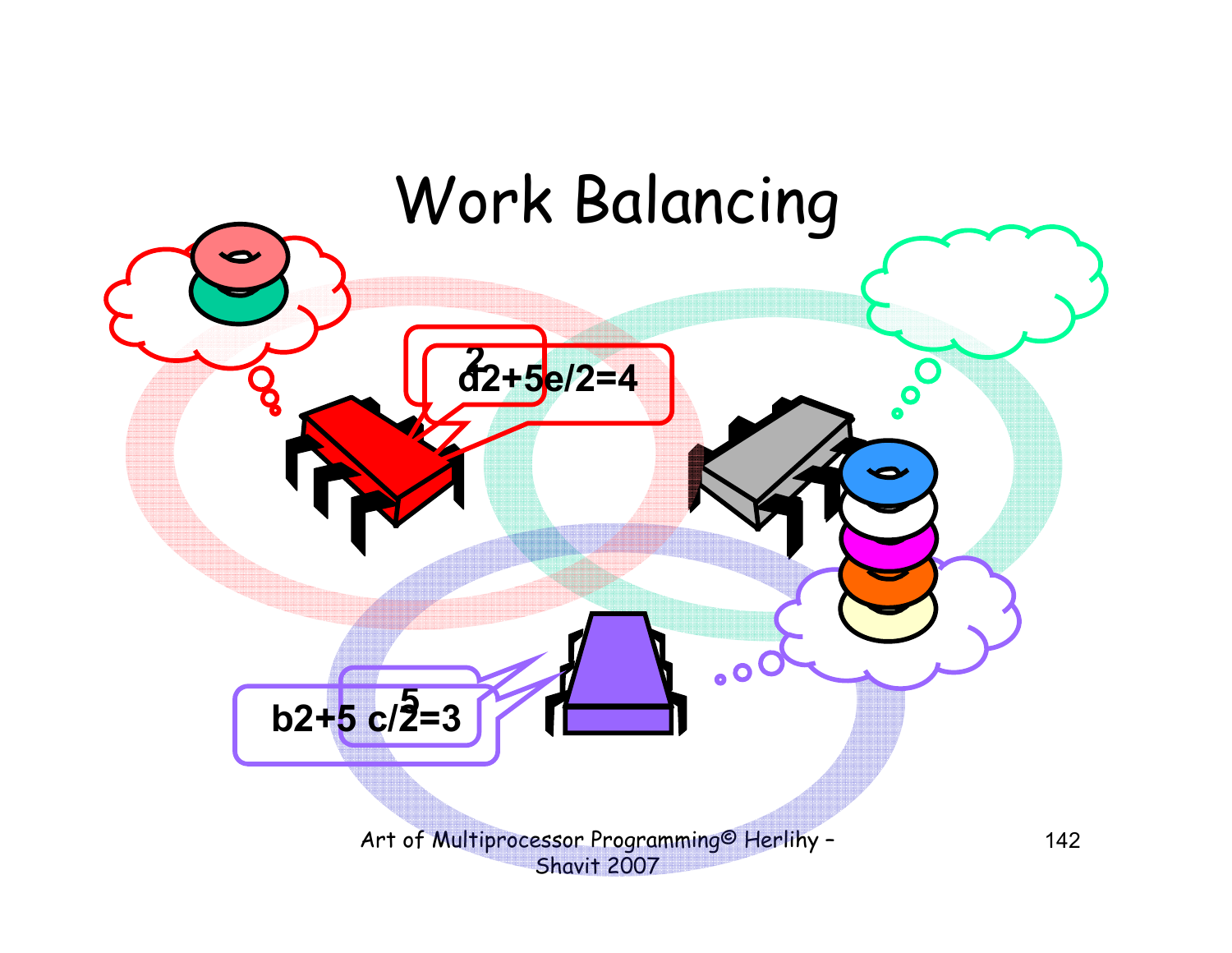# Work-Balancing Thread

```
public void run() {
 int me = ThreadID.get();
 while (true) {
  Runnable task = queue[me]. deq();
  if (task != null) task.run();
  int size = queue[me].size();
  if (random.nextInt(size+1) == size) {
   int victim = random.nextInt(queue.length);
   int min = …, max = …;
    synchronized (queue[min]) {
     synchronized (queue[max]) {
        bal ance (queue [min], queue [\text{max}]);
}}}}}
```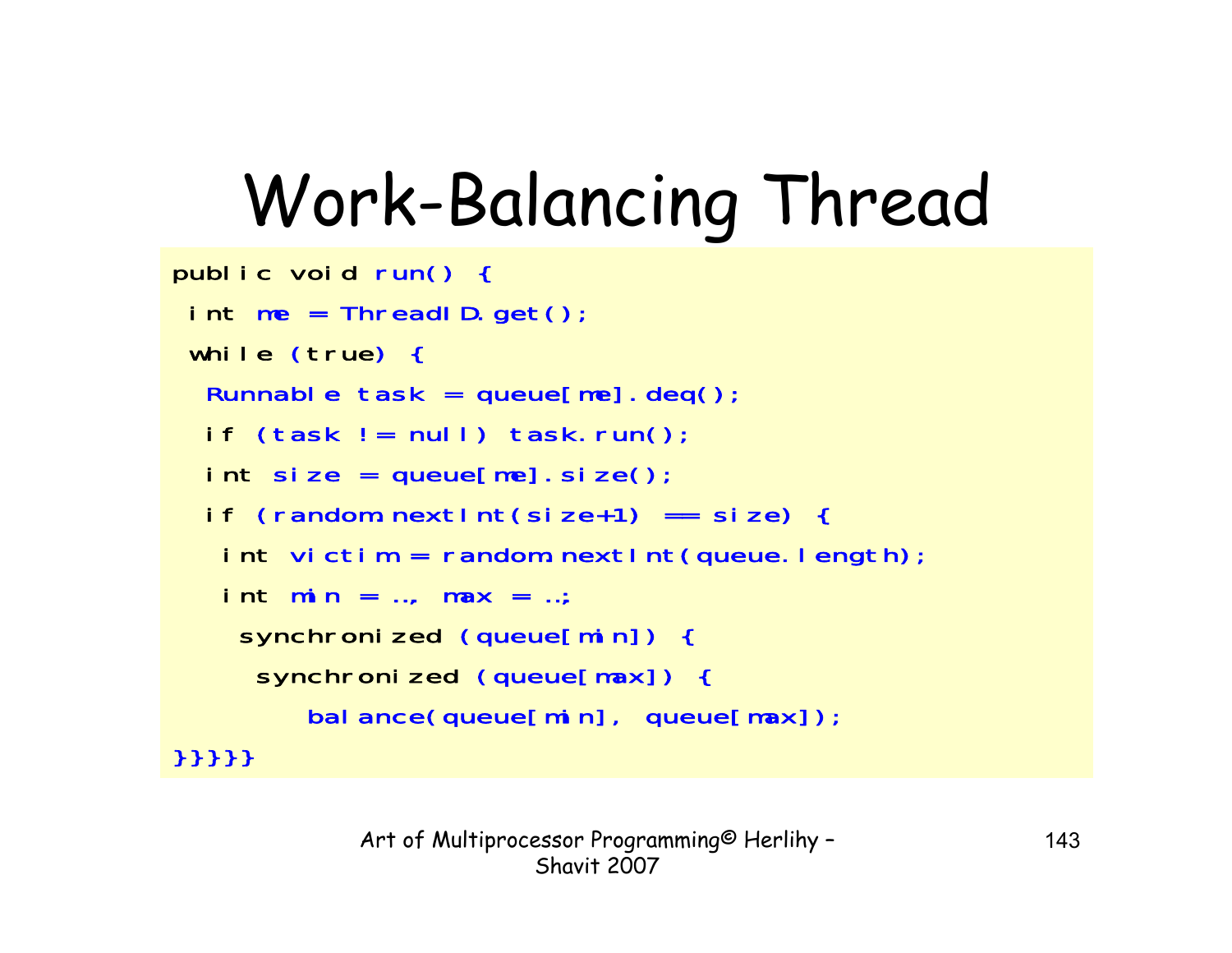# Work-Balancing Thread

```
public void run() {
 int me = ThreadID.get();
 while (true) {
  Runnable task = queue[me].deq();
  if (task != null) task.run();
 int size = queue[me]size()
  if (random.nextint(size+1) = size) {
   int victim = random.next\mathbf{N}t(queue.length);
   int min = ..., max = ...;
    synchronized (queue[min]) {
     synchronized (queue[max]) {
        bal ance (queue [min], queue [max]);
}}}}}
                                    Keep running tasks
```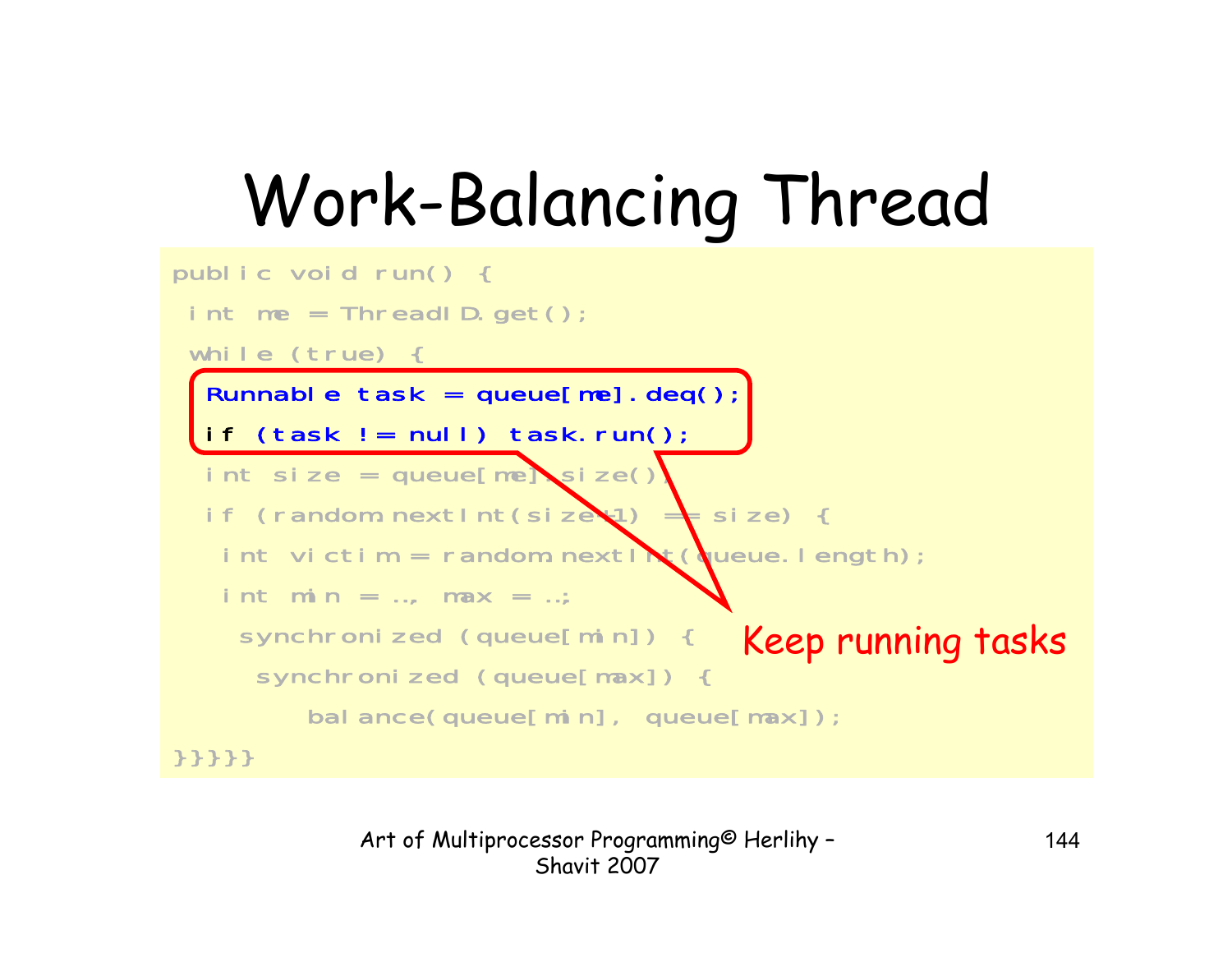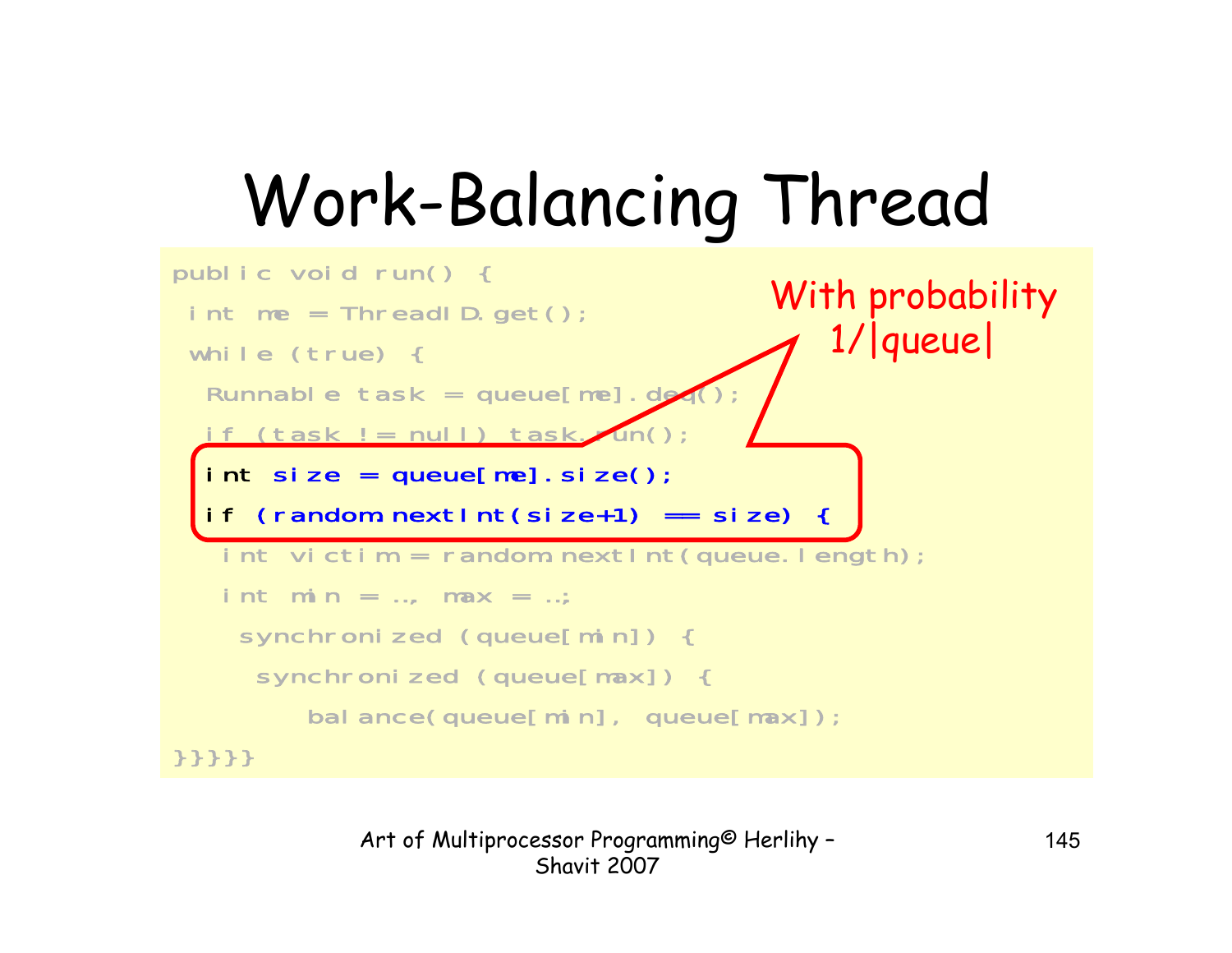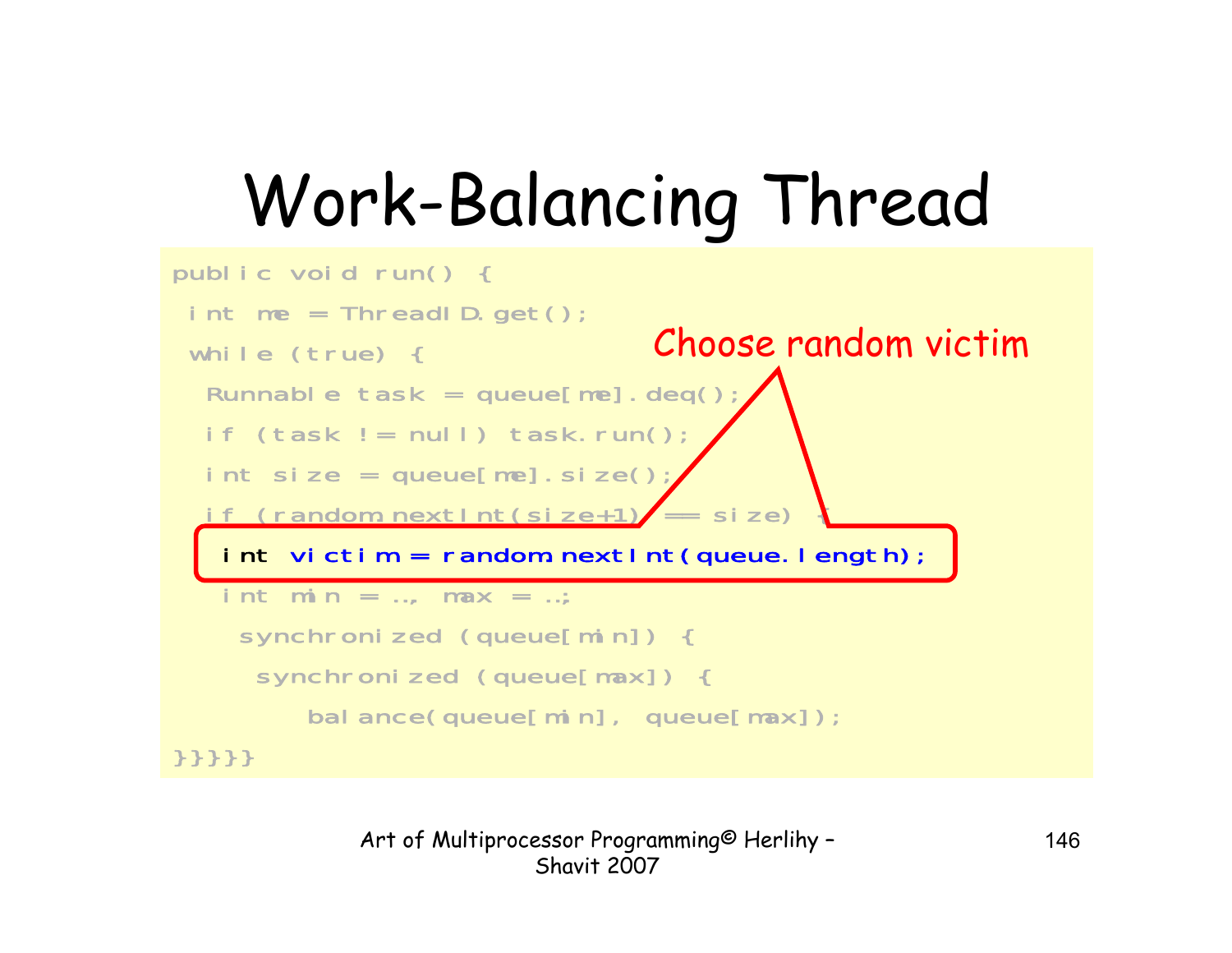```
public void run() {
 int me = ThreadID.get();
 while (true) { Lock queues in canonical order
  Runnable task = queue[me]. deq()
  if (task != null) task.run()int size = queue[me]. size\ellif (random.nextInt(size+1) = \int size) {
   int victim = random.nextlnf(queue.length);
   int \text{mi n} = ..., max = ...;
    synchronized (queue[min]) {
     synchronized (queue[max]) {
        bal ance(queue[min], queue[max]);
}}}}}
```
Art of Multiprocessor Programming© Herlihy – Shavit 2007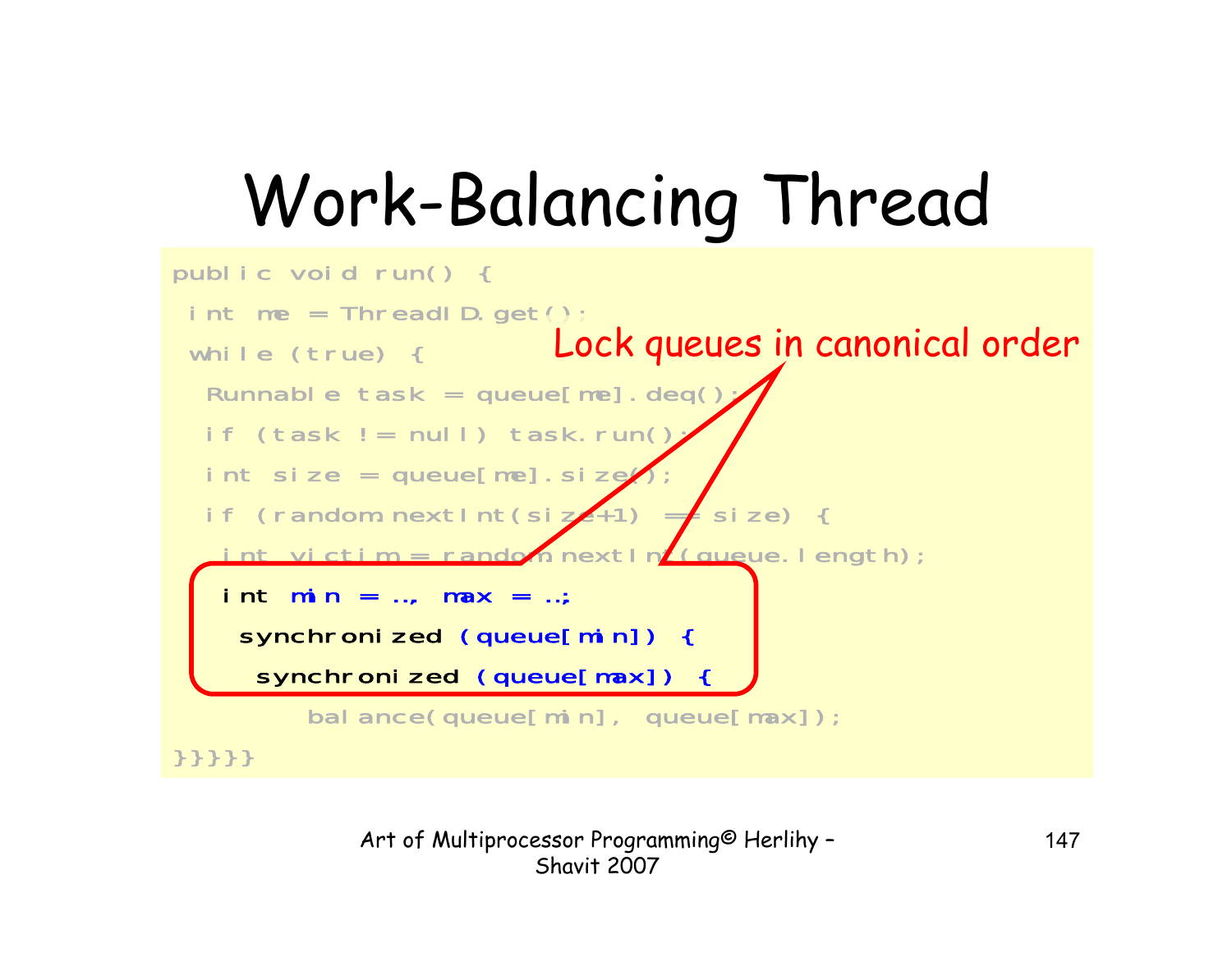```
public void run() {
 int me = ThreadID.get();while (true) {
  Runnable task = queue[me].deq();
  if (task != null) task.run();int size = queue[me] . si ze();
  if (random.nextInt(size+1) == \cancel{\epsilon}ize)
   int victim = random.nextInt\sqrt{q}ueue.length);
   int min = ..., max = ...;
    synchronized (queue[min]
     synchronized (queue[max]
        bal ance(queue[min], queue[max]);
}}}}}
                                Rebalance queues
```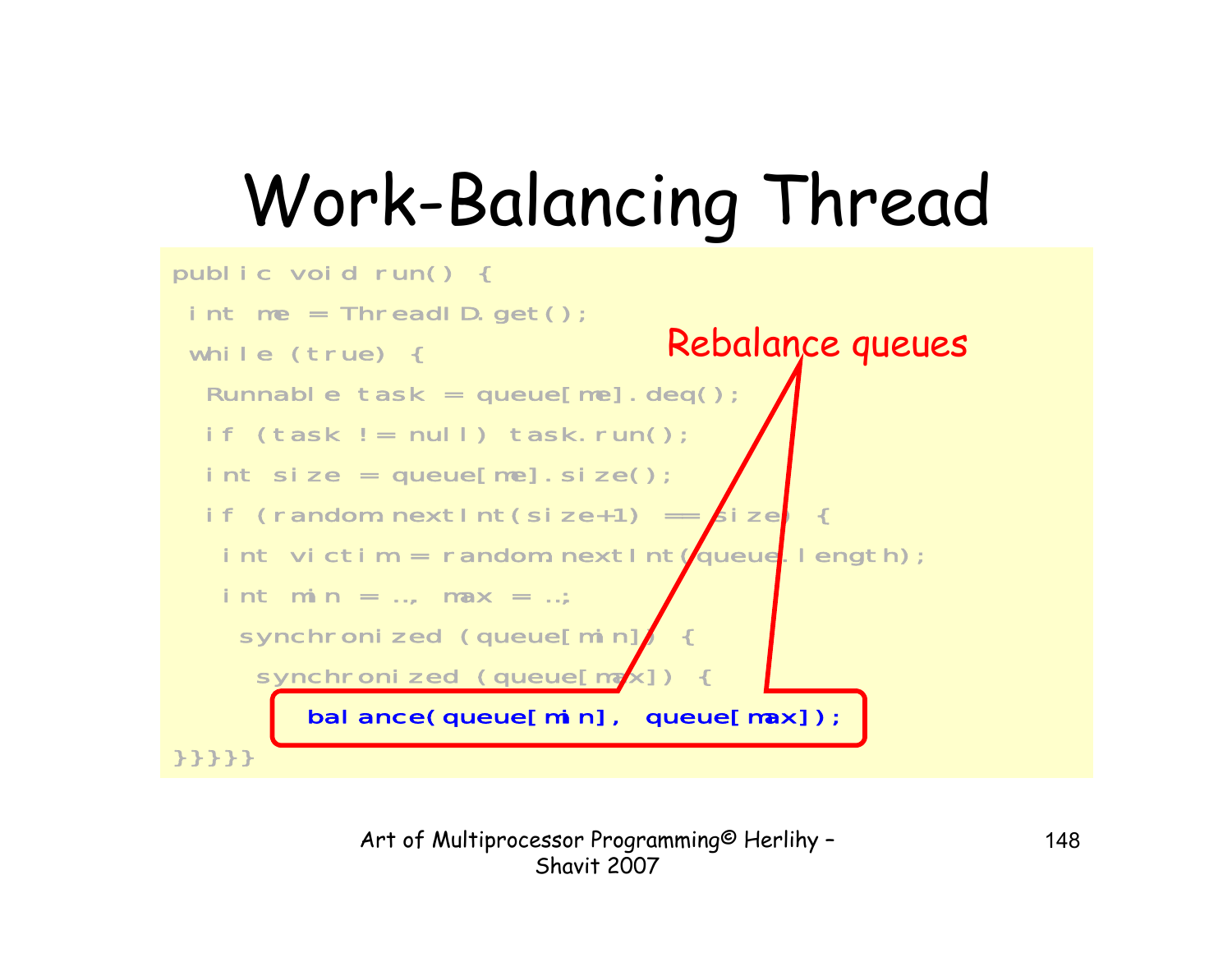### Work Stealing & Balancing

- • Clean separation between app & scheduling layer
- • Works well when number of processors fluctuates.
- • Works on "black-box" operating systems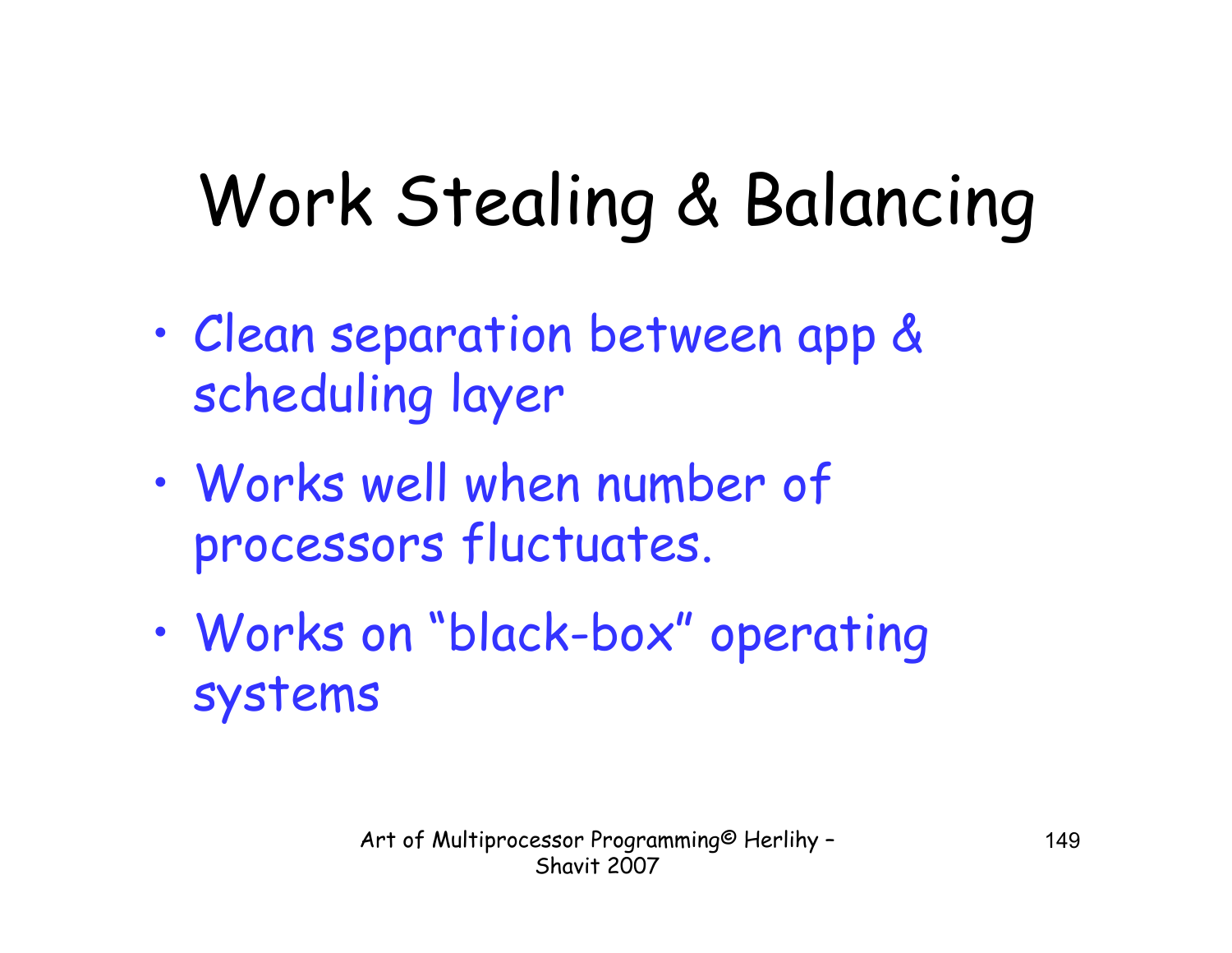### **TOM**  $M$  **ARVOLO RID D L E**

Art of Multiprocessor Programming© Herlihy – Shavit 2007